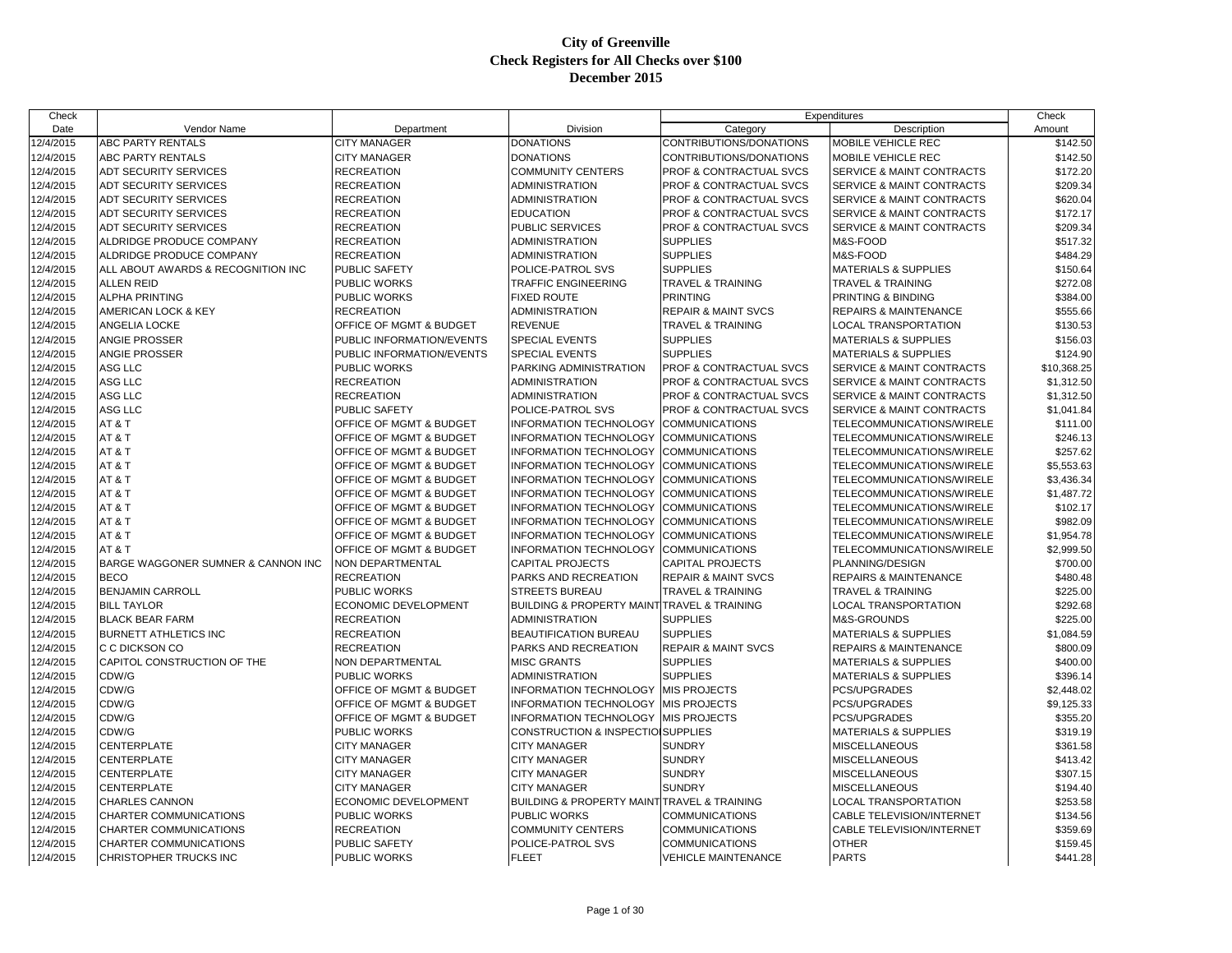| Check     |                                     |                         |                             | Expenditures                   |                                  | Check       |
|-----------|-------------------------------------|-------------------------|-----------------------------|--------------------------------|----------------------------------|-------------|
| Date      | Vendor Name                         | Department              | Division                    | Category                       | Description                      | Amount      |
| 12/4/2015 | CHRISTOPHER TRUCKS INC              | PUBLIC WORKS            | <b>FLEET</b>                | <b>VEHICLE MAINTENANCE</b>     | <b>PARTS</b>                     | \$352.49    |
| 12/4/2015 | CHRISTOPHER TRUCKS INC              | PUBLIC WORKS            | <b>FLEET</b>                | <b>VEHICLE MAINTENANCE</b>     | <b>PARTS</b>                     | \$456.28    |
| 12/4/2015 | CHRISTOPHER TRUCKS INC              | PUBLIC WORKS            | <b>FLEET</b>                | <b>VEHICLE MAINTENANCE</b>     | <b>PARTS</b>                     | \$522.92    |
| 12/4/2015 | <b>CINCINNATI SYSTEMS INC</b>       | PUBLIC WORKS            | CHURCH STREET GARAGE        | <b>SUPPLIES</b>                | <b>MATERIALS &amp; SUPPLIES</b>  | \$207.50    |
| 12/4/2015 | <b>CINCINNATI SYSTEMS INC</b>       | <b>PUBLIC WORKS</b>     | CHURCH STREET GARAGE        | <b>REPAIR &amp; MAINT SVCS</b> | <b>REPAIRS &amp; MAINTENANCE</b> | \$979.70    |
| 12/4/2015 | <b>CINTAS</b>                       | <b>RECREATION</b>       | <b>ADMINISTRATION</b>       | <b>SUPPLIES</b>                | <b>CLOTHING &amp; UNIFORMS</b>   | \$115.61    |
| 12/4/2015 | <b>CINTAS</b>                       | <b>RECREATION</b>       | <b>ADMINISTRATION</b>       | <b>SUPPLIES</b>                | <b>CLOTHING &amp; UNIFORMS</b>   | \$115.61    |
| 12/4/2015 | <b>CINTAS</b>                       | <b>RECREATION</b>       | RIGHTS-OF-WAY               | <b>SUPPLIES</b>                | <b>CLOTHING &amp; UNIFORMS</b>   | \$114.47    |
| 12/4/2015 | <b>CINTAS</b>                       | <b>PUBLIC WORKS</b>     | <b>FLEET</b>                | <b>SUPPLIES</b>                | <b>CLOTHING &amp; UNIFORMS</b>   | \$814.08    |
| 12/4/2015 | <b>CINTAS</b>                       | PUBLIC WORKS            | <b>FLEET</b>                | <b>SUPPLIES</b>                | <b>CLOTHING &amp; UNIFORMS</b>   | \$199.67    |
| 12/4/2015 | <b>CINTAS</b>                       | PUBLIC WORKS            | <b>FLEET</b>                | <b>SUPPLIES</b>                | <b>CLOTHING &amp; UNIFORMS</b>   | \$173.85    |
| 12/4/2015 | <b>CINTAS</b>                       | PUBLIC WORKS            | <b>FLEET</b>                | <b>SUPPLIES</b>                | <b>MATERIALS &amp; SUPPLIES</b>  | \$114.72    |
| 12/4/2015 | <b>CINTAS</b>                       | PUBLIC WORKS            | <b>FLEET</b>                | <b>SUPPLIES</b>                | <b>MATERIALS &amp; SUPPLIES</b>  | \$114.72    |
| 12/4/2015 | <b>CITY WELDING SERVICE</b>         | <b>RECREATION</b>       | <b>RECREATION</b>           | LIAB-MISCELLANEOUS             | <b>SUPPLIES</b>                  | \$269.50    |
| 12/4/2015 | <b>CIVICPLUS</b>                    | NON DEPARTMENTAL        | CAPITAL PROJECTS            | <b>CAPITAL PROJECTS</b>        | <b>EQUIPMENT</b>                 | \$35,863.00 |
| 12/4/2015 | CLASSIC ACE HARDWARE - GREER        | <b>PUBLIC SAFETY</b>    | POLICE-PATROL SVS           | <b>SUPPLIES</b>                | <b>MATERIALS &amp; SUPPLIES</b>  | \$251.06    |
| 12/4/2015 | <b>CLERK OF COURT</b>               | OFFICE OF MGMT & BUDGET | NON-DEPARTMENTAL            | PR-WH                          | <b>GARNISHMENTS</b>              | \$378.48    |
| 12/4/2015 | <b>CLERK OF COURT</b>               | OFFICE OF MGMT & BUDGET | NON-DEPARTMENTAL            | PR-WH                          | <b>GARNISHMENTS</b>              | \$199.50    |
| 12/4/2015 | CLERK OF COURT - SPARTANBURG        | OFFICE OF MGMT & BUDGET | NON-DEPARTMENTAL            | PR-WH                          | <b>GARNISHMENTS</b>              | \$273.00    |
| 12/4/2015 | CLERK OF COURT -SPARTANBURG         | OFFICE OF MGMT & BUDGET | NON-DEPARTMENTAL            | PR-WH                          | <b>GARNISHMENTS</b>              | \$309.83    |
| 12/4/2015 | CLERK OF COURT PICKENS COUNTY       | OFFICE OF MGMT & BUDGET | NON-DEPARTMENTAL            | PR-WH                          | <b>GARNISHMENTS</b>              | \$304.34    |
| 12/4/2015 | CLINE HOSE & HYDRAULICS LLC         | PUBLIC WORKS            | <b>VEHICLE MAINTENANCE</b>  | <b>VEHICLE MAINTENANCE</b>     | <b>PARTS</b>                     | \$735.28    |
| 12/4/2015 | CLINE HOSE & HYDRAULICS LLC         | PUBLIC WORKS            | <b>FLEET</b>                | <b>SUPPLIES</b>                | <b>MATERIALS &amp; SUPPLIES</b>  | \$265.88    |
| 12/4/2015 | CLINE HOSE & HYDRAULICS LLC         | <b>PUBLIC WORKS</b>     | <b>FLEET</b>                | <b>VEHICLE MAINTENANCE</b>     | <b>PARTS</b>                     | \$110.63    |
| 12/4/2015 | <b>COMMERCE CLUB</b>                | <b>CITY MANAGER</b>     | <b>CITY MANAGER</b>         | <b>SUNDRY</b>                  | <b>MISCELLANEOUS</b>             | \$134.00    |
| 12/4/2015 | CONCRETE SUPPLY COMPANY LLC         | NON DEPARTMENTAL        | <b>CAPITAL PROJECTS</b>     | <b>CAPITAL PROJECTS</b>        | <b>CONSTRUCTION</b>              | \$535.01    |
| 12/4/2015 | CONCRETE SUPPLY COMPANY LLC         | <b>PUBLIC WORKS</b>     | <b>STREETS BUREAU</b>       | <b>SUPPLIES</b>                | <b>MATERIALS &amp; SUPPLIES</b>  | \$749.12    |
| 12/4/2015 | CONCRETE SUPPLY COMPANY LLC         | PUBLIC WORKS            | STREETS BUREAU              | <b>SUPPLIES</b>                | <b>MATERIALS &amp; SUPPLIES</b>  | \$531.82    |
| 12/4/2015 | CONCRETE SUPPLY COMPANY LLC         | <b>PUBLIC WORKS</b>     | <b>STREETS BUREAU</b>       | <b>SUPPLIES</b>                | <b>MATERIALS &amp; SUPPLIES</b>  | \$920.02    |
| 12/4/2015 | CONCRETE SUPPLY COMPANY LLC         | PUBLIC WORKS            | <b>STREETS BUREAU</b>       | <b>SUPPLIES</b>                | <b>MATERIALS &amp; SUPPLIES</b>  | \$800.00    |
| 12/4/2015 | CONCRETE SUPPLY COMPANY LLC         | PUBLIC WORKS            | <b>STREETS BUREAU</b>       | <b>SUPPLIES</b>                | <b>MATERIALS &amp; SUPPLIES</b>  | \$420.00    |
| 12/4/2015 | CONCRETE SUPPLY COMPANY LLC         | <b>PUBLIC WORKS</b>     | <b>STREETS BUREAU</b>       | <b>SUPPLIES</b>                | <b>MATERIALS &amp; SUPPLIES</b>  | \$413.64    |
| 12/4/2015 | CONCRETE SUPPLY COMPANY LLC         | PUBLIC WORKS            | <b>STREETS BUREAU</b>       | <b>SUPPLIES</b>                | <b>MATERIALS &amp; SUPPLIES</b>  | \$563.63    |
| 12/4/2015 | CONCRETE SUPPLY COMPANY LLC         | <b>PUBLIC WORKS</b>     | <b>STREETS BUREAU</b>       | <b>SUPPLIES</b>                | <b>MATERIALS &amp; SUPPLIES</b>  | \$544.55    |
| 12/4/2015 | CONCRETE SUPPLY COMPANY LLC         | <b>PUBLIC WORKS</b>     | STREETS BUREAU              | <b>SUPPLIES</b>                | <b>MATERIALS &amp; SUPPLIES</b>  | \$573.17    |
| 12/4/2015 | CONCRETE SUPPLY COMPANY LLC         | <b>PUBLIC WORKS</b>     | <b>STREETS BUREAU</b>       | <b>SUPPLIES</b>                | <b>MATERIALS &amp; SUPPLIES</b>  | \$544.55    |
| 12/4/2015 | CORBIN TURF & ORNAMENTAL SUPPLY INC | <b>RECREATION</b>       | <b>FALLS PARK WORK CREW</b> | <b>SUPPLIES</b>                | <b>MATERIALS &amp; SUPPLIES</b>  | \$165.36    |
| 12/4/2015 | <b>CUMMINS ATLANTIC LLC</b>         | PUBLIC WORKS            | <b>VEHICLE MAINTENANCE</b>  | <b>VEHICLE MAINTENANCE</b>     | <b>PARTS</b>                     | \$425.26    |
| 12/4/2015 | <b>DAVID SUDDUTH</b>                | COUNCIL                 | CITY COUNCIL                | <b>TRAVEL &amp; TRAINING</b>   | LOCAL TRANSPORTATION             | \$138.00    |
| 12/4/2015 | <b>DEAN'S ALTERNATOR</b>            | <b>PUBLIC WORKS</b>     | <b>VEHICLE MAINTENANCE</b>  | <b>VEHICLE MAINTENANCE</b>     | <b>PARTS</b>                     | \$875.00    |
| 12/4/2015 | <b>DEAN'S ALTERNATOR</b>            | PUBLIC WORKS            | <b>VEHICLE MAINTENANCE</b>  | VEHICLE MAINTENANCE            | <b>PARTS</b>                     | \$875.00    |
| 12/4/2015 | <b>DEAN'S ALTERNATOR</b>            | <b>PUBLIC WORKS</b>     | <b>FLEET</b>                | <b>VEHICLE MAINTENANCE</b>     | <b>PARTS</b>                     | \$171.00    |
|           | DEBORAH K LEPOROWSKI PSY. D. LLC    | <b>HUMAN RESOURCES</b>  | <b>HUMAN RESOURCES</b>      | PROF & CONTRACTUAL SVCS        | PROFESSIONAL SERVICES            | \$425.00    |
| 12/4/2015 |                                     |                         |                             |                                |                                  |             |
| 12/4/2015 | <b>DELL MARKETING LP</b>            | OFFICE OF MGMT & BUDGET | INFORMATION TECHNOLOGY      | <b>MIS PROJECTS</b>            | PCS/UPGRADES                     | \$349.75    |
| 12/4/2015 | <b>DESIGNLAB INC</b>                | <b>PUBLIC SAFETY</b>    | POLICE-PATROL SVS           | <b>SUPPLIES</b>                | <b>CLOTHING &amp; UNIFORMS</b>   | \$181.26    |
| 12/4/2015 | <b>DESIGNLAB INC</b>                | <b>PUBLIC SAFETY</b>    | POLICE-PATROL SVS           | <b>SUPPLIES</b>                | <b>CLOTHING &amp; UNIFORMS</b>   | \$227.98    |
| 12/4/2015 | <b>DESIGNLAB INC</b>                | PUBLIC SAFETY           | POLICE-PATROL SVS           | <b>SUPPLIES</b>                | <b>CLOTHING &amp; UNIFORMS</b>   | \$249.95    |
| 12/4/2015 | <b>DESIGNLAB INC</b>                | PUBLIC SAFETY           | POLICE-PATROL SVS           | <b>SUPPLIES</b>                | <b>CLOTHING &amp; UNIFORMS</b>   | \$259.70    |
| 12/4/2015 | <b>DESIGNLAB INC</b>                | <b>PUBLIC SAFETY</b>    | POLICE-PATROL SVS           | <b>SUPPLIES</b>                | <b>CLOTHING &amp; UNIFORMS</b>   | \$672.00    |
| 12/4/2015 | DIVERSIFIED ELECTRONICS INC         | <b>PUBLIC SAFETY</b>    | POLICE-PATROL SVS           | <b>REPAIR &amp; MAINT SVCS</b> | <b>REPAIRS &amp; MAINTENANCE</b> | \$660.00    |
| 12/4/2015 | DUKE ENERGY                         | PUBLIC WORKS            | TRAFFIC ENGINEERING         | <b>UTILITIES</b>               | <b>ELECTRICITY</b>               | \$594.52    |
| 12/4/2015 | <b>DUKE ENERGY</b>                  | <b>FIRE</b>             | <b>FIRE SERVICES</b>        | <b>UTILITIES</b>               | <b>ELECTRICITY</b>               | \$604.43    |
| 12/4/2015 | <b>EAGLE EMBROIDERY</b>             | PUBLIC WORKS            | <b>TRAFFIC ENGINEERING</b>  | <b>SUPPLIES</b>                | <b>CLOTHING &amp; UNIFORMS</b>   | \$268.82    |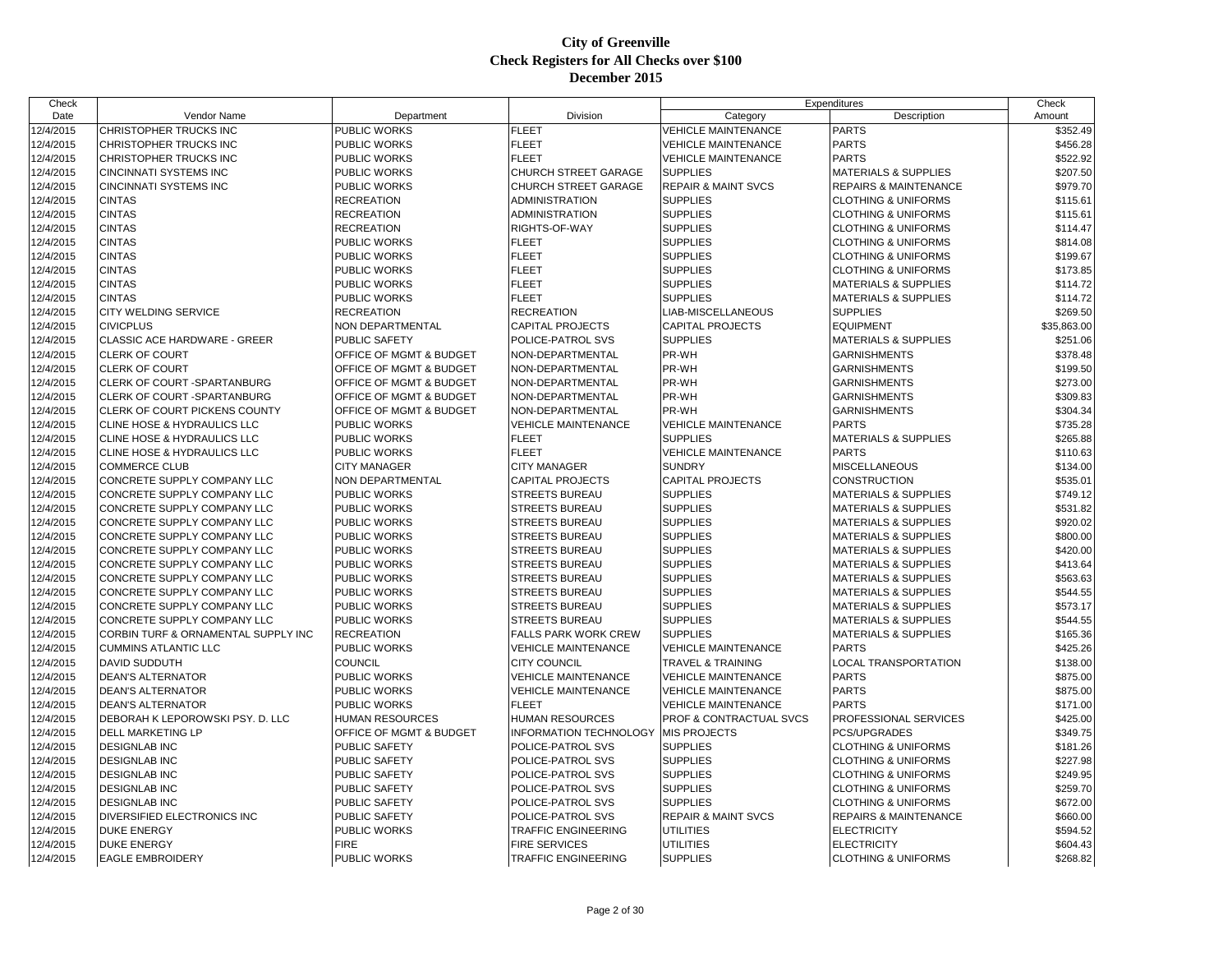| Check                  |                                                                    |                             |                                                            | Expenditures                                                     |                                      | Check                |
|------------------------|--------------------------------------------------------------------|-----------------------------|------------------------------------------------------------|------------------------------------------------------------------|--------------------------------------|----------------------|
| Date                   | Vendor Name                                                        | Department                  | Division                                                   | Category                                                         | Description                          | Amount               |
| 12/4/2015              | ECHOLS OIL COMPANY INC                                             | <b>PUBLIC WORKS</b>         | <b>FLEET</b>                                               | <b>VEHICLE MAINTENANCE</b>                                       | <b>FUEL</b>                          | \$13,045.78          |
| 12/4/2015              | ELECTRIC CITY PRINTING COMPANY                                     | PUBLIC WORKS                | TRAFFIC ENGINEERING                                        | <b>SUPPLIES</b>                                                  | M&S-TRAFFIC CALMING                  | \$233.53             |
| 12/4/2015              | EXXONMOBIL OIL CORPORATION                                         | PUBLIC WORKS                | <b>FLEET</b>                                               | <b>VEHICLE MAINTENANCE</b>                                       | <b>PARTS</b>                         | \$4,210.54           |
| 12/4/2015              | FAIRWAY OUTDOOR ADVERTISING LLC                                    | <b>PUBLIC SAFETY</b>        | FED EQUITABLE SHAR DOJ                                     | <b>SUPPLIES</b>                                                  | <b>MATERIALS &amp; SUPPLIES</b>      | \$1,500.00           |
| 12/4/2015              | FAIRWAY OUTDOOR ADVERTISING LLC                                    | <b>PUBLIC SAFETY</b>        | FED EQUITABLE SHAR DOJ                                     | <b>SUPPLIES</b>                                                  | <b>MATERIALS &amp; SUPPLIES</b>      | \$1,500.00           |
| 12/4/2015              | <b>FAIRWAY OUTDOOR ADVERTISING LLC</b>                             | <b>PUBLIC SAFETY</b>        | FED EQUITABLE SHAR DOJ                                     | <b>SUPPLIES</b>                                                  | <b>MATERIALS &amp; SUPPLIES</b>      | \$1,500.00           |
| 12/4/2015              | FAMILY CT OF THE 13TH CIRCUIT                                      | OFFICE OF MGMT & BUDGET     | NON-DEPARTMENTAL                                           | PR-WH                                                            | <b>GARNISHMENTS</b>                  | \$5,317.22           |
| 12/4/2015              | <b>FEDERAL EXPRESS CORP</b>                                        | <b>RECREATION</b>           | <b>ADMINISTRATION</b>                                      | <b>COMMUNICATIONS</b>                                            | <b>POSTAGE</b>                       | \$400.05             |
| 12/4/2015              | FIRESTONE COMPLETE AUTO CARE                                       | PUBLIC WORKS                | <b>FLEET</b>                                               | <b>VEHICLE MAINTENANCE</b>                                       | <b>PARTS</b>                         | \$598.50             |
| 12/4/2015              | FIRESTONE COMPLETE AUTO CARE                                       | PUBLIC WORKS                | <b>FLEET</b>                                               | <b>VEHICLE MAINTENANCE</b>                                       | <b>PARTS</b>                         | \$298.26             |
| 12/4/2015              | <b>FLORES &amp; ASSOCIATES LLC</b>                                 | <b>HUMAN RESOURCES</b>      | <b>HEALTH CARE</b>                                         | <b>HEALTH</b>                                                    | <b>FSA ADMIN FEES</b>                | \$730.00             |
| 12/4/2015              | <b>FLSDU</b>                                                       | OFFICE OF MGMT & BUDGET     | NON-DEPARTMENTAL                                           | PR-WH                                                            | <b>GARNISHMENTS</b>                  | \$203.54             |
| 12/4/2015              | <b>FRAN MOORE</b>                                                  | <b>PUBLIC SAFETY</b>        | POLICE-PATROL SVS                                          | <b>SUPPLIES</b>                                                  | <b>MATERIALS &amp; SUPPLIES</b>      | \$100.70             |
| 12/4/2015              | <b>G B SHOES OF GREENVILLE</b>                                     | <b>RECREATION</b>           | <b>BEAUTIFICATION BUREAU</b>                               | <b>SUPPLIES</b>                                                  | <b>CLOTHING &amp; UNIFORMS</b>       | \$116.46             |
| 12/4/2015              | <b>GAVEL &amp; DORN ENGINEERING PLLC</b>                           | <b>PUBLIC WORKS</b>         | STORMWATER MANAGEMEN                                       | <b>FPROF &amp; CONTRACTUAL SVCS</b>                              | PROFESSIONAL SERVICES                | \$351.80             |
| 12/4/2015              | <b>GEORGIA BARK COMPANY</b>                                        | <b>RECREATION</b>           | <b>FALLS PARK WORK CREW</b>                                | <b>SUPPLIES</b>                                                  | <b>MATERIALS &amp; SUPPLIES</b>      | \$1,272.00           |
| 12/4/2015              | <b>GILLIG LLC</b>                                                  | PUBLIC WORKS                | <b>VEHICLE MAINTENANCE</b>                                 | <b>VEHICLE MAINTENANCE</b>                                       | <b>PARTS</b>                         | \$401.32             |
| 12/4/2015              | <b>GOOD LIFE CATERING CO LLC</b>                                   | COUNCIL                     | <b>CITY COUNCIL</b>                                        | <b>SUNDRY</b>                                                    | <b>MISCELLANEOUS</b>                 | \$1,701.00           |
| 12/4/2015              | GOODYEAR COMMERCIAL TIRE                                           | PUBLIC WORKS                | <b>FLEET</b>                                               | <b>VEHICLE MAINTENANCE</b>                                       | <b>PARTS</b>                         | \$1,989.34           |
| 12/4/2015              | GOODYEAR COMMERCIAL TIRE                                           | PUBLIC WORKS                | <b>FLEET</b>                                               | <b>VEHICLE MAINTENANCE</b>                                       | <b>PARTS</b>                         | \$747.70             |
| 12/4/2015              | <b>GREENVILLE ARENA DISTRICT</b>                                   | <b>PUBLIC WORKS</b>         | <b>CHURCH STREET GARAGE</b>                                | <b>SUPPLIES</b>                                                  | <b>MATERIALS &amp; SUPPLIES</b>      | \$150.00             |
| 12/4/2015              | GREENVILLE COUNTY ROD OFFICE                                       | ECONOMIC DEVELOPMENT        |                                                            | <b>BUILDING &amp; PROPERTY MAINT PROF &amp; CONTRACTUAL SVCS</b> | PROFESSIONAL SERVICES                | \$190.00             |
| 12/4/2015              | <b>GREENVILLE FENCE SALES INC</b>                                  | <b>NON DEPARTMENTAL</b>     | <b>CAPITAL PROJECTS</b>                                    | <b>CAPITAL PROJECTS</b>                                          | <b>CONSTRUCTION</b>                  | \$1,488.00           |
| 12/4/2015              | <b>GREENVILLE HEALTH SYSTEM</b>                                    | <b>RECREATION</b>           | PUBLIC SERVICES                                            | <b>SUPPLIES</b>                                                  | <b>SALE GIFTS</b>                    | \$240.00             |
| 12/4/2015              | <b>GREENVILLE INDUSTRIAL RUBBER &amp;</b>                          | PUBLIC WORKS                | <b>FLEET</b>                                               | <b>VEHICLE MAINTENANCE</b>                                       | <b>PARTS</b>                         | \$338.83             |
| 12/4/2015              | <b>GREENVILLE NEWS</b>                                             | NON DEPARTMENTAL            | <b>CAPITAL PROJECTS</b>                                    | <b>CAPITAL PROJECTS</b>                                          | <b>CONSTRUCTION</b>                  | \$693.00             |
| 12/4/2015              | GREENVILLE OFFICE SUPPLY CO INC                                    | OFFICE OF MGMT & BUDGET     | <b>REVENUE</b>                                             | <b>SUPPLIES</b>                                                  | OFFICE SUPPLIES&MATERIALS            | \$479.06             |
|                        | GREENVILLE OFFICE SUPPLY CO INC                                    | OFFICE OF MGMT & BUDGET     | <b>REVENUE</b>                                             | <b>SUPPLIES</b>                                                  | <b>OFFICE SUPPLIES&amp;MATERIALS</b> |                      |
| 12/4/2015<br>12/4/2015 |                                                                    | <b>RECREATION</b>           | PARKS AND RECREATION                                       | <b>SUPPLIES</b>                                                  |                                      | \$510.38             |
|                        | GREENVILLE OFFICE SUPPLY CO INC<br>GREENVILLE OFFICE SUPPLY CO INC | PUBLIC SAFETY               | POLICE-PATROL SVS                                          | <b>SUPPLIES</b>                                                  | <b>MATERIALS &amp; SUPPLIES</b>      | \$435.76<br>\$267.22 |
| 12/4/2015              |                                                                    |                             |                                                            |                                                                  | <b>MATERIALS &amp; SUPPLIES</b>      |                      |
| 12/4/2015              | <b>GREENVILLE THREE LLC</b>                                        | NON DEPARTMENTAL            | <b>CAPITAL PROJECTS</b>                                    | CAPITAL PROJECTS                                                 | <b>CONSTRUCTION</b>                  | \$142,799.13         |
| 12/4/2015              | <b>GREENWORKS RECYLING INC</b>                                     | PUBLIC WORKS                |                                                            | GARBAGE DISPOSAL BUREAU PROF & CONTRACTUAL SVCS                  | <b>DISPOSAL CHARGES</b>              | \$1,080.00           |
| 12/4/2015              | GREG SMITH OR TIM CONROY                                           | <b>CITY MANAGER</b>         | <b>DONATIONS</b>                                           | CONTRIBUTIONS/DONATIONS                                          | GNVL CNTY COMMISSION ADA             | \$2,000.00           |
| 12/4/2015              | <b>HALL SIGNS INC</b>                                              | PUBLIC WORKS                | <b>TRAFFIC ENGINEERING</b>                                 | <b>SUPPLIES</b>                                                  | M&S-SIGNS                            | \$468.51             |
| 12/4/2015              | <b>HARRISON'S WORKWEAR</b>                                         | <b>PUBLIC WORKS</b>         | RESIDENTIAL COLL BUREAU                                    | <b>SUPPLIES</b>                                                  | <b>CLOTHING &amp; UNIFORMS</b>       | \$140.00             |
| 12/4/2015              | HAYNSWORTH SINKLER BOYD PA                                         | NON DEPARTMENTAL            | <b>CAPITAL PROJECTS</b>                                    | <b>CAPITAL PROJECTS</b>                                          | PROJECT MANAGEMENT                   | \$390.00             |
| 12/4/2015              | HENRY SCHEIN ANIMAL HEALTH                                         | <b>RECREATION</b>           | ADMINISTRATION                                             | <b>SUPPLIES</b>                                                  | M&S-VETERINARY                       | \$315.35             |
| 12/4/2015              | <b>HESC</b>                                                        | OFFICE OF MGMT & BUDGET     | NON-DEPARTMENTAL                                           | PR-WH                                                            | <b>GARNISHMENTS</b>                  | \$164.19             |
| 12/4/2015              | <b>HITS INC</b>                                                    | PUBLIC SAFETY               | POLICE-PATROL SVS                                          | TRAVEL & TRAINING                                                | <b>TRAVEL &amp; TRAINING</b>         | \$250.00             |
| 12/4/2015              | HOME DEPOT CREDIT SERVICE 3104                                     | <b>PUBLIC WORKS</b>         | <b>MAINTENANCE</b>                                         | <b>SUPPLIES</b>                                                  | <b>MATERIALS &amp; SUPPLIES</b>      | \$284.30             |
| 12/4/2015              | HOWARD'S GENERAL CONTRACTING LLC                                   | <b>CITY MANAGER</b>         | <b>DONATIONS</b>                                           | CONTRIBUTIONS/DONATIONS                                          | PARKS & RECREATION PROJS             | \$7,195.00           |
| 12/4/2015              | HUBBELL LIGHTING INC                                               | <b>NON DEPARTMENTAL</b>     | <b>CAPITAL PROJECTS</b>                                    | <b>CAPITAL PROJECTS</b>                                          | <b>EQUIPMENT</b>                     | \$2,097.90           |
| 12/4/2015              | HUBBELL LIGHTING INC                                               | NON DEPARTMENTAL            | <b>CAPITAL PROJECTS</b>                                    | <b>CAPITAL PROJECTS</b>                                          | <b>EQUIPMENT</b>                     | \$42,202.84          |
| 12/4/2015              | IMG COLLEGE LLC                                                    | <b>RECREATION</b>           | PUBLIC SERVICES                                            | <b>SUPPLIES</b>                                                  | SUPPLIES PROMOTIONS                  | \$575.00             |
| 12/4/2015              | INTERNAL REVENUE SERVICE                                           | OFFICE OF MGMT & BUDGET     | NON-DEPARTMENTAL                                           | PR-WH                                                            | <b>GARNISHMENTS</b>                  | \$150.00             |
| 12/4/2015              | INTERNATIONAL CONSTRUCTION LLC                                     | NON DEPARTMENTAL            | <b>CAPITAL PROJECTS</b>                                    | <b>CAPITAL PROJECTS</b>                                          | PROJECT EXPENSE                      | \$63,270.00          |
| 12/4/2015              | JAMES SHELTON JR                                                   | PUBLIC SAFETY               | POLICE-PATROL SVS                                          | <b>TRAVEL &amp; TRAINING</b>                                     | <b>TRAVEL &amp; TRAINING</b>         | \$158.31             |
| 12/4/2015              | JANITORS WHOLESALE SUPPLY                                          | PUBLIC WORKS                | NON VEHICLE MAINTENANCE SUPPLIES                           |                                                                  | <b>MATERIALS &amp; SUPPLIES</b>      | \$336.07             |
| 12/4/2015              | JOEL PATTERSON                                                     | ECONOMIC DEVELOPMENT        | <b>BUILDING &amp; PROPERTY MAINT TRAVEL &amp; TRAINING</b> |                                                                  | LOCAL TRANSPORTATION                 | \$510.60             |
| 12/4/2015              | <b>JOHN BRYSON</b>                                                 | ECONOMIC DEVELOPMENT        | <b>BUILDING &amp; PROPERTY MAINT TRAVEL &amp; TRAINING</b> |                                                                  | <b>LOCAL TRANSPORTATION</b>          | \$407.10             |
| 12/4/2015              | <b>JOHN HAMLETT</b>                                                | <b>ECONOMIC DEVELOPMENT</b> | PLANNING AND ZONING                                        | <b>TRAVEL &amp; TRAINING</b>                                     | <b>LOCAL TRANSPORTATION</b>          | \$165.03             |
| 12/4/2015              | <b>JULIE HORTON</b>                                                | <b>CITY MANAGER</b>         | <b>CITY MANAGER</b>                                        | <b>COMMUNICATIONS</b>                                            | <b>OTHER</b>                         | \$120.00             |
| 12/4/2015              | K-MART STORE 4016                                                  | <b>RECREATION</b>           | <b>COMMUNITY CENTERS</b>                                   | <b>SUPPLIES</b>                                                  | <b>MATERIALS &amp; SUPPLIES</b>      | \$168.79             |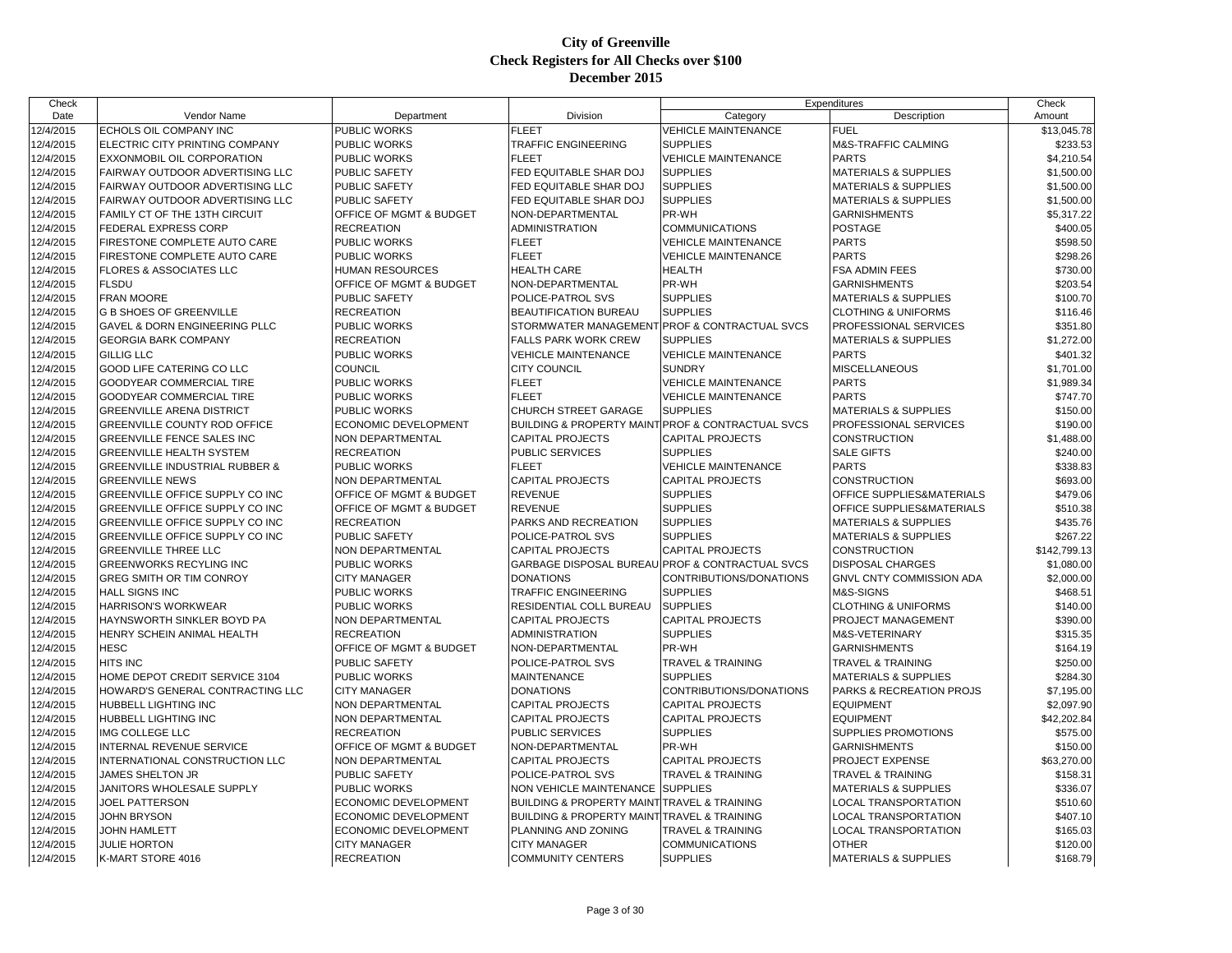| Check     |                                    |                         |                                                            |                                    | Expenditures                     | Check       |
|-----------|------------------------------------|-------------------------|------------------------------------------------------------|------------------------------------|----------------------------------|-------------|
| Date      | Vendor Name                        | Department              | Division                                                   | Category                           | Description                      | Amount      |
| 12/4/2015 | <b>KEN'S BODY SHOP</b>             | <b>PUBLIC WORKS</b>     | <b>VEHICLE MAINTENANCE</b>                                 | <b>VEHICLE MAINTENANCE</b>         | <b>OUTSIDE REPAIRS</b>           | \$1,000.00  |
| 12/4/2015 | <b>KERRY FENNELL</b>               | ECONOMIC DEVELOPMENT    | BUILDING & PROPERTY MAINT TRAVEL & TRAINING                |                                    | <b>LOCAL TRANSPORTATION</b>      | \$496.23    |
| 12/4/2015 | <b>KEVIN HUGHES</b>                | ECONOMIC DEVELOPMENT    | <b>BUILDING &amp; PROPERTY MAINT TRAVEL &amp; TRAINING</b> |                                    | <b>LOCAL TRANSPORTATION</b>      | \$388.70    |
| 12/4/2015 | <b>KING ASPHALT INC</b>            | <b>PUBLIC WORKS</b>     | <b>STREETS BUREAU</b>                                      | <b>SUPPLIES</b>                    | <b>MATERIALS &amp; SUPPLIES</b>  | \$860.72    |
| 12/4/2015 | LABORATORY CORPORATION OF AMERICA  | <b>HUMAN RESOURCES</b>  | OCCUPATIONAL HEALTH                                        | <b>PROF &amp; CONTRACTUAL SVCS</b> | PROFESSIONAL SERVICES            | \$3.784.15  |
| 12/4/2015 | LESLIES POOL SUPPLIES              | <b>RECREATION</b>       | <b>FALLS PARK WORK CREW</b>                                | <b>SUPPLIES</b>                    | <b>MATERIALS &amp; SUPPLIES</b>  | \$119.77    |
| 12/4/2015 | LIFT-U DIVISIION OF HOGAN MFG INC  | <b>PUBLIC WORKS</b>     | <b>VEHICLE MAINTENANCE</b>                                 | <b>VEHICLE MAINTENANCE</b>         | <b>PARTS</b>                     | \$752.70    |
| 12/4/2015 | <b>LINA</b>                        | <b>HUMAN RESOURCES</b>  | <b>HEALTH CARE</b>                                         | <b>OTHER INSURANCE</b>             | <b>LIFE INSURANCE</b>            | \$14,628.03 |
| 12/4/2015 | LINA                               | <b>HUMAN RESOURCES</b>  | <b>HEALTH CARE</b>                                         | <b>OTHER INSURANCE</b>             | LONG TERM DISABILITY             | \$8,441.68  |
| 12/4/2015 | LONG TRAILER & BODY SERVICE INC    | <b>PUBLIC WORKS</b>     | <b>FLEET</b>                                               | <b>VEHICLE MAINTENANCE</b>         | <b>PARTS</b>                     | \$237.65    |
| 12/4/2015 | LOWES                              | <b>RECREATION</b>       | <b>RECREATION</b>                                          | LIAB-MISCELLANEOUS                 | <b>SUPPLIES</b>                  | \$150.92    |
| 12/4/2015 | LOWES                              | <b>RECREATION</b>       | <b>RECREATION</b>                                          | LIAB-MISCELLANEOUS                 | <b>SUPPLIES</b>                  | \$241.34    |
| 12/4/2015 | LOWES                              | <b>RECREATION</b>       | <b>BEAUTIFICATION BUREAU</b>                               | <b>REPAIR &amp; MAINT SVCS</b>     | <b>REPAIRS &amp; MAINTENANCE</b> | \$368.25    |
| 12/4/2015 | <b>LYDIA THOMAS</b>                | <b>RECREATION</b>       | <b>PUBLIC SERVICES</b>                                     | <b>SUPPLIES</b>                    | SUPPLIES PROMOTIONS              | \$410.00    |
| 12/4/2015 | <b>MARLBORO BULB CO</b>            | <b>RECREATION</b>       | <b>FALLS PARK WORK CREW</b>                                | <b>SUPPLIES</b>                    | <b>MATERIALS &amp; SUPPLIES</b>  | \$1,276.24  |
| 12/4/2015 | MARYLAND CHILD SUPPORT ACCOUNT     | OFFICE OF MGMT & BUDGET | NON-DEPARTMENTAL                                           | PR-WH                              | <b>GARNISHMENTS</b>              | \$129.40    |
| 12/4/2015 | <b>MASTERMAN'S LLP</b>             | <b>PUBLIC WORKS</b>     | <b>SEWERS BUREAU</b>                                       | <b>SUPPLIES</b>                    | <b>MATERIALS &amp; SUPPLIES</b>  | \$1,333.32  |
| 12/4/2015 | <b>MATT EFIRD</b>                  | OFFICE OF MGMT & BUDGET | ADMINISTRATION                                             | <b>TRAVEL &amp; TRAINING</b>       | TRAVEL & TRAINING                | \$178.25    |
| 12/4/2015 | <b>MAXWELL SCHWED</b>              | PUBLIC WORKS            | PARKING ADMINISTRATION                                     | PETTY CASH                         | PETTY CASH-ARENA EVENTS          | \$5,000.00  |
| 12/4/2015 | MCKINNEY DODGE CHRYSLER JEEP INC   | <b>PUBLIC WORKS</b>     | <b>FLEET</b>                                               | <b>VEHICLE MAINTENANCE</b>         | <b>PARTS</b>                     | \$518.27    |
| 12/4/2015 | MCKINNEY LUMBER & HARDWARE LLC     | <b>RECREATION</b>       | <b>ADMINISTRATION</b>                                      | <b>SUPPLIES</b>                    | M&S-MAINTENANCE                  | \$758.05    |
| 12/4/2015 | MCKINNEY LUMBER & HARDWARE LLC     | <b>RECREATION</b>       | <b>BEAUTIFICATION BUREAU</b>                               | <b>REPAIR &amp; MAINT SVCS</b>     | <b>REPAIRS &amp; MAINTENANCE</b> | \$390.54    |
| 12/4/2015 | <b>MELISSA DOUGLAS</b>             | <b>RECREATION</b>       | PARKS AND RECREATION                                       | <b>TRAVEL &amp; TRAINING</b>       | <b>TRAVEL &amp; TRAINING</b>     | \$252.21    |
| 12/4/2015 | <b>MICHAEL DEAN</b>                | <b>PUBLIC SAFETY</b>    | POLICE-PATROL SVS                                          | <b>TRAVEL &amp; TRAINING</b>       | <b>TRAVEL &amp; TRAINING</b>     | \$478.34    |
| 12/4/2015 | MID-ATLANTIC ASSOCIATES INC        | <b>NON DEPARTMENTAL</b> | <b>MISC GRANTS</b>                                         | <b>CAPITAL PROJECTS</b>            | PROJECT EXPENSE                  | \$3,371.25  |
| 12/4/2015 | MID-ATLANTIC ASSOCIATES INC        | <b>NON DEPARTMENTAL</b> | <b>MISC GRANTS</b>                                         | <b>CAPITAL PROJECTS</b>            | PROJECT EXPENSE                  | \$3,678.75  |
| 12/4/2015 | MIKE'S BODY SHOP & TOWING INC      | <b>PUBLIC WORKS</b>     | <b>TROLLEY</b>                                             | <b>VEHICLE MAINTENANCE</b>         | <b>OUTSIDE REPAIRS</b>           | \$1,000.00  |
| 12/4/2015 | MIKE'S BODY SHOP & TOWING INC      | <b>PUBLIC WORKS</b>     | <b>TROLLEY</b>                                             | <b>VEHICLE MAINTENANCE</b>         | <b>OUTSIDE REPAIRS</b>           | \$620.52    |
| 12/4/2015 | MIKE'S BODY SHOP & TOWING INC      | <b>PUBLIC WORKS</b>     | <b>FLEET</b>                                               | <b>VEHICLE MAINTENANCE</b>         | <b>PARTS</b>                     | \$777.68    |
| 12/4/2015 | MIKE'S BODY SHOP & TOWING INC      | PUBLIC WORKS            | <b>FLEET</b>                                               | <b>VEHICLE MAINTENANCE</b>         | <b>OUTSIDE REPAIRS</b>           | \$654.44    |
| 12/4/2015 | MOORE MEDICAL CORP                 | <b>HUMAN RESOURCES</b>  | <b>OCCUPATIONAL HEALTH</b>                                 | <b>SUPPLIES</b>                    | <b>MATERIALS &amp; SUPPLIES</b>  | \$110.13    |
| 12/4/2015 | MUNICIPAL ASSOC OF SC              | <b>CITY ATTORNEY</b>    | <b>CITY ATTORNEY</b>                                       | <b>TRAVEL &amp; TRAINING</b>       | <b>TRAVEL &amp; TRAINING</b>     | \$125.00    |
| 12/4/2015 | MUNICIPAL ASSOC OF SC              | <b>CITY ATTORNEY</b>    | <b>CITY ATTORNEY</b>                                       | <b>TRAVEL &amp; TRAINING</b>       | <b>TRAVEL &amp; TRAINING</b>     | \$125.00    |
| 12/4/2015 | NAPA AUTO PARTS OF GREENVILLE      | PUBLIC WORKS            | <b>VEHICLE MAINTENANCE</b>                                 | <b>VEHICLE MAINTENANCE</b>         | <b>PARTS</b>                     | \$113.14    |
| 12/4/2015 | NAPA AUTO PARTS OF GREENVILLE      | <b>PUBLIC WORKS</b>     | <b>VEHICLE MAINTENANCE</b>                                 | <b>VEHICLE MAINTENANCE</b>         | <b>PARTS</b>                     | \$520.33    |
| 12/4/2015 | <b>NEFF RENTAL INC</b>             | <b>PUBLIC WORKS</b>     | SEWERS BUREAU                                              | <b>PROF &amp; CONTRACTUAL SVCS</b> | <b>EQUIPMENT RENTAL</b>          | \$8.183.77  |
| 12/4/2015 | <b>NEFF RENTAL INC</b>             | PUBLIC WORKS            | STORM DRAINS BUREAU                                        | PROF & CONTRACTUAL SVCS            | <b>EQUIPMENT RENTAL</b>          | \$8,183.77  |
| 12/4/2015 | <b>NGLIC</b>                       | <b>HUMAN RESOURCES</b>  | <b>HEALTH CARE</b>                                         | <b>OTHER INSURANCE</b>             | <b>VISION - SUPERIOR</b>         | \$9,156.50  |
| 12/4/2015 | O'REILLY AUTO PARTS                | <b>PUBLIC WORKS</b>     | <b>FLEET</b>                                               | <b>VEHICLE MAINTENANCE</b>         | <b>PARTS</b>                     | \$121.07    |
| 12/4/2015 | O'REILLY AUTO PARTS                | PUBLIC WORKS            | <b>FLEET</b>                                               | <b>VEHICLE MAINTENANCE</b>         | <b>PARTS</b>                     | \$121.07    |
| 12/4/2015 | OFFICE DEPOT BSD                   | <b>PUBLIC WORKS</b>     | PARKING ADMINISTRATION                                     | <b>SUPPLIES</b>                    | OFFICE SUPPLIES&MATERIALS        | \$173.50    |
| 12/4/2015 | <b>AUDREY CROWELL</b>              | <b>RECREATION</b>       | <b>ADMINISTRATION</b>                                      | <b>RECREATION FEES</b>             | <b>REC FEE PICNIC SHELTERS</b>   | \$300.00    |
| 12/4/2015 | <b>CERTUS BANK</b>                 | PUBLIC WORKS            | PARKING ADMINISTRATION                                     | PARKING DEPOSITS                   | PKG DEPOSITS-RICHARDSON          | \$1,534.00  |
| 12/4/2015 | PALMETTO PLAYSETS LLC DBA USA PLAY | <b>RECREATION</b>       | PARKS MAINTENANCE                                          | <b>REPAIR &amp; MAINT SVCS</b>     | <b>REPAIRS &amp; MAINTENANCE</b> | \$659.42    |
| 12/4/2015 | PANAGAKOS ASPHALT INC              | <b>PUBLIC WORKS</b>     | <b>TRAFFIC ENGINEERING</b>                                 | <b>SUPPLIES</b>                    | M&S-TRAFFIC CALMING              | \$688.00    |
| 12/4/2015 | PANAGAKOS ASPHALT INC              | <b>PUBLIC WORKS</b>     | <b>TRAFFIC ENGINEERING</b>                                 | <b>SUPPLIES</b>                    | M&S-TRAFFIC CALMING              | \$179.48    |
| 12/4/2015 | PATTERSON VETERINARY SUPPLY INC    | <b>RECREATION</b>       | <b>ADMINISTRATION</b>                                      | <b>SUPPLIES</b>                    | M&S-VETERINARY                   | \$102.69    |
| 12/4/2015 | PIEDMONT ASSOCIATES CO LLC         | <b>PUBLIC WORKS</b>     | <b>FLEET</b>                                               | <b>SUPPLIES</b>                    | <b>MATERIALS &amp; SUPPLIES</b>  | \$228.39    |
| 12/4/2015 | PIEDMONT ELECTRICAL DISTRIBUTORS   | <b>PUBLIC WORKS</b>     | NON VEHICLE MAINTENANCE                                    | <b>SUPPLIES</b>                    | <b>MATERIALS &amp; SUPPLIES</b>  | \$172.00    |
| 12/4/2015 | PRESORT PLUS INC                   | <b>RECREATION</b>       | PUBLIC SERVICES                                            | <b>PRINTING</b>                    | PRINTING & BINDING               | \$312.70    |
| 12/4/2015 | <b>PRO AUTO PARTS WAREHOUSE</b>    | <b>PUBLIC WORKS</b>     | <b>FLEET</b>                                               | <b>VEHICLE MAINTENANCE</b>         | <b>PARTS</b>                     | \$103.37    |
| 12/4/2015 | <b>QUANTICO TACTICAL</b>           | <b>PUBLIC SAFETY</b>    | POLICE-PATROL SVS                                          | <b>SUPPLIES</b>                    | <b>MATERIALS &amp; SUPPLIES</b>  | \$13,192.97 |
| 12/4/2015 | R J SHIRLEY INC                    | <b>RECREATION</b>       | <b>RECREATION</b>                                          | LIAB-MISCELLANEOUS                 | <b>RENTAL</b>                    | \$500.00    |
|           |                                    |                         |                                                            |                                    |                                  |             |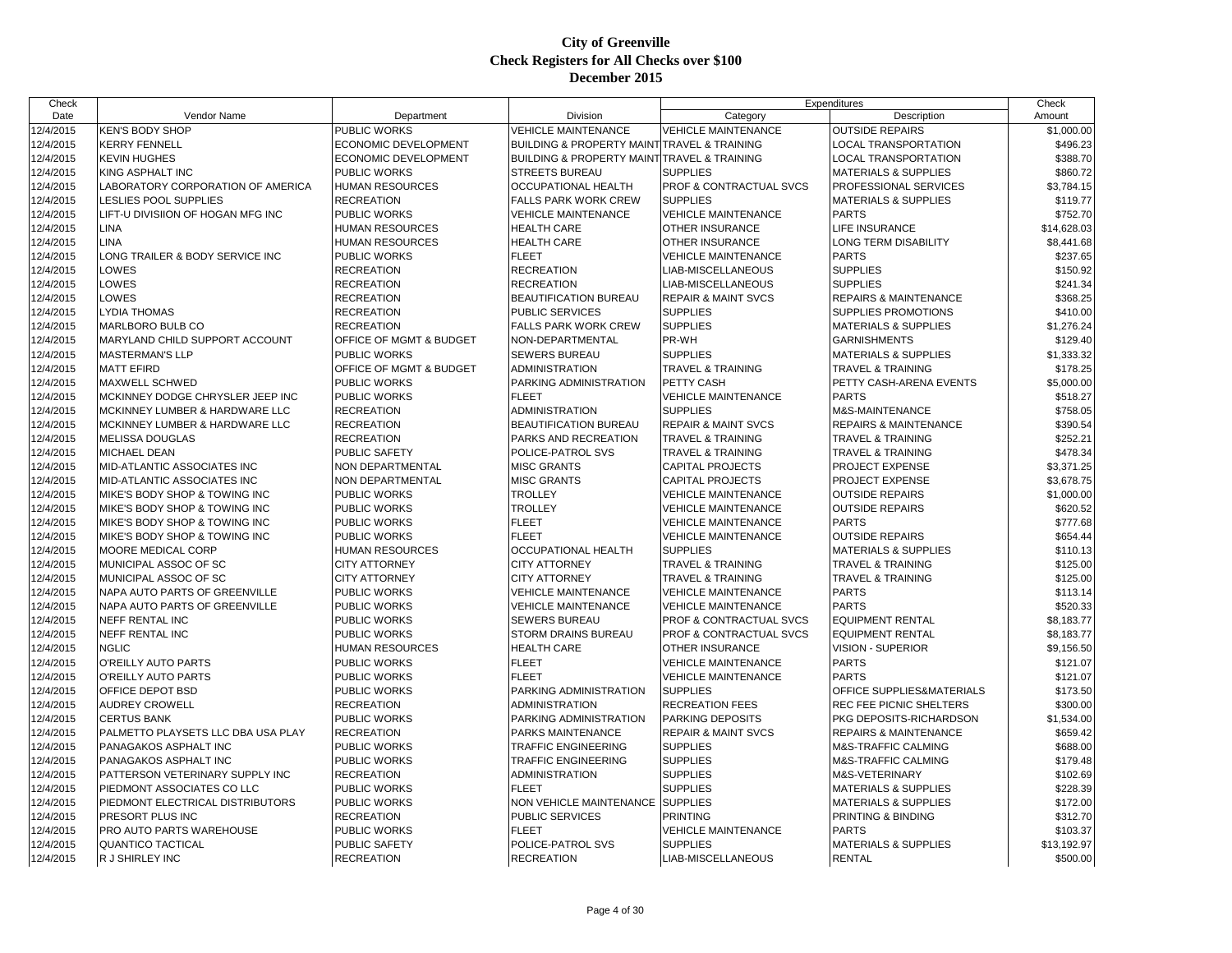| Check     |                                  |                           |                                               | Expenditures                       |                                 | Check       |
|-----------|----------------------------------|---------------------------|-----------------------------------------------|------------------------------------|---------------------------------|-------------|
| Date      | Vendor Name                      | Department                | Division                                      | Category                           | Description                     | Amount      |
| 12/4/2015 | <b>RAI PRODUCTS</b>              | PUBLIC WORKS              | TRAFFIC ENGINEERING                           | <b>SUPPLIES</b>                    | M&S-SIGNALS                     | \$349.76    |
| 12/4/2015 | RAY WALKER TRUCKING CO INC       | <b>RECREATION</b>         | ADMINISTRATION                                | <b>SUPPLIES</b>                    | M&S-EXHIBITS                    | \$300.00    |
| 12/4/2015 | RENEWABLE WATER RESOURCES        | OFFICE OF MGMT & BUDGET   | <b>REVENUE</b>                                | LIAB-REWA                          | <b>REFUND</b>                   | \$42,750.00 |
| 12/4/2015 | ROYAL RESORTWEAR LLC             | <b>RECREATION</b>         | PUBLIC SERVICES                               | <b>SUPPLIES</b>                    | <b>SALE GIFTS</b>               | \$1,479.38  |
| 12/4/2015 | S C BAR                          | <b>CITY ATTORNEY</b>      | <b>CITY ATTORNEY</b>                          | <b>SUNDRY</b>                      | DUES, SUBSCRIPTN, PUBLICATN     | \$435.00    |
| 12/4/2015 | S C BAR                          | <b>CITY ATTORNEY</b>      | <b>CITY ATTORNEY</b>                          | <b>SUNDRY</b>                      | DUES, SUBSCRIPTN, PUBLICATN     | \$435.00    |
| 12/4/2015 | S C BAR                          | <b>CITY ATTORNEY</b>      | <b>CITY ATTORNEY</b>                          | <b>SUNDRY</b>                      | DUES, SUBSCRIPTN, PUBLICATN     | \$450.00    |
| 12/4/2015 | S C DEPARTMENT OF REVENUE        | OFFICE OF MGMT & BUDGET   | NON-DEPARTMENTAL                              | PR-WH                              | <b>GARNISHMENTS</b>             | \$291.20    |
| 12/4/2015 | <b>S C RETIREMENT SYSTEM</b>     | OFFICE OF MGMT & BUDGET   | NON-DEPARTMENTAL                              | PR-WH                              | RETIREMENT SVS PURCHASE         | \$572.54    |
| 12/4/2015 | <b>SAM'S CLUB</b>                | <b>RECREATION</b>         | <b>ADMINISTRATION</b>                         | <b>SUPPLIES</b>                    | M&S-FOOD                        | \$138.32    |
| 12/4/2015 | <b>SAM'S CLUB</b>                | <b>RECREATION</b>         | <b>PUBLIC SERVICES</b>                        | <b>SUPPLIES</b>                    | <b>SALE CONCESSIONS</b>         | \$138.46    |
| 12/4/2015 | <b>SCOTT DRAYTON</b>             | <b>RECREATION</b>         | PARKS MAINTENANCE                             | <b>TRAVEL &amp; TRAINING</b>       | TRAVEL & TRAINING               | \$126.00    |
| 12/4/2015 | <b>SEMAKI &amp; BIRD LTD</b>     | <b>RECREATION</b>         | PUBLIC SERVICES                               | <b>SUPPLIES</b>                    | <b>SALE GIFTS</b>               | \$2,241.00  |
| 12/4/2015 | SIMPLIFIED OFFICE SYSTEMS        | PUBLIC WORKS              | <b>ENGINEERING</b>                            | <b>SUPPLIES</b>                    | OFFICE SUPPLIES&MATERIALS       | \$148.40    |
| 12/4/2015 | SIMPLIFIED OFFICE SYSTEMS        | PUBLIC WORKS              | <b>ENGINEERING</b>                            | <b>SUPPLIES</b>                    | OFFICE SUPPLIES&MATERIALS       | \$148.40    |
| 12/4/2015 | SNIDER FLEET SOLUTIONS           | <b>PUBLIC WORKS</b>       | <b>FLEET</b>                                  | <b>VEHICLE MAINTENANCE</b>         | <b>OUTSIDE REPAIRS</b>          | \$404.31    |
| 12/4/2015 | SOUTHEASTERN CONCRETE PRODUCTS   | NON DEPARTMENTAL          | CAPITAL PROJECTS                              | <b>CAPITAL PROJECTS</b>            | <b>CONSTRUCTION</b>             | \$1,099.01  |
| 12/4/2015 | SPRING SERVICE GREENVILLE        | <b>PUBLIC WORKS</b>       | <b>FLEET</b>                                  | <b>VEHICLE MAINTENANCE</b>         | <b>PARTS</b>                    | \$158.39    |
| 12/4/2015 | <b>SPX GENFARE</b>               | <b>PUBLIC WORKS</b>       | <b>FIXED ROUTE</b>                            | <b>PRINTING</b>                    | PRINTING & BINDING              | \$441.47    |
| 12/4/2015 | STATE BUDGET AND CONTROL BOARD   | PUBLIC SAFETY             | POLICE-PATROL SVS                             | PROF & CONTRACTUAL SVCS            | SERVICE & MAINT CONTRACTS       | \$112.00    |
| 12/4/2015 | <b>STEVE MYERS</b>               | PUBLIC WORKS              | <b>VEHICLE MAINTENANCE</b>                    | <b>TRAVEL &amp; TRAINING</b>       | <b>TRAVEL &amp; TRAINING</b>    | \$1,418.00  |
| 12/4/2015 | <b>STEVE MYERS</b>               | <b>PUBLIC WORKS</b>       | <b>VEHICLE MAINTENANCE</b>                    | <b>TRAVEL &amp; TRAINING</b>       | <b>TRAVEL &amp; TRAINING</b>    | \$239.00    |
| 12/4/2015 | STONE AVE NURSERY LLC            | <b>RECREATION</b>         | BEAUTIFICATION BUREAU                         | <b>SUPPLIES</b>                    | <b>MATERIALS &amp; SUPPLIES</b> | \$515.00    |
| 12/4/2015 | <b>SUSAN REYNOLDS</b>            | <b>COUNCIL</b>            | <b>CITY COUNCIL</b>                           | <b>SUNDRY</b>                      | <b>MISCELLANEOUS</b>            | \$850.00    |
| 12/4/2015 | <b>SWANK MOTION PICTURES INC</b> | PUBLIC INFORMATION/EVENTS | <b>SPECIAL EVENTS</b>                         | PROF & CONTRACTUAL SVCS            | PROFESSIONAL SERVICES           | \$213.06    |
| 12/4/2015 | T2 SYSTEMS CANADA INC            | PUBLIC WORKS              | PARKING LOTS                                  | <b>PROF &amp; CONTRACTUAL SVCS</b> | SERVICE & MAINT CONTRACTS       | \$159.00    |
| 12/4/2015 | <b>T2 SYSTEMS INC</b>            | <b>PUBLIC WORKS</b>       | <b>ENFORCEMENT</b>                            | PROF & CONTRACTUAL SVCS            | SERVICE & MAINT CONTRACTS       | \$4,770.00  |
| 12/4/2015 | <b>T2 SYSTEMS INC</b>            | PUBLIC WORKS              | <b>ENFORCEMENT</b>                            | PROF & CONTRACTUAL SVCS            | SERVICE & MAINT CONTRACTS       | \$604.20    |
| 12/4/2015 | TALENT MANAGEMENT SOLUTIONS      | PUBLIC WORKS              | <b>VEHICLE MAINTENANCE</b>                    | PROF & CONTRACTUAL SVCS            | TEMP PERSONNEL SVCS             | \$6,213.37  |
| 12/4/2015 | TALENT MANAGEMENT SOLUTIONS      | <b>PUBLIC WORKS</b>       | <b>VEHICLE MAINTENANCE</b>                    | <b>PROF &amp; CONTRACTUAL SVCS</b> | TEMP PERSONNEL SVCS             | \$5,315.84  |
| 12/4/2015 | TALENT MANAGEMENT SOLUTIONS      | <b>RECREATION</b>         | <b>COMMUNITY CENTERS</b>                      | PROF & CONTRACTUAL SVCS            | TEMP PERSONNEL SVCS             | \$844.80    |
| 12/4/2015 | TALENT MANAGEMENT SOLUTIONS      | <b>RECREATION</b>         | <b>COMMUNITY CENTERS</b>                      | PROF & CONTRACTUAL SVCS            | TEMP PERSONNEL SVCS             | \$986.04    |
| 12/4/2015 | TALENT MANAGEMENT SOLUTIONS      | <b>RECREATION</b>         | <b>ADMINISTRATION</b>                         | PROF & CONTRACTUAL SVCS            | TEMP PERSONNEL SVCS             | \$628.40    |
| 12/4/2015 | TALENT MANAGEMENT SOLUTIONS      | <b>RECREATION</b>         | <b>ADMINISTRATION</b>                         | PROF & CONTRACTUAL SVCS            | TEMP PERSONNEL SVCS             | \$628.40    |
| 12/4/2015 | TALENT MANAGEMENT SOLUTIONS      | <b>PUBLIC WORKS</b>       | <b>ENGINEERING</b>                            | <b>PROF &amp; CONTRACTUAL SVCS</b> | TEMP PERSONNEL SVCS             | \$573.60    |
| 12/4/2015 | TALENT MANAGEMENT SOLUTIONS      | PUBLIC WORKS              | <b>MAINTENANCE</b>                            | PROF & CONTRACTUAL SVCS            | TEMP PERSONNEL SVCS             | \$1,563.12  |
| 12/4/2015 | TALENT MANAGEMENT SOLUTIONS      | PUBLIC WORKS              | STREETS BUREAU                                | PROF & CONTRACTUAL SVCS            | TEMP PERSONNEL SVCS             | \$2,504.80  |
| 12/4/2015 | TALENT MANAGEMENT SOLUTIONS      | <b>PUBLIC WORKS</b>       | <b>STREETS BUREAU</b>                         | PROF & CONTRACTUAL SVCS            | TEMP PERSONNEL SVCS             | \$1,680.64  |
| 12/4/2015 | TALENT MANAGEMENT SOLUTIONS      | PUBLIC WORKS              | RESIDENTIAL COLL BUREAU                       | PROF & CONTRACTUAL SVCS            | TEMP PERSONNEL SVCS             | \$17,703.35 |
| 12/4/2015 | TALENT MANAGEMENT SOLUTIONS      | PUBLIC WORKS              | RESIDENTIAL COLL BUREAU                       | PROF & CONTRACTUAL SVCS            | TEMP PERSONNEL SVCS             | \$24,334.06 |
| 12/4/2015 | TALENT MANAGEMENT SOLUTIONS      | <b>PUBLIC WORKS</b>       | STORMWATER MANAGEMENT PROF & CONTRACTUAL SVCS |                                    | TEMP PERSONNEL SVCS             | \$1,161.94  |
| 12/4/2015 | TALENT MANAGEMENT SOLUTIONS      | PUBLIC WORKS              | STORMWATER MANAGEMENT                         | <b>PROF &amp; CONTRACTUAL SVCS</b> | TEMP PERSONNEL SVCS             | \$1,492.40  |
| 12/4/2015 | TALENT MANAGEMENT SOLUTIONS      | <b>PUBLIC SAFETY</b>      | POLICE-DISPATCH BUREAU                        | <b>PROF &amp; CONTRACTUAL SVCS</b> | TEMP PERSONNEL SVCS             | \$216.48    |
| 12/4/2015 | TALENT MANAGEMENT SOLUTIONS      | PUBLIC SAFETY             | POLICE-DISPATCH BUREAU                        | PROF & CONTRACTUAL SVCS            | TEMP PERSONNEL SVCS             | \$259.44    |
| 12/4/2015 | TALENT MANAGEMENT SOLUTIONS      | PUBLIC WORKS              | <b>FLEET</b>                                  | PROF & CONTRACTUAL SVCS            | TEMP PERSONNEL SVCS             | \$683.73    |
| 12/4/2015 | TALENT MANAGEMENT SOLUTIONS      | <b>PUBLIC WORKS</b>       | <b>FLEET</b>                                  | <b>PROF &amp; CONTRACTUAL SVCS</b> | TEMP PERSONNEL SVCS             | \$1,103.32  |
| 12/4/2015 | TALENT MANAGEMENT SOLUTIONS      | <b>RECREATION</b>         | PUBLIC SERVICES                               | PROF & CONTRACTUAL SVCS            | TEMP PERSONNEL SVCS             | \$248.33    |
| 12/4/2015 | TALENT MANAGEMENT SOLUTIONS      | <b>RECREATION</b>         | PUBLIC SERVICES                               | PROF & CONTRACTUAL SVCS            | <b>TEMP PERSONNEL SVCS</b>      | \$466.21    |
| 12/4/2015 | <b>TGA</b>                       | OFFICE OF MGMT & BUDGET   | <b>INFORMATION TECHNOLOGY</b>                 | <b>PROF &amp; CONTRACTUAL SVCS</b> | SERVICE & MAINT CONTRACTS       | \$1,001.70  |
| 12/4/2015 | <b>TGA</b>                       | OFFICE OF MGMT & BUDGET   | INFORMATION TECHNOLOGY                        | <b>SUPPLIES</b>                    | <b>MATERIALS &amp; SUPPLIES</b> | \$1,371.86  |
| 12/4/2015 | <b>TGA</b>                       | NON DEPARTMENTAL          | CAPITAL PROJECTS                              | <b>CAPITAL PROJECTS</b>            | <b>EQUIPMENT</b>                | \$23,461.18 |
| 12/4/2015 | <b>TGA</b>                       | NON DEPARTMENTAL          | <b>CAPITAL PROJECTS</b>                       | <b>CAPITAL PROJECTS</b>            | <b>EQUIPMENT</b>                | \$1,372.33  |
| 12/4/2015 | <b>TGA</b>                       | <b>NON DEPARTMENTAL</b>   | <b>CAPITAL PROJECTS</b>                       | <b>CAPITAL PROJECTS</b>            | <b>EQUIPMENT</b>                | \$344.50    |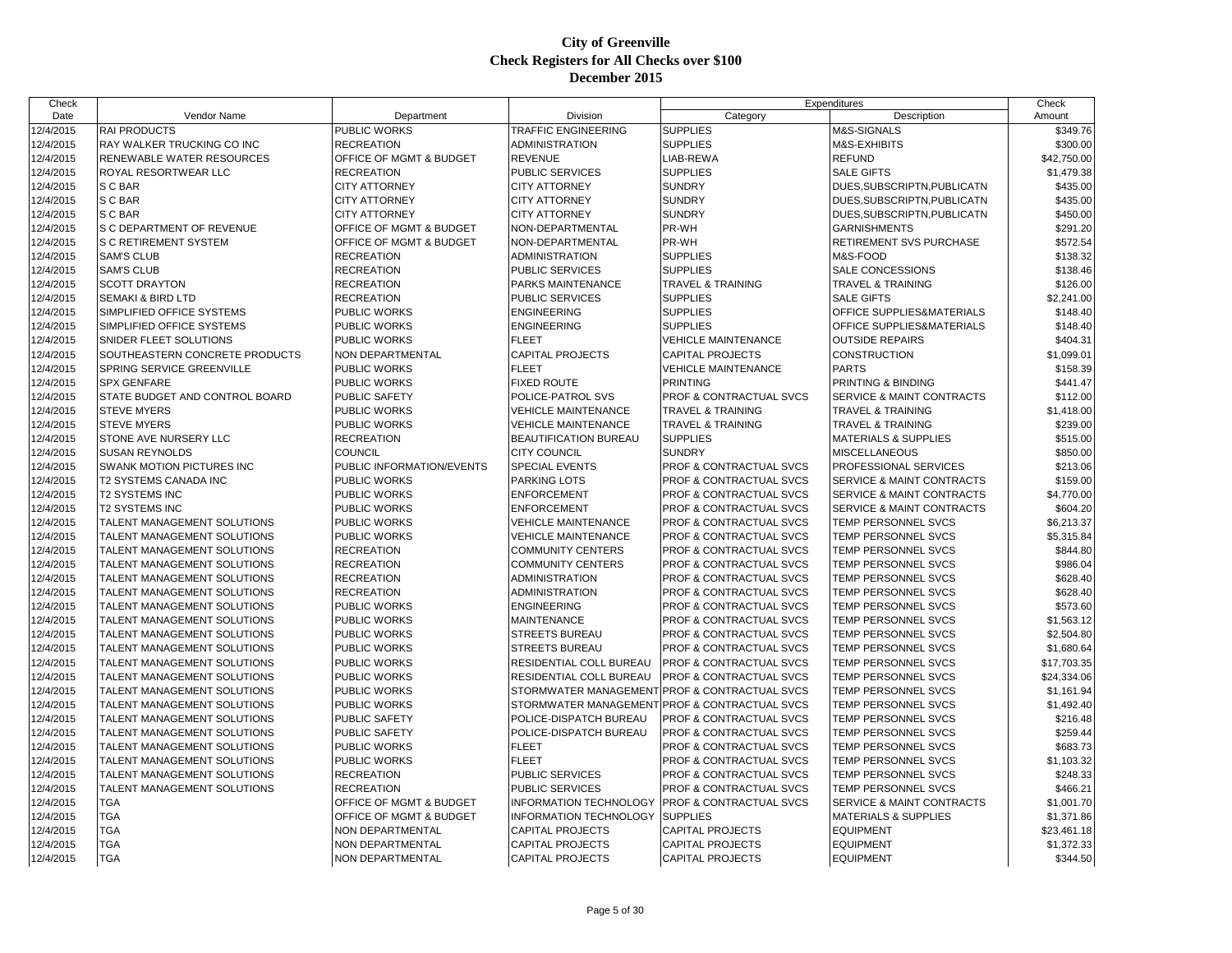| Check      |                                     |                           |                                                            |                              | Expenditures                         | Check        |
|------------|-------------------------------------|---------------------------|------------------------------------------------------------|------------------------------|--------------------------------------|--------------|
| Date       | Vendor Name                         | Department                | Division                                                   | Category                     | Description                          | Amount       |
| 12/4/2015  | THE PETTING ZOO INC                 | <b>RECREATION</b>         | <b>PUBLIC SERVICES</b>                                     | <b>SUPPLIES</b>              | <b>SALE GIFTS</b>                    | \$1,008.35   |
| 12/4/2015  | TMS SOUTH INC                       | PUBLIC WORKS              | <b>BUILDING SERVICE DIVISION</b>                           | <b>SUPPLIES</b>              | <b>MATERIALS &amp; SUPPLIES</b>      | \$104.78     |
| 12/4/2015  | TMS SOUTH INC                       | PUBLIC WORKS              | <b>BUILDING SERVICE DIVISION</b>                           | <b>SUPPLIES</b>              | <b>MATERIALS &amp; SUPPLIES</b>      | \$102.97     |
| 12/4/2015  | TRUCKPRO LLC                        | <b>PUBLIC WORKS</b>       | <b>FLEET</b>                                               | <b>VEHICLE MAINTENANCE</b>   | <b>PARTS</b>                         | \$270.69     |
| 12/4/2015  | <b>TRUCKPRO LLC</b>                 | <b>PUBLIC WORKS</b>       | <b>FLEET</b>                                               | <b>VEHICLE MAINTENANCE</b>   | <b>PARTS</b>                         | \$140.00     |
| 12/4/2015  | <b>TRUCKPRO LLC</b>                 | PUBLIC WORKS              | <b>FLEET</b>                                               | <b>VEHICLE MAINTENANCE</b>   | <b>PARTS</b>                         | \$123.43     |
| 12/4/2015  | TRUCKPRO LLC                        | PUBLIC WORKS              | <b>FLEET</b>                                               | <b>VEHICLE MAINTENANCE</b>   | <b>PARTS</b>                         | \$484.05     |
| 12/4/2015  | <b>TRUCKPRO LLC</b>                 | PUBLIC WORKS              | <b>FLEET</b>                                               | <b>VEHICLE MAINTENANCE</b>   | <b>PARTS</b>                         | \$162.94     |
| 12/4/2015  | <b>TRUCKPRO LLC</b>                 | PUBLIC WORKS              | <b>FLEET</b>                                               | <b>VEHICLE MAINTENANCE</b>   | <b>PARTS</b>                         | \$204.79     |
| 12/4/2015  | U S DEPARTMENT OF EDUCATION         | OFFICE OF MGMT & BUDGET   | NON-DEPARTMENTAL                                           | PR-WH                        | <b>GARNISHMENTS</b>                  | \$295.29     |
| 12/4/2015  | ULTRATECH WATER RESOURCES           | <b>PUBLIC WORKS</b>       | <b>SEWERS BUREAU</b>                                       | <b>SUPPLIES</b>              | <b>MATERIALS &amp; SUPPLIES</b>      | \$1,033.18   |
| 12/4/2015  | <b>UNIFIRST</b>                     | PUBLIC WORKS              | <b>VEHICLE MAINTENANCE</b>                                 | <b>SUPPLIES</b>              | <b>CLOTHING &amp; UNIFORMS</b>       | \$171.79     |
| 12/4/2015  | UNITED WAY OF GREENVILLE COUNTY     | OFFICE OF MGMT & BUDGET   | NON-DEPARTMENTAL                                           | PR-WH                        | UNITED WAY                           | \$1,701.28   |
| 12/4/2015  | <b>URBAN TREES &amp; SOILS</b>      | NON DEPARTMENTAL          | <b>CAPITAL PROJECTS</b>                                    | <b>CAPITAL PROJECTS</b>      | CONSTRUCTION                         | \$3,700.00   |
| 12/4/2015  | W W WILLIAMS                        | <b>PUBLIC WORKS</b>       | <b>VEHICLE MAINTENANCE</b>                                 | <b>VEHICLE MAINTENANCE</b>   | <b>PARTS</b>                         | \$295.23     |
| 12/4/2015  | W W WILLIAMS                        | <b>PUBLIC WORKS</b>       | <b>FLEET</b>                                               | <b>VEHICLE MAINTENANCE</b>   | <b>PARTS</b>                         | \$345.02     |
| 12/4/2015  | WAL-MART COMMUNITY BRC              | <b>RECREATION</b>         | <b>COMMUNITY CENTERS</b>                                   | <b>SUPPLIES</b>              | <b>MATERIALS &amp; SUPPLIES</b>      | \$710.95     |
| 12/4/2015  | WAL-MART COMMUNITY BRC              | PUBLIC SAFETY             | POLICE-PATROL SVS                                          | <b>SUPPLIES</b>              | MATERIALS & SUPPLIES                 | \$942.64     |
| 12/4/2015  | <b>WAYNE OWENS</b>                  | PUBLIC WORKS              | <b>STORM DRAINS BUREAU</b>                                 | <b>TRAVEL &amp; TRAINING</b> | <b>TRAVEL &amp; TRAINING</b>         | \$140.00     |
| 12/4/2015  | WHITE HORSE PACKAGING               | PUBLIC WORKS              | <b>MAINTENANCE</b>                                         | <b>SUPPLIES</b>              | <b>MATERIALS &amp; SUPPLIES</b>      | \$459.36     |
| 12/4/2015  | <b>WILD BERRY INCENSE</b>           | <b>RECREATION</b>         | <b>PUBLIC SERVICES</b>                                     | <b>SUPPLIES</b>              | <b>SALE GIFTS</b>                    | \$216.00     |
| 12/4/2015  | WORKWELL OCCUPATIONAL HEALTH CENTER | <b>HUMAN RESOURCES</b>    | <b>OCCUPATIONAL HEALTH</b>                                 | PROF & CONTRACTUAL SVCS      | PROFESSIONAL SERVICES                | \$306.00     |
| 12/4/2015  | WORKWELL OCCUPATIONAL HEALTH CENTER | <b>HUMAN RESOURCES</b>    | <b>OCCUPATIONAL HEALTH</b>                                 | PROF & CONTRACTUAL SVCS      | PROFESSIONAL SERVICES                | \$639.00     |
| 12/4/2015  | WORKWELL OCCUPATIONAL HEALTH CENTER | <b>HUMAN RESOURCES</b>    | <b>OCCUPATIONAL HEALTH</b>                                 | PROF & CONTRACTUAL SVCS      | PROFESSIONAL SERVICES                | \$5,316.00   |
| 12/4/2015  | WORKWELL OCCUPATIONAL HEALTH CENTER | <b>HUMAN RESOURCES</b>    | <b>HEALTH CARE</b>                                         | <b>SUNDRY</b>                | <b>WELLNESS ACTIVITIES</b>           | \$1,440.00   |
| 12/4/2015  | <b>WP LAW INC</b>                   | <b>RECREATION</b>         | <b>BEAUTIFICATION BUREAU</b>                               | <b>SUPPLIES</b>              | <b>MATERIALS &amp; SUPPLIES</b>      | \$1,381.30   |
| 12/4/2015  | WYOMING CHILD SUPPORT ENFORCEMENT   | OFFICE OF MGMT & BUDGET   | NON-DEPARTMENTAL                                           | PR-WH                        | <b>GARNISHMENTS</b>                  | \$154.61     |
| 12/11/2015 | ABC LOCKSMITH LLC                   | PUBLIC WORKS              | <b>FLEET</b>                                               | <b>VEHICLE MAINTENANCE</b>   | <b>PARTS</b>                         | \$238.50     |
| 12/11/2015 | ADAMS BISTRO INC                    | PUBLIC WORKS              | UTILITY UNDERGROUNDING FIPROF & CONTRACTUAL SVCS           |                              | ADVERTISING EXPENSE                  | \$444.80     |
| 12/11/2015 | AIRGAS USA LLC                      | <b>PUBLIC WORKS</b>       | <b>FLEET</b>                                               | <b>SUPPLIES</b>              | <b>MATERIALS &amp; SUPPLIES</b>      | \$127.70     |
| 12/11/2015 | ALLEN TRENCH SAFETY CORPORATION     | PUBLIC WORKS              | <b>STORM DRAINS BUREAU</b>                                 | <b>SUPPLIES</b>              | <b>MATERIALS &amp; SUPPLIES</b>      | \$749.00     |
| 12/11/2015 | ALLIANCE EQUIPMENT CO INC           | PUBLIC WORKS              | <b>FLEET</b>                                               | <b>VEHICLE MAINTENANCE</b>   | <b>PARTS</b>                         | \$1,576.07   |
| 12/11/2015 | AMERICAN LOCK & KEY                 | <b>PUBLIC WORKS</b>       | <b>BUILDING SERVICE DIVISION</b>                           | <b>SUPPLIES</b>              | <b>MATERIALS &amp; SUPPLIES</b>      | \$450.50     |
| 12/11/2015 | AMERICAN RED CROSS OF UPSTATE SC    | PUBLIC INFORMATION/EVENTS | <b>EVENTS MANAGEMENT</b>                                   | TRAVEL & TRAINING            | TRAVEL & TRAINING                    | \$203.00     |
| 12/11/2015 | AMG PARTS & EQUIPMENT LLC           | PUBLIC WORKS              | <b>FLEET</b>                                               | <b>VEHICLE MAINTENANCE</b>   | <b>PARTS</b>                         | \$440.19     |
| 12/11/2015 | AMICK EQUIPMENT COMPANY INC         | PUBLIC WORKS              | <b>FLEET</b>                                               | <b>VEHICLE MAINTENANCE</b>   | <b>PARTS</b>                         | \$627.52     |
| 12/11/2015 | ANTECH DIAGNOSTICS INC              | <b>RECREATION</b>         | <b>ADMINISTRATION</b>                                      | PROF & CONTRACTUAL SVCS      | PROFESSIONAL SERVICES                | \$905.62     |
| 12/11/2015 | APCO INTERNATIONAL INC              | PUBLIC SAFETY             | POLICE-DISPATCH BUREAU                                     | <b>SUNDRY</b>                | DUES, SUBSCRIPTN, PUBLICATN          | \$331.00     |
| 12/11/2015 | ARGUS-HAZCO                         | <b>FIRE</b>               | <b>FIRE SUPPRESSION</b>                                    | <b>SUPPLIES</b>              | <b>MATERIALS &amp; SUPPLIES</b>      | \$214.88     |
| 12/11/2015 | ASG LLC                             | <b>RECREATION</b>         | <b>ADMINISTRATION</b>                                      | PROF & CONTRACTUAL SVCS      | SERVICE & MAINT CONTRACTS            | \$1,453.13   |
| 12/11/2015 | ASG LLC                             | PUBLIC SAFETY             | POLICE-PATROL SVS                                          | PROF & CONTRACTUAL SVCS      | SERVICE & MAINT CONTRACTS            | \$1,128.66   |
| 12/11/2015 | AT&T                                | OFFICE OF MGMT & BUDGET   | INFORMATION TECHNOLOGY COMMUNICATIONS                      |                              | TELECOMMUNICATIONS/WIRELE            | \$174.11     |
| 12/11/2015 | ATLANTIC SUPPLY & EQUIPMENT CO INC  | PUBLIC WORKS              | <b>SEWERS BUREAU</b>                                       | <b>SUPPLIES</b>              | <b>MATERIALS &amp; SUPPLIES</b>      | \$954.51     |
|            | <b>AURORA WORLD INC</b>             |                           |                                                            | <b>SUPPLIES</b>              | <b>SALE GIFTS</b>                    |              |
| 12/11/2015 |                                     | <b>RECREATION</b>         | PUBLIC SERVICES                                            |                              |                                      | \$2,719.20   |
| 12/11/2015 | BAKER & BAKER REAL ESTATE DEVELOPER | <b>RECREATION</b>         | PARKS AND RECREATION                                       | PROF & CONTRACTUAL SVCS      | RENTAL OF REAL PROPERTY              | \$1,251.82   |
| 12/11/2015 | <b>BANK OF NEW YORK MELLON</b>      | <b>PUBLIC WORKS</b>       | <b>PARKING ADMINISTRATION</b>                              | <b>FISCAL AGENT</b>          | <b>FISCAL AGENT FEES</b>             | \$2,750.00   |
| 12/11/2015 | <b>BATTERIES PLUS - 227</b>         | PUBLIC SAFETY             | POLICE-PATROL SVS                                          | <b>SUPPLIES</b>              | <b>MATERIALS &amp; SUPPLIES</b>      | \$449.18     |
| 12/11/2015 | <b>BATTERY SPECIALISTS</b>          | <b>PUBLIC WORKS</b>       | <b>FLEET</b>                                               | <b>VEHICLE MAINTENANCE</b>   | <b>PARTS</b>                         | \$137.69     |
| 12/11/2015 | <b>BRAD RICE</b>                    | ECONOMIC DEVELOPMENT      | <b>BUILDING &amp; PROPERTY MAINT TRAVEL &amp; TRAINING</b> |                              | LOCAL TRANSPORTATION                 | \$122.71     |
| 12/11/2015 | BRITT, PETERS & ASSOCIATES, IN      | PUBLIC WORKS              | <b>PUBLIC WORKS</b>                                        | PROF & CONTRACTUAL SVCS      | <b>SERVICE &amp; MAINT CONTRACTS</b> | \$300.00     |
| 12/11/2015 | <b>BROAD STREET OFFICE LLC</b>      | NON DEPARTMENTAL          | <b>CAPITAL PROJECTS</b>                                    | <b>CAPITAL PROJECTS</b>      | <b>CONSTRUCTION</b>                  | \$288,217.83 |
| 12/11/2015 | C O G RETIREE INSURANCE             | <b>HUMAN RESOURCES</b>    | <b>HEALTH CARE</b>                                         | OTHER INSURANCE              | HEALTH MEDICARE SUPPL                | \$15,991.00  |
| 12/11/2015 | C-W CUSTOM HYDRAULICS INC           | <b>FIRE</b>               | <b>FIRE SUPPRESSION</b>                                    | <b>SUPPLIES</b>              | <b>MATERIALS &amp; SUPPLIES</b>      | \$458.45     |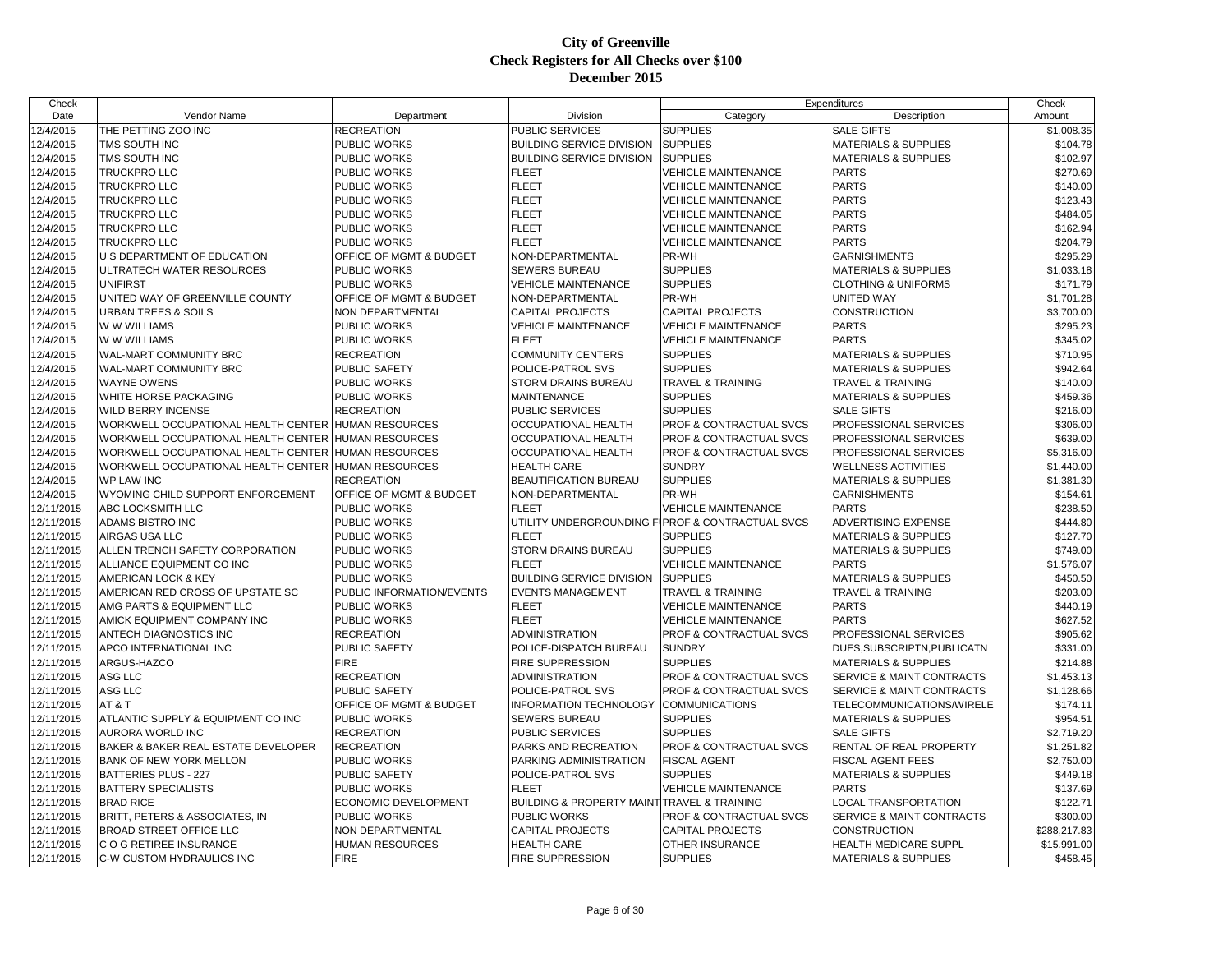| Check      |                                        |                        |                                               |                                | Expenditures                     | Check      |
|------------|----------------------------------------|------------------------|-----------------------------------------------|--------------------------------|----------------------------------|------------|
| Date       | Vendor Name                            | Department             | Division                                      | Category                       | Description                      | Amount     |
| 12/11/2015 | <b>CAINS TRANSMISSION INC</b>          | PUBLIC WORKS           | <b>FLEET</b>                                  | <b>VEHICLE MAINTENANCE</b>     | <b>OUTSIDE REPAIRS</b>           | \$1,452.60 |
| 12/11/2015 | <b>CAMILLA PITMAN</b>                  | <b>CITY MANAGER</b>    | <b>CITY CLERK</b>                             | <b>TRAVEL &amp; TRAINING</b>   | <b>TRAVEL &amp; TRAINING</b>     | \$118.45   |
| 12/11/2015 | CAROLINA ALTERNATORS                   | PUBLIC WORKS           | <b>FLEET</b>                                  | <b>VEHICLE MAINTENANCE</b>     | <b>PARTS</b>                     | \$159.00   |
| 12/11/2015 | CAROLINA ALTERNATORS                   | PUBLIC WORKS           | <b>FLEET</b>                                  | <b>VEHICLE MAINTENANCE</b>     | <b>PARTS</b>                     | \$185.50   |
| 12/11/2015 | CAROLINA HOSE & HYDRAULICS INC         | PUBLIC WORKS           | <b>FLEET</b>                                  | <b>VEHICLE MAINTENANCE</b>     | <b>OUTSIDE REPAIRS</b>           | \$623.30   |
| 12/11/2015 | CAROLINA INDUSTRIAL EQUIPMENT INC      | PUBLIC WORKS           | <b>FLEET</b>                                  | <b>VEHICLE MAINTENANCE</b>     | <b>PARTS</b>                     | \$139.60   |
| 12/11/2015 | <b>CARQUEST</b>                        | PUBLIC WORKS           | <b>FLEET</b>                                  | <b>VEHICLE MAINTENANCE</b>     | <b>PARTS</b>                     | \$158.95   |
| 12/11/2015 | CDW/G                                  | PUBLIC WORKS           | <b>CONSTRUCTION &amp; INSPECTIOI SUPPLIES</b> |                                | <b>MATERIALS &amp; SUPPLIES</b>  | \$129.00   |
| 12/11/2015 | CENTRAL NEBRASKA PACKING INC.          | <b>RECREATION</b>      | <b>ADMINISTRATION</b>                         | <b>SUPPLIES</b>                | M&S-FOOD                         | \$8,293.56 |
| 12/11/2015 | CHRISTOPHER TRUCKS INC                 | PUBLIC WORKS           | <b>FLEET</b>                                  | VEHICLE MAINTENANCE            | <b>PARTS</b>                     | \$369.73   |
| 12/11/2015 | CHRISTOPHER TRUCKS INC                 | <b>PUBLIC WORKS</b>    | <b>FLEET</b>                                  | <b>VEHICLE MAINTENANCE</b>     | <b>PARTS</b>                     | \$222.23   |
| 12/11/2015 | CHRISTOPHER TRUCKS INC                 | PUBLIC WORKS           | <b>FLEET</b>                                  | <b>VEHICLE MAINTENANCE</b>     | <b>PARTS</b>                     | \$430.76   |
| 12/11/2015 | CHRISTOPHER TRUCKS INC                 | PUBLIC WORKS           | <b>FLEET</b>                                  | <b>VEHICLE MAINTENANCE</b>     | <b>PARTS</b>                     | \$1,446.86 |
| 12/11/2015 | CHRISTOPHER TRUCKS INC                 | PUBLIC WORKS           | <b>FLEET</b>                                  | <b>VEHICLE MAINTENANCE</b>     | <b>PARTS</b>                     | \$386.24   |
| 12/11/2015 | CHRISTOPHER TRUCKS INC                 | <b>PUBLIC WORKS</b>    | <b>FLEET</b>                                  | <b>VEHICLE MAINTENANCE</b>     | <b>PARTS</b>                     | \$158.21   |
| 12/11/2015 | CHRISTOPHER TRUCKS INC                 | <b>PUBLIC WORKS</b>    | <b>FLEET</b>                                  | <b>VEHICLE MAINTENANCE</b>     | <b>PARTS</b>                     | \$243.82   |
| 12/11/2015 | CINCINNATI SYSTEMS INC                 | PUBLIC WORKS           | <b>COMMONS GARAGE</b>                         | <b>REPAIR &amp; MAINT SVCS</b> | <b>REPAIRS &amp; MAINTENANCE</b> | \$150.00   |
| 12/11/2015 | CINCINNATI SYSTEMS INC                 | PUBLIC WORKS           | <b>COMMONS GARAGE</b>                         | <b>REPAIR &amp; MAINT SVCS</b> | <b>REPAIRS &amp; MAINTENANCE</b> | \$143.68   |
| 12/11/2015 | CINCINNATI SYSTEMS INC                 | PUBLIC WORKS           | <b>CHURCH STREET GARAGE</b>                   | <b>REPAIR &amp; MAINT SVCS</b> | <b>REPAIRS &amp; MAINTENANCE</b> | \$143.68   |
| 12/11/2015 | CINCINNATI SYSTEMS INC                 | PUBLIC WORKS           | LIBERTY SQUARE GARAGE                         | <b>REPAIR &amp; MAINT SVCS</b> | REPAIRS & MAINTENANCE            | \$143.68   |
| 12/11/2015 | CINCINNATI SYSTEMS INC                 | PUBLIC WORKS           | S. SPRING STREET GARAGE                       | <b>REPAIR &amp; MAINT SVCS</b> | <b>REPAIRS &amp; MAINTENANCE</b> | \$143.68   |
| 12/11/2015 | CINCINNATI SYSTEMS INC                 | PUBLIC WORKS           | RICHARDSON STREET GARAG REPAIR & MAINT SVCS   |                                | <b>REPAIRS &amp; MAINTENANCE</b> | \$143.76   |
| 12/11/2015 | <b>CINCINNATI SYSTEMS INC</b>          | <b>PUBLIC WORKS</b>    | N LAURENS ST GARAGE                           | <b>REPAIR &amp; MAINT SVCS</b> | <b>REPAIRS &amp; MAINTENANCE</b> | \$143.68   |
| 12/11/2015 | <b>CINCINNATI SYSTEMS INC</b>          | PUBLIC WORKS           | <b>PARKING LOTS</b>                           | <b>REPAIR &amp; MAINT SVCS</b> | <b>REPAIRS &amp; MAINTENANCE</b> | \$143.68   |
| 12/11/2015 | CINCINNATI SYSTEMS INC                 | PUBLIC WORKS           | POINSETT GARAGE                               | <b>REPAIR &amp; MAINT SVCS</b> | <b>REPAIRS &amp; MAINTENANCE</b> | \$143.68   |
| 12/11/2015 | CINCINNATI SYSTEMS INC                 | PUBLIC WORKS           | <b>RIVER STREET GARAGE</b>                    | <b>REPAIR &amp; MAINT SVCS</b> | <b>REPAIRS &amp; MAINTENANCE</b> | \$143.68   |
| 12/11/2015 | CINCINNATI SYSTEMS INC                 | PUBLIC WORKS           | <b>RIVERPLACE GARAGE</b>                      | <b>REPAIR &amp; MAINT SVCS</b> | <b>REPAIRS &amp; MAINTENANCE</b> | \$143.68   |
| 12/11/2015 | <b>CINTAS</b>                          | PUBLIC SAFETY          | POLICE-PATROL SVS                             | <b>SUNDRY</b>                  | <b>MISCELLANEOUS</b>             | \$158.12   |
| 12/11/2015 | <b>CINTAS</b>                          | PUBLIC WORKS           | <b>STREETS BUREAU</b>                         | <b>SUPPLIES</b>                | <b>CLOTHING &amp; UNIFORMS</b>   | \$139.71   |
| 12/11/2015 | <b>CINTAS</b>                          | PUBLIC WORKS           | <b>FLEET</b>                                  | <b>SUPPLIES</b>                | <b>CLOTHING &amp; UNIFORMS</b>   | \$173.85   |
| 12/11/2015 | <b>CINTAS</b>                          | PUBLIC WORKS           | <b>FLEET</b>                                  | <b>SUPPLIES</b>                | <b>MATERIALS &amp; SUPPLIES</b>  | \$237.43   |
| 12/11/2015 | <b>CINTAS FIRE PROTECTION 636525</b>   | PUBLIC WORKS           | <b>FLEET</b>                                  | <b>VEHICLE MAINTENANCE</b>     | <b>PARTS</b>                     | \$557.43   |
| 12/11/2015 | <b>CLAUDIA MAJOR</b>                   | <b>HUMAN RESOURCES</b> | <b>OCCUPATIONAL HEALTH</b>                    | <b>TRAVEL &amp; TRAINING</b>   | <b>TRAVEL &amp; TRAINING</b>     | \$366.92   |
| 12/11/2015 | <b>CLAUDIA MAJOR</b>                   | <b>HUMAN RESOURCES</b> | <b>OCCUPATIONAL HEALTH</b>                    | <b>SUNDRY</b>                  | DUES, SUBSCRIPTN, PUBLICATN      | \$150.00   |
| 12/11/2015 | CLINE HOSE & HYDRAULICS LLC            | <b>PUBLIC WORKS</b>    | <b>VEHICLE MAINTENANCE</b>                    | <b>VEHICLE MAINTENANCE</b>     | <b>PARTS</b>                     | \$493.24   |
| 12/11/2015 | <b>CLINE HOSE &amp; HYDRAULICS LLC</b> | PUBLIC WORKS           | <b>FLEET</b>                                  | <b>VEHICLE MAINTENANCE</b>     | <b>PARTS</b>                     | \$141.61   |
| 12/11/2015 | CLINE HOSE & HYDRAULICS LLC            | PUBLIC WORKS           | <b>FLEET</b>                                  | <b>VEHICLE MAINTENANCE</b>     | <b>PARTS</b>                     | \$137.78   |
| 12/11/2015 | <b>COLLEGE OF CHARLESTON</b>           | <b>HUMAN RESOURCES</b> | <b>HUMAN RESOURCES</b>                        | <b>TRAVEL &amp; TRAINING</b>   | <b>TRAINING/CITY WIDE</b>        | \$1,400.00 |
| 12/11/2015 | CONCRETE SUPPLY COMPANY LLC            | PUBLIC WORKS           | <b>STREETS BUREAU</b>                         | <b>SUPPLIES</b>                | <b>MATERIALS &amp; SUPPLIES</b>  | \$773.20   |
| 12/11/2015 | CONCRETE SUPPLY COMPANY LLC            | PUBLIC WORKS           | <b>SEWERS BUREAU</b>                          | <b>SUPPLIES</b>                | <b>MATERIALS &amp; SUPPLIES</b>  | \$479.36   |
| 12/11/2015 | COWART AWARDS INC                      | RECREATION             | <b>COMMUNITY CENTERS</b>                      | <b>SUNDRY</b>                  | <b>AWARDS</b>                    | \$271.36   |
| 12/11/2015 | <b>CUMMINS ATLANTIC LLC</b>            | <b>PUBLIC WORKS</b>    | <b>VEHICLE MAINTENANCE</b>                    | <b>VEHICLE MAINTENANCE</b>     | <b>PARTS</b>                     | \$1,228.03 |
| 12/11/2015 | <b>CUMMINS ATLANTIC LLC</b>            | PUBLIC WORKS           | <b>VEHICLE MAINTENANCE</b>                    | <b>VEHICLE MAINTENANCE</b>     | <b>PARTS</b>                     | \$1,294.65 |
| 12/11/2015 | <b>CUMMINS ATLANTIC LLC</b>            | PUBLIC WORKS           | <b>VEHICLE MAINTENANCE</b>                    | <b>VEHICLE MAINTENANCE</b>     | <b>PARTS</b>                     | \$988.62   |
| 12/11/2015 | <b>CUMMINS ATLANTIC LLC</b>            | PUBLIC WORKS           | <b>VEHICLE MAINTENANCE</b>                    | <b>VEHICLE MAINTENANCE</b>     | <b>PARTS</b>                     | \$1,370.00 |
| 12/11/2015 | <b>CUMMINS ATLANTIC LLC</b>            | PUBLIC WORKS           | <b>VEHICLE MAINTENANCE</b>                    | <b>VEHICLE MAINTENANCE</b>     | <b>PARTS</b>                     | \$1,124.01 |
| 12/11/2015 | <b>CUMMINS ATLANTIC LLC</b>            | PUBLIC WORKS           | <b>FLEET</b>                                  | <b>VEHICLE MAINTENANCE</b>     | <b>OUTSIDE REPAIRS</b>           | \$559.60   |
| 12/11/2015 | <b>D &amp; T AUTO GLASS</b>            | PUBLIC WORKS           | <b>VEHICLE MAINTENANCE</b>                    | <b>VEHICLE MAINTENANCE</b>     | <b>OUTSIDE REPAIRS</b>           | \$200.00   |
| 12/11/2015 | DELL MARKETING LP                      | PUBLIC WORKS           | <b>ADMINISTRATION</b>                         | <b>SUPPLIES</b>                | <b>MATERIALS &amp; SUPPLIES</b>  | \$844.17   |
| 12/11/2015 | <b>DESIGNLAB INC</b>                   | PUBLIC SAFETY          | POLICE-PATROL SVS                             | <b>SUPPLIES</b>                | <b>CLOTHING &amp; UNIFORMS</b>   | \$142.04   |
| 12/11/2015 | <b>DESIGNLAB INC</b>                   | PUBLIC SAFETY          | POLICE-PATROL SVS                             | <b>SUPPLIES</b>                | <b>CLOTHING &amp; UNIFORMS</b>   | \$104.94   |
| 12/11/2015 | <b>DESIGNLAB INC</b>                   | PUBLIC SAFETY          | POLICE-PATROL SVS                             | <b>SUPPLIES</b>                | <b>CLOTHING &amp; UNIFORMS</b>   | \$104.94   |
| 12/11/2015 | <b>DESIGNLAB INC</b>                   | <b>PUBLIC SAFETY</b>   | POLICE-PATROL SVS                             | <b>SUPPLIES</b>                | <b>CLOTHING &amp; UNIFORMS</b>   | \$106.00   |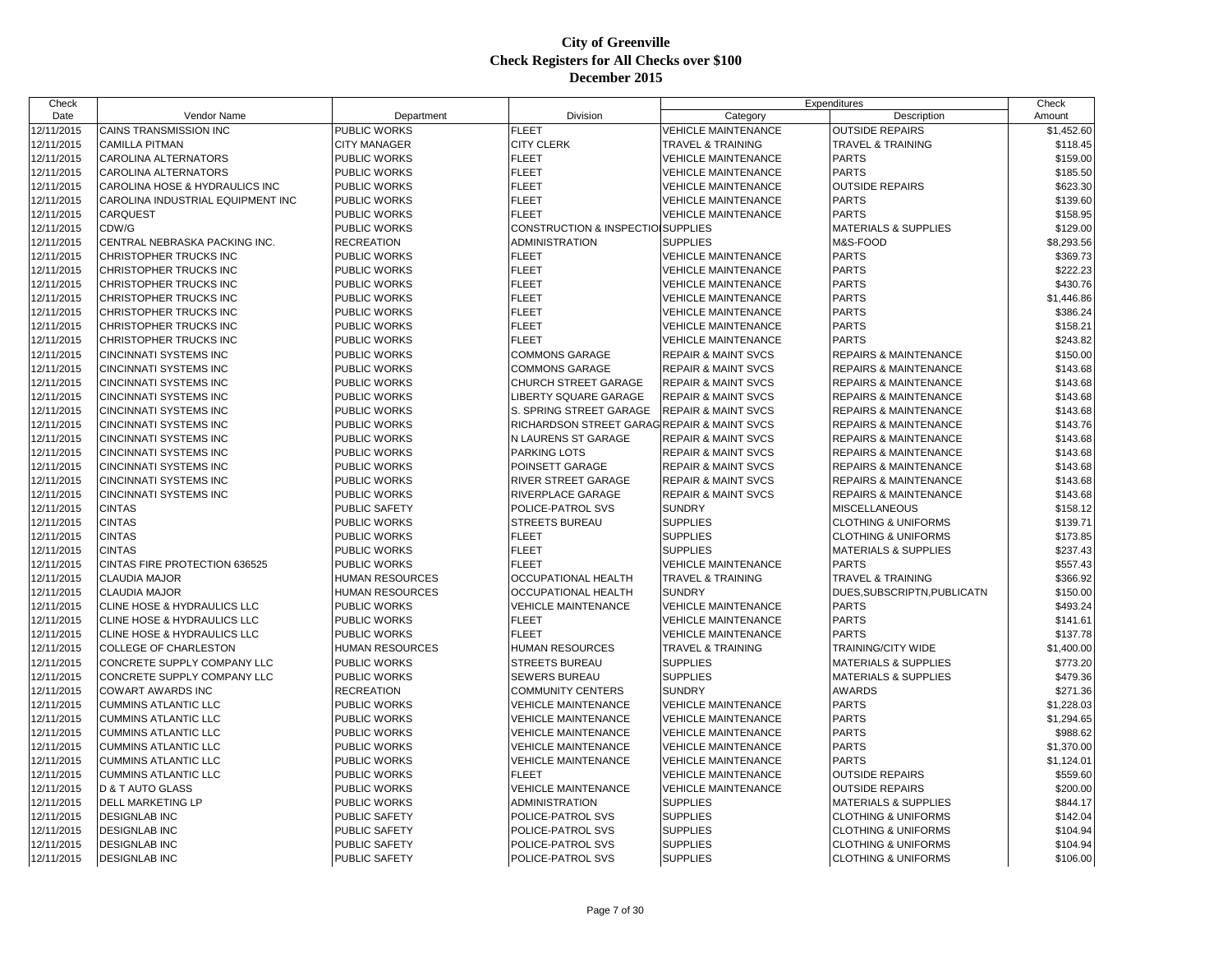| Check      |                                     |                         |                                     |                                    | Expenditures                     | Check                |
|------------|-------------------------------------|-------------------------|-------------------------------------|------------------------------------|----------------------------------|----------------------|
| Date       | Vendor Name                         | Department              | Division                            | Category                           | Description                      | Amount               |
| 12/11/2015 | <b>DESIGNLAB INC</b>                | <b>PUBLIC SAFETY</b>    | POLICE-PATROL SVS                   | <b>SUPPLIES</b>                    | <b>CLOTHING &amp; UNIFORMS</b>   | \$106.00             |
| 12/11/2015 | <b>DESIGNLAB INC</b>                | PUBLIC SAFETY           | POLICE-PATROL SVS                   | <b>SUPPLIES</b>                    | <b>CLOTHING &amp; UNIFORMS</b>   | \$197.03             |
| 12/11/2015 | <b>DESIGNLAB INC</b>                | PUBLIC SAFETY           | POLICE-PATROL SVS                   | <b>SUPPLIES</b>                    | <b>CLOTHING &amp; UNIFORMS</b>   | \$126.29             |
| 12/11/2015 | <b>DESTINATION RUN</b>              | <b>RECREATION</b>       | ADMINISTRATION                      | <b>SUPPLIES</b>                    | <b>M&amp;S-ANIMALS</b>           | \$3,700.00           |
| 12/11/2015 | <b>DILLARDS</b>                     | MUNICIPAL COURT         | MUNICIPAL COURT                     | <b>COURT LIABILITY</b>             | COURT-RESTITUTION                | \$161.75             |
| 12/11/2015 | DITCH WITCH OF CHARLOTTE            | <b>RECREATION</b>       | PARKS AND RECREATION                | <b>REPAIR &amp; MAINT SVCS</b>     | <b>REPAIRS &amp; MAINTENANCE</b> | \$128.38             |
| 12/11/2015 | DLT SOLUTIONS LLC                   | OFFICE OF MGMT & BUDGET | <b>INFORMATION TECHNOLOGY</b>       | <b>PROF &amp; CONTRACTUAL SVCS</b> | SERVICE & MAINT CONTRACTS        | \$12,190.67          |
| 12/11/2015 | <b>DUKE ENERGY</b>                  | <b>RECREATION</b>       | <b>COMMUNITY CENTERS</b>            | <b>UTILITIES</b>                   | <b>ELECTRICITY</b>               | \$1,553.64           |
| 12/11/2015 | <b>DUKE ENERGY</b>                  | <b>RECREATION</b>       | PARKS MAINTENANCE                   | <b>UTILITIES</b>                   | <b>ELECTRICITY</b>               | \$100.54             |
| 12/11/2015 | <b>DUKE ENERGY</b>                  | <b>RECREATION</b>       | PARKS MAINTENANCE                   | <b>UTILITIES</b>                   | <b>ELECTRICITY</b>               | \$101.78             |
| 12/11/2015 | <b>DUKE ENERGY</b>                  | <b>RECREATION</b>       | PARKS MAINTENANCE                   | <b>UTILITIES</b>                   | <b>ELECTRICITY</b>               | \$479.40             |
| 12/11/2015 | <b>DUKE ENERGY</b>                  | <b>RECREATION</b>       | PARKS MAINTENANCE                   | <b>UTILITIES</b>                   | <b>ELECTRICITY</b>               | \$883.70             |
| 12/11/2015 | <b>DUKE ENERGY</b>                  | <b>RECREATION</b>       | PARKS MAINTENANCE                   | <b>UTILITIES</b>                   | <b>ELECTRICITY</b>               | \$234.25             |
| 12/11/2015 | <b>DUKE ENERGY</b>                  | <b>RECREATION</b>       | PARKS MAINTENANCE                   | <b>UTILITIES</b>                   | <b>ELECTRICITY</b>               | \$162.30             |
| 12/11/2015 | <b>DUKE ENERGY</b>                  | <b>RECREATION</b>       | PARKS MAINTENANCE                   | <b>UTILITIES</b>                   | <b>ELECTRICITY</b>               | \$2,500.00           |
| 12/11/2015 | <b>DUKE ENERGY</b>                  | <b>RECREATION</b>       | PARKS MAINTENANCE                   | <b>UTILITIES</b>                   | <b>ELECTRICITY</b>               | \$225.67             |
| 12/11/2015 | <b>DUKE ENERGY</b>                  | <b>RECREATION</b>       | PARKS MAINTENANCE                   | <b>UTILITIES</b>                   | <b>ELECTRICITY</b>               | \$241.84             |
| 12/11/2015 | <b>DUKE ENERGY</b>                  | PUBLIC SAFETY           | POLICE-PATROL SVS                   | <b>UTILITIES</b>                   | <b>ELECTRICITY</b>               | \$186.22             |
| 12/11/2015 | <b>DUKE ENERGY</b>                  | <b>PUBLIC WORKS</b>     | RIVERPLACE GARAGE                   | <b>UTILITIES</b>                   | <b>ELECTRICITY</b>               | \$1,956.79           |
| 12/11/2015 | <b>DUKE ENERGY</b>                  | <b>FIRE</b>             | <b>FIRE SERVICES</b>                | <b>UTILITIES</b>                   | <b>ELECTRICITY</b>               | \$365.21             |
| 12/11/2015 | <b>DUKE ENERGY</b>                  | <b>FIRE</b>             | <b>FIRE SERVICES</b>                | <b>UTILITIES</b>                   | <b>ELECTRICITY</b>               | \$590.56             |
| 12/11/2015 | <b>DUKE ENERGY</b>                  | <b>FIRE</b>             | <b>FIRE SERVICES</b>                | <b>UTILITIES</b>                   | <b>ELECTRICITY</b>               | \$217.01             |
| 12/11/2015 | <b>DUKE ENERGY</b>                  | PUBLIC WORKS            | SEWERS BUREAU                       | <b>UTILITIES</b>                   | <b>ELECTRICITY</b>               | \$267.73             |
| 12/11/2015 | <b>DYNA SYSTEMS</b>                 | PUBLIC WORKS            | <b>FLEET</b>                        | <b>SUPPLIES</b>                    | <b>MATERIALS &amp; SUPPLIES</b>  | \$322.92             |
| 12/11/2015 | ECHOLS OIL COMPANY INC              | PUBLIC WORKS            | <b>FLEET</b>                        | <b>VEHICLE MAINTENANCE</b>         | <b>FUEL</b>                      | \$13,730.59          |
| 12/11/2015 | ECHOLS OIL COMPANY INC              | PUBLIC WORKS            | <b>FLEET</b>                        | <b>VEHICLE MAINTENANCE</b>         | <b>FUEL</b>                      | \$2,860.34           |
| 12/11/2015 | ECHOLS OIL COMPANY INC              | PUBLIC WORKS            | <b>FLEET</b>                        | <b>VEHICLE MAINTENANCE</b>         | <b>FUEL</b>                      | \$12,457.73          |
| 12/11/2015 | ECHOLS OIL COMPANY INC              | PUBLIC WORKS            | <b>FLEET</b>                        | <b>VEHICLE MAINTENANCE</b>         | <b>FUEL</b>                      | \$10,666.51          |
| 12/11/2015 | ECHOLS OIL COMPANY INC              | PUBLIC WORKS            | <b>FLEET</b>                        | <b>VEHICLE MAINTENANCE</b>         | <b>FUEL</b>                      | \$608.40             |
| 12/11/2015 | ELECTRIC CITY PRINTING COMPANY      | <b>CITY MANAGER</b>     | <b>CITY MANAGER</b>                 | <b>SUPPLIES</b>                    | <b>MATERIALS &amp; SUPPLIES</b>  | \$256.18             |
| 12/11/2015 | ELEVATOR INSPECTION LLC             | PUBLIC WORKS            | PARKING ADMINISTRATION              | <b>SUPPLIES</b>                    | <b>MATERIALS &amp; SUPPLIES</b>  | \$224.92             |
| 12/11/2015 | ELEVATOR INSPECTION LLC             | PUBLIC WORKS            | COMMONS GARAGE                      | <b>SUPPLIES</b>                    | <b>MATERIALS &amp; SUPPLIES</b>  | \$112.46             |
| 12/11/2015 | ELEVATOR INSPECTION LLC             | PUBLIC WORKS            | CHURCH STREET GARAGE                | <b>SUPPLIES</b>                    | <b>MATERIALS &amp; SUPPLIES</b>  | \$270.03             |
| 12/11/2015 | ELEVATOR INSPECTION LLC             | <b>PUBLIC WORKS</b>     | <b>LIBERTY SQUARE GARAGE</b>        | <b>SUPPLIES</b>                    | <b>MATERIALS &amp; SUPPLIES</b>  | \$270.03             |
| 12/11/2015 | ELEVATOR INSPECTION LLC             | PUBLIC WORKS            | S. SPRING STREET GARAGE             | <b>SUPPLIES</b>                    | <b>MATERIALS &amp; SUPPLIES</b>  | \$539.83             |
| 12/11/2015 | ELEVATOR INSPECTION LLC             | PUBLIC WORKS            | RICHARDSON STREET GARAG SUPPLIES    |                                    | <b>MATERIALS &amp; SUPPLIES</b>  | \$270.03             |
| 12/11/2015 | ELEVATOR INSPECTION LLC             | PUBLIC WORKS            | POINSETT GARAGE                     | <b>SUPPLIES</b>                    | <b>MATERIALS &amp; SUPPLIES</b>  | \$337.60             |
| 12/11/2015 | ELEVATOR INSPECTION LLC             | PUBLIC WORKS            | RIVERPLACE GARAGE                   | <b>SUPPLIES</b>                    | <b>MATERIALS &amp; SUPPLIES</b>  | \$337.60             |
| 12/11/2015 | ENVIRONMENTAL PRODUCTS & ACCESSORIE | <b>PUBLIC WORKS</b>     | <b>FLEET</b>                        | <b>VEHICLE MAINTENANCE</b>         | <b>PARTS</b>                     | \$191.13             |
| 12/11/2015 | FAIRWAY FORD INC                    | PUBLIC WORKS            | <b>FLEET</b>                        | <b>VEHICLE MAINTENANCE</b>         | <b>PARTS</b>                     |                      |
| 12/11/2015 | FAIRWAY FORD INC                    | <b>PUBLIC WORKS</b>     | <b>FLEET</b>                        | <b>VEHICLE MAINTENANCE</b>         | <b>PARTS</b>                     | \$356.45<br>\$100.38 |
|            |                                     |                         | TRAFFIC ENGINEERING                 |                                    |                                  |                      |
| 12/11/2015 | FLINT TRADING INC                   | PUBLIC WORKS            |                                     | <b>SUPPLIES</b>                    | M&S-MARKINGS                     | \$261.50             |
| 12/11/2015 | FLINT TRADING INC                   | PUBLIC WORKS            | TRAFFIC ENGINEERING<br><b>FLEET</b> | <b>SUPPLIES</b>                    | M&S-TRAFFIC CALMING              | \$2,000.00           |
| 12/11/2015 | <b>GCR TIRE CENTERS</b>             | PUBLIC WORKS            |                                     | <b>VEHICLE MAINTENANCE</b>         | <b>PARTS</b>                     | \$572.08             |
| 12/11/2015 | <b>GCR TIRE CENTERS</b>             | PUBLIC WORKS            | <b>FLEET</b>                        | <b>VEHICLE MAINTENANCE</b>         | <b>PARTS</b>                     | \$1,888.97           |
| 12/11/2015 | <b>GCR TIRE CENTERS</b>             | <b>PUBLIC WORKS</b>     | <b>FLEET</b>                        | <b>VEHICLE MAINTENANCE</b>         | <b>PARTS</b>                     | \$3,735.24           |
| 12/11/2015 | <b>GENESIS HOMES</b>                | C. D. DIVISION          | <b>CDBG PROJECTS</b>                | <b>TRAVEL &amp; TRAINING</b>       | <b>TRAVEL &amp; TRAINING</b>     | \$787.50             |
| 12/11/2015 | GEORGE COLEMAN FORD INC             | <b>PUBLIC WORKS</b>     | <b>VEHICLE MAINTENANCE</b>          | <b>VEHICLE MAINTENANCE</b>         | <b>OUTSIDE REPAIRS</b>           | \$1,005.44           |
| 12/11/2015 | <b>GILLIG LLC</b>                   | PUBLIC WORKS            | <b>VEHICLE MAINTENANCE</b>          | <b>VEHICLE MAINTENANCE</b>         | <b>PARTS</b>                     | \$316.70             |
| 12/11/2015 | <b>GLASSCRAFTERS INC</b>            | PUBLIC WORKS            | FLEET                               | <b>VEHICLE MAINTENANCE</b>         | <b>OUTSIDE REPAIRS</b>           | \$158.28             |
| 12/11/2015 | <b>GLASSCRAFTERS INC</b>            | PUBLIC WORKS            | <b>FLEET</b>                        | <b>VEHICLE MAINTENANCE</b>         | <b>OUTSIDE REPAIRS</b>           | \$196.49             |
| 12/11/2015 | <b>GOODWILL INDUSTRIES</b>          | MUNICIPAL COURT         | MUNICIPAL COURT                     | PROF & CONTRACTUAL SVCS            | SERVICE & MAINT CONTRACTS        | \$1,299.53           |
| 12/11/2015 | <b>GOODWILL INDUSTRIES</b>          | <b>PUBLIC WORKS</b>     | <b>TRAFFIC ENGINEERING</b>          | <b>PROF &amp; CONTRACTUAL SVCS</b> | SERVICE & MAINT CONTRACTS        | \$242.52             |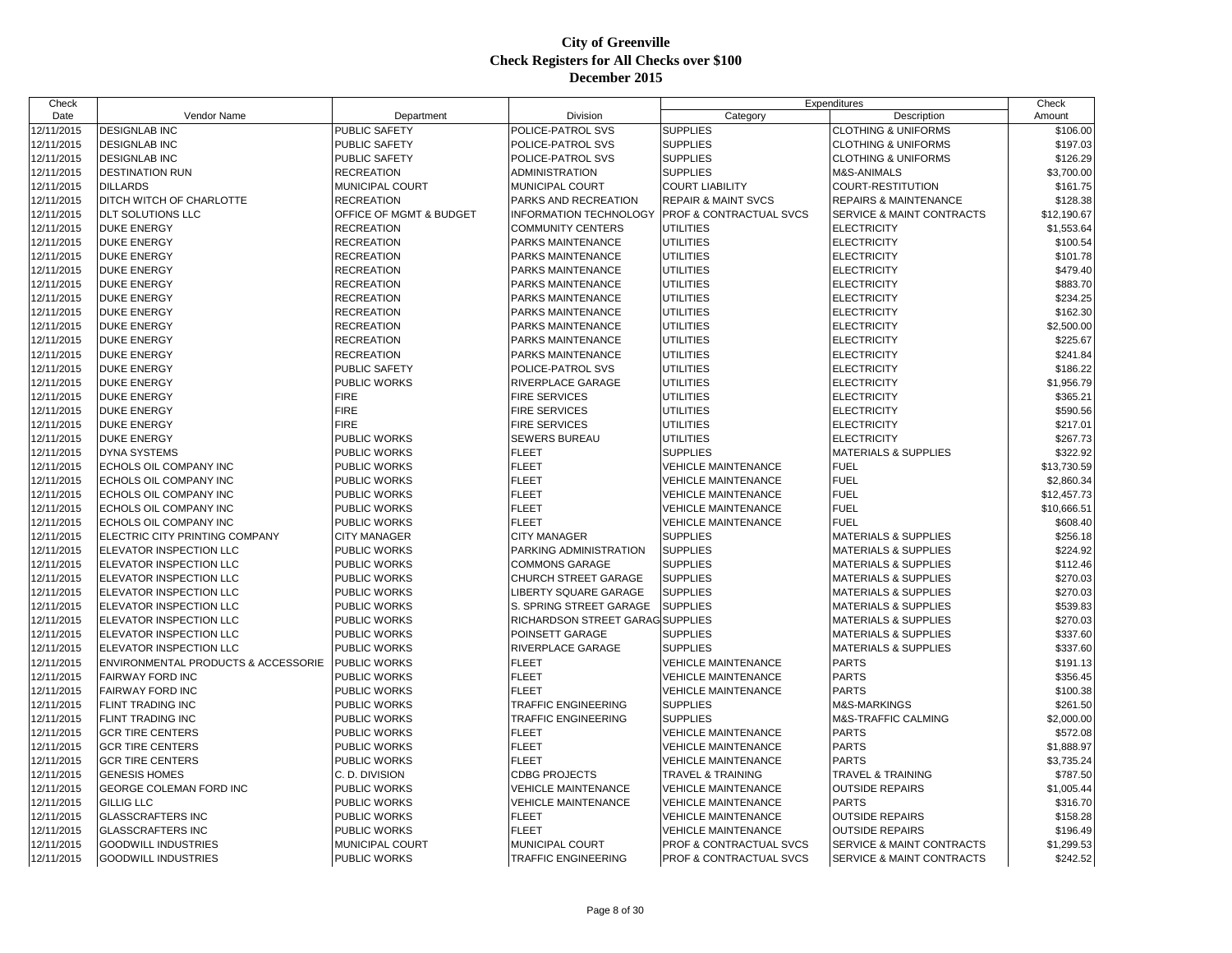| Check      |                                     |                             |                                                   | Expenditures                       |                                      | Check       |
|------------|-------------------------------------|-----------------------------|---------------------------------------------------|------------------------------------|--------------------------------------|-------------|
| Date       | Vendor Name                         | Department                  | Division                                          | Category                           | Description                          | Amount      |
| 12/11/2015 | <b>GOODWILL INDUSTRIES</b>          | <b>RECREATION</b>           | <b>FALLS PARK WORK CREW</b>                       | PROF & CONTRACTUAL SVCS            | SERVICE & MAINT CONTRACTS            | \$892.20    |
| 12/11/2015 | <b>GOODWILL INDUSTRIES</b>          | <b>FIRE</b>                 | <b>FIRE SERVICES</b>                              | PROF & CONTRACTUAL SVCS            | <b>SERVICE &amp; MAINT CONTRACTS</b> | \$420.07    |
| 12/11/2015 | <b>GOODWILL INDUSTRIES</b>          | PUBLIC WORKS                | <b>BUILDING SERVICE DIVISION</b>                  | <b>PROF &amp; CONTRACTUAL SVCS</b> | <b>SERVICE &amp; MAINT CONTRACTS</b> | \$5,365.76  |
| 12/11/2015 | <b>GOODWILL INDUSTRIES</b>          | PUBLIC WORKS                | <b>FLEET</b>                                      | PROF & CONTRACTUAL SVCS            | SERVICE & MAINT CONTRACTS            | \$129.20    |
| 12/11/2015 | GOODYEAR COMMERCIAL TIRE            | PUBLIC WORKS                | <b>FLEET</b>                                      | <b>VEHICLE MAINTENANCE</b>         | <b>PARTS</b>                         | \$421.81    |
| 12/11/2015 | GOODYEAR COMMERCIAL TIRE            | PUBLIC WORKS                | <b>FLEET</b>                                      | <b>VEHICLE MAINTENANCE</b>         | <b>PARTS</b>                         | \$1,886.65  |
| 12/11/2015 | GRAINGER 803858935                  | PUBLIC WORKS                | <b>STREETS BUREAU</b>                             | <b>SUPPLIES</b>                    | <b>MATERIALS &amp; SUPPLIES</b>      | \$291.21    |
| 12/11/2015 | GREENVILLE COUNTY SOLID WASTE       | PUBLIC WORKS                | GARBAGE DISPOSAL BUREAU PROF & CONTRACTUAL SVCS   |                                    | <b>DISPOSAL CHARGES</b>              | \$18,316.64 |
| 12/11/2015 | GREENVILLE COUNTY TAX COLLECTOR     | PUBLIC WORKS                | PARKING LOTS                                      | <b>SUNDRY</b>                      | <b>TAXES</b>                         | \$1,725.53  |
| 12/11/2015 | <b>GREENVILLE HOSPITAL SYSTEM</b>   | ECONOMIC DEVELOPMENT        | ECONOMIC DEVELOPMENT                              | <b>PROF &amp; CONTRACTUAL SVCS</b> | PROFESSIONAL SERVICES                | \$6,333.34  |
| 12/11/2015 | <b>GREENVILLE NEWS</b>              | ECONOMIC DEVELOPMENT        | PLANNING AND ZONING                               | PROF & CONTRACTUAL SVCS            | ADVERTISING EXPENSE                  | \$152.46    |
| 12/11/2015 | <b>GREENVILLE NEWS</b>              | <b>CITY MANAGER</b>         | <b>DONATIONS</b>                                  | CONTRIBUTIONS/DONATIONS            | DOWNTOWN GVL HOLIDAY HAPP            | \$5,100.00  |
| 12/11/2015 | GREENVILLE OFFICE SUPPLY CO INC     | <b>CITY MANAGER</b>         | <b>CITY MANAGER</b>                               | <b>SUNDRY</b>                      | <b>MISCELLANEOUS</b>                 | \$121.03    |
| 12/11/2015 | GREENVILLE OFFICE SUPPLY CO INC     | ECONOMIC DEVELOPMENT        | <b>BUILDING &amp; PROPERTY MAINT SUPPLIES</b>     |                                    | OFFICE SUPPLIES&MATERIALS            | \$299.04    |
| 12/11/2015 | GREENVILLE OFFICE SUPPLY CO INC     | <b>ECONOMIC DEVELOPMENT</b> | <b>BUILDING &amp; PROPERTY MAINT SUPPLIES</b>     |                                    | OFFICE SUPPLIES&MATERIALS            | \$112.18    |
| 12/11/2015 | GREENVILLE OFFICE SUPPLY CO INC     | PUBLIC INFORMATION/EVENTS   | <b>EVENTS MANAGEMENT</b>                          | <b>SUPPLIES</b>                    | <b>MATERIALS &amp; SUPPLIES</b>      | \$780.16    |
| 12/11/2015 | GREENVILLE OFFICE SUPPLY CO INC     | ECONOMIC DEVELOPMENT        | PLANNING AND ZONING                               | <b>SUPPLIES</b>                    | <b>MATERIALS &amp; SUPPLIES</b>      | \$143.18    |
| 12/11/2015 | <b>GREENVILLE WATER</b>             | <b>PUBLIC WORKS</b>         | NON VEHICLE MAINTENANCE UTILITIES                 |                                    | <b>WATER/SEWER</b>                   | \$450.68    |
| 12/11/2015 | <b>GREENVILLE WATER</b>             | PUBLIC WORKS                | <b>BUILDING SERVICE DIVISION UTILITIES</b>        |                                    | <b>OTHER</b>                         | \$427.27    |
| 12/11/2015 | HANDI CLEAN PRODUCTS                | <b>FIRE</b>                 | <b>FIRE SUPPRESSION</b>                           | <b>SUPPLIES</b>                    | JANITORIAL SUPPLIES                  | \$525.34    |
| 12/11/2015 | HANDI CLEAN PRODUCTS                | <b>FIRE</b>                 | FIRE SUPPRESSION                                  | <b>SUPPLIES</b>                    | JANITORIAL SUPPLIES                  | \$638.97    |
| 12/11/2015 | <b>HARRISON'S WORKWEAR</b>          | <b>RECREATION</b>           | TREE MAINTENANCE BUREAU SUPPLIES                  |                                    | <b>CLOTHING &amp; UNIFORMS</b>       | \$140.00    |
| 12/11/2015 | <b>HARRISON'S WORKWEAR</b>          | <b>RECREATION</b>           | TREE MAINTENANCE BUREAU SUPPLIES                  |                                    | <b>CLOTHING &amp; UNIFORMS</b>       | \$140.00    |
| 12/11/2015 | HERTZ EQUIPMENT RENTAL              | PUBLIC WORKS                | <b>STREETS BUREAU</b>                             | <b>SUPPLIES</b>                    | <b>MATERIALS &amp; SUPPLIES</b>      | \$462.83    |
| 12/11/2015 | <b>HERTZ EQUIPMENT RENTAL</b>       | <b>PUBLIC WORKS</b>         | <b>SEWERS BUREAU</b>                              | <b>SUPPLIES</b>                    | <b>MATERIALS &amp; SUPPLIES</b>      | \$462.83    |
| 12/11/2015 | HERTZ EQUIPMENT RENTAL              | PUBLIC WORKS                | <b>STORM DRAINS BUREAU</b>                        | <b>SUPPLIES</b>                    | <b>MATERIALS &amp; SUPPLIES</b>      | \$462.83    |
| 12/11/2015 | HILL MACHINERY COMP LLC             | PUBLIC WORKS                | <b>FLEET</b>                                      | <b>VEHICLE MAINTENANCE</b>         | <b>PARTS</b>                         | \$851.67    |
| 12/11/2015 | HOME DEPOT CREDIT SERVICE 0978      | PUBLIC WORKS                | <b>VEHICLE MAINTENANCE</b>                        | <b>SUPPLIES</b>                    | <b>MATERIALS &amp; SUPPLIES</b>      | \$133.46    |
| 12/11/2015 | HOME DEPOT CREDIT SERVICE 5906      | PUBLIC WORKS                | <b>BUILDING SERVICE DIVISION</b>                  | <b>SUPPLIES</b>                    | <b>MATERIALS &amp; SUPPLIES</b>      | \$238.73    |
| 12/11/2015 | HOME DEPOT CREDIT SERVICE 5906      | PUBLIC WORKS                | <b>BUILDING SERVICE DIVISION</b>                  | <b>SUPPLIES</b>                    | <b>MATERIALS &amp; SUPPLIES</b>      | \$120.11    |
| 12/11/2015 | HOME DEPOT CREDIT SERVICE 5906      | <b>CITY MANAGER</b>         | NON-DEPARTMENTAL                                  | <b>SUNDRY</b>                      | <b>CONTINGENCY</b>                   | \$807.09    |
| 12/11/2015 | HOME DEPOT CREDIT SERVICE 5906      | <b>CITY MANAGER</b>         | NON-DEPARTMENTAL                                  | <b>SUNDRY</b>                      | <b>CONTINGENCY</b>                   | \$141.15    |
| 12/11/2015 | HOUSES AND THEN SOME                | C. D. DIVISION              | <b>CDBG PROJECTS</b>                              | <b>CD PROJECTS</b>                 | <b>LAND ACQUISITION</b>              | \$607.20    |
| 12/11/2015 | HOWARD INDUSTRIES INC               | PUBLIC SAFETY               | POLICE-PATROL SVS                                 | <b>PRINTING</b>                    | PRINTING & BINDING                   | \$530.00    |
| 12/11/2015 | HOWARD INDUSTRIES INC               | <b>PUBLIC SAFETY</b>        | POLICE-PATROL SVS                                 | <b>PRINTING</b>                    | <b>PRINTING &amp; BINDING</b>        | \$1,060.00  |
| 12/11/2015 | INDUSTRIAL CLEANING EQUIPMENT       | PUBLIC WORKS                | <b>FLEET</b>                                      | <b>SUPPLIES</b>                    | <b>MATERIALS &amp; SUPPLIES</b>      | \$169.54    |
| 12/11/2015 | <b>INTERSTATE BATTERIES</b>         | PUBLIC WORKS                | <b>VEHICLE MAINTENANCE</b>                        | <b>VEHICLE MAINTENANCE</b>         | <b>PARTS</b>                         | \$791.70    |
| 12/11/2015 | <b>INTERSTATE BATTERIES</b>         | PUBLIC WORKS                | <b>FLEET</b>                                      | <b>VEHICLE MAINTENANCE</b>         | <b>PARTS</b>                         | \$1,075.26  |
| 12/11/2015 | J W VAUGHAN CO                      | PUBLIC WORKS                | <b>FLEET</b>                                      | <b>VEHICLE MAINTENANCE</b>         | <b>PARTS</b>                         | \$298.57    |
| 12/11/2015 | JAMES E JONES GRADING & LANDSCAPING | ECONOMIC DEVELOPMENT        | BUILDING & PROPERTY MAINT PROF & CONTRACTUAL SVCS |                                    | <b>DEMOLITIONS</b>                   | \$3,900.00  |
| 12/11/2015 | <b>JAVIERE BENSON</b>               | C. D. DIVISION              | <b>CDBG PROJECTS</b>                              | <b>CD PROJECTS</b>                 | <b>LAND ACQUISITION</b>              | \$1,275.60  |
| 12/11/2015 | JET-VAC SEWER EQUIPMENT CO          | PUBLIC WORKS                | SEWERS BUREAU                                     | <b>VEHICLE MAINTENANCE</b>         | <b>PARTS</b>                         | \$1,365.28  |
| 12/11/2015 | <b>JIMMY CLOW</b>                   | PUBLIC WORKS                | <b>SEWERS BUREAU</b>                              | <b>SUNDRY</b>                      | <b>MISCELLANEOUS</b>                 | \$300.00    |
| 12/11/2015 | JOHNSTONE SUPPLY OF GREENVILLE      | PUBLIC WORKS                | <b>BUILDING SERVICE DIVISION</b>                  | <b>SUPPLIES</b>                    | <b>MATERIALS &amp; SUPPLIES</b>      | \$100.23    |
| 12/11/2015 | K-MART STORE 4016                   | <b>CITY MANAGER</b>         | NON-DEPARTMENTAL                                  | <b>SUNDRY</b>                      | <b>CONTINGENCY</b>                   | \$113.79    |
| 12/11/2015 | KEVIN WHITAKER CHEVROLET INC        | PUBLIC WORKS                | <b>FLEET</b>                                      | <b>VEHICLE MAINTENANCE</b>         | <b>PARTS</b>                         | \$197.08    |
| 12/11/2015 | KEVIN WHITAKER CHEVROLET INC        | <b>PUBLIC WORKS</b>         | <b>FLEET</b>                                      | <b>VEHICLE MAINTENANCE</b>         | <b>PARTS</b>                         | \$110.19    |
| 12/11/2015 | LABORATORY CORPORATION OF AMERICA   | <b>HUMAN RESOURCES</b>      | <b>OCCUPATIONAL HEALTH</b>                        | <b>PROF &amp; CONTRACTUAL SVCS</b> | PROFESSIONAL SERVICES                | \$2,710.65  |
| 12/11/2015 | <b>LACAL EQUIPMENT INC</b>          | PUBLIC WORKS                | <b>FLEET</b>                                      | <b>VEHICLE MAINTENANCE</b>         | <b>PARTS</b>                         | \$147.15    |
| 12/11/2015 | <b>LACAL EQUIPMENT INC</b>          | PUBLIC WORKS                | <b>FLEET</b>                                      | <b>VEHICLE MAINTENANCE</b>         | <b>PARTS</b>                         | \$584.31    |
| 12/11/2015 | LANDS' END BUSINESS OUTFITTERS      | PUBLIC WORKS                | <b>ENFORCEMENT</b>                                | <b>SUPPLIES</b>                    | <b>CLOTHING &amp; UNIFORMS</b>       | \$211.12    |
| 12/11/2015 | LANDSCAPERS SUPPLY                  | NON DEPARTMENTAL            | <b>CAPITAL PROJECTS</b>                           | <b>CAPITAL PROJECTS</b>            | <b>CONSTRUCTION</b>                  | \$651.90    |
| 12/11/2015 | LIGHT-N-UP                          | <b>PUBLIC WORKS</b>         | <b>FLEET</b>                                      | <b>VEHICLE MAINTENANCE</b>         | <b>PARTS</b>                         | \$874.50    |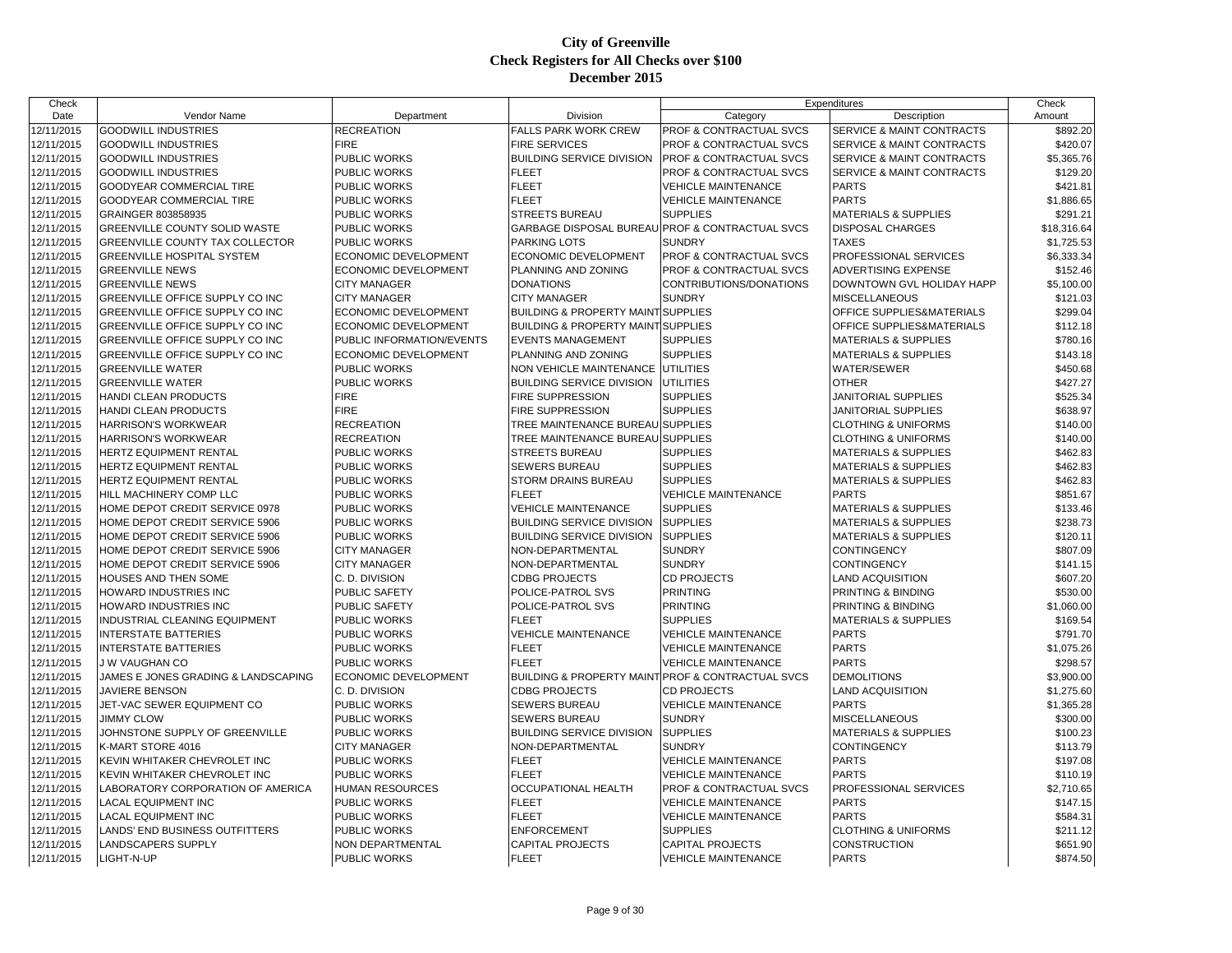| Check                    |                                             |                              |                                              | Expenditures                     |                                  | Check                |
|--------------------------|---------------------------------------------|------------------------------|----------------------------------------------|----------------------------------|----------------------------------|----------------------|
| Date                     | Vendor Name                                 | Department                   | Division                                     | Category                         | Description                      | Amount               |
| 12/11/2015               | ONG TRAILER & BODY SERVICE INC              | PUBLIC WORKS                 | <b>FLEET</b>                                 | <b>VEHICLE MAINTENANCE</b>       | <b>PARTS</b>                     | \$184.31             |
| 12/11/2015               | LONG TRAILER & BODY SERVICE INC             | PUBLIC WORKS                 | <b>FLEET</b>                                 | <b>VEHICLE MAINTENANCE</b>       | <b>PARTS</b>                     | \$217.08             |
| 12/11/2015               | LOWES                                       | PUBLIC WORKS                 | <b>STREETS BUREAU</b>                        | <b>SUPPLIES</b>                  | <b>MATERIALS &amp; SUPPLIES</b>  | \$114.19             |
| 12/11/2015               | LOWES                                       | <b>PUBLIC WORKS</b>          | <b>CBD TIF CREW</b>                          | <b>SUPPLIES</b>                  | <b>MATERIALS &amp; SUPPLIES</b>  | \$123.03             |
| 12/11/2015               | LUMINATOR HOLDING LP                        | <b>PUBLIC WORKS</b>          | <b>VEHICLE MAINTENANCE</b>                   | <b>VEHICLE MAINTENANCE</b>       | <b>PARTS</b>                     | \$486.89             |
| 12/11/2015               | <b>MARCO'S AUTO DETAIL SHOP</b>             | <b>FIRE</b>                  | <b>FIRE SUPPRESSION</b>                      | <b>VEHICLE MAINTENANCE</b>       | <b>PARTS</b>                     | \$125.00             |
| 12/11/2015               | MCKINNEY LUMBER & HARDWARE LLC              | <b>RECREATION</b>            | <b>BEAUTIFICATION BUREAU</b>                 | <b>SUPPLIES</b>                  | <b>MATERIALS &amp; SUPPLIES</b>  | \$339.33             |
| 12/11/2015               | MICHAEL PANASKO                             | ECONOMIC DEVELOPMENT         | ECONOMIC DEVELOPMENT                         | <b>TRAVEL &amp; TRAINING</b>     | <b>LOCAL TRANSPORTATION</b>      | \$185.73             |
| 12/11/2015               | <b>MICHAEL PITTS</b>                        | <b>CITY ATTORNEY</b>         | <b>CITY ATTORNEY</b>                         | <b>TRAVEL &amp; TRAINING</b>     | <b>TRAVEL &amp; TRAINING</b>     | \$116.15             |
| 12/11/2015               | MIKE'S BODY SHOP & TOWING INC               | <b>PUBLIC WORKS</b>          | <b>FLEET</b>                                 | <b>VEHICLE MAINTENANCE</b>       | <b>OUTSIDE REPAIRS</b>           | \$2,793.05           |
| 12/11/2015               | MIKE'S BODY SHOP & TOWING INC               | PUBLIC WORKS                 | <b>FLEET</b>                                 | <b>VEHICLE MAINTENANCE</b>       | <b>OUTSIDE REPAIRS</b>           | \$5,181.76           |
| 12/11/2015               | MIKE'S BODY SHOP & TOWING INC               | PUBLIC WORKS                 | <b>FLEET</b>                                 | <b>VEHICLE MAINTENANCE</b>       | <b>OUTSIDE REPAIRS</b>           | \$591.08             |
| 12/11/2015               | MIKE'S BODY SHOP & TOWING INC               | <b>PUBLIC WORKS</b>          | <b>FLEET</b>                                 | <b>VEHICLE MAINTENANCE</b>       | <b>OUTSIDE REPAIRS</b>           | \$1,018.92           |
| 12/11/2015               | <b>MINUTEMAN PRESS</b>                      | OFFICE OF MGMT & BUDGET      | <b>ACCOUNTING</b>                            | <b>PRINTING</b>                  | PRINTING & BINDING               | \$492.03             |
| 12/11/2015               | <b>BISHOP MAYS INC</b>                      | OFFICE OF MGMT & BUDGET      | <b>REVENUE</b>                               | <b>BUSINESS LICENSE(HOLDING)</b> | <b>REFUND</b>                    | \$818.21             |
| 12/11/2015               | <b>MEDIA STAR PROMOTIONS</b>                | OFFICE OF MGMT & BUDGET      | <b>REVENUE</b>                               | <b>BUSINESS LICENSE(HOLDING)</b> | <b>REFUND</b>                    | \$259.32             |
| 12/11/2015               | <b>TUCK AND HOWELL</b>                      | ECONOMIC DEVELOPMENT         | <b>BUILDING PERMITS</b>                      | <b>PERMITS</b>                   | <b>HEATING PERMITS</b>           | \$745.80             |
| 12/11/2015               | <b>MASSTAR SIGNS INC</b>                    | ECONOMIC DEVELOPMENT         | <b>BUILDING PERMITS</b>                      | <b>PERMITS</b>                   | <b>SIGN PERMITS</b>              | \$500.00             |
| 12/11/2015               | S AND ME INC                                | <b>ECONOMIC DEVELOPMENT</b>  | <b>BUILDING PERMITS</b>                      | MISCELLANEOUS REVENUE            | <b>BLDG PLAN REVIEW FEES</b>     | \$200.00             |
| 12/11/2015               | MOORE AND BALLIEW OIL COMPANY INC           | PUBLIC WORKS                 | <b>FIXED ROUTE</b>                           | <b>VEHICLE MAINTENANCE</b>       | <b>FUEL</b>                      | \$657.93             |
| 12/11/2015               | MOORE AND BALLIEW OIL COMPANY INC           | <b>PUBLIC WORKS</b>          | <b>FIXED ROUTE</b>                           | <b>VEHICLE MAINTENANCE</b>       | <b>LUBRICANTS</b>                | \$376.53             |
| 12/11/2015               | MOORE AND BALLIEW OIL COMPANY INC           | <b>PUBLIC WORKS</b>          | <b>DEMAND RESPONSE</b>                       | <b>VEHICLE MAINTENANCE</b>       | <b>FUEL</b>                      | \$375.96             |
| 12/11/2015               | MOORE AND BALLIEW OIL COMPANY INC           | <b>PUBLIC WORKS</b>          | <b>DEMAND RESPONSE</b>                       | <b>VEHICLE MAINTENANCE</b>       | <b>LUBRICANTS</b>                | \$215.16             |
| 12/11/2015               | MOORE AND BALLIEW OIL COMPANY INC           | <b>PUBLIC WORKS</b>          | <b>CU-ICAR SHUTTLE</b>                       | <b>VEHICLE MAINTENANCE</b>       | <b>LUBRICANTS</b>                | \$161.37             |
| 12/11/2015               | MOORE AND BALLIEW OIL COMPANY INC           | <b>PUBLIC WORKS</b>          | <b>CU-ICAR SHUTTLE</b>                       | <b>VEHICLE MAINTENANCE</b>       | <b>FUEL</b>                      | \$281.97             |
| 12/11/2015               | MOORE AND BALLIEW OIL COMPANY INC           | <b>PUBLIC WORKS</b>          | MAULDIN/SIMPSONVILLE ROU VEHICLE MAINTENANCE |                                  | <b>FUEL</b>                      | \$187.98             |
| 12/11/2015               | MOORE AND BALLIEW OIL COMPANY INC           | <b>PUBLIC WORKS</b>          | MAULDIN/SIMPSONVILLE ROUTVEHICLE MAINTENANCE |                                  | <b>LUBRICANTS</b>                | \$107.58             |
| 12/11/2015               | MOORE AND BALLIEW OIL COMPANY INC           | PUBLIC WORKS                 | <b>CLEMSON COMMUTER</b>                      | <b>VEHICLE MAINTENANCE</b>       | <b>FUEL</b>                      | \$187.98             |
| 12/11/2015               | MOORE AND BALLIEW OIL COMPANY INC           | <b>PUBLIC WORKS</b>          | <b>CLEMSON COMMUTER</b>                      | <b>VEHICLE MAINTENANCE</b>       | <b>LUBRICANTS</b>                | \$107.58             |
| 12/11/2015               | <b>MULCH IN MOTION</b>                      | <b>RECREATION</b>            | BEAUTIFICATION BUREAU                        | <b>SUPPLIES</b>                  | <b>MATERIALS &amp; SUPPLIES</b>  | \$1,296.00           |
| 12/11/2015               | MYERS TIRE SUPPLY CO.                       | PUBLIC WORKS                 | <b>FLEET</b>                                 | <b>SUPPLIES</b>                  | <b>MATERIALS &amp; SUPPLIES</b>  | \$705.21             |
| 12/11/2015               | <b>NABI PARTS LLC</b>                       | <b>PUBLIC WORKS</b>          | <b>VEHICLE MAINTENANCE</b>                   | <b>VEHICLE MAINTENANCE</b>       | <b>PARTS</b>                     | \$840.00             |
| 12/11/2015               | NAPA AUTO PARTS OF GREENVILLE               | PUBLIC WORKS                 | <b>VEHICLE MAINTENANCE</b>                   | <b>SUPPLIES</b>                  | <b>MATERIALS &amp; SUPPLIES</b>  | \$179.64             |
| 12/11/2015               | NAPA AUTO PARTS OF GREENVILLE               | <b>PUBLIC WORKS</b>          | <b>VEHICLE MAINTENANCE</b>                   | <b>SUPPLIES</b>                  | <b>MATERIALS &amp; SUPPLIES</b>  | \$348.34             |
| 12/11/2015               | NAPA AUTO PARTS OF GREENVILLE               | <b>PUBLIC WORKS</b>          | <b>VEHICLE MAINTENANCE</b>                   | <b>VEHICLE MAINTENANCE</b>       | <b>PARTS</b>                     | \$132.96             |
| 12/11/2015               | NAPA AUTO PARTS OF GREENVILLE               | <b>FIRE</b>                  | <b>FIRE SUPPRESSION</b>                      | <b>VEHICLE MAINTENANCE</b>       | <b>PARTS</b>                     | \$239.45             |
| 12/11/2015               | NAPA AUTO PARTS OF GREENVILLE               | <b>FIRE</b>                  | <b>FIRE SUPPRESSION</b>                      | <b>VEHICLE MAINTENANCE</b>       | <b>PARTS</b>                     | \$213.31             |
| 12/11/2015               | NAPA AUTO PARTS OF GREENVILLE               | <b>FIRE</b>                  | <b>FIRE SUPPRESSION</b>                      | <b>VEHICLE MAINTENANCE</b>       | <b>PARTS</b>                     | \$154.13             |
| 12/11/2015               | NAPA AUTO PARTS OF GREENVILLE               | <b>PUBLIC WORKS</b>          | <b>FLEET</b>                                 | <b>SUPPLIES</b>                  | <b>MATERIALS &amp; SUPPLIES</b>  | \$626.57             |
| 12/11/2015               | NAPA AUTO PARTS OF GREENVILLE               | <b>PUBLIC WORKS</b>          | <b>FLEET</b>                                 | <b>SUPPLIES</b>                  | <b>MATERIALS &amp; SUPPLIES</b>  | \$622.98             |
| 12/11/2015               | NAPA AUTO PARTS OF GREENVILLE               | PUBLIC WORKS                 | <b>FLEET</b>                                 | <b>VEHICLE MAINTENANCE</b>       | <b>PARTS</b>                     | \$106.80             |
| 12/11/2015               | NAPA AUTO PARTS OF GREENVILLE               | <b>PUBLIC WORKS</b>          | <b>FLEET</b>                                 | <b>VEHICLE MAINTENANCE</b>       | <b>PARTS</b>                     | \$229.88             |
| 12/11/2015               | NAPA AUTO PARTS OF GREENVILLE               | <b>PUBLIC WORKS</b>          | <b>FLEET</b>                                 | <b>VEHICLE MAINTENANCE</b>       | <b>PARTS</b>                     | \$246.07             |
| 12/11/2015               | <b>NAPC</b>                                 | ECONOMIC DEVELOPMENT         | PLANNING AND ZONING                          | <b>SUNDRY</b>                    | DUES, SUBSCRIPTN, PUBLICATN      | \$150.00             |
| 12/11/2015               | <b>NEW PIG CORPORATION</b>                  | PUBLIC WORKS                 | STORM DRAINS BUREAU                          | <b>SUPPLIES</b>                  | <b>MATERIALS &amp; SUPPLIES</b>  | \$410.05             |
| 12/11/2015               | NORTHERN TOOL & EQUIPMENT                   | <b>PUBLIC WORKS</b>          | <b>FLEET</b>                                 | <b>SUPPLIES</b>                  | <b>MATERIALS &amp; SUPPLIES</b>  | \$408.69             |
|                          |                                             |                              | <b>FLEET</b>                                 | <b>SUPPLIES</b>                  | <b>MATERIALS &amp; SUPPLIES</b>  |                      |
| 12/11/2015<br>12/11/2015 | NORTHERN TOOL & EQUIPMENT<br>NOVAVISION INC | PUBLIC WORKS<br>PUBLIC WORKS | PARKING ADMINISTRATION                       | <b>SUPPLIES</b>                  | <b>MATERIALS &amp; SUPPLIES</b>  | \$118.30<br>\$476.75 |
| 12/11/2015               | O'REILLY AUTO PARTS                         | <b>RECREATION</b>            | PARKS AND RECREATION                         | <b>REPAIR &amp; MAINT SVCS</b>   | <b>REPAIRS &amp; MAINTENANCE</b> | \$115.18             |
|                          | O'REILLY AUTO PARTS                         | <b>PUBLIC WORKS</b>          | <b>FLEET</b>                                 | <b>VEHICLE MAINTENANCE</b>       | <b>PARTS</b>                     |                      |
| 12/11/2015<br>12/11/2015 | O'REILLY AUTO PARTS                         | PUBLIC WORKS                 | <b>FLEET</b>                                 | <b>VEHICLE MAINTENANCE</b>       | <b>PARTS</b>                     | \$155.54<br>\$178.74 |
| 12/11/2015               | OFFICE DEPOT BSD                            | PUBLIC WORKS                 | PARKING ADMINISTRATION                       | <b>SUPPLIES</b>                  | OFFICE SUPPLIES&MATERIALS        | \$140.35             |
| 12/11/2015               | OLD DOMINION BRUSH CO INC                   | PUBLIC WORKS                 | <b>FLEET</b>                                 | <b>VEHICLE MAINTENANCE</b>       | <b>PARTS</b>                     | \$455.02             |
|                          |                                             |                              |                                              |                                  |                                  |                      |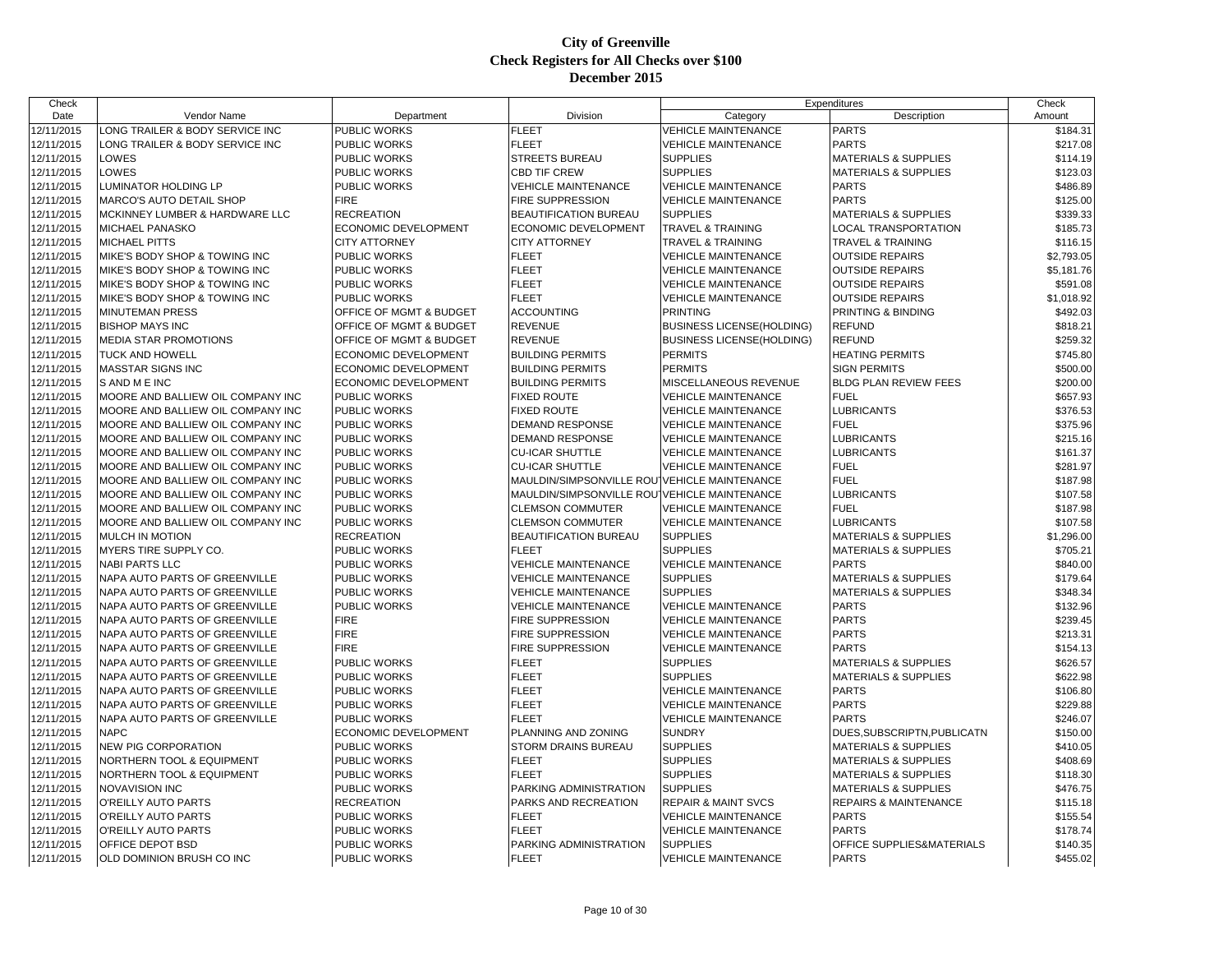| Check      |                                     |                         |                                  |                            | Expenditures                    | Check       |
|------------|-------------------------------------|-------------------------|----------------------------------|----------------------------|---------------------------------|-------------|
| Date       | Vendor Name                         | Department              | Division                         | Category                   | Description                     | Amount      |
| 12/11/2015 | CABELA'S                            | MUNICIPAL COURT         | MUNICIPAL COURT                  | <b>COURT LIABILITY</b>     | COURT-RESTITUTION               | \$305.00    |
| 12/11/2015 | <b>VERNE CASSADAY</b>               | MUNICIPAL COURT         | MUNICIPAL COURT                  | <b>COURT LIABILITY</b>     | COURT-RESTITUTION               | \$200.00    |
| 12/11/2015 | <b>CHRIST CHURCH</b>                | MUNICIPAL COURT         | MUNICIPAL COURT                  | <b>COURT LIABILITY</b>     | COURT-RESTITUTION               | \$137.94    |
| 12/11/2015 | <b>JOHN DUNCAN</b>                  | MUNICIPAL COURT         | MUNICIPAL COURT                  | <b>COURT LIABILITY</b>     | <b>COURT-RESTITUTION</b>        | \$250.00    |
| 12/11/2015 | <b>MARGARET EARLE</b>               | MUNICIPAL COURT         | MUNICIPAL COURT                  | <b>COURT LIABILITY</b>     | COURT-RESTITUTION               | \$102.00    |
| 12/11/2015 | <b>TRISTAIN FARMER</b>              | <b>MUNICIPAL COURT</b>  | MUNICIPAL COURT                  | <b>COURT LIABILITY</b>     | COURT-RESTITUTION               | \$500.00    |
| 12/11/2015 | YOLANDA HARRIS                      | MUNICIPAL COURT         | MUNICIPAL COURT                  | <b>COURT LIABILITY</b>     | COURT-RESTITUTION               | \$200.00    |
| 12/11/2015 | JOHN DAVID HINTON                   | <b>MUNICIPAL COURT</b>  | MUNICIPAL COURT                  | <b>COURT LIABILITY</b>     | COURT-RESTITUTION               | \$340.00    |
| 12/11/2015 | <b>LARRY JAMISON</b>                | MUNICIPAL COURT         | MUNICIPAL COURT                  | <b>COURT LIABILITY</b>     | COURT-RESTITUTION               | \$400.00    |
| 12/11/2015 | <b>TAMMY LITTLEJOHN</b>             | MUNICIPAL COURT         | MUNICIPAL COURT                  | <b>COURT LIABILITY</b>     | COURT-RESTITUTION               | \$200.00    |
| 12/11/2015 | <b>PINK BEE</b>                     | MUNICIPAL COURT         | MUNICIPAL COURT                  | <b>COURT LIABILITY</b>     | COURT-RESTITUTION               | \$200.00    |
| 12/11/2015 | CHAUNTA SCOTT                       | MUNICIPAL COURT         | MUNICIPAL COURT                  | <b>COURT LIABILITY</b>     | COURT-RESTITUTION               | \$200.00    |
| 12/11/2015 | <b>JULIAN ZAPATA</b>                | MUNICIPAL COURT         | MUNICIPAL COURT                  | <b>COURT LIABILITY</b>     | <b>COURT-RESTITUTION</b>        | \$155.00    |
| 12/11/2015 | <b>JAMES D CALMES</b>               | MUNICIPAL COURT         | MUNICIPAL COURT                  | <b>COURT LIABILITY</b>     | <b>COURT-REFUNDS</b>            | \$1,093.00  |
| 12/11/2015 | SOUTHEAST IP GROUP LLC              | <b>PUBLIC WORKS</b>     | PARKING ADMINISTRATION           | PARKING DEPOSITS           | PKG DEP-W.WASHINGTON ST.        | \$139.40    |
| 12/11/2015 | <b>DONALD SKAGGS</b>                | <b>PUBLIC WORKS</b>     | UTILITY UNDERGROUNDING FISUNDRY  |                            | METER BOX CONVERSIONS           | \$300.00    |
| 12/11/2015 | OPTUMHEALTH FINANCIAL SVCS-PREMIUMS | <b>HUMAN RESOURCES</b>  | <b>HEALTH CARE</b>               | <b>HEALTH</b>              | <b>HEALTH STOP LOSS</b>         | \$58,772.54 |
| 12/11/2015 | PALMETTO UTILITY PROTECTION INC     | <b>PUBLIC WORKS</b>     | SEWERS BUREAU                    | PROF & CONTRACTUAL SVCS    | PROFESSIONAL SERVICES           | \$836.95    |
| 12/11/2015 | PANAGAKOS ASPHALT INC               | <b>PUBLIC WORKS</b>     | STREETS BUREAU                   | <b>SUPPLIES</b>            | <b>MATERIALS &amp; SUPPLIES</b> | \$104.69    |
| 12/11/2015 | PANAGAKOS ASPHALT INC               | PUBLIC WORKS            | <b>STREETS BUREAU</b>            | <b>SUPPLIES</b>            | <b>MATERIALS &amp; SUPPLIES</b> | \$628.17    |
| 12/11/2015 | PANAGAKOS ASPHALT INC               | PUBLIC WORKS            | SEWERS BUREAU                    | <b>SUPPLIES</b>            | <b>MATERIALS &amp; SUPPLIES</b> | \$314.09    |
| 12/11/2015 | PANAGAKOS ASPHALT INC               | <b>PUBLIC WORKS</b>     | <b>STORM DRAINS BUREAU</b>       | <b>SUPPLIES</b>            | <b>MATERIALS &amp; SUPPLIES</b> | \$314.09    |
| 12/11/2015 | PIEDMONT ASSOCIATES CO LLC          | PUBLIC WORKS            | <b>FLEET</b>                     | <b>SUPPLIES</b>            | MATERIALS & SUPPLIES            | \$108.71    |
| 12/11/2015 | PIEDMONT ASSOCIATES CO LLC          | PUBLIC WORKS            | <b>FLEET</b>                     | <b>SUPPLIES</b>            | <b>MATERIALS &amp; SUPPLIES</b> | \$148.98    |
| 12/11/2015 | PIEDMONT ELECTRICAL DISTRIBUTORS    | PUBLIC WORKS            | <b>BUILDING SERVICE DIVISION</b> | <b>SUPPLIES</b>            | <b>MATERIALS &amp; SUPPLIES</b> | \$462.46    |
| 12/11/2015 | PIEDMONT ELECTRICAL DISTRIBUTORS    | <b>CITY MANAGER</b>     | NON-DEPARTMENTAL                 | <b>SUNDRY</b>              | <b>CONTINGENCY</b>              | \$934.92    |
| 12/11/2015 | PIEDMONT GROUP INC                  | <b>PUBLIC WORKS</b>     | <b>FLEET</b>                     | <b>SUPPLIES</b>            | <b>MATERIALS &amp; SUPPLIES</b> | \$140.19    |
| 12/11/2015 | PRESORT PLUS INC                    | OFFICE OF MGMT & BUDGET | <b>PURCHASING</b>                | <b>COMMUNICATIONS</b>      | <b>POSTAGE</b>                  | \$314.34    |
| 12/11/2015 | PRESORT PLUS INC                    | OFFICE OF MGMT & BUDGET | <b>PURCHASING</b>                | <b>COMMUNICATIONS</b>      | <b>POSTAGE</b>                  | \$353.11    |
| 12/11/2015 | PRESORT PLUS INC                    | OFFICE OF MGMT & BUDGET | <b>PURCHASING</b>                | <b>COMMUNICATIONS</b>      | <b>POSTAGE</b>                  | \$4,471.23  |
| 12/11/2015 | PRESORT PLUS INC                    | OFFICE OF MGMT & BUDGET | <b>PURCHASING</b>                | <b>COMMUNICATIONS</b>      | <b>POSTAGE</b>                  | \$2,602.54  |
|            |                                     | <b>PUBLIC WORKS</b>     | <b>FLEET</b>                     |                            |                                 |             |
| 12/11/2015 | PRO AUTO PARTS WAREHOUSE            |                         |                                  | <b>VEHICLE MAINTENANCE</b> | <b>PARTS</b><br><b>PARTS</b>    | \$168.78    |
| 12/11/2015 | PRO AUTO PARTS WAREHOUSE            | <b>PUBLIC WORKS</b>     | <b>FLEET</b>                     | <b>VEHICLE MAINTENANCE</b> |                                 | \$339.05    |
| 12/11/2015 | PRO AUTO PARTS WAREHOUSE            | PUBLIC WORKS            | <b>FLEET</b>                     | <b>VEHICLE MAINTENANCE</b> | <b>PARTS</b>                    | \$107.76    |
| 12/11/2015 | <b>PROFORMA</b>                     | <b>RECREATION</b>       | <b>EDUCATION</b>                 | <b>SUPPLIES</b>            | OFFICE SUPPLIES&MATERIALS       | \$594.99    |
| 12/11/2015 | PROJECT HOST                        | C. D. DIVISION          | <b>CDBG PROJECTS</b>             | <b>CD PROJECTS</b>         | <b>PLANNING</b>                 | \$225.00    |
| 12/11/2015 | PROSOURCE LLC                       | <b>FIRE</b>             | FIRE SUPPRESSION                 | <b>SUPPLIES</b>            | MATERIALS & SUPPLIES            | \$169.39    |
| 12/11/2015 | PROSOURCE LLC                       | PUBLIC WORKS            | <b>BUILDING SERVICE DIVISION</b> | <b>SUPPLIES</b>            | <b>MATERIALS &amp; SUPPLIES</b> | \$260.54    |
| 12/11/2015 | PROVIDENT LIFE & ACCIDENT INS CO    | <b>HUMAN RESOURCES</b>  | <b>HEALTH CARE</b>               | OTHER INSURANCE            | <b>LIFE INSURANCE</b>           | \$2,188.80  |
| 12/11/2015 | <b>QUANTICO TACTICAL</b>            | PUBLIC SAFETY           | POLICE-PATROL SVS                | <b>SUPPLIES</b>            | <b>MATERIALS &amp; SUPPLIES</b> | \$14,352.00 |
| 12/11/2015 | R J SHIRLEY INC                     | <b>PUBLIC WORKS</b>     | SEWERS BUREAU                    | PROF & CONTRACTUAL SVCS    | <b>EQUIPMENT RENTAL</b>         | \$207.10    |
| 12/11/2015 | <b>RONNIE'S TRIM SHOP</b>           | PUBLIC WORKS            | <b>FLEET</b>                     | <b>VEHICLE MAINTENANCE</b> | <b>OUTSIDE REPAIRS</b>          | \$125.00    |
| 12/11/2015 | S C BAR                             | MUNICIPAL COURT         | MUNICIPAL COURT                  | <b>SUNDRY</b>              | <b>MISCELLANEOUS</b>            | \$315.00    |
| 12/11/2015 | S C BAR                             | MUNICIPAL COURT         | MUNICIPAL COURT                  | <b>SUNDRY</b>              | <b>MISCELLANEOUS</b>            | \$355.00    |
| 12/11/2015 | S C DEPARTMENT OF REVENUE           | <b>RECREATION</b>       | <b>PUBLIC SERVICES</b>           | <b>TAX LIABILITIES</b>     | <b>ADMISSION TAXES</b>          | \$2,378.44  |
| 12/11/2015 | S C DEPARTMENT OF REVENUE           | <b>RECREATION</b>       | <b>PUBLIC SERVICES</b>           | <b>TAX LIABILITIES</b>     | <b>SALES TAXES</b>              | \$1,032.85  |
| 12/11/2015 | S C DEPARTMENT OF REVENUE           | <b>CITY MANAGER</b>     | NON-DEPARTMENTAL                 | <b>SUNDRY</b>              | <b>TAXES</b>                    | \$2,123.58  |
| 12/11/2015 | SAFE INDUSTRIES                     | <b>FIRE</b>             | FIRE SUPPRESSION                 | <b>SUPPLIES</b>            | <b>MATERIALS &amp; SUPPLIES</b> | \$594.66    |
| 12/11/2015 | <b>SAFE INDUSTRIES</b>              | <b>FIRE</b>             | <b>FIRE SUPPRESSION</b>          | <b>SUPPLIES</b>            | <b>MATERIALS &amp; SUPPLIES</b> | \$392.20    |
| 12/11/2015 | <b>SAFE INDUSTRIES</b>              | <b>FIRE</b>             | FIRE SUPPRESSION                 | <b>SUPPLIES</b>            | <b>MATERIALS &amp; SUPPLIES</b> | \$228.96    |
| 12/11/2015 | SITE DESIGN INC                     | NON DEPARTMENTAL        | CAPITAL PROJECTS                 | <b>CAPITAL PROJECTS</b>    | PLANNING/DESIGN                 | \$7,225.00  |
| 12/11/2015 | SITE DESIGN INC                     | NON DEPARTMENTAL        | <b>CAPITAL PROJECTS</b>          | <b>CAPITAL PROJECTS</b>    | PLANNING/DESIGN                 | \$5,271.50  |
| 12/11/2015 | SITE DESIGN INC                     | NON DEPARTMENTAL        | <b>CAPITAL PROJECTS</b>          | <b>CAPITAL PROJECTS</b>    | <b>CONSTRUCTION</b>             | \$1,290.00  |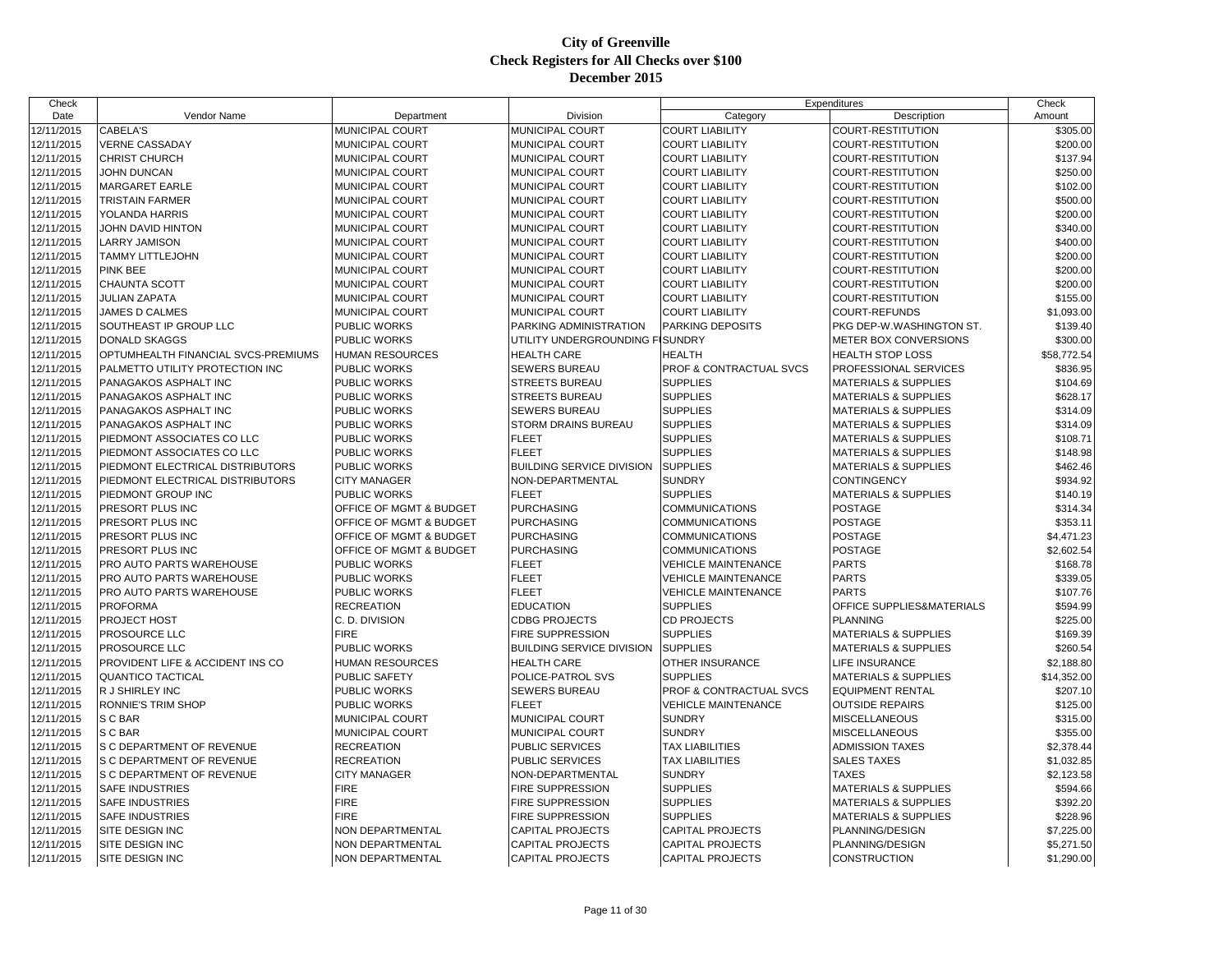| Check      |                                     |                           |                                  | Expenditures                                  |                                 | Check       |
|------------|-------------------------------------|---------------------------|----------------------------------|-----------------------------------------------|---------------------------------|-------------|
| Date       | <b>Vendor Name</b>                  | Department                | Division                         | Category                                      | Description                     | Amount      |
| 12/11/2015 | SNIDER FLEET SOLUTIONS              | PUBLIC WORKS              | <b>DEMAND RESPONSE</b>           | <b>VEHICLE MAINTENANCE</b>                    | <b>TIRES AND TUBES</b>          | \$1,027.80  |
| 12/11/2015 | SNIDER FLEET SOLUTIONS              | PUBLIC WORKS              | <b>VEHICLE MAINTENANCE</b>       | <b>VEHICLE MAINTENANCE</b>                    | <b>OUTSIDE REPAIRS</b>          | \$160.00    |
| 12/11/2015 | SNIDER FLEET SOLUTIONS              | PUBLIC WORKS              | <b>FLEET</b>                     | <b>VEHICLE MAINTENANCE</b>                    | <b>OUTSIDE REPAIRS</b>          | \$248.73    |
| 12/11/2015 | SOBY'S ON THE SIDE                  | ECONOMIC DEVELOPMENT      | <b>ECONOMIC DEVELOPMENT</b>      | <b>SUNDRY</b>                                 | <b>MISCELLANEOUS</b>            | \$797.50    |
| 12/11/2015 | SOUTHEASTERN PAPER GROUP            | <b>RECREATION</b>         | <b>FALLS PARK WORK CREW</b>      | <b>SUPPLIES</b>                               | JANITORIAL SUPPLIES             | \$320.22    |
| 12/11/2015 | SOUTHEASTERN PAPER GROUP            | PUBLIC WORKS              | <b>BUILDING SERVICE DIVISION</b> | <b>SUPPLIES</b>                               | JANITORIAL SUPPLIES             | \$441.91    |
| 12/11/2015 | SOUTHEASTERN PAPER GROUP            | PUBLIC WORKS              | <b>BUILDING SERVICE DIVISION</b> | <b>SUPPLIES</b>                               | <b>JANITORIAL SUPPLIES</b>      | \$671.40    |
| 12/11/2015 | SOUTHEASTERN PAPER GROUP            | PUBLIC WORKS              | <b>BUILDING SERVICE DIVISION</b> | <b>SUPPLIES</b>                               | JANITORIAL SUPPLIES             | \$746.93    |
| 12/11/2015 | SOUTHERN MUNICIPAL EQUIPMENT CO INC | PUBLIC WORKS              | <b>FLEET</b>                     | <b>VEHICLE MAINTENANCE</b>                    | <b>OUTSIDE REPAIRS</b>          | \$4,329.15  |
| 12/11/2015 | SOUTHERNSIDE COMMUNITY CENTER       | <b>RECREATION</b>         | <b>COMMUNITY CENTERS</b>         | PROF & CONTRACTUAL SVCS                       | PROFESSIONAL SERVICES           | \$2,916.66  |
| 12/11/2015 | STANLEY HUNT DEPREE & RHINE INC     | <b>FIRE</b>               | <b>FIRE</b>                      | PROF & CONTRACTUAL SVCS                       | PROFESSIONAL SERVICES           | \$375.00    |
| 12/11/2015 | STANLEY HUNT DEPREE & RHINE INC     | <b>FIRE</b>               | <b>FIRE</b>                      | PROF & CONTRACTUAL SVCS                       | PROFESSIONAL SERVICES           | \$165.00    |
| 12/11/2015 | STANLEY HUNT DEPREE & RHINE INC     | <b>FIRE</b>               | <b>FIRE</b>                      | <b>PROF &amp; CONTRACTUAL SVCS</b>            | PROFESSIONAL SERVICES           | \$2,795.00  |
| 12/11/2015 | STANLEY HUNT DEPREE & RHINE INC     | <b>FIRE</b>               | <b>FIRE</b>                      | PROF & CONTRACTUAL SVCS                       | PROFESSIONAL SERVICES           | \$5,580.00  |
| 12/11/2015 | STATE CHEMICAL SOLUTIONS            | PUBLIC WORKS              | <b>BUILDING SERVICE DIVISION</b> | <b>SUPPLIES</b>                               | <b>MATERIALS &amp; SUPPLIES</b> | \$298.45    |
| 12/11/2015 | <b>STATE TREASURER</b>              | <b>MUNICIPAL COURT</b>    | MUNICIPAL COURT                  | <b>COURT LIABILITY</b>                        | <b>COURT-STATE ASSESSMENT</b>   | \$16,188.77 |
| 12/11/2015 | <b>STATE TREASURER</b>              | MUNICIPAL COURT           | MUNICIPAL COURT                  | <b>COURT LIABILITY</b>                        | COURT-DUI SPINAL CORD SUR       | \$814.75    |
| 12/11/2015 | <b>STATE TREASURER</b>              | MUNICIPAL COURT           | MUNICIPAL COURT                  | <b>COURT LIABILITY</b>                        | COURT-DRUG SURCHARGE            | \$912.66    |
| 12/11/2015 | STATE TREASURER                     | MUNICIPAL COURT           | MUNICIPAL COURT                  | <b>COURT LIABILITY</b>                        | COURT-DUI HWY PATRL SURCH       | \$814.75    |
| 12/11/2015 | <b>STATE TREASURER</b>              | MUNICIPAL COURT           | MUNICIPAL COURT                  | <b>COURT LIABILITY</b>                        | COURT-TRAFFIC SURCHARGE         | \$8,013.47  |
| 12/11/2015 | <b>STATE TREASURER</b>              | MUNICIPAL COURT           | MUNICIPAL COURT                  | <b>COURT LIABILITY</b>                        | <b>DUS HWY PATROL</b>           | \$976.19    |
| 12/11/2015 | <b>STATE TREASURER</b>              | MUNICIPAL COURT           | MUNICIPAL COURT                  | <b>COURT LIABILITY</b>                        | SC CRIMINAL JUSTICE ACADE       | \$1,572.64  |
| 12/11/2015 | STATE TREASURER                     | MUNICIPAL COURT           | MUNICIPAL COURT                  | <b>COURT LIABILITY</b>                        | DUI/DUAC BRTHLZR TST SLED       | \$203.70    |
| 12/11/2015 | STERLING INFOSYSTEMS, INC.          | <b>HUMAN RESOURCES</b>    | <b>HUMAN RESOURCES</b>           | <b>PROF &amp; CONTRACTUAL SVCS</b>            | PROFESSIONAL SERVICES           | \$1,541.29  |
| 12/11/2015 | STOCKMAN OIL TWO INC                | PUBLIC WORKS              | <b>FLEET</b>                     | <b>VEHICLE MAINTENANCE</b>                    | <b>PARTS</b>                    | \$167.96    |
| 12/11/2015 | STRATUS BUILDING SOLUTIONS          | PUBLIC SAFETY             | POLICE-PATROL SVS                | PROF & CONTRACTUAL SVCS                       | SERVICE & MAINT CONTRACTS       | \$203.00    |
| 12/11/2015 | <b>STRATUS BUILDING SOLUTIONS</b>   | <b>PUBLIC SAFETY</b>      | POLICE-PATROL SVS                | <b>PROF &amp; CONTRACTUAL SVCS</b>            | SERVICE & MAINT CONTRACTS       | \$448.00    |
| 12/11/2015 | <b>T2 SYSTEMS INC</b>               | PUBLIC WORKS              | <b>ENFORCEMENT</b>               | PROF & CONTRACTUAL SVCS                       | SERVICE & MAINT CONTRACTS       | \$19,811.40 |
| 12/11/2015 | TALENT MANAGEMENT SOLUTIONS         | PUBLIC WORKS              | <b>VEHICLE MAINTENANCE</b>       | PROF & CONTRACTUAL SVCS                       | TEMP PERSONNEL SVCS             | \$4,389.10  |
| 12/11/2015 | TALENT MANAGEMENT SOLUTIONS         | <b>RECREATION</b>         | <b>COMMUNITY CENTERS</b>         | <b>PROF &amp; CONTRACTUAL SVCS</b>            | TEMP PERSONNEL SVCS             | \$475.20    |
| 12/11/2015 | TALENT MANAGEMENT SOLUTIONS         | <b>RECREATION</b>         | <b>ADMINISTRATION</b>            | PROF & CONTRACTUAL SVCS                       | TEMP PERSONNEL SVCS             | \$628.40    |
| 12/11/2015 | TALENT MANAGEMENT SOLUTIONS         | PUBLIC WORKS              | <b>ENGINEERING</b>               | PROF & CONTRACTUAL SVCS                       | TEMP PERSONNEL SVCS             | \$917.76    |
| 12/11/2015 | TALENT MANAGEMENT SOLUTIONS         | <b>PUBLIC WORKS</b>       | <b>MAINTENANCE</b>               | PROF & CONTRACTUAL SVCS                       | TEMP PERSONNEL SVCS             | \$2,174.72  |
| 12/11/2015 | TALENT MANAGEMENT SOLUTIONS         | <b>PUBLIC WORKS</b>       | <b>STREETS BUREAU</b>            | PROF & CONTRACTUAL SVCS                       | TEMP PERSONNEL SVCS             | \$759.52    |
| 12/11/2015 | TALENT MANAGEMENT SOLUTIONS         | <b>PUBLIC WORKS</b>       | RESIDENTIAL COLL BUREAU          | PROF & CONTRACTUAL SVCS                       | <b>TEMP PERSONNEL SVCS</b>      | \$17,632.65 |
| 12/11/2015 | TALENT MANAGEMENT SOLUTIONS         | PUBLIC WORKS              |                                  | STORMWATER MANAGEMENT PROF & CONTRACTUAL SVCS | TEMP PERSONNEL SVCS             | \$842.14    |
| 12/11/2015 | TALENT MANAGEMENT SOLUTIONS         | PUBLIC SAFETY             | POLICE-DISPATCH BUREAU           | PROF & CONTRACTUAL SVCS                       | TEMP PERSONNEL SVCS             | \$232.08    |
| 12/11/2015 | TALENT MANAGEMENT SOLUTIONS         | <b>PUBLIC WORKS</b>       | <b>FLEET</b>                     | PROF & CONTRACTUAL SVCS                       | TEMP PERSONNEL SVCS             | \$528.76    |
| 12/11/2015 | TALENT MANAGEMENT SOLUTIONS         | <b>RECREATION</b>         | PUBLIC SERVICES                  | PROF & CONTRACTUAL SVCS                       | TEMP PERSONNEL SVCS             | \$153.57    |
| 12/11/2015 | <b>TARA EAKER</b>                   | PUBLIC INFORMATION/EVENTS | <b>SPECIAL EVENTS</b>            | <b>SUPPLIES</b>                               | <b>MATERIALS &amp; SUPPLIES</b> | \$282.04    |
| 12/11/2015 | <b>TD CARD SERVICES</b>             | <b>CITY MANAGER</b>       | <b>CITY MANAGER</b>              | <b>TRAVEL &amp; TRAINING</b>                  | <b>TRAVEL &amp; TRAINING</b>    | \$178.87    |
| 12/11/2015 | <b>TD CARD SERVICES</b>             | <b>CITY MANAGER</b>       | <b>CITY MANAGER</b>              | TRAVEL & TRAINING                             | <b>TRAVEL &amp; TRAINING</b>    | \$170.00    |
| 12/11/2015 | TD CARD SERVICES                    | <b>CITY MANAGER</b>       | <b>CITY MANAGER</b>              | <b>SUNDRY</b>                                 | <b>MISCELLANEOUS</b>            | \$109.50    |
| 12/11/2015 | TD CARD SERVICES                    | <b>PUBLIC WORKS</b>       | <b>ADMINISTRATION</b>            | <b>TRAVEL &amp; TRAINING</b>                  | <b>TRAVEL &amp; TRAINING</b>    | \$399.70    |
| 12/11/2015 | <b>TD CARD SERVICES</b>             | <b>PUBLIC WORKS</b>       | PUBLIC WORKS                     | <b>SUNDRY</b>                                 | <b>MISCELLANEOUS</b>            | \$112.79    |
| 12/11/2015 | TD CARD SERVICES                    | <b>PUBLIC WORKS</b>       | <b>PUBLIC WORKS</b>              | <b>SUNDRY</b>                                 | <b>MISCELLANEOUS</b>            | \$168.25    |
| 12/11/2015 | TD CARD SERVICES                    | PUBLIC WORKS              | <b>TRAFFIC ENGINEERING</b>       | <b>SUNDRY</b>                                 | MISCELLANEOUS                   | \$278.37    |
| 12/11/2015 | <b>TD CARD SERVICES</b>             | PUBLIC WORKS              | <b>SEWERS BUREAU</b>             | <b>SUNDRY</b>                                 | <b>MISCELLANEOUS</b>            | \$146.77    |
| 12/11/2015 | TD CARD SERVICES                    | <b>CITY MANAGER</b>       | NON-DEPARTMENTAL                 | <b>SUNDRY</b>                                 | CONTINGENCY                     | \$252.73    |
| 12/11/2015 | TD CARD SERVICES                    | <b>CITY MANAGER</b>       | NON-DEPARTMENTAL                 | <b>SUNDRY</b>                                 | CONTINGENCY                     | \$165.06    |
| 12/11/2015 | <b>TGA</b>                          | OFFICE OF MGMT & BUDGET   | <b>INFORMATION TECHNOLOGY</b>    | PROF & CONTRACTUAL SVCS                       | SERVICE & MAINT CONTRACTS       | \$3,905.04  |
| 12/11/2015 | <b>TGA</b>                          | NON DEPARTMENTAL          | <b>CAPITAL PROJECTS</b>          | <b>CAPITAL PROJECTS</b>                       | <b>EQUIPMENT</b>                | \$2,390.00  |
| 12/11/2015 | THE PETTING ZOO INC                 | <b>RECREATION</b>         | <b>PUBLIC SERVICES</b>           | <b>SUPPLIES</b>                               | <b>SALE GIFTS</b>               | \$4,301.49  |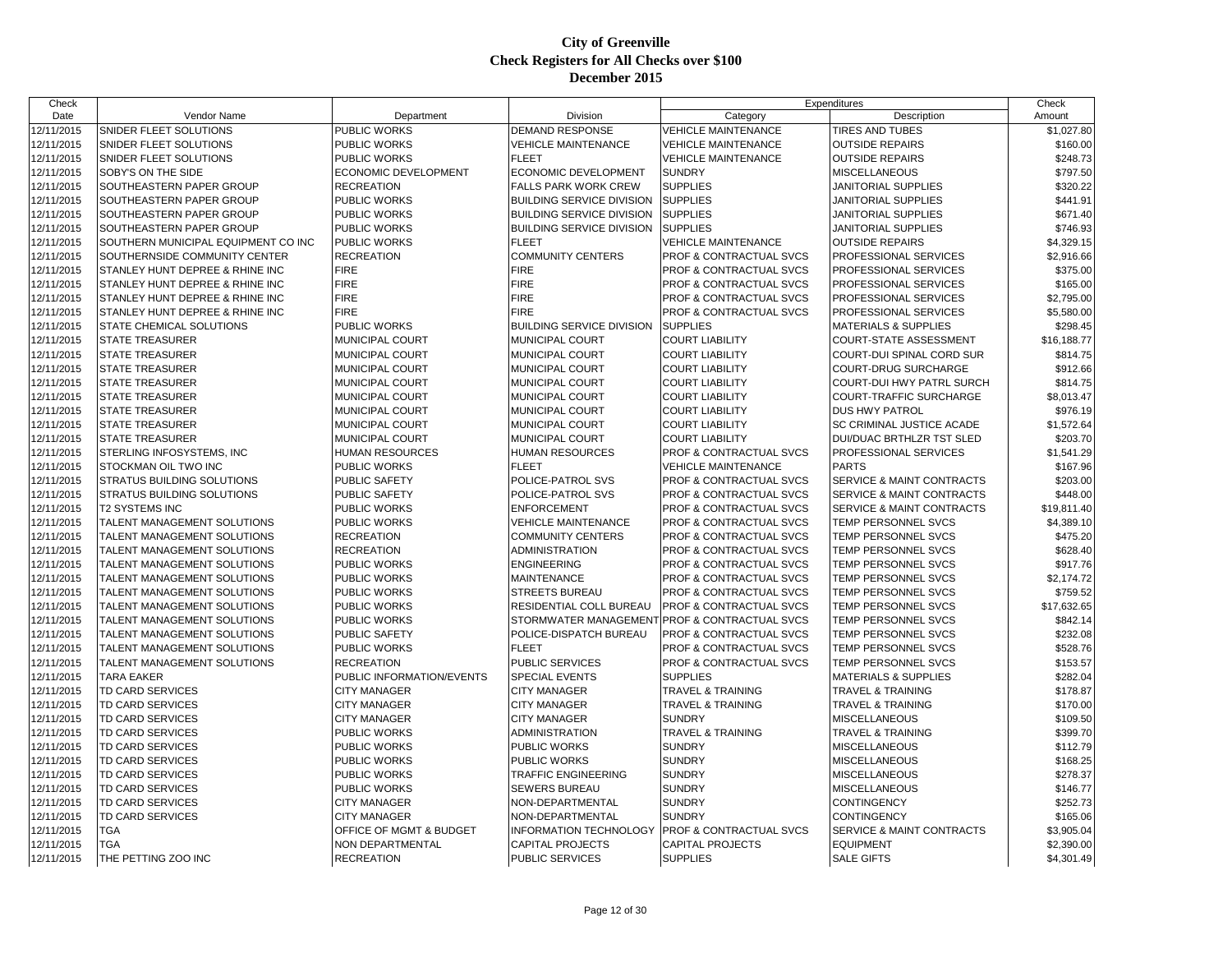| Check      |                                                              |                         |                                         | Expenditures                       |                                 | Check       |
|------------|--------------------------------------------------------------|-------------------------|-----------------------------------------|------------------------------------|---------------------------------|-------------|
| Date       | Vendor Name                                                  | Department              | Division                                | Category                           | Description                     | Amount      |
| 12/11/2015 | TMS SOUTH INC                                                | PUBLIC WORKS            | <b>BUILDING SERVICE DIVISION</b>        | <b>SUPPLIES</b>                    | <b>MATERIALS &amp; SUPPLIES</b> | \$120.65    |
| 12/11/2015 | <b>TRANSAXLE LLC</b>                                         | PUBLIC WORKS            | <b>FLEET</b>                            | <b>VEHICLE MAINTENANCE</b>         | <b>OUTSIDE REPAIRS</b>          | \$2,658.70  |
| 12/11/2015 | <b>TRUCK TOYZ INC</b>                                        | PUBLIC SAFETY           | POLICE-PATROL SVS                       | <b>VEHICLE MAINTENANCE</b>         | <b>PARTS</b>                    | \$634.98    |
| 12/11/2015 | TRUCKPRO LLC                                                 | PUBLIC WORKS            | <b>FLEET</b>                            | <b>VEHICLE MAINTENANCE</b>         | <b>PARTS</b>                    | \$201.15    |
| 12/11/2015 | <b>TRUCKPRO LLC</b>                                          | <b>PUBLIC WORKS</b>     | <b>FLEET</b>                            | <b>VEHICLE MAINTENANCE</b>         | <b>PARTS</b>                    | \$455.38    |
| 12/11/2015 | <b>TRUCKPRO LLC</b>                                          | PUBLIC WORKS            | <b>FLEET</b>                            | <b>VEHICLE MAINTENANCE</b>         | <b>PARTS</b>                    | \$175.73    |
| 12/11/2015 | <b>TRUCKPRO LLC</b>                                          | PUBLIC WORKS            | <b>FLEET</b>                            | VEHICLE MAINTENANCE                | <b>PARTS</b>                    | \$201.15    |
| 12/11/2015 | <b>TRUCKPRO LLC</b>                                          | <b>PUBLIC WORKS</b>     | <b>FLEET</b>                            | <b>VEHICLE MAINTENANCE</b>         | <b>PARTS</b>                    | \$537.84    |
| 12/11/2015 | <b>TRUCKPRO LLC</b>                                          | PUBLIC WORKS            | <b>FLEET</b>                            | <b>VEHICLE MAINTENANCE</b>         | <b>PARTS</b>                    | \$402.29    |
| 12/11/2015 | <b>TRUCKPRO LLC</b>                                          | PUBLIC WORKS            | <b>FLEET</b>                            | <b>VEHICLE MAINTENANCE</b>         | <b>PARTS</b>                    | \$128.30    |
| 12/11/2015 | TRUCKPRO LLC                                                 | PUBLIC WORKS            | <b>FLEET</b>                            | <b>VEHICLE MAINTENANCE</b>         | <b>PARTS</b>                    | \$202.61    |
| 12/11/2015 | <b>UNIFIRST</b>                                              | PUBLIC WORKS            | <b>VEHICLE MAINTENANCE</b>              | <b>SUPPLIES</b>                    | <b>CLOTHING &amp; UNIFORMS</b>  | \$171.79    |
| 12/11/2015 | <b>UNIFIRST</b>                                              | <b>PUBLIC WORKS</b>     | <b>VEHICLE MAINTENANCE</b>              | <b>SUPPLIES</b>                    | <b>CLOTHING &amp; UNIFORMS</b>  | \$171.79    |
| 12/11/2015 | UNITED CHEMICAL & SUPPLY CO INC                              | PUBLIC WORKS            | <b>BUILDING SERVICE DIVISION</b>        | <b>SUPPLIES</b>                    | <b>MATERIALS &amp; SUPPLIES</b> | \$173.42    |
| 12/11/2015 | UPCOUNTRY HISTORY MUSEUM                                     | <b>CITY MANAGER</b>     | <b>CITY CLERK</b>                       | <b>SUNDRY</b>                      | DUES, SUBSCRIPTN, PUBLICATN     | \$135.00    |
| 12/11/2015 | <b>VERIZON WIRELESS</b>                                      | OFFICE OF MGMT & BUDGET | <b>INFORMATION TECHNOLOGY</b>           | <b>COMMUNICATIONS</b>              | TELECOMMUNICATIONS/WIRELE       | \$160.66    |
| 12/11/2015 | <b>VERIZON WIRELESS</b>                                      | <b>FIRE</b>             | <b>FIRE</b>                             | <b>COMMUNICATIONS</b>              | <b>OTHER</b>                    | \$1,185.06  |
| 12/11/2015 | <b>VERIZON WIRELESS</b>                                      | PUBLIC SAFETY           | POLICE-PATROL SVS                       | <b>COMMUNICATIONS</b>              | <b>OTHER</b>                    | \$8,063.17  |
| 12/11/2015 | <b>VERIZON WIRELESS</b>                                      | <b>PUBLIC SAFETY</b>    | POLICE-PATROL SVS                       | <b>COMMUNICATIONS</b>              | <b>OTHER</b>                    | \$190.09    |
| 12/11/2015 | W M ROEBUCK INC                                              | PUBLIC WORKS            | TRAFFIC ENGINEERING                     | <b>SUPPLIES</b>                    | M&S-SIGNALS                     | \$1,016.27  |
| 12/11/2015 | W N WATSON-WEST TIRE & AUTOMOTIVE                            | PUBLIC WORKS            | <b>FLEET</b>                            | <b>VEHICLE MAINTENANCE</b>         | <b>PARTS</b>                    | \$190.78    |
| 12/11/2015 | <b>WELLS FARGO BANK</b>                                      | <b>RECREATION</b>       | <b>FALLS PARK WORK CREW</b>             | <b>PROF &amp; CONTRACTUAL SVCS</b> | PROFESSIONAL SERVICES           | \$597.63    |
| 12/11/2015 | WELLS FARGO INS SERVICE USA                                  | <b>HUMAN RESOURCES</b>  | HUMAN RESOURCES                         | PROF & CONTRACTUAL SVCS            | PROFESSIONAL SERVICES           | \$6,000.00  |
| 12/11/2015 | WHITE CAP CONSTRUCTION SUPPLY                                | PUBLIC WORKS            | SEWERS BUREAU                           | <b>VEHICLE MAINTENANCE</b>         | <b>PARTS</b>                    | \$223.59    |
| 12/11/2015 | WHITE HORSE PACKAGING                                        | PUBLIC WORKS            | <b>STREETS BUREAU</b>                   | <b>SUPPLIES</b>                    | <b>MATERIALS &amp; SUPPLIES</b> | \$491.52    |
| 12/11/2015 | WILLIS OF SOUTH CAROLINA INC                                 | OFFICE OF MGMT & BUDGET | RISK MANAGEMENT                         | <b>SERVICE FEES</b>                | ADMIN FEES-GEN/PROP LIA         | \$12,960.00 |
| 12/11/2015 |                                                              |                         |                                         |                                    |                                 | \$2,008.50  |
|            | WILLIS OF SOUTH CAROLINA INC<br>WILLIS OF SOUTH CAROLINA INC | OFFICE OF MGMT & BUDGET | <b>RISK MANAGEMENT</b>                  | <b>SERVICE FEES</b>                | PREMIUM GENERAL LIAB            |             |
| 12/11/2015 |                                                              | OFFICE OF MGMT & BUDGET | <b>RISK MANAGEMENT</b>                  | <b>SERVICE FEES</b>                | PREMIUM GENERAL LIAB            | \$14,710.50 |
| 12/11/2015 | WILLIS OF SOUTH CAROLINA INC                                 | OFFICE OF MGMT & BUDGET | RISK MANAGEMENT                         | SERVICE FEES                       | PREMIUM GENERAL LIAB            | \$34,391.70 |
| 12/11/2015 | WILLIS OF SOUTH CAROLINA INC                                 | OFFICE OF MGMT & BUDGET | <b>RISK MANAGEMENT</b>                  | <b>SERVICE FEES</b>                | PREMIUM PUBLIC OFFICIALS        | \$9,935.38  |
| 12/11/2015 | WILLIS OF SOUTH CAROLINA INC                                 | OFFICE OF MGMT & BUDGET | <b>RISK MANAGEMENT</b>                  | <b>SERVICE FEES</b>                | PREMIUM LAW ENFORCEMENT         | \$32,098.92 |
| 12/11/2015 | WILLIS OF SOUTH CAROLINA INC                                 | OFFICE OF MGMT & BUDGET | <b>RISK MANAGEMENT</b>                  | <b>SERVICE FEES</b>                | PREMIUM AUTO LIAB               | \$23,240.00 |
| 12/11/2015 | WILLIS OF SOUTH CAROLINA INC                                 | OFFICE OF MGMT & BUDGET | <b>RISK MANAGEMENT</b>                  | <b>SERVICE FEES</b>                | PREMIUM VEHICLE PROPERTY        | \$5,810.25  |
| 12/11/2015 | WILLIS OF SOUTH CAROLINA INC                                 | OFFICE OF MGMT & BUDGET | RISK MANAGEMENT                         | <b>RISK MANAGEMENT</b>             | <b>WC SERVICE FEES</b>          | \$540.00    |
| 12/11/2015 | WRIGHT JOHNSTON UNIFORMS INC                                 | <b>FIRE</b>             | <b>FIRE SUPPRESSION</b>                 | <b>SUPPLIES</b>                    | <b>MATERIALS &amp; SUPPLIES</b> | \$796.09    |
| 12/18/2015 | A & H LAWN MAINTENANCE                                       | <b>RECREATION</b>       | PARKS MAINTENANCE                       | PROF & CONTRACTUAL SVCS            | SERVICE & MAINT CONTRACTS       | \$2,100.00  |
| 12/18/2015 | AAA FASTENER AND SUPPLY LLC                                  | <b>CITY MANAGER</b>     | NON-DEPARTMENTAL                        | <b>SUNDRY</b>                      | <b>CONTINGENCY</b>              | \$105.16    |
| 12/18/2015 | <b>ACE ENERGY</b>                                            | <b>PUBLIC WORKS</b>     | <b>ADMINISTRATION</b>                   | <b>VEHICLE MAINTENANCE</b>         | <b>FUEL</b>                     | \$12,046.64 |
| 12/18/2015 | ADAMS BISTRO INC                                             | PUBLIC WORKS            | <b>ENGINEERING</b>                      | <b>SUNDRY</b>                      | MISCELLANEOUS                   | \$227.42    |
| 12/18/2015 | ADAMS BISTRO INC                                             | PUBLIC WORKS            | STORMWATER MANAGEMENT SUPPLIES          |                                    | <b>MATERIALS &amp; SUPPLIES</b> | \$227.42    |
| 12/18/2015 | ALDRIDGE PRODUCE COMPANY                                     | <b>RECREATION</b>       | <b>ADMINISTRATION</b>                   | <b>SUPPLIES</b>                    | M&S-FOOD                        | \$495.44    |
| 12/18/2015 | AMERICAN INSTITUTE OF HYDROLOGY                              | <b>PUBLIC WORKS</b>     | STORMWATER MANAGEMENT TRAVEL & TRAINING |                                    | <b>TRAVEL &amp; TRAINING</b>    | \$150.00    |
| 12/18/2015 | ANDERSON BROTHERS                                            | <b>FIRE</b>             | <b>FIRE SUPPRESSION</b>                 | <b>VEHICLE MAINTENANCE</b>         | <b>PARTS</b>                    | \$1,144.71  |
| 12/18/2015 | <b>ANDERSON BROTHERS</b>                                     | <b>FIRE</b>             | <b>FIRE SUPPRESSION</b>                 | <b>VEHICLE MAINTENANCE</b>         | <b>PARTS</b>                    | \$1,493.00  |
| 12/18/2015 | ANDREW H. RYAN JR PHD                                        | PUBLIC SAFETY           | POLICE-PATROL SVS                       | PROF & CONTRACTUAL SVCS            | PROFESSIONAL SERVICES           | \$1,630.13  |
| 12/18/2015 | ARGUS-HAZCO                                                  | <b>FIRE</b>             | <b>FIRE SUPPRESSION</b>                 | <b>SUPPLIES</b>                    | <b>MATERIALS &amp; SUPPLIES</b> | \$159.00    |
| 12/18/2015 | ASG LLC                                                      | PUBLIC WORKS            | PARKING ADMINISTRATION                  | PROF & CONTRACTUAL SVCS            | SERVICE & MAINT CONTRACTS       | \$8,107.00  |
| 12/18/2015 | ASG LLC                                                      | PUBLIC SAFETY           | POLICE-PATROL SVS                       | <b>PROF &amp; CONTRACTUAL SVCS</b> | SERVICE & MAINT CONTRACTS       | \$1,128.66  |
| 12/18/2015 | ASSOCIATION OF ZOO & AQUARIUMS                               | <b>RECREATION</b>       | <b>ADMINISTRATION</b>                   | <b>SUNDRY</b>                      | DUES, SUBSCRIPTN, PUBLICATN     | \$195.00    |
| 12/18/2015 | <b>AT &amp; T MOBILITY</b>                                   | <b>FIRE</b>             | <b>FIRE</b>                             | <b>COMMUNICATIONS</b>              | <b>OTHER</b>                    | \$248.48    |
| 12/18/2015 | AVID IDENTIFICATION SYSTEMS INC                              | <b>RECREATION</b>       | ADMINISTRATION                          | <b>SUPPLIES</b>                    | M&S-VETERINARY                  | \$171.39    |
| 12/18/2015 | <b>BENSON FORD INC</b>                                       | <b>PUBLIC WORKS</b>     | <b>VEHICLE MAINTENANCE</b>              | <b>VEHICLE MAINTENANCE</b>         | <b>PARTS</b>                    | \$586.97    |
| 12/18/2015 | <b>BETTY J MACKEY</b>                                        | C. D. DIVISION          | <b>CDBG PROJECTS</b>                    | <b>CD PROJECTS</b>                 | <b>LAND ACQUISITION</b>         | \$879.36    |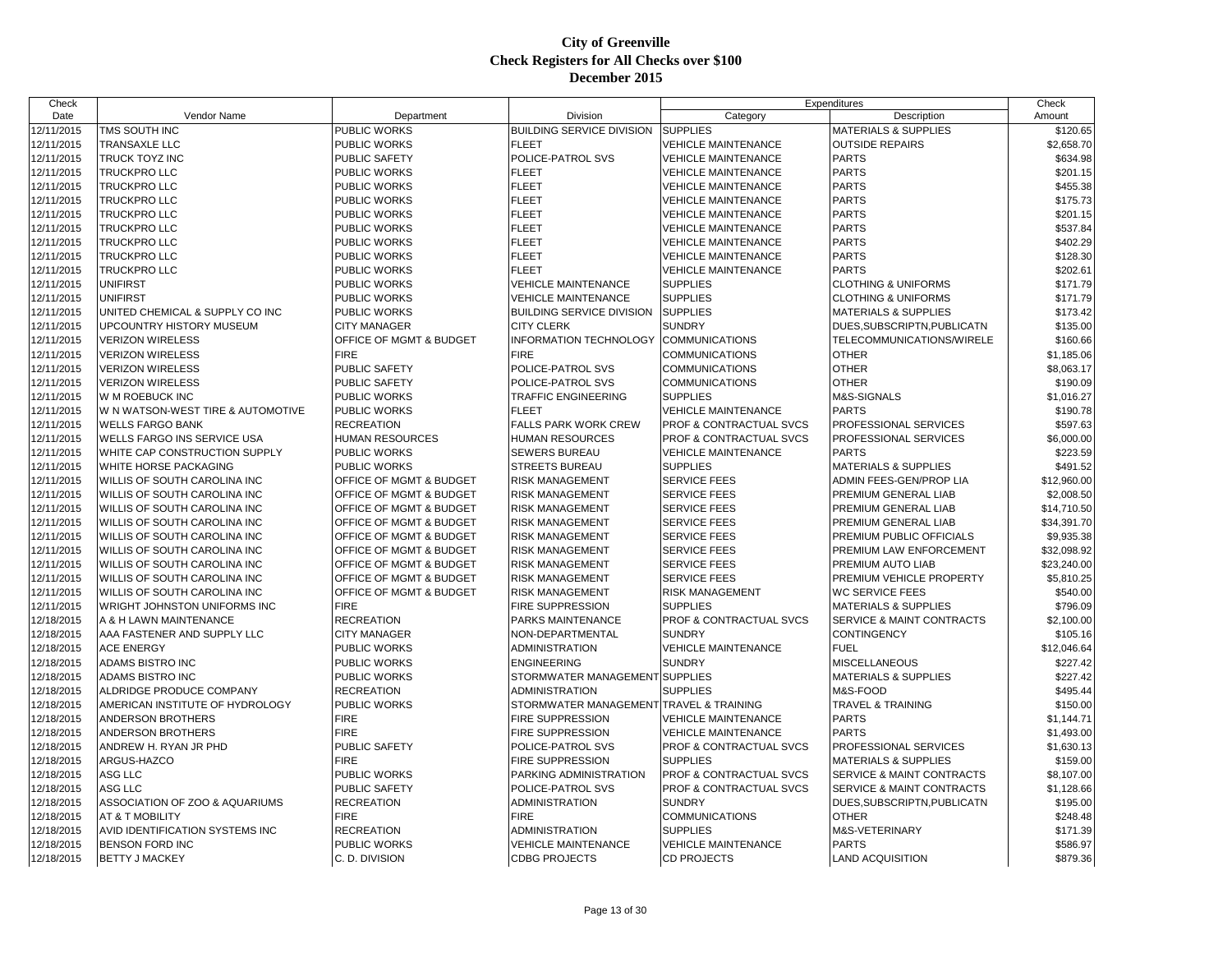| Check      |                                           |                             |                                                            | Expenditures                   |                                  | Check       |
|------------|-------------------------------------------|-----------------------------|------------------------------------------------------------|--------------------------------|----------------------------------|-------------|
| Date       | <b>Vendor Name</b>                        | Department                  | Division                                                   | Category                       | Description                      | Amount      |
| 12/18/2015 | BIG O DODGE OF GREENVILLE INC             | <b>PUBLIC SAFETY</b>        | POLICE-PATROL SVS                                          | <b>VEHICLE MAINTENANCE</b>     | <b>PARTS</b>                     | \$238.87    |
| 12/18/2015 | BIG O DODGE OF GREENVILLE INC             | PUBLIC SAFETY               | POLICE-PATROL SVS                                          | <b>VEHICLE MAINTENANCE</b>     | <b>PARTS</b>                     | \$247.37    |
| 12/18/2015 | <b>BLANCHARD MACHINERY CO</b>             | PUBLIC WORKS                | <b>FLEET</b>                                               | <b>VEHICLE MAINTENANCE</b>     | <b>PARTS</b>                     | \$107.98    |
| 12/18/2015 | <b>BRAGG WASTE SERVICES INC</b>           | <b>RECREATION</b>           | PARKS AND RECREATION                                       | PROF & CONTRACTUAL SVCS        | SERVICE & MAINT CONTRACTS        | \$1,383.67  |
| 12/18/2015 | <b>BREATHING AIR SYSTEMS</b>              | <b>FIRE</b>                 | <b>FIRE SERVICES</b>                                       | PROF & CONTRACTUAL SVCS        | PROFESSIONAL SERVICES            | \$490.05    |
| 12/18/2015 | <b>BUDDY SKINNER</b>                      | <b>ECONOMIC DEVELOPMENT</b> | <b>BUILDING &amp; PROPERTY MAINT TRAVEL &amp; TRAINING</b> |                                | <b>TRAVEL &amp; TRAINING</b>     | \$299.37    |
| 12/18/2015 | <b>CAROLINA ALTERNATORS</b>               | PUBLIC WORKS                | <b>FLEET</b>                                               | <b>VEHICLE MAINTENANCE</b>     | <b>PARTS</b>                     | \$206.70    |
| 12/18/2015 | CAROLINA ENVIRONMENTAL SYSTEMS INC        | <b>PUBLIC WORKS</b>         | <b>FLEET</b>                                               | <b>VEHICLE MAINTENANCE</b>     | <b>PARTS</b>                     | \$2,787.80  |
| 12/18/2015 | CDW/G                                     | <b>PUBLIC WORKS</b>         | <b>PUBLIC WORKS</b>                                        | <b>SUPPLIES</b>                | <b>MATERIALS &amp; SUPPLIES</b>  | \$840.73    |
| 12/18/2015 | <b>CENTERPLATE</b>                        | <b>CITY MANAGER</b>         | <b>CITY MANAGER</b>                                        | <b>SUNDRY</b>                  | <b>MISCELLANEOUS</b>             | \$281.73    |
| 12/18/2015 | <b>CENTERPLATE</b>                        | <b>CITY MANAGER</b>         | <b>CITY MANAGER</b>                                        | <b>SUNDRY</b>                  | <b>MISCELLANEOUS</b>             | \$273.46    |
| 12/18/2015 | CHARTER COMMUNICATIONS                    | OFFICE OF MGMT & BUDGET     | <b>INFORMATION TECHNOLOGY</b>                              | <b>COMMUNICATIONS</b>          | TELECOMMUNICATIONS/WIRELE        | \$9,181.77  |
| 12/18/2015 | CHARTER COMMUNICATIONS                    | PUBLIC WORKS                | PARKING LOTS                                               | <b>COMMUNICATIONS</b>          | <b>OTHER</b>                     | \$118.42    |
| 12/18/2015 | <b>CINTAS</b>                             | <b>RECREATION</b>           | <b>ADMINISTRATION</b>                                      | <b>SUPPLIES</b>                | <b>CLOTHING &amp; UNIFORMS</b>   | \$115.61    |
| 12/18/2015 | <b>CINTAS</b>                             | PUBLIC WORKS                | <b>FLEET</b>                                               | <b>SUPPLIES</b>                | <b>CLOTHING &amp; UNIFORMS</b>   | \$173.85    |
| 12/18/2015 | <b>CINTAS</b>                             | <b>PUBLIC WORKS</b>         | <b>FLEET</b>                                               | <b>SUPPLIES</b>                | <b>MATERIALS &amp; SUPPLIES</b>  | \$114.72    |
| 12/18/2015 | CITY WELDING SERVICE                      | PUBLIC WORKS                | <b>FLEET</b>                                               | <b>VEHICLE MAINTENANCE</b>     | <b>OUTSIDE REPAIRS</b>           | \$280.00    |
| 12/18/2015 | <b>CLEMSON UNIVERSITY</b>                 | C. D. DIVISION              | <b>CDBG PROJECTS</b>                                       | PROF & CONTRACTUAL SVCS        | TEMP PERSONNEL SVCS              | \$1,509.25  |
| 12/18/2015 | <b>CLERK OF COURT</b>                     | OFFICE OF MGMT & BUDGET     | NON-DEPARTMENTAL                                           | PR-WH                          | <b>GARNISHMENTS</b>              | \$378.48    |
| 12/18/2015 | CLERK OF COURT                            | OFFICE OF MGMT & BUDGET     | NON-DEPARTMENTAL                                           | PR-WH                          | <b>GARNISHMENTS</b>              | \$199.50    |
| 12/18/2015 | CLERK OF COURT -SPARTANBURG               | OFFICE OF MGMT & BUDGET     | NON-DEPARTMENTAL                                           | PR-WH                          | <b>GARNISHMENTS</b>              | \$273.00    |
| 12/18/2015 | CLERK OF COURT - SPARTANBURG              | OFFICE OF MGMT & BUDGET     | NON-DEPARTMENTAL                                           | PR-WH                          | <b>GARNISHMENTS</b>              | \$309.83    |
| 12/18/2015 | CLERK OF COURT PICKENS COUNTY             | OFFICE OF MGMT & BUDGET     | NON-DEPARTMENTAL                                           | PR-WH                          | <b>GARNISHMENTS</b>              | \$304.34    |
| 12/18/2015 | CLINE HOSE & HYDRAULICS LLC               | <b>CITY MANAGER</b>         | <b>DONATIONS</b>                                           | CONTRIBUTIONS/DONATIONS        | K9 PROGRAM                       | \$754.24    |
| 12/18/2015 | COMMUNICATION SERVICE CENTER INC          | PUBLIC SAFETY               | POLICE-PATROL SVS                                          | <b>REPAIR &amp; MAINT SVCS</b> | <b>REPAIRS &amp; MAINTENANCE</b> | \$249.42    |
| 12/18/2015 | COMMUNITY FOUNDATION OF GREENVILLE        | <b>RECREATION</b>           | <b>RECREATION</b>                                          | LIAB-MISCELLANEOUS             | <b>REFUND</b>                    | \$10,000.00 |
| 12/18/2015 | CONESTEE FOUNDATION INC                   | NON DEPARTMENTAL            | <b>MISC GRANTS</b>                                         | <b>SUPPLIES</b>                | <b>MATERIALS &amp; SUPPLIES</b>  | \$304.00    |
| 12/18/2015 | <b>CUMMINS ATLANTIC LLC</b>               | PUBLIC WORKS                | <b>VEHICLE MAINTENANCE</b>                                 | <b>VEHICLE MAINTENANCE</b>     | <b>PARTS</b>                     | \$190.86    |
| 12/18/2015 | <b>CUMMINS ATLANTIC LLC</b>               | PUBLIC WORKS                | <b>VEHICLE MAINTENANCE</b>                                 | <b>VEHICLE MAINTENANCE</b>     | <b>PARTS</b>                     | \$172.48    |
| 12/18/2015 | <b>CUMMINS ATLANTIC LLC</b>               | PUBLIC WORKS                | <b>VEHICLE MAINTENANCE</b>                                 | <b>VEHICLE MAINTENANCE</b>     | <b>PARTS</b>                     | \$770.85    |
| 12/18/2015 | <b>CUMMINS ATLANTIC LLC</b>               | <b>PUBLIC WORKS</b>         | <b>VEHICLE MAINTENANCE</b>                                 | <b>VEHICLE MAINTENANCE</b>     | <b>PARTS</b>                     | \$839.80    |
| 12/18/2015 | <b>DEAN'S ALTERNATOR</b>                  | PUBLIC WORKS                | <b>VEHICLE MAINTENANCE</b>                                 | <b>VEHICLE MAINTENANCE</b>     | <b>PARTS</b>                     | \$1,225.00  |
| 12/18/2015 | <b>DEAN'S ALTERNATOR</b>                  | PUBLIC WORKS                | <b>VEHICLE MAINTENANCE</b>                                 | <b>VEHICLE MAINTENANCE</b>     | <b>PARTS</b>                     | \$1,225.00  |
| 12/18/2015 | <b>DESIGNLAB INC</b>                      | PUBLIC SAFETY               | POLICE-PATROL SVS                                          | <b>SUPPLIES</b>                | <b>CLOTHING &amp; UNIFORMS</b>   | \$111.63    |
| 12/18/2015 | <b>DESIGNLAB INC</b>                      | PUBLIC SAFETY               | POLICE-PATROL SVS                                          | <b>SUPPLIES</b>                | <b>CLOTHING &amp; UNIFORMS</b>   | \$234.94    |
| 12/18/2015 | <b>DIRECTV</b>                            | <b>FIRE</b>                 | <b>FIRE SERVICES</b>                                       | PROF & CONTRACTUAL SVCS        | SERVICE & MAINT CONTRACTS        | \$105.97    |
| 12/18/2015 | ECHOLS OIL COMPANY INC                    | PUBLIC WORKS                | <b>FIXED ROUTE</b>                                         | <b>VEHICLE MAINTENANCE</b>     | <b>LUBRICANTS</b>                | \$129.64    |
| 12/18/2015 | <b>FALL FOR GREENVILLE</b>                | <b>NON DEPARTMENTAL</b>     | <b>ACCOMMODATION TAX</b>                                   | PROF & CONTRACTUAL SVCS        | SPECIAL PROJECTS                 | \$13,000.00 |
| 12/18/2015 | FAMILY CT OF THE 13TH CIRCUIT             | OFFICE OF MGMT & BUDGET     | NON-DEPARTMENTAL                                           | PR-WH                          | <b>GARNISHMENTS</b>              | \$5,317.22  |
| 12/18/2015 | <b>FLSDU</b>                              | OFFICE OF MGMT & BUDGET     | NON-DEPARTMENTAL                                           | PR-WH                          | <b>GARNISHMENTS</b>              | \$203.54    |
| 12/18/2015 | <b>GENESIS HOMES</b>                      | NON DEPARTMENTAL            | <b>MISC GRANTS</b>                                         | <b>CD PROJECTS</b>             | AT CEDC PLEASANT VALLEY          | \$24,125.30 |
| 12/18/2015 | <b>GENESIS HOMES</b>                      | NON DEPARTMENTAL            | <b>MISC GRANTS</b>                                         | <b>CD PROJECTS</b>             | AT CEDC PLEASANT VALLEY          | \$24,127.88 |
| 12/18/2015 | <b>GEORGIA BARK COMPANY</b>               | <b>RECREATION</b>           | PARKS MAINTENANCE                                          | <b>SUPPLIES</b>                | <b>MATERIALS &amp; SUPPLIES</b>  | \$1,272.00  |
| 12/18/2015 | GIMME-A-SIGN CO INC                       | NON DEPARTMENTAL            | <b>CAPITAL PROJECTS</b>                                    | <b>CAPITAL PROJECTS</b>        | <b>CONSTRUCTION</b>              | \$228.96    |
| 12/18/2015 | <b>GOODWILL INDUSTRIES</b>                | <b>RECREATION</b>           | PARKS AND RECREATION                                       | PROF & CONTRACTUAL SVCS        | SERVICE & MAINT CONTRACTS        | \$444.19    |
| 12/18/2015 | <b>GOODYEAR COMMERCIAL TIRE</b>           | <b>FIRE</b>                 | FIRE SUPPRESSION                                           | <b>VEHICLE MAINTENANCE</b>     | <b>PARTS</b>                     | \$1,387.47  |
| 12/18/2015 | GREENE FINNEY & HORTON LLP                | <b>NON DEPARTMENTAL</b>     | HOSPITALITY TAX                                            | OTHER DEBT SERVICE COST        | <b>BOND ISSUANCE COSTS</b>       | \$2,500.00  |
| 12/18/2015 | <b>GREENVILLE COUNTY</b>                  | PUBLIC SAFETY               | POLICE-PATROL SVS                                          | PROF & CONTRACTUAL SVCS        | PROFESSIONAL SERVICES            | \$7,261.13  |
| 12/18/2015 | GREENVILLE COUNTY TAX COLLECTO            | C. D. DIVISION              | <b>CDBG PROJECTS</b>                                       | <b>CD PROJECTS</b>             | <b>LAND ACQUISITION</b>          | \$2,500.47  |
| 12/18/2015 | <b>GREENVILLE COUNTY TAX COLLECTO</b>     | C. D. DIVISION              | <b>CDBG PROJECTS</b>                                       | <b>CD PROJECTS</b>             | <b>LAND ACQUISITION</b>          | \$720.38    |
| 12/18/2015 | GREENVILLE COUNTY TAX COLLECTO            | C. D. DIVISION              | <b>CDBG PROJECTS</b>                                       | <b>CD PROJECTS</b>             | <b>LAND ACQUISITION</b>          | \$639.69    |
| 12/18/2015 | <b>GREENVILLE INDUSTRIAL RUBBER &amp;</b> | <b>PUBLIC WORKS</b>         | <b>FLEET</b>                                               | <b>VEHICLE MAINTENANCE</b>     | <b>PARTS</b>                     | \$519.40    |
| 12/18/2015 | GREENVILLE OFFICE SUPPLY CO INC           | PUBLIC SAFETY               | POLICE-PATROL SVS                                          | <b>PRINTING</b>                | PRINTING & BINDING               | \$1,144.38  |
|            |                                           |                             |                                                            |                                |                                  |             |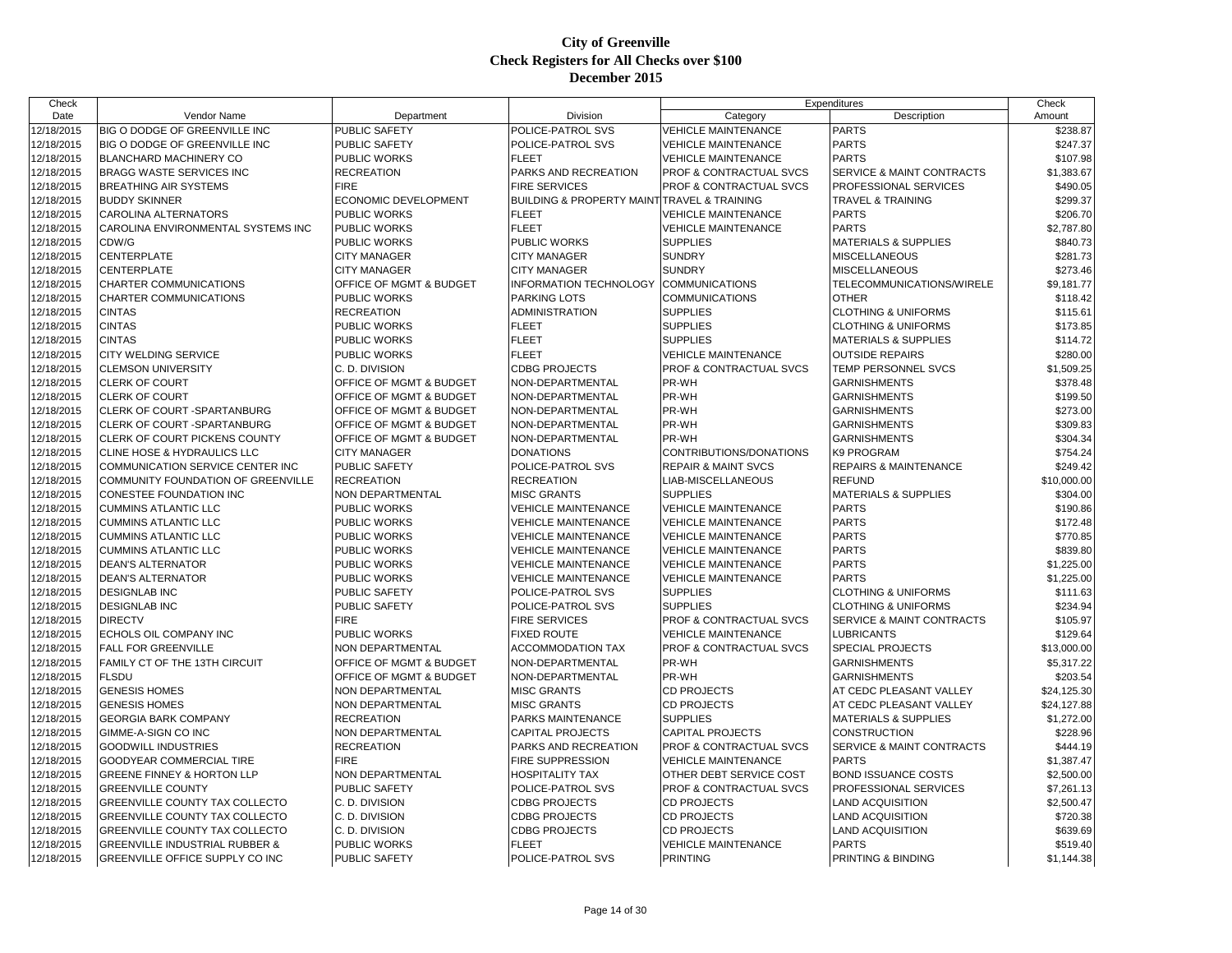| Check                    |                                                           |                                    |                                                |                                | Expenditures                                             | Check       |
|--------------------------|-----------------------------------------------------------|------------------------------------|------------------------------------------------|--------------------------------|----------------------------------------------------------|-------------|
| Date                     | Vendor Name                                               | Department                         | Division                                       | Category                       | Description                                              | Amount      |
| 12/18/2015               | GREENVILLE TRACTOR CO INC                                 | PUBLIC WORKS                       | <b>FLEET</b>                                   | <b>VEHICLE MAINTENANCE</b>     | <b>PARTS</b>                                             | \$847.10    |
| 12/18/2015               | GREENVILLE TRACTOR CO INC                                 | PUBLIC WORKS                       | <b>FLEET</b>                                   | <b>VEHICLE MAINTENANCE</b>     | <b>PARTS</b>                                             | \$201.77    |
| 12/18/2015               | HANDI CLEAN PRODUCTS                                      | <b>FIRE</b>                        | FIRE SUPPRESSION                               | <b>SUPPLIES</b>                | <b>MATERIALS &amp; SUPPLIES</b>                          | \$188.26    |
| 12/18/2015               | HANDI CLEAN PRODUCTS                                      | <b>FIRE</b>                        | FIRE SUPPRESSION                               | <b>SUPPLIES</b>                | OTHER MEDICAL SUPPLIES                                   | \$534.03    |
| 12/18/2015               | HANDI CLEAN PRODUCTS                                      | <b>FIRE</b>                        | <b>FIRE SUPPRESSION</b>                        | <b>SUPPLIES</b>                | OTHER MEDICAL SUPPLIES                                   | \$400.52    |
| 12/18/2015               | HENRY SCHEIN ANIMAL HEALTH                                | <b>RECREATION</b>                  | ADMINISTRATION                                 | <b>SUPPLIES</b>                | M&S-VETERINARY                                           | \$217.35    |
| 12/18/2015               | HENRY SCHEIN ANIMAL HEALTH                                | <b>RECREATION</b>                  | ADMINISTRATION                                 | <b>SUPPLIES</b>                | <b>M&amp;S-MEDICINE</b>                                  | \$261.22    |
| 12/18/2015               | <b>HESC</b>                                               | OFFICE OF MGMT & BUDGET            | NON-DEPARTMENTAL                               | PR-WH                          | <b>GARNISHMENTS</b>                                      | \$164.19    |
| 12/18/2015               | HOME DEPOT CREDIT SERVICE 0978                            | <b>PUBLIC WORKS</b>                | <b>VEHICLE MAINTENANCE</b>                     | <b>SUPPLIES</b>                | <b>MATERIALS &amp; SUPPLIES</b>                          | \$115.66    |
| 12/18/2015               | HOME DEPOT CREDIT SERVICE 5898                            | <b>FIRE</b>                        | <b>FIRE SUPPRESSION</b>                        | <b>SUPPLIES</b>                | <b>MATERIALS &amp; SUPPLIES</b>                          | \$188.80    |
| 12/18/2015               | HONEYWELL PRINTER SUPPLIES                                | PUBLIC WORKS                       | <b>ENFORCEMENT</b>                             | <b>SUPPLIES</b>                | OFFICE SUPPLIES&MATERIALS                                | \$3,804.80  |
| 12/18/2015               | HONEYWELL PRINTER SUPPLIES                                | <b>PUBLIC WORKS</b>                | <b>ENFORCEMENT</b>                             | <b>SUPPLIES</b>                | OFFICE SUPPLIES&MATERIALS                                | \$2,795.32  |
| 12/18/2015               | INTERNAL REVENUE SERVICE                                  | OFFICE OF MGMT & BUDGET            | NON-DEPARTMENTAL                               | PR-WH                          | <b>GARNISHMENTS</b>                                      | \$150.00    |
| 12/18/2015               | <b>INTERSTATE BATTERIES</b>                               | PUBLIC WORKS                       | <b>FLEET</b>                                   | <b>VEHICLE MAINTENANCE</b>     | <b>PARTS</b>                                             | \$285.68    |
| 12/18/2015               | IRON MOUNTAIN 27129                                       | OFFICE OF MGMT & BUDGET            | <b>INFORMATION TECHNOLOGY</b>                  | PROF & CONTRACTUAL SVCS        | SERVICE & MAINT CONTRACTS                                | \$411.96    |
| 12/18/2015               | <b>ISGETT DISTRIBUTORS, INC.</b>                          | <b>FIRE</b>                        | <b>FIRE SUPPRESSION</b>                        | <b>VEHICLE MAINTENANCE</b>     | <b>PARTS</b>                                             | \$376.33    |
| 12/18/2015               | <b>JASON GILLESPIE</b>                                    | PUBLIC WORKS                       | STORMWATER MANAGEMENT SUPPLIES                 |                                | <b>CLOTHING &amp; UNIFORMS</b>                           | \$114.47    |
| 12/18/2015               | JEFFREY A BOWMAN                                          | OFFICE OF MGMT & BUDGET            | <b>REVENUE</b>                                 | TRAVEL & TRAINING              | <b>LOCAL TRANSPORTATION</b>                              | \$112.70    |
| 12/18/2015               | JET-VAC SEWER EQUIPMENT CO                                | <b>PUBLIC WORKS</b>                | <b>SEWERS BUREAU</b>                           | <b>REPAIR &amp; MAINT SVCS</b> | <b>REPAIRS &amp; MAINTENANCE</b>                         | \$1,323.65  |
| 12/18/2015               | <b>JOHN THOMPSON</b>                                      | PUBLIC SAFETY                      | POLICE-PATROL SVS                              | <b>SUPPLIES</b>                | MATERIALS & SUPPLIES                                     | \$226.84    |
| 12/18/2015               | JOSEPHINE CURETON TRUST                                   | PUBLIC WORKS                       | <b>PARKING LOTS</b>                            | PROF & CONTRACTUAL SVCS        | PARKING-LEASES                                           | \$912.53    |
| 12/18/2015               | <b>KERRY FENNELL</b>                                      | ECONOMIC DEVELOPMENT               | BUILDING & PROPERTY MAINT TRAVEL & TRAINING    |                                | LOCAL TRANSPORTATION                                     | \$125.93    |
|                          | KRISTINA JUNKER                                           | OFFICE OF MGMT & BUDGET            | ADMINISTRATION                                 | TRAVEL & TRAINING              | <b>LOCAL TRANSPORTATION</b>                              |             |
| 12/18/2015<br>12/18/2015 |                                                           | PUBLIC WORKS                       | <b>VEHICLE MAINTENANCE</b>                     | <b>VEHICLE MAINTENANCE</b>     | <b>PARTS</b>                                             | \$120.75    |
|                          | KT BRAKE & SPRING OF SC INC<br><b>LACAL EQUIPMENT INC</b> |                                    | FLEET                                          |                                | <b>PARTS</b>                                             | \$106.00    |
| 12/18/2015               |                                                           | PUBLIC WORKS                       |                                                | <b>VEHICLE MAINTENANCE</b>     |                                                          | \$314.20    |
| 12/18/2015               | LANDSCAPERS SUPPLY                                        | <b>RECREATION</b>                  | FALLS PARK WORK CREW<br><b>HUMAN RESOURCES</b> | <b>SUPPLIES</b>                | <b>MATERIALS &amp; SUPPLIES</b><br>PROFESSIONAL SERVICES | \$288.67    |
| 12/18/2015               | LARK & ASSOCIATES POLYGRAPH SERVICE                       | HUMAN RESOURCES                    |                                                | PROF & CONTRACTUAL SVCS        |                                                          | \$180.00    |
| 12/18/2015               | LAVENDER SMITH & ASSOCIATES INC                           | NON DEPARTMENTAL                   | <b>CAPITAL PROJECTS</b>                        | <b>CAPITAL PROJECTS</b>        | PLANNING/DESIGN                                          | \$600.00    |
| 12/18/2015               | LAWMEN'S SAFETY SUPPLY                                    | PUBLIC SAFETY                      | POLICE-PATROL SVS                              | <b>SUPPLIES</b>                | <b>CLOTHING &amp; UNIFORMS</b>                           | \$271.28    |
| 12/18/2015               | LAWMEN'S SAFETY SUPPLY                                    | PUBLIC SAFETY                      | POLICE-PATROL SVS                              | <b>SUPPLIES</b>                | <b>CLOTHING &amp; UNIFORMS</b>                           | \$654.63    |
| 12/18/2015               | <b>LAWMEN'S SAFETY SUPPLY</b>                             | PUBLIC SAFETY                      | POLICE-PATROL SVS                              | <b>SUPPLIES</b>                | <b>CLOTHING &amp; UNIFORMS</b>                           | \$1,123.60  |
| 12/18/2015               | LEVEL 3 COMMUNICATIONS TW TELECOM                         | <b>OFFICE OF MGMT &amp; BUDGET</b> | <b>INFORMATION TECHNOLOGY</b>                  | <b>COMMUNICATIONS</b>          | TELECOMMUNICATIONS/WIRELE                                | \$1,142.40  |
| 12/18/2015               | LEXISNEXIS 1239194                                        | <b>PUBLIC SAFETY</b>               | POLICE-PATROL SVS                              | PROF & CONTRACTUAL SVCS        | PROFESSIONAL SERVICES                                    | \$318.00    |
| 12/18/2015               | LINA                                                      | <b>HUMAN RESOURCES</b>             | <b>HEALTH CARE</b>                             | <b>OTHER INSURANCE</b>         | <b>SHORT-TERM DISABILITY</b>                             | \$514.80    |
| 12/18/2015               | LOWES                                                     | <b>FIRE</b>                        | FIRE SUPPRESSION                               | <b>SUPPLIES</b>                | <b>MATERIALS &amp; SUPPLIES</b>                          | \$208.75    |
| 12/18/2015               | <b>MARION ZOOLOGICAL</b>                                  | <b>RECREATION</b>                  | ADMINISTRATION                                 | <b>SUPPLIES</b>                | M&S-FOOD                                                 | \$1,018.33  |
| 12/18/2015               | MARYLAND CHILD SUPPORT ACCOUNT                            | OFFICE OF MGMT & BUDGET            | NON-DEPARTMENTAL                               | PR-WH                          | <b>GARNISHMENTS</b>                                      | \$129.40    |
| 12/18/2015               | MID-ATLANTIC ASSOCIATES INC                               | NON DEPARTMENTAL                   | <b>MISC GRANTS</b>                             | <b>CAPITAL PROJECTS</b>        | PROJECT EXPENSE                                          | \$9,656.25  |
| 12/18/2015               | MID-ATLANTIC ASSOCIATES INC                               | NON DEPARTMENTAL                   | <b>MISC GRANTS</b>                             | <b>CAPITAL PROJECTS</b>        | <b>PROJECT EXPENSE</b>                                   | \$10,493.75 |
| 12/18/2015               | MIKE'S BODY SHOP & TOWING INC                             | <b>PUBLIC WORKS</b>                | <b>VEHICLE MAINTENANCE</b>                     | <b>VEHICLE MAINTENANCE</b>     | <b>OUTSIDE REPAIRS</b>                                   | \$225.00    |
| 12/18/2015               | MIKE'S BODY SHOP & TOWING INC                             | PUBLIC WORKS                       | <b>VEHICLE MAINTENANCE</b>                     | <b>VEHICLE MAINTENANCE</b>     | <b>OUTSIDE REPAIRS</b>                                   | \$225.00    |
| 12/18/2015               | MIKE'S BODY SHOP & TOWING INC                             | <b>PUBLIC WORKS</b>                | <b>VEHICLE MAINTENANCE</b>                     | <b>VEHICLE MAINTENANCE</b>     | <b>OUTSIDE REPAIRS</b>                                   | \$225.00    |
| 12/18/2015               | MIKE'S BODY SHOP & TOWING INC                             | <b>PUBLIC WORKS</b>                | <b>VEHICLE MAINTENANCE</b>                     | <b>VEHICLE MAINTENANCE</b>     | <b>OUTSIDE REPAIRS</b>                                   | \$225.00    |
| 12/18/2015               | MIKE'S BODY SHOP & TOWING INC                             | PUBLIC WORKS                       | <b>VEHICLE MAINTENANCE</b>                     | <b>VEHICLE MAINTENANCE</b>     | <b>OUTSIDE REPAIRS</b>                                   | \$225.00    |
| 12/18/2015               | MIKE'S BODY SHOP & TOWING INC                             | PUBLIC WORKS                       | <b>VEHICLE MAINTENANCE</b>                     | <b>VEHICLE MAINTENANCE</b>     | <b>OUTSIDE REPAIRS</b>                                   | \$225.00    |
| 12/18/2015               | MILONE AND MACBROOM                                       | NON DEPARTMENTAL                   | <b>CAPITAL PROJECTS</b>                        | <b>CAPITAL PROJECTS</b>        | PLANNING/DESIGN                                          | \$3,430.00  |
| 12/18/2015               | MOBILE CONCEPTS BY SCOTTY                                 | <b>FIRE</b>                        | <b>FIRE SUPPRESSION</b>                        | <b>VEHICLE MAINTENANCE</b>     | <b>PARTS</b>                                             | \$184.10    |
| 12/18/2015               | MOTOROLA SOLUTIONS INC                                    | PUBLIC SAFETY                      | POLICE-DISPATCH BUREAU                         | <b>REPAIR &amp; MAINT SVCS</b> | RADIO MAINTENANCE                                        | \$11,209.20 |
| 12/18/2015               | MYERS TIRE SUPPLY CO.                                     | PUBLIC WORKS                       | <b>FLEET</b>                                   | <b>VEHICLE MAINTENANCE</b>     | <b>PARTS</b>                                             | \$368.85    |
| 12/18/2015               | NAPA AUTO PARTS OF GREENVILLE                             | <b>PUBLIC WORKS</b>                | <b>VEHICLE MAINTENANCE</b>                     | <b>VEHICLE MAINTENANCE</b>     | <b>PARTS</b>                                             | \$150.66    |
| 12/18/2015               | NAPA AUTO PARTS OF GREENVILLE                             | <b>FIRE</b>                        | <b>FIRE SUPPRESSION</b>                        | <b>VEHICLE MAINTENANCE</b>     | <b>PARTS</b>                                             | \$164.33    |
| 12/18/2015               | NAPA AUTO PARTS OF GREENVILLE                             | <b>FIRE</b>                        | FIRE SUPPRESSION                               | <b>VEHICLE MAINTENANCE</b>     | <b>PARTS</b>                                             | \$163.82    |
| 12/18/2015               | NAPA AUTO PARTS OF GREENVILLE                             | <b>FIRE</b>                        | FIRE SUPPRESSION                               | <b>VEHICLE MAINTENANCE</b>     | <b>PARTS</b>                                             | \$280.28    |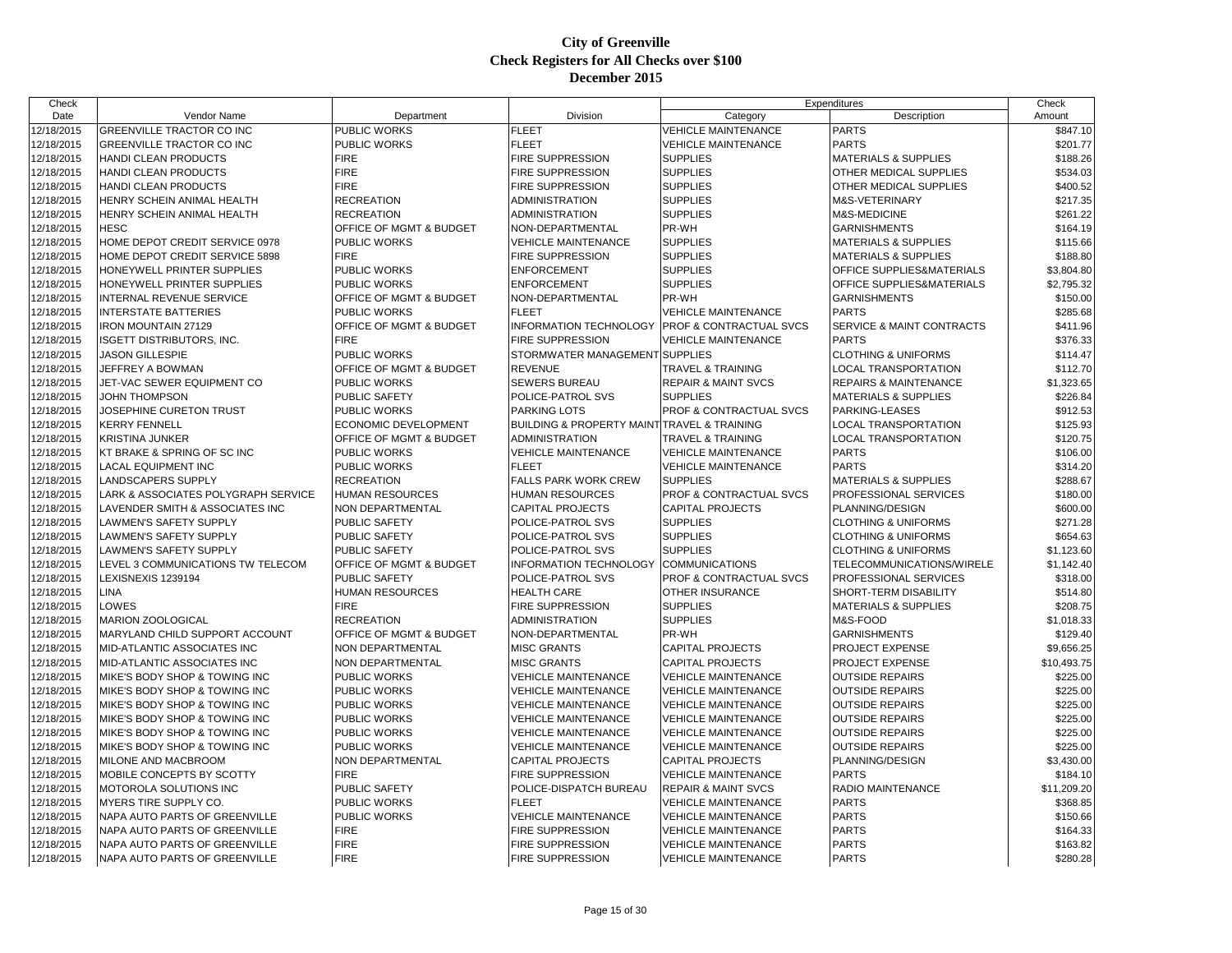| Check                    |                                                     |                         |                                               | Expenditures                       |                                 | Check        |
|--------------------------|-----------------------------------------------------|-------------------------|-----------------------------------------------|------------------------------------|---------------------------------|--------------|
| Date                     | Vendor Name                                         | Department              | Division                                      | Category                           | Description                     | Amount       |
| 12/18/2015               | NAPA AUTO PARTS OF GREENVILLE                       | <b>FIRE</b>             | <b>FIRE SUPPRESSION</b>                       | <b>VEHICLE MAINTENANCE</b>         | <b>PARTS</b>                    | \$366.91     |
| 12/18/2015               | NAPA AUTO PARTS OF GREENVILLE                       | PUBLIC WORKS            | <b>FLEET</b>                                  | <b>SUPPLIES</b>                    | <b>MATERIALS &amp; SUPPLIES</b> | \$832.16     |
| 12/18/2015               | NAPA AUTO PARTS OF GREENVILLE                       | PUBLIC WORKS            | <b>FLEET</b>                                  | <b>SUPPLIES</b>                    | <b>MATERIALS &amp; SUPPLIES</b> | \$547.15     |
| 12/18/2015               | NAPA AUTO PARTS OF GREENVILLE                       | PUBLIC WORKS            | <b>FLEET</b>                                  | <b>SUPPLIES</b>                    | <b>MATERIALS &amp; SUPPLIES</b> | \$1,470.32   |
| 12/18/2015               | NAPA AUTO PARTS OF GREENVILLE                       | PUBLIC WORKS            | <b>FLEET</b>                                  | <b>VEHICLE MAINTENANCE</b>         | <b>PARTS</b>                    | \$643.10     |
| 12/18/2015               | <b>NFPA</b>                                         | ECONOMIC DEVELOPMENT    | <b>BUILDING &amp; PROPERTY MAINT SUNDRY</b>   |                                    | DUES, SUBSCRIPTN, PUBLICATN     | \$165.00     |
| 12/18/2015               | NORTHERN TOOL & EQUIPMENT                           | PUBLIC WORKS            | <b>FLEET</b>                                  | <b>SUPPLIES</b>                    | <b>MATERIALS &amp; SUPPLIES</b> | \$447.59     |
| 12/18/2015               | RIVER OF LIFE OUTREACH MINISTRIES                   | C. D. DIVISION          | <b>CDBG PROJECTS</b>                          | <b>CD PROJECTS</b>                 | <b>LAND ACQUISITION</b>         | \$6,800.74   |
| 12/18/2015               | OOBE INC                                            | OFFICE OF MGMT & BUDGET | INFORMATION TECHNOLOGY SUPPLIES               |                                    | <b>CLOTHING &amp; UNIFORMS</b>  | \$2,780.15   |
| 12/18/2015               | PAPER ROLLS PLUS                                    | <b>RECREATION</b>       | <b>PUBLIC SERVICES</b>                        | <b>SUPPLIES</b>                    | <b>GIFTS</b>                    | \$104.80     |
| 12/18/2015               | PIEDMONT ASSOCIATES CO LLC                          | PUBLIC WORKS            | <b>FLEET</b>                                  | <b>SUPPLIES</b>                    | MATERIALS & SUPPLIES            | \$119.95     |
| 12/18/2015               | PRO AUTO PARTS WAREHOUSE                            | PUBLIC WORKS            | <b>FLEET</b>                                  | <b>VEHICLE MAINTENANCE</b>         | <b>PARTS</b>                    | \$229.91     |
| 12/18/2015               | PTS OF AMERICA LLC                                  | PUBLIC SAFETY           | POLICE-PATROL SVS                             | <b>SUNDRY</b>                      | <b>MISCELLANEOUS</b>            | \$459.80     |
| 12/18/2015               | RED WING SHOE STORE #874                            | <b>FIRE</b>             | <b>FIRE PREVENTION</b>                        | <b>SUPPLIES</b>                    | <b>CLOTHING &amp; UNIFORMS</b>  | \$212.00     |
| 12/18/2015               | RILEY POPE & LANEY, LLC                             | <b>CITY MANAGER</b>     | <b>CITY MANAGER</b>                           | PROF & CONTRACTUAL SVCS            | PROFESSIONAL SERVICES           | \$8,500.00   |
| 12/18/2015               | RIVERPLACE DEVELOPMENT II LLC                       | NON DEPARTMENTAL        | <b>CAPITAL PROJECTS</b>                       | <b>CAPITAL PROJECTS</b>            | CONSTRUCTION                    | \$209,179.68 |
| 12/18/2015               | ROGERS & CALLCOTT ENVIRONMENTAL                     | PUBLIC WORKS            | <b>SEWERS BUREAU</b>                          | <b>SUPPLIES</b>                    | <b>MATERIALS &amp; SUPPLIES</b> | \$435.00     |
| 12/18/2015               | ROGERS STEREO INC                                   | <b>PUBLIC SAFETY</b>    | POLICE-PATROL SVS                             | <b>VEHICLE MAINTENANCE</b>         | <b>PARTS</b>                    | \$228.69     |
| 12/18/2015               | ROGERS STEREO INC                                   | PUBLIC SAFETY           | POLICE-PATROL SVS                             | <b>VEHICLE MAINTENANCE</b>         | <b>PARTS</b>                    | \$228.69     |
| 12/18/2015               | S & ME, INC.                                        | PUBLIC WORKS            | STORMWATER MANAGEMENT PROF & CONTRACTUAL SVCS |                                    | PROFESSIONAL SERVICES           | \$3,000.00   |
| 12/18/2015               | S C DEPARTMENT OF REVENUE                           | OFFICE OF MGMT & BUDGET | NON-DEPARTMENTAL                              | PR-WH                              | <b>GARNISHMENTS</b>             | \$255.68     |
| 12/18/2015               | S C FIRE ACADEMY                                    | <b>FIRE</b>             | <b>FIRE PREVENTION</b>                        | TRAVEL & TRAINING                  | TRAVEL & TRAINING               | \$413.00     |
| 12/18/2015               | S C FIRE ACADEMY                                    | <b>FIRE</b>             | <b>FIRE SUPPRESSION</b>                       | <b>TRAVEL &amp; TRAINING</b>       | TRAVEL & TRAINING               | \$310.00     |
| 12/18/2015               | S C FIRE ACADEMY                                    | <b>FIRE</b>             | <b>FIRE SUPPRESSION</b>                       | <b>TRAVEL &amp; TRAINING</b>       | <b>TRAVEL &amp; TRAINING</b>    | \$125.00     |
| 12/18/2015               | <b>S C RETIREMENT SYSTEM</b>                        | OFFICE OF MGMT & BUDGET | NON-DEPARTMENTAL                              | PR-WH                              | RETIREMENT SVS PURCHASE         | \$572.54     |
| 12/18/2015               | <b>SAFE INDUSTRIES</b>                              | <b>FIRE</b>             | <b>FIRE SUPPRESSION</b>                       | <b>SUPPLIES</b>                    | <b>MATERIALS &amp; SUPPLIES</b> | \$504.57     |
| 12/18/2015               | <b>SAFE INDUSTRIES</b>                              | <b>FIRE</b>             | <b>FIRE SERVICES</b>                          | PROF & CONTRACTUAL SVCS            | PROFESSIONAL SERVICES           | \$763.20     |
| 12/18/2015               | SAINT LOUIS ZOO                                     | <b>RECREATION</b>       | <b>ADMINISTRATION</b>                         | PROF & CONTRACTUAL SVCS            | PROFESSIONAL SERVICES           | \$280.00     |
| 12/18/2015               | <b>SALOMON MORENO</b>                               | PUBLIC WORKS            | <b>BUILDING SERVICE DIVISION</b>              | <b>TRAVEL &amp; TRAINING</b>       | <b>TRAVEL &amp; TRAINING</b>    | \$105.80     |
|                          | <b>SAM'S CLUB</b>                                   | <b>FIRE</b>             | <b>FIRE SUPPRESSION</b>                       | <b>SUPPLIES</b>                    | <b>MATERIALS &amp; SUPPLIES</b> |              |
| 12/18/2015<br>12/18/2015 | <b>SAM'S CLUB</b>                                   | <b>FIRE</b>             | <b>FIRE SUPPRESSION</b>                       | <b>SUPPLIES</b>                    | <b>MATERIALS &amp; SUPPLIES</b> | \$108.12     |
| 12/18/2015               | <b>SAM'S CLUB</b>                                   | <b>RECREATION</b>       | <b>PUBLIC SERVICES</b>                        | <b>SUPPLIES</b>                    | <b>SALE CONCESSIONS</b>         | \$457.75     |
|                          |                                                     |                         | <b>FLEET</b>                                  |                                    |                                 | \$108.93     |
| 12/18/2015               | SC APPALACHIAN COUNCIL OF GOVERNMEN<br><b>SCEDA</b> | PUBLIC WORKS            |                                               | TRAVEL & TRAINING                  | TRAVEL & TRAINING               | \$580.00     |
| 12/18/2015               |                                                     | ECONOMIC DEVELOPMENT    | ECONOMIC DEVELOPMENT                          | <b>SUNDRY</b>                      | DUES, SUBSCRIPTN, PUBLICATN     | \$200.00     |
| 12/18/2015               | <b>SMG</b>                                          | NON DEPARTMENTAL        | <b>NON DEPARTMENTAL</b>                       | PROF & CONTRACTUAL SVCS            | <b>MANAGEMENT FEES</b>          | \$12,750.00  |
| 12/18/2015               | <b>SNAP ON INDUSTRIAL</b>                           | <b>FIRE</b>             | <b>FIRE SERVICES</b>                          | <b>SUPPLIES</b>                    | <b>MATERIALS &amp; SUPPLIES</b> | \$212.64     |
| 12/18/2015               | SNIDER FLEET SOLUTIONS                              | PUBLIC WORKS            | <b>FLEET</b>                                  | <b>VEHICLE MAINTENANCE</b>         | <b>PARTS</b>                    | \$1,217.50   |
| 12/18/2015               | SNIDER FLEET SOLUTIONS                              | PUBLIC WORKS            | <b>FLEET</b>                                  | VEHICLE MAINTENANCE                | <b>PARTS</b>                    | \$1,220.64   |
| 12/18/2015               | SNIDER FLEET SOLUTIONS                              | PUBLIC WORKS            | <b>FLEET</b>                                  | <b>VEHICLE MAINTENANCE</b>         | <b>PARTS</b>                    | \$1,220.64   |
| 12/18/2015               | SNIDER FLEET SOLUTIONS                              | PUBLIC WORKS            | <b>FLEET</b>                                  | <b>VEHICLE MAINTENANCE</b>         | <b>PARTS</b>                    | \$1,443.81   |
| 12/18/2015               | SOFTWAREONE INC                                     | OFFICE OF MGMT & BUDGET | INFORMATION TECHNOLOGY                        | <b>PROF &amp; CONTRACTUAL SVCS</b> | SERVICE & MAINT CONTRACTS       | \$152,527.48 |
| 12/18/2015               | SOUND-EKLIN                                         | <b>RECREATION</b>       | <b>ADMINISTRATION</b>                         | PROF & CONTRACTUAL SVCS            | SERVICE & MAINT CONTRACTS       | \$309.16     |
| 12/18/2015               | STANDARD & POOR'S                                   | <b>NON DEPARTMENTAL</b> | <b>HOSPITALITY TAX</b>                        | OTHER DEBT SERVICE COST            | <b>BOND ISSUANCE COSTS</b>      | \$18,000.00  |
| 12/18/2015               | TALENT MANAGEMENT SOLUTIONS                         | PUBLIC WORKS            | <b>VEHICLE MAINTENANCE</b>                    | PROF & CONTRACTUAL SVCS            | TEMP PERSONNEL SVCS             | \$5,553.07   |
| 12/18/2015               | TALENT MANAGEMENT SOLUTIONS                         | <b>RECREATION</b>       | <b>COMMUNITY CENTERS</b>                      | <b>PROF &amp; CONTRACTUAL SVCS</b> | TEMP PERSONNEL SVCS             | \$295.68     |
| 12/18/2015               | TALENT MANAGEMENT SOLUTIONS                         | <b>RECREATION</b>       | <b>ADMINISTRATION</b>                         | PROF & CONTRACTUAL SVCS            | TEMP PERSONNEL SVCS             | \$565.56     |
| 12/18/2015               | TALENT MANAGEMENT SOLUTIONS                         | PUBLIC WORKS            | <b>ENGINEERING</b>                            | PROF & CONTRACTUAL SVCS            | TEMP PERSONNEL SVCS             | \$573.60     |
| 12/18/2015               | TALENT MANAGEMENT SOLUTIONS                         | PUBLIC WORKS            | <b>MAINTENANCE</b>                            | PROF & CONTRACTUAL SVCS            | TEMP PERSONNEL SVCS             | \$1,359.20   |
| 12/18/2015               | TALENT MANAGEMENT SOLUTIONS                         | PUBLIC WORKS            | <b>STREETS BUREAU</b>                         | PROF & CONTRACTUAL SVCS            | TEMP PERSONNEL SVCS             | \$1,203.92   |
| 12/18/2015               | TALENT MANAGEMENT SOLUTIONS                         | PUBLIC WORKS            | RESIDENTIAL COLL BUREAU                       | PROF & CONTRACTUAL SVCS            | TEMP PERSONNEL SVCS             | \$17,636.08  |
| 12/18/2015               | TALENT MANAGEMENT SOLUTIONS                         | PUBLIC WORKS            | STORMWATER MANAGEMENT PROF & CONTRACTUAL SVCS |                                    | TEMP PERSONNEL SVCS             | \$767.52     |
| 12/18/2015               | TALENT MANAGEMENT SOLUTIONS                         | PUBLIC SAFETY           | POLICE-DISPATCH BUREAU                        | <b>PROF &amp; CONTRACTUAL SVCS</b> | TEMP PERSONNEL SVCS             | \$556.80     |
| 12/18/2015               | TALENT MANAGEMENT SOLUTIONS                         | PUBLIC WORKS            | <b>FLEET</b>                                  | <b>PROF &amp; CONTRACTUAL SVCS</b> | TEMP PERSONNEL SVCS             | \$682.76     |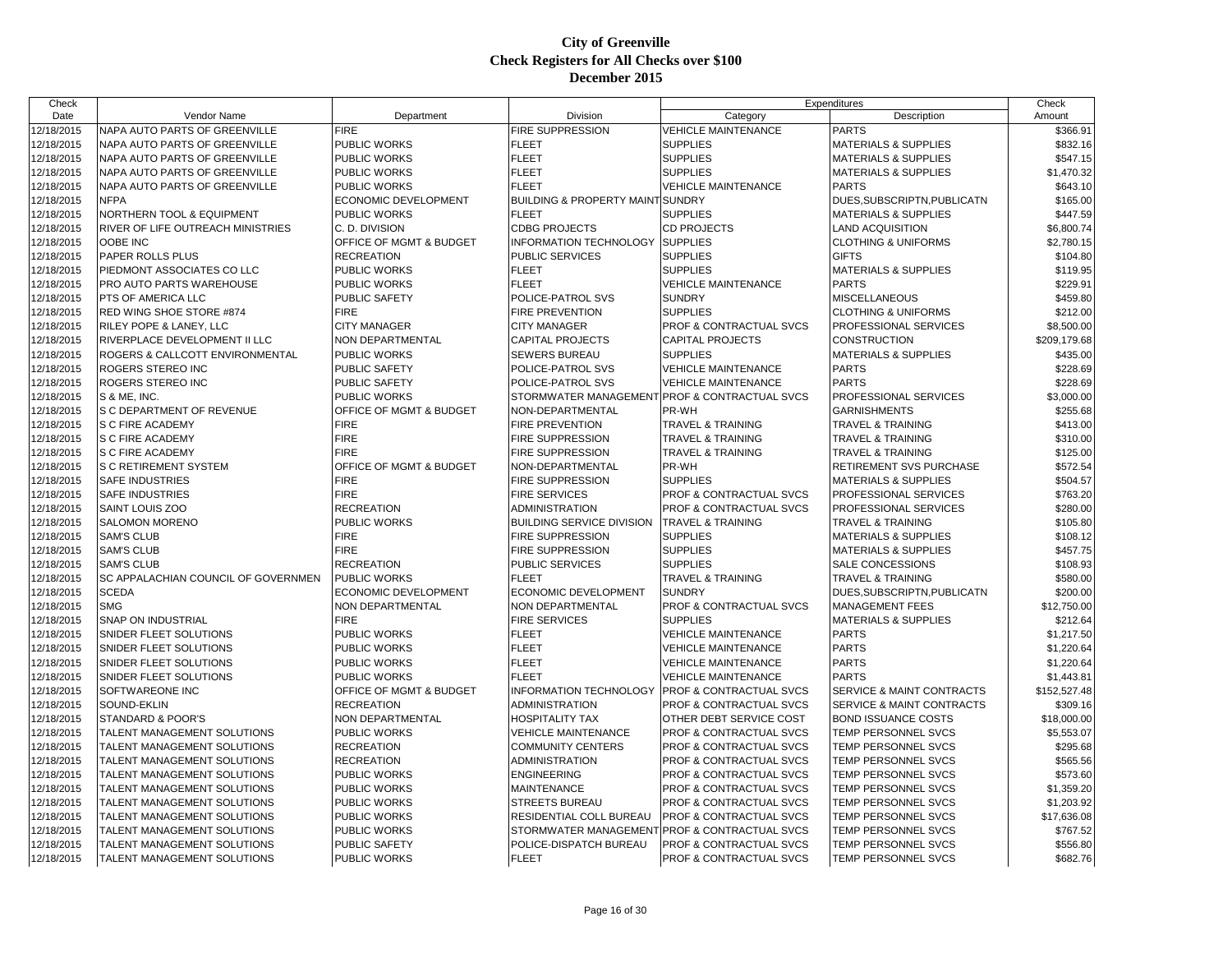| Check                    |                                   |                                     |                                  |                                    | Expenditures                         | Check      |
|--------------------------|-----------------------------------|-------------------------------------|----------------------------------|------------------------------------|--------------------------------------|------------|
| Date                     | Vendor Name                       | Department                          | Division                         | Category                           | Description                          | Amount     |
| 12/18/2015               | <b>TD CARD SERVICES</b>           | <b>MAYOR</b>                        | <b>MAYOR</b>                     | <b>TRAVEL &amp; TRAINING</b>       | <b>TRAVEL &amp; TRAINING</b>         | \$443.60   |
| 12/18/2015               | <b>TD CARD SERVICES</b>           | COUNCIL                             | CITY COUNCIL                     | <b>TRAVEL &amp; TRAINING</b>       | <b>TRAVEL &amp; TRAINING</b>         | \$908.22   |
| 12/18/2015               | <b>TD CARD SERVICES</b>           | COUNCIL                             | CITY COUNCIL                     | <b>SUNDRY</b>                      | <b>MISCELLANEOUS</b>                 | \$1,320.00 |
| 12/18/2015               | <b>TD CARD SERVICES</b>           | <b>HUMAN RESOURCES</b>              | <b>HUMAN RESOURCES</b>           | <b>TRAVEL &amp; TRAINING</b>       | <b>TRAVEL &amp; TRAINING</b>         | \$219.00   |
| 12/18/2015               | <b>TD CARD SERVICES</b>           | <b>HUMAN RESOURCES</b>              | <b>HUMAN RESOURCES</b>           | <b>TRAVEL &amp; TRAINING</b>       | <b>TRAVEL &amp; TRAINING</b>         | \$199.00   |
| 12/18/2015               | <b>TD CARD SERVICES</b>           | <b>HUMAN RESOURCES</b>              | <b>HUMAN RESOURCES</b>           | <b>SUNDRY</b>                      | <b>RECRUITMENT ADS</b>               | \$222.75   |
| 12/18/2015               | TD CARD SERVICES                  | <b>HUMAN RESOURCES</b>              | <b>HUMAN RESOURCES</b>           | <b>SUNDRY</b>                      | <b>RECRUITMENT ADS</b>               | \$199.00   |
| 12/18/2015               | TD CARD SERVICES                  | <b>CITY MANAGER</b>                 | <b>CITY CLERK</b>                | PROF & CONTRACTUAL SVCS            | PROFESSIONAL SERVICES                | \$264.74   |
| 12/18/2015               | <b>TD CARD SERVICES</b>           | <b>CITY MANAGER</b>                 | <b>CITY CLERK</b>                | <b>TRAVEL &amp; TRAINING</b>       | <b>TRAVEL &amp; TRAINING</b>         | \$855.00   |
| 12/18/2015               | TD CARD SERVICES                  | <b>HUMAN RESOURCES</b>              | <b>HEALTH CARE</b>               | <b>SUNDRY</b>                      | <b>WELLNESS ACTIVITIES</b>           | \$224.10   |
| 12/18/2015               | TD CARD SERVICES                  | <b>HUMAN RESOURCES</b>              | <b>HEALTH CARE</b>               | <b>SUNDRY</b>                      | <b>WELLNESS ACTIVITIES</b>           | \$173.61   |
| 12/18/2015               | <b>TD CARD SERVICES</b>           | OFFICE OF MGMT & BUDGET             | <b>PURCHASING</b>                | <b>COMMUNICATIONS</b>              | <b>POSTAGE</b>                       | \$143.54   |
| 12/18/2015               | <b>TD CARD SERVICES</b>           | OFFICE OF MGMT & BUDGET             | <b>INFORMATION TECHNOLOGY</b>    | <b>SUPPLIES</b>                    | <b>MATERIALS &amp; SUPPLIES</b>      | \$129.95   |
| 12/18/2015               | <b>TD CARD SERVICES</b>           | OFFICE OF MGMT & BUDGET             | <b>INFORMATION TECHNOLOGY</b>    | <b>SUPPLIES</b>                    | <b>MATERIALS &amp; SUPPLIES</b>      | \$206.65   |
| 12/18/2015               | TD CARD SERVICES                  | <b>FIRE</b>                         | <b>FIRE</b>                      | <b>SUPPLIES</b>                    | OFFICE SUPPLIES&MATERIALS            | \$500.00   |
| 12/18/2015               | TD CARD SERVICES                  | NON DEPARTMENTAL                    | CAPITAL PROJECTS                 | <b>CAPITAL PROJECTS</b>            | <b>EQUIPMENT</b>                     | \$399.58   |
| 12/18/2015               | TD CARD SERVICES                  | <b>FIRE</b>                         | FIRE PREVENTION                  | <b>TRAVEL &amp; TRAINING</b>       | <b>TRAVEL &amp; TRAINING</b>         | \$2,926.00 |
| 12/18/2015               | <b>TD CARD SERVICES</b>           | <b>FIRE</b>                         | <b>FIRE PREVENTION</b>           | <b>TRAVEL &amp; TRAINING</b>       | <b>TRAVEL &amp; TRAINING</b>         | \$501.96   |
| 12/18/2015               | TD CARD SERVICES                  | <b>RECREATION</b>                   | PARKS AND RECREATION             | <b>SUPPLIES</b>                    | <b>MATERIALS &amp; SUPPLIES</b>      | \$178.40   |
| 12/18/2015               | <b>TD CARD SERVICES</b>           | <b>RECREATION</b>                   | PARKS AND RECREATION             | <b>SUPPLIES</b>                    | <b>MATERIALS &amp; SUPPLIES</b>      | \$167.48   |
| 12/18/2015               | <b>TD CARD SERVICES</b>           | <b>RECREATION</b>                   | PARKS AND RECREATION             | <b>TRAVEL &amp; TRAINING</b>       | TRAVEL & TRAINING                    | \$150.00   |
| 12/18/2015               | TD CARD SERVICES                  | <b>RECREATION</b>                   | <b>COMMUNITY CENTERS</b>         | <b>SUPPLIES</b>                    | MATERIALS & SUPPLIES                 | \$231.17   |
| 12/18/2015               | TD CARD SERVICES                  | <b>RECREATION</b>                   | <b>ADMINISTRATION</b>            | <b>SUPPLIES</b>                    | M&S-EXHIBITS                         | \$114.35   |
| 12/18/2015               | TD CARD SERVICES                  | <b>RECREATION</b>                   | ADMINISTRATION                   | <b>SUPPLIES</b>                    | M&S-CURATORIAL                       | \$135.00   |
| 12/18/2015               | <b>TD CARD SERVICES</b>           | <b>RECREATION</b>                   | <b>ADMINISTRATION</b>            | <b>TRAVEL &amp; TRAINING</b>       | <b>TRAVEL &amp; TRAINING</b>         | \$275.00   |
| 12/18/2015               | <b>TD CARD SERVICES</b>           | <b>RECREATION</b>                   | PARKS MAINTENANCE                | <b>TRAVEL &amp; TRAINING</b>       | <b>TRAVEL &amp; TRAINING</b>         | \$448.00   |
| 12/18/2015               | <b>TD CARD SERVICES</b>           | <b>RECREATION</b>                   | PARKS MAINTENANCE                | <b>TRAVEL &amp; TRAINING</b>       | <b>TRAVEL &amp; TRAINING</b>         | \$110.00   |
| 12/18/2015               | TD CARD SERVICES                  | <b>RECREATION</b>                   | BEAUTIFICATION BUREAU            | <b>SUPPLIES</b>                    | <b>MATERIALS &amp; SUPPLIES</b>      | \$159.80   |
| 12/18/2015               | TD CARD SERVICES                  | <b>RECREATION</b>                   | BEAUTIFICATION BUREAU            | TRAVEL & TRAINING                  | <b>TRAVEL &amp; TRAINING</b>         | \$215.00   |
| 12/18/2015               | TD CARD SERVICES                  | PUBLIC SAFETY                       | POLICE-PATROL SVS                | <b>TRAVEL &amp; TRAINING</b>       | <b>TRAVEL &amp; TRAINING</b>         | \$111.21   |
| 12/18/2015               | <b>TD CARD SERVICES</b>           | PUBLIC SAFETY                       | POLICE-PATROL SVS                | <b>TRAVEL &amp; TRAINING</b>       | TRAVEL & TRAINING                    | \$111.21   |
| 12/18/2015               | <b>TD CARD SERVICES</b>           | PUBLIC SAFETY                       | POLICE-PATROL SVS                | <b>TRAVEL &amp; TRAINING</b>       | <b>TRAVEL &amp; TRAINING</b>         | \$191.32   |
| 12/18/2015               | <b>TD CARD SERVICES</b>           | <b>PUBLIC SAFETY</b>                | POLICE-PATROL SVS                | <b>TRAVEL &amp; TRAINING</b>       | <b>TRAVEL &amp; TRAINING</b>         | \$593.00   |
| 12/18/2015               | <b>TD CARD SERVICES</b>           | PUBLIC SAFETY                       | POLICE-PATROL SVS                | <b>TRAVEL &amp; TRAINING</b>       | <b>TRAVEL &amp; TRAINING</b>         | \$162.35   |
| 12/18/2015               | TD CARD SERVICES                  | PUBLIC SAFETY                       | POLICE-PATROL SVS                | <b>TRAVEL &amp; TRAINING</b>       | TRAVEL & TRAINING                    | \$162.35   |
| 12/18/2015               |                                   | PUBLIC SAFETY                       | POLICE-PATROL SVS                |                                    | <b>TRAVEL &amp; TRAINING</b>         | \$545.37   |
|                          | TD CARD SERVICES                  | PUBLIC SAFETY                       |                                  | TRAVEL & TRAINING<br><b>SUNDRY</b> | <b>MISCELLANEOUS</b>                 | \$209.85   |
| 12/18/2015<br>12/18/2015 | TD CARD SERVICES                  |                                     | POLICE-PATROL SVS                | <b>SUNDRY</b>                      |                                      | \$102.08   |
|                          | TD CARD SERVICES                  | <b>PUBLIC SAFETY</b><br><b>FIRE</b> | POLICE-PATROL SVS                |                                    | <b>MISCELLANEOUS</b><br><b>PARTS</b> |            |
| 12/18/2015               | <b>TD CARD SERVICES</b>           | <b>FIRE</b>                         | <b>FIRE SUPPRESSION</b>          | <b>VEHICLE MAINTENANCE</b>         |                                      | \$350.00   |
| 12/18/2015               | <b>TD CARD SERVICES</b>           |                                     | <b>FIRE SERVICES</b>             | <b>TRAVEL &amp; TRAINING</b>       | <b>TRAVEL &amp; TRAINING</b>         | \$2,194.50 |
| 12/18/2015               | TD CARD SERVICES                  | <b>PUBLIC WORKS</b>                 | <b>BUILDING SERVICE DIVISION</b> | <b>SUPPLIES</b>                    | <b>MATERIALS &amp; SUPPLIES</b>      | \$174.95   |
| 12/18/2015               | TD CARD SERVICES                  | PUBLIC WORKS                        | STORMWATER MANAGEMENT SUPPLIES   |                                    | <b>MATERIALS &amp; SUPPLIES</b>      | \$155.72   |
| 12/18/2015               | TD CARD SERVICES                  | PUBLIC WORKS                        | <b>STORM DRAINS BUREAU</b>       | <b>SUPPLIES</b>                    | <b>MATERIALS &amp; SUPPLIES</b>      | \$184.00   |
| 12/18/2015               | <b>TD CARD SERVICES</b>           | PUBLIC WORKS                        | <b>FLEET</b>                     | <b>SUPPLIES</b>                    | <b>MATERIALS &amp; SUPPLIES</b>      | \$275.46   |
| 12/18/2015               | TD CARD SERVICES                  | PUBLIC WORKS                        | <b>FLEET</b>                     | <b>TRAVEL &amp; TRAINING</b>       | <b>TRAVEL &amp; TRAINING</b>         | \$332.64   |
| 12/18/2015               | <b>TD CARD SERVICES</b>           | PUBLIC WORKS                        | <b>FLEET</b>                     | <b>VEHICLE MAINTENANCE</b>         | <b>PARTS</b>                         | \$340.83   |
| 12/18/2015               | <b>TD CARD SERVICES</b>           | <b>RECREATION</b>                   | <b>EDUCATION</b>                 | <b>SUPPLIES</b>                    | OFFICE SUPPLIES&MATERIALS            | \$116.89   |
| 12/18/2015               | TD CARD SERVICES                  | <b>RECREATION</b>                   | <b>EDUCATION</b>                 | <b>SUPPLIES</b>                    | OFFICE SUPPLIES&MATERIALS            | \$118.23   |
| 12/18/2015               | TD CARD SERVICES                  | <b>CITY MANAGER</b>                 | NON-DEPARTMENTAL                 | <b>SUNDRY</b>                      | <b>CONTINGENCY</b>                   | \$240.00   |
| 12/18/2015               | TD CARD SERVICES                  | <b>CITY MANAGER</b>                 | NON-DEPARTMENTAL                 | <b>SUNDRY</b>                      | <b>CONTINGENCY</b>                   | \$115.12   |
| 12/18/2015               | TENNANT SALES AND SERVICE COMPANY | PUBLIC WORKS                        | <b>BUILDING SERVICE DIVISION</b> | <b>SUPPLIES</b>                    | <b>MATERIALS &amp; SUPPLIES</b>      | \$173.42   |
| 12/18/2015               | <b>TGA</b>                        | NON DEPARTMENTAL                    | <b>CAPITAL PROJECTS</b>          | <b>CAPITAL PROJECTS</b>            | <b>EQUIPMENT</b>                     | \$3,326.52 |
| 12/18/2015               | THOMSON REUTERS - WEST            | <b>CITY ATTORNEY</b>                | <b>CITY ATTORNEY</b>             | PROF & CONTRACTUAL SVCS            | <b>PROFESSIONAL SERVICES</b>         | \$2,210.45 |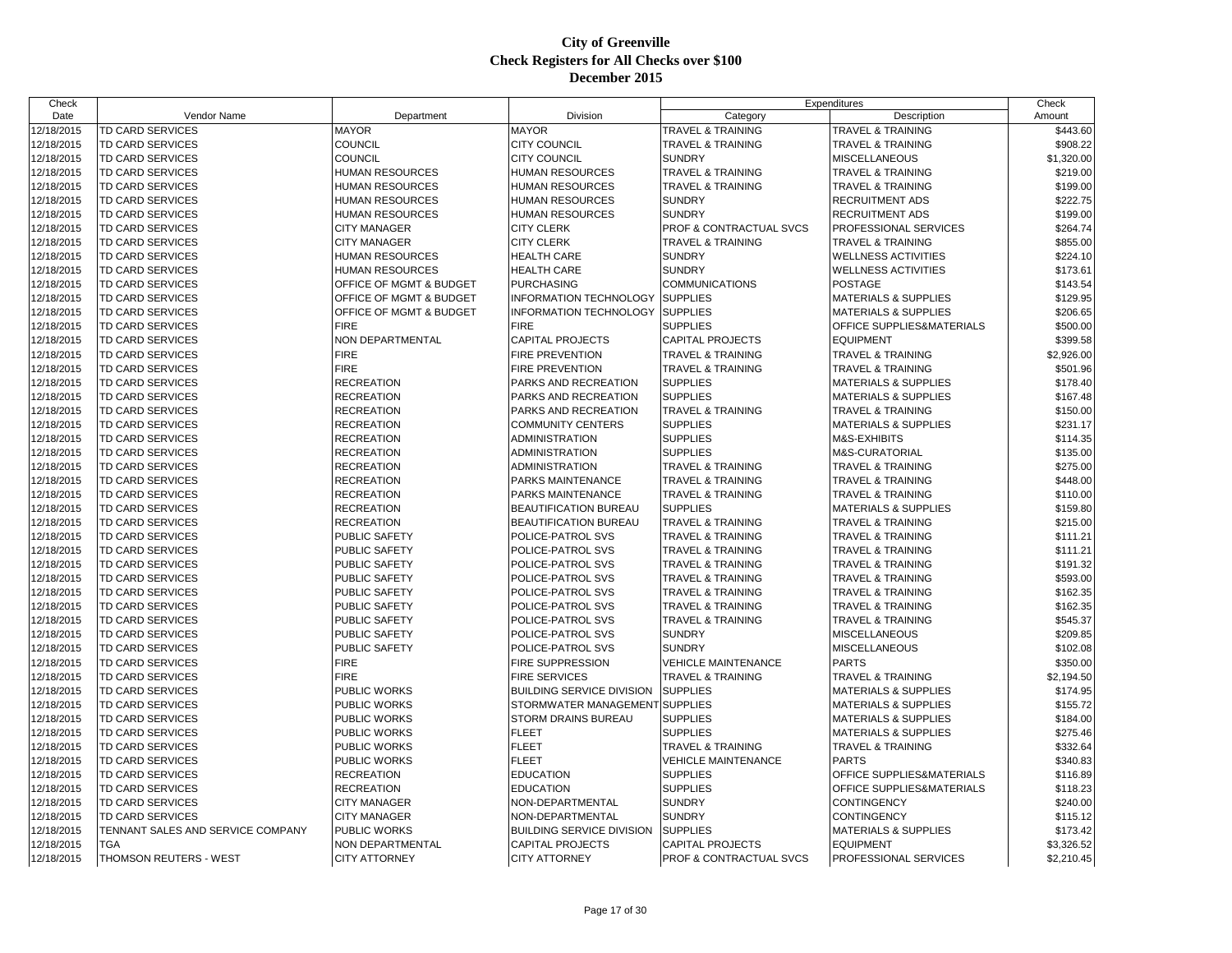| Check      |                                   |                             |                                          |                                    | Expenditures                         | Check                  |
|------------|-----------------------------------|-----------------------------|------------------------------------------|------------------------------------|--------------------------------------|------------------------|
| Date       | Vendor Name                       | Department                  | Division                                 | Category                           | Description                          | Amount                 |
| 12/18/2015 | <b>TIM GUERIN</b>                 | PUBLIC WORKS                | <b>STREETS BUREAU</b>                    | <b>TRAVEL &amp; TRAINING</b>       | <b>TRAVEL &amp; TRAINING</b>         | \$120.00               |
| 12/18/2015 | <b>TRUCKPRO LLC</b>               | PUBLIC WORKS                | <b>VEHICLE MAINTENANCE</b>               | VEHICLE MAINTENANCE                | <b>PARTS</b>                         | \$362.17               |
| 12/18/2015 | <b>TRUCKPRO LLC</b>               | PUBLIC WORKS                | <b>VEHICLE MAINTENANCE</b>               | <b>VEHICLE MAINTENANCE</b>         | <b>PARTS</b>                         | \$908.23               |
| 12/18/2015 | <b>TRUCKPRO LLC</b>               | <b>FIRE</b>                 | <b>FIRE SUPPRESSION</b>                  | <b>VEHICLE MAINTENANCE</b>         | <b>PARTS</b>                         | \$1,013.44             |
| 12/18/2015 | <b>TRUCKPRO LLC</b>               | <b>FIRE</b>                 | FIRE SUPPRESSION                         | <b>VEHICLE MAINTENANCE</b>         | <b>PARTS</b>                         | \$483.72               |
| 12/18/2015 | <b>TRUCKPRO LLC</b>               | PUBLIC WORKS                | <b>FLEET</b>                             | <b>VEHICLE MAINTENANCE</b>         | <b>PARTS</b>                         | \$174.51               |
| 12/18/2015 | <b>TRUCOLOR</b>                   | COUNCIL                     | <b>CITY COUNCIL</b>                      | <b>PRINTING</b>                    | PRINTING & BINDING                   | \$115.26               |
| 12/18/2015 | U S DEPARTMENT OF EDUCATION       | OFFICE OF MGMT & BUDGET     | NON-DEPARTMENTAL                         | PR-WH                              | <b>GARNISHMENTS</b>                  | \$299.86               |
| 12/18/2015 | <b>U S POSTAL SERVICE</b>         | OFFICE OF MGMT & BUDGET     | <b>PURCHASING</b>                        | <b>COMMUNICATIONS</b>              | <b>POSTAGE</b>                       | \$874.00               |
| 12/18/2015 | UNITED LABORATORIES INC           | <b>PUBLIC SAFETY</b>        | POLICE-PATROL SVS                        | <b>SUPPLIES</b>                    | <b>MATERIALS &amp; SUPPLIES</b>      | \$426.06               |
| 12/18/2015 | UNITED WAY OF GREENVILLE COUNTY   | OFFICE OF MGMT & BUDGET     | NON-DEPARTMENTAL                         | PR-WH                              | <b>UNITED WAY</b>                    | \$1,652.40             |
| 12/18/2015 | URS CORPORATION                   | <b>PUBLIC WORKS</b>         | <b>SEWERS BUREAU</b>                     | PROF & CONTRACTUAL SVCS            | PROFESSIONAL SERVICES                | \$1,375.00             |
| 12/18/2015 | <b>VERIZON WIRELESS</b>           | ECONOMIC DEVELOPMENT        | ECONOMIC DEVELOPMENT                     | <b>COMMUNICATIONS</b>              | <b>OTHER</b>                         | \$302.14               |
| 12/18/2015 | <b>VERIZON WIRELESS</b>           | <b>ECONOMIC DEVELOPMENT</b> | BUILDING & PROPERTY MAINT COMMUNICATIONS |                                    | <b>OTHER</b>                         | \$357.11               |
| 12/18/2015 | <b>VERIZON WIRELESS</b>           | <b>PUBLIC WORKS</b>         | <b>NON VEHICLE MAINTENANCE</b>           | <b>PROF &amp; CONTRACTUAL SVCS</b> | <b>SERVICE &amp; MAINT CONTRACTS</b> | \$1,524.64             |
| 12/18/2015 | <b>VERIZON WIRELESS</b>           | PUBLIC WORKS                | NON VEHICLE MAINTENANCE                  | PROF & CONTRACTUAL SVCS            | SERVICE & MAINT CONTRACTS            | \$9,820.89             |
| 12/18/2015 | <b>VERIZON WIRELESS</b>           | PUBLIC WORKS                | NON VEHICLE MAINTENANCE                  | <b>COMMUNICATIONS</b>              | <b>OTHER</b>                         | \$416.35               |
| 12/18/2015 | <b>VERIZON WIRELESS</b>           | OFFICE OF MGMT & BUDGET     | <b>REVENUE</b>                           | COMMUNICATIONS                     | <b>OTHER</b>                         | \$114.03               |
| 12/18/2015 | <b>VERIZON WIRELESS</b>           | OFFICE OF MGMT & BUDGET     | INFORMATION TECHNOLOGY                   | <b>COMMUNICATIONS</b>              | TELECOMMUNICATIONS/WIRELE            | \$1,338.41             |
| 12/18/2015 | <b>VERIZON WIRELESS</b>           | <b>FIRE</b>                 | <b>FIRE</b>                              | <b>COMMUNICATIONS</b>              | <b>OTHER</b>                         | \$4,399.72             |
| 12/18/2015 | <b>VERIZON WIRELESS</b>           | PUBLIC WORKS                | PUBLIC WORKS                             | <b>COMMUNICATIONS</b>              | <b>OTHER</b>                         | \$168.31               |
| 12/18/2015 | <b>VERIZON WIRELESS</b>           | NON DEPARTMENTAL            | <b>CAPITAL PROJECTS</b>                  | CAPITAL PROJECTS                   | <b>EQUIPMENT</b>                     | \$418.11               |
| 12/18/2015 | <b>VERIZON WIRELESS</b>           | PUBLIC WORKS                | <b>CLEMSON COMMUTER</b>                  | PROF & CONTRACTUAL SVCS            | SERVICE & MAINT CONTRACTS            | \$126.00               |
| 12/18/2015 | <b>VERIZON WIRELESS</b>           | <b>PUBLIC WORKS</b>         | <b>CLEMSON COMMUTER</b>                  | <b>PROF &amp; CONTRACTUAL SVCS</b> | <b>SERVICE &amp; MAINT CONTRACTS</b> | \$126.00               |
| 12/18/2015 | <b>VERIZON WIRELESS</b>           | PUBLIC WORKS                | PARKING ADMINISTRATION                   | <b>COMMUNICATIONS</b>              | <b>OTHER</b>                         | \$761.99               |
| 12/18/2015 | <b>VERIZON WIRELESS</b>           | <b>RECREATION</b>           | PARKS MAINTENANCE                        | <b>COMMUNICATIONS</b>              | <b>OTHER</b>                         | \$110.89               |
| 12/18/2015 | <b>VERIZON WIRELESS</b>           | <b>RECREATION</b>           | PARKS MAINTENANCE                        | <b>COMMUNICATIONS</b>              | <b>OTHER</b>                         | \$330.26               |
| 12/18/2015 | <b>VERIZON WIRELESS</b>           | PUBLIC WORKS                | <b>ENGINEERING</b>                       | <b>COMMUNICATIONS</b>              | <b>OTHER</b>                         | \$377.48               |
| 12/18/2015 | <b>VERIZON WIRELESS</b>           | PUBLIC WORKS                | <b>STREETS BUREAU</b>                    | <b>COMMUNICATIONS</b>              | <b>OTHER</b>                         | \$503.80               |
| 12/18/2015 | <b>VERIZON WIRELESS</b>           | <b>PUBLIC WORKS</b>         | SEWERS BUREAU                            | <b>COMMUNICATIONS</b>              | <b>OTHER</b>                         | \$428.20               |
| 12/18/2015 | <b>VERIZON WIRELESS</b>           | PUBLIC WORKS                | RESIDENTIAL COLL BUREAU                  | <b>COMMUNICATIONS</b>              | <b>OTHER</b>                         | \$290.88               |
| 12/18/2015 | <b>VERIZON WIRELESS</b>           | PUBLIC WORKS                | CONSTRUCTION & INSPECTIO COMMUNICATIONS  |                                    | <b>OTHER</b>                         | \$428.09               |
| 12/18/2015 | <b>VERIZON WIRELESS</b>           | PUBLIC WORKS                | <b>BUILDING SERVICE DIVISION</b>         | <b>COMMUNICATIONS</b>              | <b>OTHER</b>                         | \$206.61               |
| 12/18/2015 | <b>VERIZON WIRELESS</b>           | PUBLIC WORKS                | STORM DRAINS BUREAU                      | <b>COMMUNICATIONS</b>              | <b>OTHER</b>                         | \$212.56               |
| 12/18/2015 | <b>VERIZON WIRELESS</b>           | <b>PUBLIC WORKS</b>         | <b>FLEET</b>                             | <b>COMMUNICATIONS</b>              | <b>OTHER</b>                         | \$360.38               |
| 12/18/2015 | <b>VULCAN SAFETY SHOES</b>        | <b>FIRE</b>                 | FIRE SUPPRESSION                         | <b>SUPPLIES</b>                    | <b>MATERIALS &amp; SUPPLIES</b>      | \$140.00               |
| 12/18/2015 | <b>VULCAN SAFETY SHOES</b>        | <b>FIRE</b>                 | FIRE SUPPRESSION                         | <b>SUPPLIES</b>                    | <b>MATERIALS &amp; SUPPLIES</b>      | \$115.00               |
| 12/18/2015 | W E D STONE HOLDINGS LLC          | <b>PUBLIC WORKS</b>         | PARKING ADMINISTRATION                   | PROF & CONTRACTUAL SVCS            | <b>RENTAL EXPENSE</b>                |                        |
| 12/18/2015 | W E D STONE HOLDINGS LLC          | PUBLIC WORKS                | PARKING ADMINISTRATION                   | PROF & CONTRACTUAL SVCS            | <b>RENTAL EXPENSE</b>                | \$4,255.48<br>\$240.00 |
|            |                                   | <b>FIRE</b>                 | <b>FIRE SUPPRESSION</b>                  | <b>VEHICLE MAINTENANCE</b>         |                                      |                        |
| 12/18/2015 | W N WATSON-WEST TIRE & AUTOMOTIVE |                             |                                          |                                    | <b>PARTS</b>                         | \$615.87               |
| 12/18/2015 | W N WATSON-WEST TIRE & AUTOMOTIVE | <b>FIRE</b>                 | FIRE SUPPRESSION                         | VEHICLE MAINTENANCE                | <b>PARTS</b>                         | \$463.23               |
| 12/18/2015 | W N WATSON-WEST TIRE & AUTOMOTIVE | PUBLIC WORKS                | <b>FLEET</b>                             | <b>VEHICLE MAINTENANCE</b>         | <b>PARTS</b>                         | \$346.18               |
| 12/18/2015 | W N WATSON-WEST TIRE & AUTOMOTIVE | PUBLIC WORKS                | <b>FLEET</b>                             | <b>VEHICLE MAINTENANCE</b>         | <b>OUTSIDE REPAIRS</b>               | \$408.90               |
| 12/18/2015 | <b>WAYNE OWENS</b>                | PUBLIC WORKS                | <b>STREETS BUREAU</b>                    | <b>SUPPLIES</b>                    | <b>MATERIALS &amp; SUPPLIES</b>      | \$281.84               |
| 12/18/2015 | <b>WAYNE OWENS</b>                | PUBLIC WORKS                | <b>SEWERS BUREAU</b>                     | <b>SUPPLIES</b>                    | <b>MATERIALS &amp; SUPPLIES</b>      | \$281.84               |
| 12/18/2015 | <b>WAYNE OWENS</b>                | PUBLIC WORKS                | <b>STORM DRAINS BUREAU</b>               | <b>SUPPLIES</b>                    | <b>MATERIALS &amp; SUPPLIES</b>      | \$281.84               |
| 12/18/2015 | <b>WAYNE OWENS</b>                | PUBLIC WORKS                | STORM DRAINS BUREAU                      | <b>SUPPLIES</b>                    | <b>MATERIALS &amp; SUPPLIES</b>      | \$248.09               |
| 12/18/2015 | <b>WAYNE OWENS</b>                | PUBLIC WORKS                | <b>STORM DRAINS BUREAU</b>               | <b>TRAVEL &amp; TRAINING</b>       | <b>TRAVEL &amp; TRAINING</b>         | \$230.00               |
| 12/18/2015 | <b>WAYNE OWENS</b>                | PUBLIC WORKS                | <b>STORM DRAINS BUREAU</b>               | <b>TRAVEL &amp; TRAINING</b>       | <b>TRAVEL &amp; TRAINING</b>         | \$225.00               |
| 12/18/2015 | <b>WAYNE OWENS</b>                | PUBLIC WORKS                | <b>FLEET</b>                             | <b>SUPPLIES</b>                    | <b>MATERIALS &amp; SUPPLIES</b>      | \$281.85               |
| 12/18/2015 | <b>WEX BANK</b>                   | PUBLIC WORKS                | <b>VEHICLE MAINTENANCE</b>               | <b>VEHICLE MAINTENANCE</b>         | <b>FUEL CARD</b>                     | \$163.55               |
| 12/18/2015 | <b>WEX BANK</b>                   | PUBLIC WORKS                | <b>CLEMSON COMMUTER</b>                  | <b>VEHICLE MAINTENANCE</b>         | <b>FUEL CARD</b>                     | \$100.02               |
| 12/18/2015 | WYOMING CHILD SUPPORT ENFORCEMENT | OFFICE OF MGMT & BUDGET     | NON-DEPARTMENTAL                         | PR-WH                              | <b>GARNISHMENTS</b>                  | \$154.61               |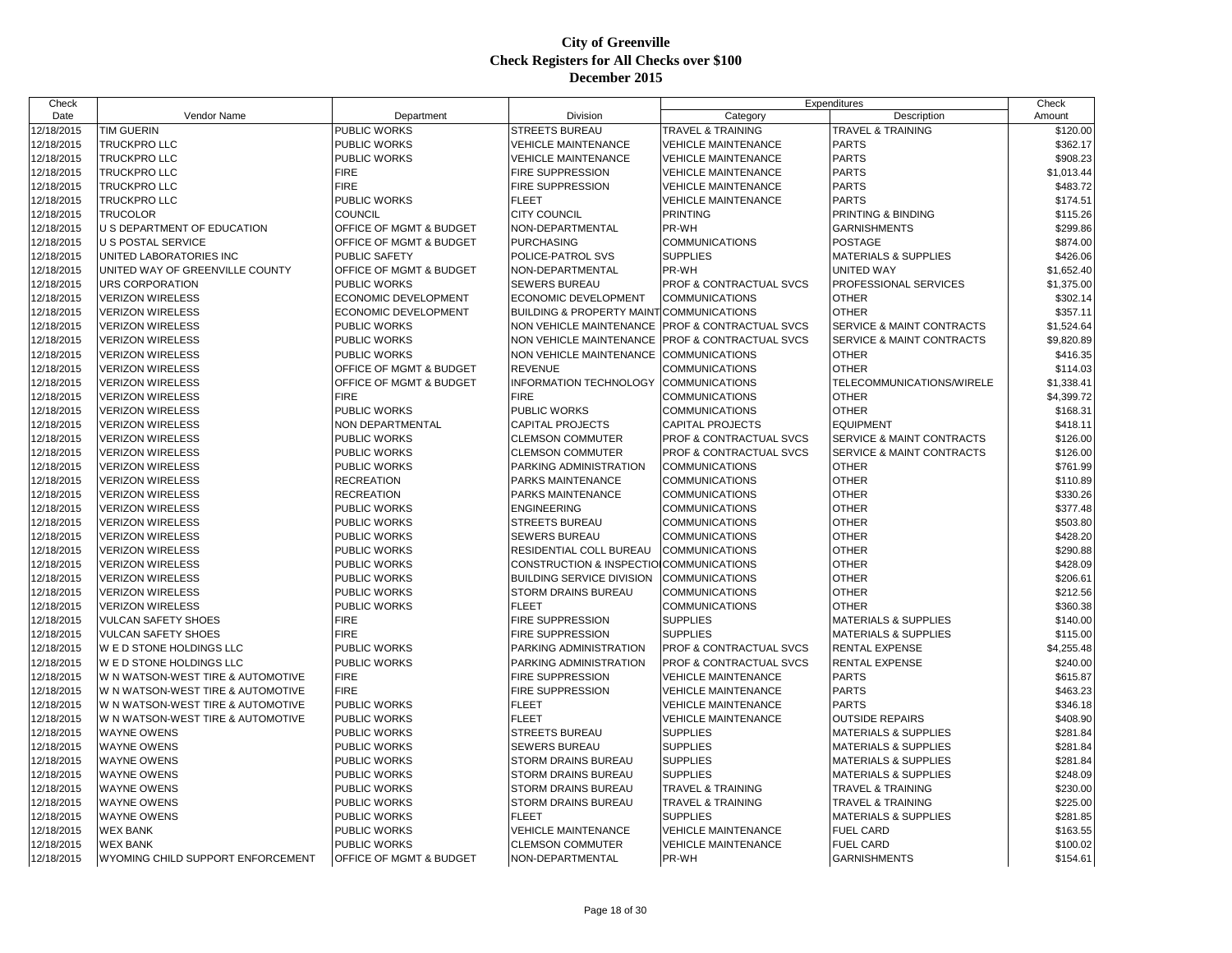| Check      |                    |                     |                            |                  | Expenditures       | Check       |
|------------|--------------------|---------------------|----------------------------|------------------|--------------------|-------------|
| Date       | Vendor Name        | Department          | Division                   | Category         | Description        | Amount      |
| 12/21/2015 | <b>DUKE ENERGY</b> | MUNICIPAL COURT     | MUNICIPAL COURT            | <b>UTILITIES</b> | <b>ELECTRICITY</b> | \$963.78    |
| 12/21/2015 | <b>DUKE ENERGY</b> | PUBLIC WORKS        | <b>FIXED ROUTE</b>         | <b>UTILITIES</b> | <b>ELECTRICITY</b> | \$2,423.79  |
| 12/21/2015 | <b>DUKE ENERGY</b> | PUBLIC WORKS        | NON VEHICLE MAINTENANCE    | <b>UTILITIES</b> | <b>ELECTRICITY</b> | \$867.73    |
| 12/21/2015 | <b>DUKE ENERGY</b> | <b>PUBLIC WORKS</b> | PUBLIC WORKS               | <b>UTILITIES</b> | <b>ELECTRICITY</b> | \$342.91    |
| 12/21/2015 | <b>DUKE ENERGY</b> | <b>PUBLIC WORKS</b> | <b>PUBLIC WORKS</b>        | <b>UTILITIES</b> | <b>ELECTRICITY</b> | \$1,085.51  |
| 12/21/2015 | <b>DUKE ENERGY</b> | PUBLIC WORKS        | TRAFFIC ENGINEERING        | <b>UTILITIES</b> | <b>ELECTRICITY</b> | \$99,033.89 |
| 12/21/2015 | <b>DUKE ENERGY</b> | PUBLIC WORKS        | TRAFFIC ENGINEERING        | <b>UTILITIES</b> | <b>ELECTRICITY</b> | \$124.83    |
| 12/21/2015 | <b>DUKE ENERGY</b> | <b>PUBLIC WORKS</b> | <b>TRAFFIC ENGINEERING</b> | <b>UTILITIES</b> | <b>ELECTRICITY</b> | \$106.64    |
| 12/21/2015 | <b>DUKE ENERGY</b> | <b>RECREATION</b>   | PARKS AND RECREATION       | <b>UTILITIES</b> | <b>ELECTRICITY</b> | \$245.17    |
| 12/21/2015 | <b>DUKE ENERGY</b> | <b>RECREATION</b>   | PARKS AND RECREATION       | <b>UTILITIES</b> | <b>ELECTRICITY</b> | \$445.37    |
| 12/21/2015 | <b>DUKE ENERGY</b> | PUBLIC WORKS        | PARKING ADMINISTRATION     | <b>UTILITIES</b> | <b>ELECTRICITY</b> | \$374.79    |
| 12/21/2015 | <b>DUKE ENERGY</b> | <b>PUBLIC WORKS</b> | <b>COMMONS GARAGE</b>      | <b>UTILITIES</b> | <b>ELECTRICITY</b> | \$1,449.09  |
| 12/21/2015 | <b>DUKE ENERGY</b> | <b>RECREATION</b>   | COMMUNITY CENTERS          | <b>UTILITIES</b> | <b>ELECTRICITY</b> | \$213.85    |
| 12/21/2015 | <b>DUKE ENERGY</b> | <b>RECREATION</b>   | COMMUNITY CENTERS          | UTILITIES        | <b>ELECTRICITY</b> | \$124.83    |
| 12/21/2015 | <b>DUKE ENERGY</b> | <b>RECREATION</b>   | <b>COMMUNITY CENTERS</b>   | <b>UTILITIES</b> | <b>ELECTRICITY</b> | \$361.45    |
| 12/21/2015 | <b>DUKE ENERGY</b> | <b>RECREATION</b>   | <b>COMMUNITY CENTERS</b>   | <b>UTILITIES</b> | <b>ELECTRICITY</b> | \$300.41    |
| 12/21/2015 | <b>DUKE ENERGY</b> | PUBLIC WORKS        | CHURCH STREET GARAGE       | <b>UTILITIES</b> | <b>ELECTRICITY</b> | \$1,994.65  |
| 12/21/2015 | <b>DUKE ENERGY</b> | PUBLIC WORKS        | LIBERTY SQUARE GARAGE      | <b>UTILITIES</b> | <b>ELECTRICITY</b> | \$1,749.16  |
| 12/21/2015 | <b>DUKE ENERGY</b> | <b>RECREATION</b>   | ADMINISTRATION             | <b>UTILITIES</b> | <b>ELECTRICITY</b> | \$388.31    |
| 12/21/2015 | <b>DUKE ENERGY</b> | <b>RECREATION</b>   | ADMINISTRATION             | <b>UTILITIES</b> | <b>ELECTRICITY</b> | \$293.17    |
| 12/21/2015 | <b>DUKE ENERGY</b> | <b>RECREATION</b>   | ADMINISTRATION             | <b>UTILITIES</b> | <b>ELECTRICITY</b> | \$570.24    |
| 12/21/2015 | <b>DUKE ENERGY</b> | <b>RECREATION</b>   | <b>ADMINISTRATION</b>      | UTILITIES        | <b>ELECTRICITY</b> | \$1,005.80  |
| 12/21/2015 | <b>DUKE ENERGY</b> | <b>RECREATION</b>   | ADMINISTRATION             | <b>UTILITIES</b> | <b>ELECTRICITY</b> | \$422.29    |
| 12/21/2015 | <b>DUKE ENERGY</b> | <b>RECREATION</b>   | ADMINISTRATION             | <b>UTILITIES</b> | <b>ELECTRICITY</b> | \$588.47    |
| 12/21/2015 | <b>DUKE ENERGY</b> | <b>RECREATION</b>   | ADMINISTRATION             | <b>UTILITIES</b> | <b>ELECTRICITY</b> | \$165.79    |
| 12/21/2015 | <b>DUKE ENERGY</b> | <b>RECREATION</b>   | ADMINISTRATION             | <b>UTILITIES</b> | <b>ELECTRICITY</b> | \$491.70    |
| 12/21/2015 | <b>DUKE ENERGY</b> | <b>PUBLIC WORKS</b> | S. SPRING STREET GARAGE    | <b>UTILITIES</b> | <b>ELECTRICITY</b> | \$2,388.87  |
| 12/21/2015 | <b>DUKE ENERGY</b> | <b>RECREATION</b>   | PARKS MAINTENANCE          | <b>UTILITIES</b> | <b>ELECTRICITY</b> | \$114.73    |
| 12/21/2015 | <b>DUKE ENERGY</b> | <b>RECREATION</b>   | PARKS MAINTENANCE          | <b>UTILITIES</b> | <b>ELECTRICITY</b> | \$128.75    |
| 12/21/2015 | <b>DUKE ENERGY</b> | <b>RECREATION</b>   | PARKS MAINTENANCE          | <b>UTILITIES</b> | <b>ELECTRICITY</b> | \$917.58    |
| 12/21/2015 | <b>DUKE ENERGY</b> | <b>RECREATION</b>   | <b>PARKS MAINTENANCE</b>   | <b>UTILITIES</b> | <b>ELECTRICITY</b> | \$4,562.85  |
| 12/21/2015 | <b>DUKE ENERGY</b> | <b>RECREATION</b>   | PARKS MAINTENANCE          | <b>UTILITIES</b> | <b>ELECTRICITY</b> | \$262.25    |
| 12/21/2015 | <b>DUKE ENERGY</b> | <b>RECREATION</b>   | PARKS MAINTENANCE          | <b>UTILITIES</b> | <b>ELECTRICITY</b> | \$216.04    |
| 12/21/2015 | <b>DUKE ENERGY</b> | <b>RECREATION</b>   | PARKS MAINTENANCE          | <b>UTILITIES</b> | <b>ELECTRICITY</b> | \$126.22    |
| 12/21/2015 | <b>DUKE ENERGY</b> | <b>RECREATION</b>   | PARKS MAINTENANCE          | <b>UTILITIES</b> | <b>ELECTRICITY</b> | \$112.82    |
| 12/21/2015 | <b>DUKE ENERGY</b> | <b>RECREATION</b>   | PARKS MAINTENANCE          | <b>UTILITIES</b> | <b>ELECTRICITY</b> | \$298.92    |
| 12/21/2015 | <b>DUKE ENERGY</b> | <b>RECREATION</b>   | PARKS MAINTENANCE          | <b>UTILITIES</b> | <b>ELECTRICITY</b> | \$138.44    |
| 12/21/2015 | <b>DUKE ENERGY</b> | <b>RECREATION</b>   | PARKS MAINTENANCE          | <b>UTILITIES</b> | <b>ELECTRICITY</b> | \$196.84    |
| 12/21/2015 | <b>DUKE ENERGY</b> | <b>RECREATION</b>   | PARKS MAINTENANCE          | <b>UTILITIES</b> | <b>ELECTRICITY</b> | \$343.49    |
| 12/21/2015 | <b>DUKE ENERGY</b> | <b>RECREATION</b>   | PARKS MAINTENANCE          | <b>UTILITIES</b> | <b>ELECTRICITY</b> | \$299.56    |
| 12/21/2015 | <b>DUKE ENERGY</b> | <b>RECREATION</b>   | PARKS MAINTENANCE          | <b>UTILITIES</b> | <b>ELECTRICITY</b> | \$280.08    |
| 12/21/2015 | <b>DUKE ENERGY</b> | <b>RECREATION</b>   | PARKS MAINTENANCE          | <b>UTILITIES</b> | <b>ELECTRICITY</b> | \$860.50    |
| 12/21/2015 | <b>DUKE ENERGY</b> | <b>RECREATION</b>   | PARKS MAINTENANCE          | <b>UTILITIES</b> | <b>ELECTRICITY</b> | \$341.17    |
| 12/21/2015 | <b>DUKE ENERGY</b> | <b>RECREATION</b>   | PARKS MAINTENANCE          | <b>UTILITIES</b> | <b>ELECTRICITY</b> | \$116.01    |
| 12/21/2015 | <b>DUKE ENERGY</b> | <b>RECREATION</b>   | PARKS MAINTENANCE          | <b>UTILITIES</b> | <b>ELECTRICITY</b> | \$185.54    |
| 12/21/2015 | <b>DUKE ENERGY</b> | <b>RECREATION</b>   | PARKS MAINTENANCE          | <b>UTILITIES</b> | <b>ELECTRICITY</b> | \$103.48    |
| 12/21/2015 | <b>DUKE ENERGY</b> | <b>RECREATION</b>   | PARKS MAINTENANCE          | UTILITIES        | <b>ELECTRICITY</b> | \$605.00    |
| 12/21/2015 | <b>DUKE ENERGY</b> | <b>RECREATION</b>   | PARKS MAINTENANCE          | <b>UTILITIES</b> | <b>ELECTRICITY</b> | \$255.94    |
| 12/21/2015 | <b>DUKE ENERGY</b> | <b>RECREATION</b>   | PARKS MAINTENANCE          | <b>UTILITIES</b> | <b>ELECTRICITY</b> | \$2,032.76  |
| 12/21/2015 | <b>DUKE ENERGY</b> | <b>RECREATION</b>   | PARKS MAINTENANCE          | <b>UTILITIES</b> | <b>ELECTRICITY</b> | \$220.85    |
| 12/21/2015 | <b>DUKE ENERGY</b> | <b>RECREATION</b>   | PARKS MAINTENANCE          | <b>UTILITIES</b> | <b>ELECTRICITY</b> | \$557.59    |
| 12/21/2015 | <b>DUKE ENERGY</b> | <b>RECREATION</b>   | PARKS MAINTENANCE          | <b>UTILITIES</b> | <b>ELECTRICITY</b> | \$298.36    |
| 12/21/2015 | <b>DUKE ENERGY</b> | <b>RECREATION</b>   | PARKS MAINTENANCE          | <b>UTILITIES</b> | <b>ELECTRICITY</b> | \$558.44    |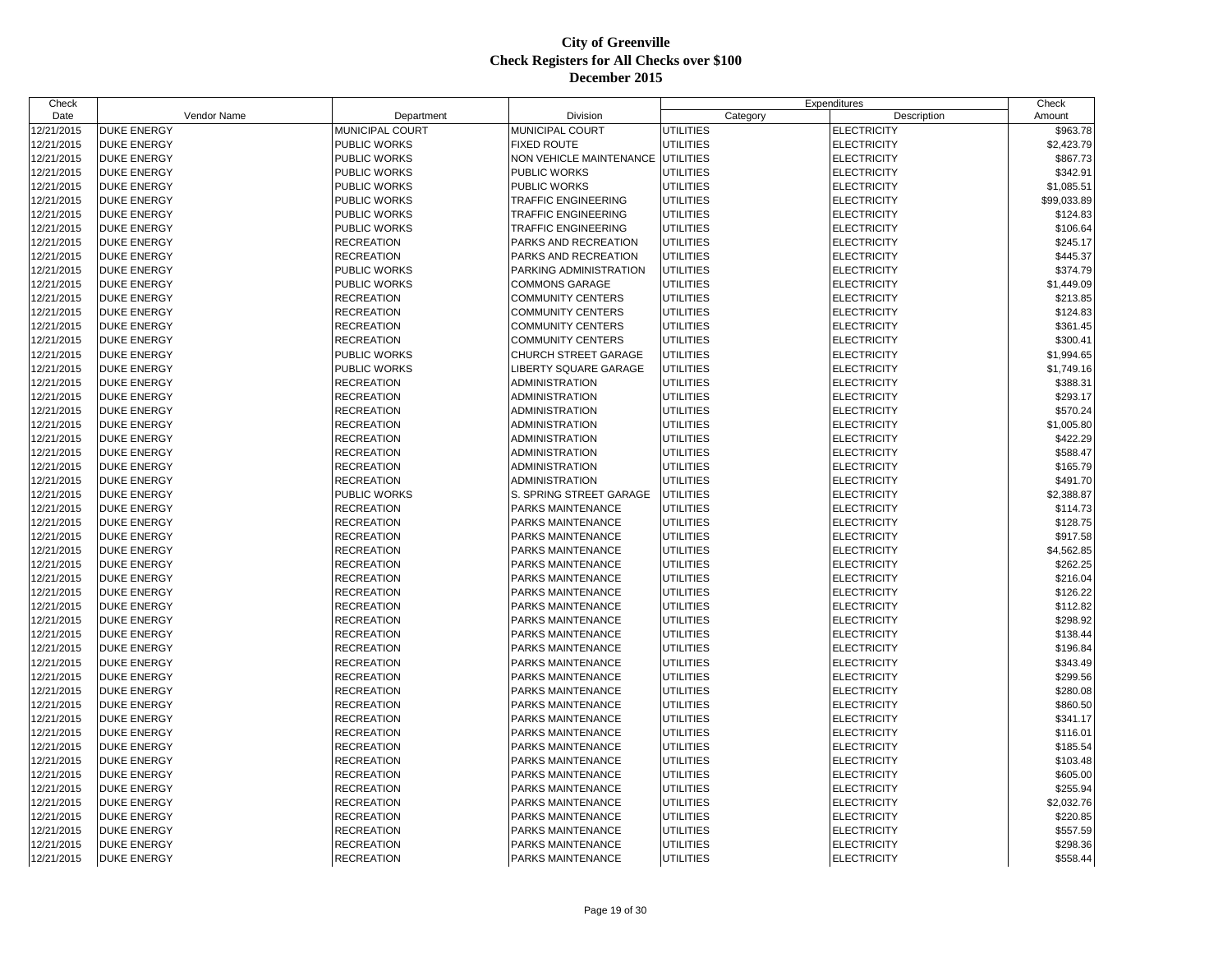| Check      |                                  |                   |                                   |                            | Expenditures                    | Check       |
|------------|----------------------------------|-------------------|-----------------------------------|----------------------------|---------------------------------|-------------|
| Date       | Vendor Name                      | Department        | Division                          | Category                   | Description                     | Amount      |
| 12/21/2015 | <b>DUKE ENERGY</b>               | <b>RECREATION</b> | <b>PARKS MAINTENANCE</b>          | <b>UTILITIES</b>           | <b>ELECTRICITY</b>              | \$108.04    |
| 12/21/2015 | <b>DUKE ENERGY</b>               | <b>RECREATION</b> | PARKS MAINTENANCE                 | <b>UTILITIES</b>           | <b>ELECTRICITY</b>              | \$119.58    |
| 12/21/2015 | <b>DUKE ENERGY</b>               | <b>RECREATION</b> | PARKS MAINTENANCE                 | <b>UTILITIES</b>           | <b>ELECTRICITY</b>              | \$118.09    |
| 12/21/2015 | DUKE ENERGY                      | <b>RECREATION</b> | <b>PARKS MAINTENANCE</b>          | <b>UTILITIES</b>           | <b>ELECTRICITY</b>              | \$666.72    |
| 12/21/2015 | <b>DUKE ENERGY</b>               | <b>RECREATION</b> | <b>PARKS MAINTENANCE</b>          | <b>UTILITIES</b>           | <b>ELECTRICITY</b>              | \$151.14    |
| 12/21/2015 | <b>DUKE ENERGY</b>               | <b>RECREATION</b> | <b>PARKS MAINTENANCE</b>          | <b>UTILITIES</b>           | <b>ELECTRICITY</b>              | \$177.12    |
| 12/21/2015 | <b>DUKE ENERGY</b>               | <b>RECREATION</b> | <b>PARKS MAINTENANCE</b>          | <b>UTILITIES</b>           | <b>ELECTRICITY</b>              | \$1,804.69  |
| 12/21/2015 | <b>DUKE ENERGY</b>               | <b>RECREATION</b> | PARKS MAINTENANCE                 | <b>UTILITIES</b>           | <b>ELECTRICITY</b>              | \$182.46    |
| 12/21/2015 | <b>DUKE ENERGY</b>               | <b>RECREATION</b> | PARKS MAINTENANCE                 | <b>UTILITIES</b>           | <b>ELECTRICITY</b>              | \$348.49    |
| 12/21/2015 | <b>DUKE ENERGY</b>               | <b>RECREATION</b> | <b>PARKS MAINTENANCE</b>          | <b>UTILITIES</b>           | <b>ELECTRICITY</b>              | \$178.74    |
| 12/21/2015 | <b>DUKE ENERGY</b>               | <b>RECREATION</b> | PARKS MAINTENANCE                 | <b>UTILITIES</b>           | <b>ELECTRICITY</b>              | \$134.21    |
| 12/21/2015 | <b>DUKE ENERGY</b>               | <b>RECREATION</b> | <b>PARKS MAINTENANCE</b>          | <b>UTILITIES</b>           | <b>ELECTRICITY</b>              | \$104.26    |
| 12/21/2015 | <b>DUKE ENERGY</b>               | <b>RECREATION</b> | <b>PARKS MAINTENANCE</b>          | <b>UTILITIES</b>           | <b>ELECTRICITY</b>              | \$140.00    |
| 12/21/2015 | <b>DUKE ENERGY</b>               | <b>RECREATION</b> | PARKS MAINTENANCE                 | <b>UTILITIES</b>           | <b>ELECTRICITY</b>              | \$241.28    |
| 12/21/2015 | <b>DUKE ENERGY</b>               | PUBLIC WORKS      | RICHARDSON STREET GARAG UTILITIES |                            | <b>ELECTRICITY</b>              | \$3,361.33  |
| 12/21/2015 | <b>DUKE ENERGY</b>               | PUBLIC WORKS      | N LAURENS ST GARAGE               | <b>UTILITIES</b>           | <b>ELECTRICITY</b>              | \$434.34    |
| 12/21/2015 | <b>DUKE ENERGY</b>               | PUBLIC SAFETY     | POLICE-PATROL SVS                 | UTILITIES                  | <b>ELECTRICITY</b>              | \$963.78    |
| 12/21/2015 | <b>DUKE ENERGY</b>               | PUBLIC WORKS      | POINSETT GARAGE                   | <b>UTILITIES</b>           | <b>ELECTRICITY</b>              | \$2,125.52  |
| 12/21/2015 | <b>DUKE ENERGY</b>               | PUBLIC WORKS      | <b>RIVER STREET GARAGE</b>        | <b>UTILITIES</b>           | <b>ELECTRICITY</b>              | \$1,120.62  |
| 12/21/2015 | <b>DUKE ENERGY</b>               | PUBLIC WORKS      | <b>RIVERPLACE GARAGE</b>          | <b>UTILITIES</b>           | <b>ELECTRICITY</b>              | \$109.92    |
| 12/21/2015 | <b>DUKE ENERGY</b>               | <b>FIRE</b>       | <b>FIRE SERVICES</b>              | <b>UTILITIES</b>           | <b>ELECTRICITY</b>              | \$624.18    |
| 12/21/2015 | <b>DUKE ENERGY</b>               | <b>FIRE</b>       | <b>FIRE SERVICES</b>              | <b>UTILITIES</b>           | <b>ELECTRICITY</b>              | \$540.89    |
| 12/21/2015 | <b>DUKE ENERGY</b>               | <b>FIRE</b>       | <b>FIRE SERVICES</b>              | <b>UTILITIES</b>           | <b>ELECTRICITY</b>              | \$351.33    |
| 12/21/2015 | DUKE ENERGY                      | <b>FIRE</b>       | <b>FIRE SERVICES</b>              | <b>UTILITIES</b>           | <b>ELECTRICITY</b>              | \$381.94    |
| 12/21/2015 | <b>DUKE ENERGY</b>               | PUBLIC WORKS      | <b>BUILDING SERVICE DIVISION</b>  | UTILITIES                  | <b>ELECTRICITY</b>              | \$511.69    |
| 12/21/2015 | <b>DUKE ENERGY</b>               | PUBLIC WORKS      | <b>BUILDING SERVICE DIVISION</b>  | <b>UTILITIES</b>           | <b>ELECTRICITY</b>              | \$14,744.09 |
| 12/21/2015 | <b>DUKE ENERGY</b>               | PUBLIC WORKS      | <b>FLEET</b>                      | <b>UTILITIES</b>           | <b>ELECTRICITY</b>              | \$235.53    |
| 12/21/2015 | ELGIN WILLIAMSON ENTERPRISES INC | PUBLIC WORKS      | <b>FLEET</b>                      | <b>VEHICLE MAINTENANCE</b> | <b>OUTSIDE REPAIRS</b>          | \$530.00    |
| 12/21/2015 | <b>GREENVILLE WATER</b>          | <b>RECREATION</b> | PARKS AND RECREATION              | <b>UTILITIES</b>           | <b>OTHER</b>                    | \$139.47    |
| 12/21/2015 | <b>GREENVILLE WATER</b>          | <b>RECREATION</b> | <b>FALLS PARK WORK CREW</b>       | <b>UTILITIES</b>           | <b>OTHER</b>                    | \$585.09    |
| 12/21/2015 | <b>GREENVILLE WATER</b>          | PUBLIC WORKS      | <b>BUILDING SERVICE DIVISION</b>  | UTILITIES                  | <b>OTHER</b>                    | \$537.07    |
| 12/21/2015 | <b>GREENVILLE WATER</b>          | PUBLIC WORKS      | <b>BUILDING SERVICE DIVISION</b>  | UTILITIES                  | <b>OTHER</b>                    | \$971.47    |
| 12/21/2015 | <b>GREENVILLE WATER</b>          | PUBLIC WORKS      | <b>BUILDING SERVICE DIVISION</b>  | UTILITIES                  | <b>OTHER</b>                    | \$375.04    |
| 12/21/2015 | <b>GREENVILLE WATER</b>          | PUBLIC WORKS      | <b>BUILDING SERVICE DIVISION</b>  | <b>UTILITIES</b>           | <b>OTHER</b>                    | \$390.50    |
| 12/21/2015 | <b>GREENVILLE WATER</b>          | PUBLIC WORKS      | <b>BUILDING SERVICE DIVISION</b>  | <b>UTILITIES</b>           | <b>OTHER</b>                    | \$197.55    |
| 12/21/2015 | <b>GREENVILLE WATER</b>          | PUBLIC WORKS      | <b>BUILDING SERVICE DIVISION</b>  | <b>UTILITIES</b>           | <b>OTHER</b>                    | \$155.50    |
| 12/21/2015 | JOHN FINGER MAZDA                | PUBLIC WORKS      | <b>STREETS BUREAU</b>             | <b>SUPPLIES</b>            | <b>MATERIALS &amp; SUPPLIES</b> | \$187.50    |
| 12/21/2015 | JOHN FINGER MAZDA                | PUBLIC WORKS      | <b>SEWERS BUREAU</b>              | <b>SUPPLIES</b>            | <b>MATERIALS &amp; SUPPLIES</b> | \$187.50    |
| 12/21/2015 | JOHN FINGER MAZDA                | PUBLIC WORKS      | RESIDENTIAL COLL BUREAU           | <b>SUPPLIES</b>            | <b>MATERIALS &amp; SUPPLIES</b> | \$187.50    |
| 12/21/2015 | JOHN FINGER MAZDA                | PUBLIC WORKS      | <b>STORM DRAINS BUREAU</b>        | <b>SUPPLIES</b>            | <b>MATERIALS &amp; SUPPLIES</b> | \$187.50    |
| 12/21/2015 | PIEDMONT NATURAL GAS CO          | PUBLIC WORKS      | NON VEHICLE MAINTENANCE UTILITIES |                            | GAS                             | \$1,055.95  |
| 12/21/2015 | PIEDMONT NATURAL GAS CO          | PUBLIC WORKS      | PUBLIC WORKS                      | <b>UTILITIES</b>           | GAS                             | \$165.34    |
| 12/21/2015 | PIEDMONT NATURAL GAS CO          | PUBLIC WORKS      | PUBLIC WORKS                      | <b>UTILITIES</b>           | GAS                             | \$163.79    |
| 12/21/2015 | PIEDMONT NATURAL GAS CO          | PUBLIC WORKS      | <b>TRAFFIC ENGINEERING</b>        | <b>UTILITIES</b>           | GAS                             | \$123.61    |
| 12/21/2015 | PIEDMONT NATURAL GAS CO          | <b>RECREATION</b> | PARKS AND RECREATION              | <b>UTILITIES</b>           | GAS                             | \$139.10    |
|            |                                  |                   |                                   |                            | GAS                             | \$177.08    |
| 12/21/2015 | PIEDMONT NATURAL GAS CO          | <b>RECREATION</b> | PARKS AND RECREATION              | <b>UTILITIES</b>           | GAS                             |             |
| 12/21/2015 | PIEDMONT NATURAL GAS CO          | <b>RECREATION</b> | PARKS AND RECREATION              | <b>UTILITIES</b>           |                                 | \$101.85    |
| 12/21/2015 | PIEDMONT NATURAL GAS CO          | <b>RECREATION</b> | PARKS AND RECREATION              | <b>UTILITIES</b>           | GAS<br>GAS                      | \$349.21    |
| 12/21/2015 | PIEDMONT NATURAL GAS CO          | <b>RECREATION</b> | <b>ADMINISTRATION</b>             | <b>UTILITIES</b>           |                                 | \$188.57    |
| 12/21/2015 | PIEDMONT NATURAL GAS CO          | <b>RECREATION</b> | <b>ADMINISTRATION</b>             | <b>UTILITIES</b>           | GAS                             | \$263.35    |
| 12/21/2015 | PIEDMONT NATURAL GAS CO          | <b>RECREATION</b> | <b>ADMINISTRATION</b>             | <b>UTILITIES</b>           | GAS                             | \$269.61    |
| 12/21/2015 | PIEDMONT NATURAL GAS CO          | PUBLIC SAFETY     | POLICE-PATROL SVS                 | <b>UTILITIES</b>           | GAS                             | \$108.57    |
| 12/21/2015 | PIEDMONT NATURAL GAS CO          | <b>FIRE</b>       | <b>FIRE SERVICES</b>              | <b>UTILITIES</b>           | GAS                             | \$138.23    |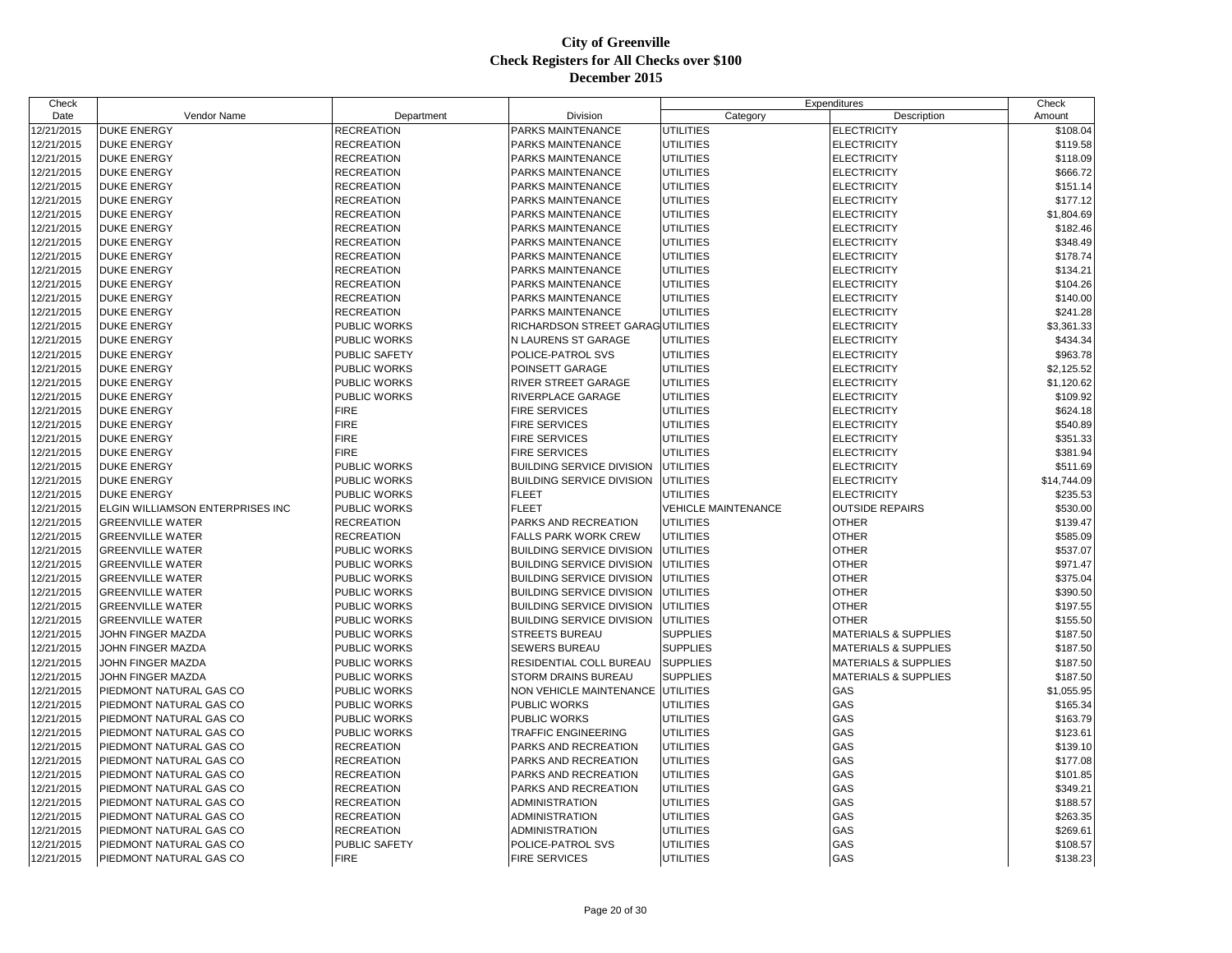| Check                    |                                       |                              |                                                           |                                    | Expenditures                                                     | Check      |
|--------------------------|---------------------------------------|------------------------------|-----------------------------------------------------------|------------------------------------|------------------------------------------------------------------|------------|
| Date                     | <b>Vendor Name</b>                    | Department                   | Division                                                  | Category                           | Description                                                      | Amount     |
| 12/21/2015               | PIEDMONT NATURAL GAS CO               | <b>FIRE</b>                  | <b>FIRE SERVICES</b>                                      | <b>UTILITIES</b>                   | GAS                                                              | \$160.27   |
| 12/21/2015               | PIEDMONT NATURAL GAS CO               | <b>FIRE</b>                  | <b>FIRE SERVICES</b>                                      | <b>UTILITIES</b>                   | GAS                                                              | \$211.19   |
| 12/21/2015               | PIEDMONT NATURAL GAS CO               | <b>FIRE</b>                  | <b>FIRE SERVICES</b>                                      | <b>UTILITIES</b>                   | GAS                                                              | \$119.43   |
| 12/21/2015               | PIEDMONT NATURAL GAS CO               | <b>FIRE</b>                  | <b>FIRE SERVICES</b>                                      | <b>UTILITIES</b>                   | GAS                                                              | \$199.56   |
| 12/21/2015               | PIEDMONT NATURAL GAS CO               | PUBLIC WORKS                 | <b>BUILDING SERVICE DIVISION</b>                          | UTILITIES                          | GAS                                                              | \$168.32   |
| 12/21/2015               | PIEDMONT NATURAL GAS CO               | PUBLIC WORKS                 | <b>FLEET</b>                                              | <b>UTILITIES</b>                   | GAS                                                              | \$269.54   |
| 12/21/2015               | PIEDMONT NATURAL GAS CO               | PUBLIC WORKS                 | <b>FLEET</b>                                              | <b>UTILITIES</b>                   | GAS                                                              | \$869.84   |
| 12/21/2015               | <b>TGA</b>                            | PUBLIC WORKS                 | PARKING ADMINISTRATION                                    | <b>SUPPLIES</b>                    | <b>MATERIALS &amp; SUPPLIES</b>                                  | \$1,516.01 |
| 12/21/2015               | U S POSTAL SERVICE                    | PUBLIC WORKS                 | PARKING ADMINISTRATION                                    | <b>SUPPLIES</b>                    | <b>MATERIALS &amp; SUPPLIES</b>                                  | \$678.00   |
| 12/21/2015               | <b>WEX BANK</b>                       | PUBLIC WORKS                 | <b>FLEET</b>                                              | <b>VEHICLE MAINTENANCE</b>         | <b>FUEL</b>                                                      | \$265.05   |
| 12/23/2015               | ABC LOCKSMITH LLC                     | PUBLIC SAFETY                | POLICE-PATROL SVS                                         | <b>SUPPLIES</b>                    | <b>MATERIALS &amp; SUPPLIES</b>                                  | \$242.74   |
| 12/23/2015               | <b>AFLAC</b>                          | OFFICE OF MGMT & BUDGET      | NON-DEPARTMENTAL                                          | PR-WH                              | INSURANCE-CANCER                                                 | \$5,800.85 |
| 12/23/2015               | <b>AFLAC</b>                          | OFFICE OF MGMT & BUDGET      | NON-DEPARTMENTAL                                          | PR-WH                              | <b>INSURANCE-CANCER</b>                                          | \$5,800.85 |
| 12/23/2015               | AID UPSTATE INC                       | C. D. DIVISION               | <b>HOPWA</b>                                              | <b>CD PROJECTS</b>                 | SUPPORTING SVC-AID UPSTAT                                        | \$7,494.05 |
| 12/23/2015               | AID UPSTATE INC                       | C. D. DIVISION               | <b>HOPWA</b>                                              | <b>CD PROJECTS</b>                 | S-T RENT, MORT, UTIL-AID UP                                      | \$2,730.32 |
| 12/23/2015               | AID UPSTATE INC                       | C. D. DIVISION               | <b>HOPWA</b>                                              | <b>CD PROJECTS</b>                 | HOUSING PLACEMNT-AID UPST                                        | \$1,234.48 |
| 12/23/2015               | AID UPSTATE INC                       | C. D. DIVISION               | <b>HOPWA</b>                                              | <b>CD PROJECTS</b>                 | <b>ADMIN - AID UPSTATE</b>                                       | \$2,228.49 |
| 12/23/2015               | AMERICAN ALUMINUM ACESSORIES INC      | PUBLIC SAFETY                | POLICE-PATROL SVS                                         | <b>VEHICLE MAINTENANCE</b>         | <b>PARTS</b>                                                     | \$1,097.48 |
| 12/23/2015               | AMG PARTS & EQUIPMENT LLC             | PUBLIC WORKS                 | <b>FLEET</b>                                              | <b>VEHICLE MAINTENANCE</b>         | <b>OUTSIDE REPAIRS</b>                                           | \$1,367.40 |
| 12/23/2015               | ASG LLC                               | <b>RECREATION</b>            | <b>ADMINISTRATION</b>                                     | <b>PROF &amp; CONTRACTUAL SVCS</b> | <b>SERVICE &amp; MAINT CONTRACTS</b>                             | \$1,312.50 |
| 12/23/2015               | ASG LLC                               | <b>RECREATION</b>            | <b>ADMINISTRATION</b>                                     | <b>PROF &amp; CONTRACTUAL SVCS</b> | <b>SERVICE &amp; MAINT CONTRACTS</b>                             | \$1,312.50 |
| 12/23/2015               | AT & T MOBILITY                       | OFFICE OF MGMT & BUDGET      | <b>INFORMATION TECHNOLOGY</b>                             | <b>COMMUNICATIONS</b>              | TELECOMMUNICATIONS/WIRELE                                        | \$464.41   |
| 12/23/2015               | B C CANNON CO INC                     | PUBLIC WORKS                 | RESIDENTIAL COLL BUREAU                                   | <b>SUPPLIES</b>                    | <b>MATERIALS &amp; SUPPLIES</b>                                  | \$498.46   |
| 12/23/2015               | <b>BECO</b>                           | <b>RECREATION</b>            | PARKS AND RECREATION                                      | <b>REPAIR &amp; MAINT SVCS</b>     | <b>REPAIRS &amp; MAINTENANCE</b>                                 | \$229.34   |
| 12/23/2015               | <b>BLACK &amp; VEATCH CORPORATION</b> | PUBLIC WORKS                 | <b>SEWERS BUREAU</b>                                      | <b>PROF &amp; CONTRACTUAL SVCS</b> | PROFESSIONAL SERVICES                                            | \$4,953.00 |
| 12/23/2015               | BLANCHARD MACHINERY CO                | PUBLIC INFORMATION/EVENTS    | <b>SPECIAL EVENTS</b>                                     | <b>PROF &amp; CONTRACTUAL SVCS</b> | <b>EQUIPMENT RENTAL</b>                                          | \$551.20   |
| 12/23/2015               | <b>BRAGG WASTE SERVICES INC</b>       | <b>RECREATION</b>            | PARKS AND RECREATION                                      | <b>PROF &amp; CONTRACTUAL SVCS</b> | <b>SERVICE &amp; MAINT CONTRACTS</b>                             | \$366.48   |
| 12/23/2015               | <b>BRANDSTICKITY</b>                  | <b>RECREATION</b>            | <b>PARKS AND RECREATION</b>                               | <b>SUPPLIES</b>                    | <b>MATERIALS &amp; SUPPLIES</b>                                  | \$1,431.00 |
| 12/23/2015               | <b>BRIAN RACKLEY</b>                  | ECONOMIC DEVELOPMENT         | BUILDING & PROPERTY MAINT TRAVEL & TRAINING               |                                    | LOCAL TRANSPORTATION                                             | \$391.00   |
| 12/23/2015               | <b>BURNETT ATHLETICS INC</b>          | <b>RECREATION</b>            | <b>BEAUTIFICATION BUREAU</b>                              | <b>SUPPLIES</b>                    | <b>MATERIALS &amp; SUPPLIES</b>                                  | \$758.96   |
| 12/23/2015               | C C DICKSON CO                        | PUBLIC WORKS                 | <b>BUILDING SERVICE DIVISION</b>                          | <b>SUPPLIES</b>                    | <b>MATERIALS &amp; SUPPLIES</b>                                  | \$105.05   |
| 12/23/2015               | CAINS TRANSMISSION INC                | PUBLIC WORKS                 | <b>FLEET</b>                                              | <b>VEHICLE MAINTENANCE</b>         | <b>OUTSIDE REPAIRS</b>                                           | \$1,452.60 |
| 12/23/2015               | CAMPBELL-BROWN INC                    | PUBLIC WORKS                 | <b>FLEET</b>                                              | <b>VEHICLE MAINTENANCE</b>         | <b>PARTS</b>                                                     | \$618.70   |
| 12/23/2015               | <b>CAROLINA ABRASIVES</b>             | PUBLIC WORKS                 | <b>STREETS BUREAU</b>                                     | <b>SUPPLIES</b>                    | <b>MATERIALS &amp; SUPPLIES</b>                                  | \$1,547.60 |
| 12/23/2015               | CAROLINA ENVIRONMENTAL SYSTEMS INC    | <b>PUBLIC WORKS</b>          | <b>FLEET</b>                                              | <b>VEHICLE MAINTENANCE</b>         | <b>PARTS</b>                                                     | \$169.18   |
| 12/23/2015               | CAROLINA ENVIRONMENTAL SYSTEMS INC    | PUBLIC WORKS                 | <b>FLEET</b>                                              | <b>VEHICLE MAINTENANCE</b>         | <b>OUTSIDE REPAIRS</b>                                           | \$1,361.42 |
| 12/23/2015               | CAROLINA ENVIRONMENTAL SYSTEMS INC    | PUBLIC WORKS                 | <b>FLEET</b>                                              | <b>VEHICLE MAINTENANCE</b>         | <b>OUTSIDE REPAIRS</b>                                           | \$984.08   |
| 12/23/2015               | CAROLINA INTERNATIONAL TRUCKS         | PUBLIC WORKS                 | <b>FLEET</b>                                              | <b>VEHICLE MAINTENANCE</b>         | <b>PARTS</b>                                                     | \$174.88   |
| 12/23/2015               | CAROLINA LAWN & TRACTOR INC           | <b>RECREATION</b>            | PARKS AND RECREATION                                      | <b>REPAIR &amp; MAINT SVCS</b>     | <b>REPAIRS &amp; MAINTENANCE</b>                                 | \$284.53   |
| 12/23/2015               | CDW/G                                 | OFFICE OF MGMT & BUDGET      | <b>REVENUE</b>                                            | <b>SUPPLIES</b>                    | OFFICE SUPPLIES&MATERIALS                                        | \$129.00   |
| 12/23/2015               | CHEM-AQUA INC                         | PUBLIC WORKS                 | <b>BUILDING SERVICE DIVISION</b>                          | PROF & CONTRACTUAL SVCS            | SERVICE & MAINT CONTRACTS                                        | \$324.36   |
| 12/23/2015               | CHRISTOPHER TRUCKS INC                | PUBLIC WORKS                 | <b>FLEET</b>                                              | <b>VEHICLE MAINTENANCE</b>         | <b>PARTS</b>                                                     | \$237.02   |
| 12/23/2015               | CHRISTOPHER TRUCKS INC                | PUBLIC WORKS                 | <b>FLEET</b>                                              | <b>VEHICLE MAINTENANCE</b>         | <b>PARTS</b>                                                     | \$186.96   |
| 12/23/2015               | CHRISTOPHER TRUCKS INC                | PUBLIC WORKS                 | <b>FLEET</b>                                              | <b>VEHICLE MAINTENANCE</b>         | <b>PARTS</b>                                                     | \$163.19   |
| 12/23/2015               | <b>CINTAS</b>                         |                              | <b>SEWERS BUREAU</b>                                      | <b>SUPPLIES</b>                    |                                                                  | \$261.15   |
| 12/23/2015               | <b>CINTAS</b>                         | PUBLIC WORKS                 |                                                           | <b>SUPPLIES</b>                    | <b>CLOTHING &amp; UNIFORMS</b>                                   |            |
|                          | <b>CINTAS</b>                         | PUBLIC WORKS<br>PUBLIC WORKS | <b>RESIDENTIAL COLL BUREAU</b><br>RESIDENTIAL COLL BUREAU | <b>SUPPLIES</b>                    | <b>CLOTHING &amp; UNIFORMS</b><br><b>CLOTHING &amp; UNIFORMS</b> | \$8,512.50 |
| 12/23/2015               |                                       |                              |                                                           |                                    |                                                                  | \$733.47   |
| 12/23/2015<br>12/23/2015 | <b>CINTAS</b><br><b>CINTAS</b>        | PUBLIC WORKS                 | <b>RECYCLING</b>                                          | <b>SUPPLIES</b><br><b>SUPPLIES</b> | <b>CLOTHING &amp; UNIFORMS</b>                                   | \$1,818.07 |
|                          |                                       | PUBLIC WORKS                 | <b>STORM DRAINS BUREAU</b>                                |                                    | <b>CLOTHING &amp; UNIFORMS</b>                                   | \$521.20   |
| 12/23/2015               | <b>CITY WELDING SERVICE</b>           | PUBLIC WORKS                 | <b>FLEET</b>                                              | <b>VEHICLE MAINTENANCE</b>         | <b>OUTSIDE REPAIRS</b>                                           | \$525.25   |
| 12/23/2015               | CITY WELDING SERVICE                  | PUBLIC WORKS                 | <b>FLEET</b>                                              | <b>VEHICLE MAINTENANCE</b>         | <b>OUTSIDE REPAIRS</b>                                           | \$198.50   |
| 12/23/2015               | CITY WELDING SERVICE                  | PUBLIC WORKS                 | <b>FLEET</b>                                              | <b>VEHICLE MAINTENANCE</b>         | <b>OUTSIDE REPAIRS</b>                                           | \$298.50   |
| 12/23/2015               | CITY WELDING SERVICE                  | PUBLIC WORKS                 | <b>FLEET</b>                                              | <b>VEHICLE MAINTENANCE</b>         | <b>OUTSIDE REPAIRS</b>                                           | \$194.50   |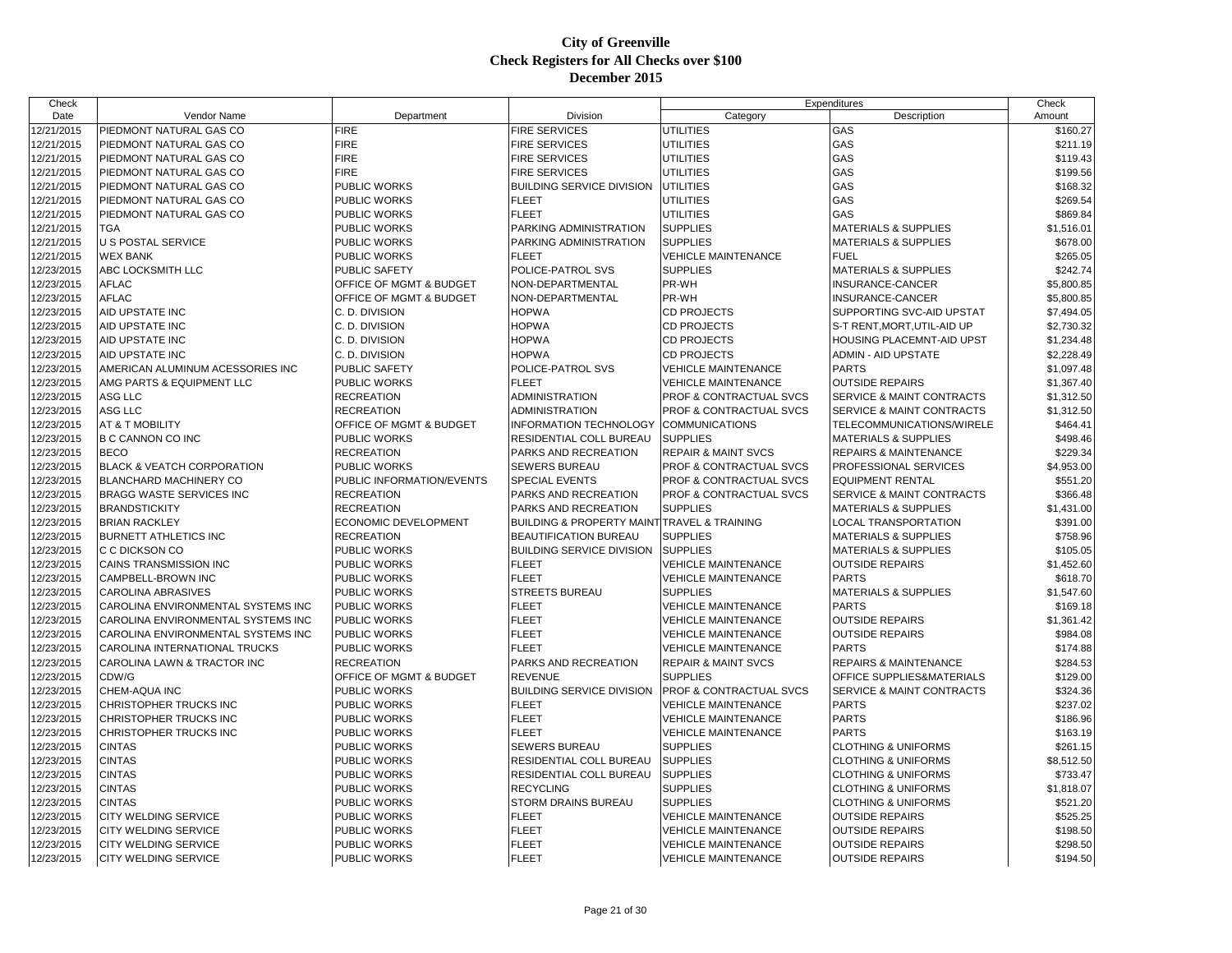| Check      |                                       |                           |                                            | Expenditures                   |                                  | Check        |
|------------|---------------------------------------|---------------------------|--------------------------------------------|--------------------------------|----------------------------------|--------------|
| Date       | Vendor Name                           | Department                | Division                                   | Category                       | Description                      | Amount       |
| 12/23/2015 | <b>CLEMSON UNIVERSITY</b>             | <b>PUBLIC WORKS</b>       | CONSTRUCTION & INSPECTIO TRAVEL & TRAINING |                                | <b>TRAVEL &amp; TRAINING</b>     | \$355.00     |
| 12/23/2015 | COMMUNITY JOURNALS, LLC               | PUBLIC WORKS              | <b>RECYCLING</b>                           | <b>PRINTING</b>                | PRINTING & BINDING               | \$1,499.00   |
| 12/23/2015 | CRESCENT SUPPLY CO INC                | PUBLIC WORKS              | <b>BUILDING SERVICE DIVISION</b>           | <b>SUPPLIES</b>                | <b>MATERIALS &amp; SUPPLIES</b>  | \$126.10     |
| 12/23/2015 | <b>CUMMINS ATLANTIC LLC</b>           | PUBLIC WORKS              | <b>VEHICLE MAINTENANCE</b>                 | <b>VEHICLE MAINTENANCE</b>     | <b>PARTS</b>                     | \$1,460.54   |
| 12/23/2015 | <b>CUMMINS ATLANTIC LLC</b>           | <b>PUBLIC WORKS</b>       | <b>VEHICLE MAINTENANCE</b>                 | <b>VEHICLE MAINTENANCE</b>     | <b>PARTS</b>                     | \$507.07     |
| 12/23/2015 | <b>CUMMINS ATLANTIC LLC</b>           | <b>PUBLIC WORKS</b>       | <b>VEHICLE MAINTENANCE</b>                 | <b>VEHICLE MAINTENANCE</b>     | <b>PARTS</b>                     | \$607.07     |
| 12/23/2015 | <b>CUMMINS ATLANTIC LLC</b>           | PUBLIC WORKS              | <b>VEHICLE MAINTENANCE</b>                 | <b>VEHICLE MAINTENANCE</b>     | <b>PARTS</b>                     | \$2,099.50   |
| 12/23/2015 | <b>CUMMINS ATLANTIC LLC</b>           | PUBLIC WORKS              | <b>VEHICLE MAINTENANCE</b>                 | <b>VEHICLE MAINTENANCE</b>     | <b>PARTS</b>                     | \$2,342.70   |
| 12/23/2015 | <b>CUMMINS ATLANTIC LLC</b>           | PUBLIC WORKS              | <b>VEHICLE MAINTENANCE</b>                 | <b>VEHICLE MAINTENANCE</b>     | <b>PARTS</b>                     | \$2,342.70   |
| 12/23/2015 | <b>CUMMINS ATLANTIC LLC</b>           | PUBLIC WORKS              | <b>VEHICLE MAINTENANCE</b>                 | <b>VEHICLE MAINTENANCE</b>     | <b>PARTS</b>                     | \$1,597.23   |
| 12/23/2015 | <b>CUMMINS ATLANTIC LLC</b>           | PUBLIC WORKS              | <b>VEHICLE MAINTENANCE</b>                 | <b>VEHICLE MAINTENANCE</b>     | <b>PARTS</b>                     | \$3,767.50   |
| 12/23/2015 | <b>CUMMINS ATLANTIC LLC</b>           | PUBLIC WORKS              | <b>VEHICLE MAINTENANCE</b>                 | <b>VEHICLE MAINTENANCE</b>     | <b>OUTSIDE REPAIRS</b>           | \$3,136.69   |
| 12/23/2015 | <b>DESIGNLAB INC</b>                  | PUBLIC SAFETY             | POLICE-PATROL SVS                          | <b>SUPPLIES</b>                | <b>CLOTHING &amp; UNIFORMS</b>   | \$106.00     |
| 12/23/2015 | <b>DESIGNLAB INC</b>                  | PUBLIC SAFETY             | POLICE-PATROL SVS                          | <b>SUPPLIES</b>                | <b>CLOTHING &amp; UNIFORMS</b>   | \$162.79     |
| 12/23/2015 | <b>DESIGNLAB INC</b>                  | PUBLIC SAFETY             | POLICE-PATROL SVS                          | <b>SUPPLIES</b>                | <b>CLOTHING &amp; UNIFORMS</b>   | \$252.26     |
| 12/23/2015 | <b>DESIGNLAB INC</b>                  | PUBLIC SAFETY             | POLICE-PATROL SVS                          | <b>SUPPLIES</b>                | <b>CLOTHING &amp; UNIFORMS</b>   | \$113.99     |
| 12/23/2015 | <b>DESIGNLAB INC</b>                  | PUBLIC SAFETY             | POLICE-PATROL SVS                          | <b>SUPPLIES</b>                | <b>CLOTHING &amp; UNIFORMS</b>   | \$200.79     |
| 12/23/2015 | <b>DESIGNLAB INC</b>                  | PUBLIC SAFETY             | POLICE-PATROL SVS                          | <b>SUPPLIES</b>                | <b>CLOTHING &amp; UNIFORMS</b>   | \$108.76     |
| 12/23/2015 | <b>DESIGNLAB INC</b>                  | PUBLIC SAFETY             | POLICE-PATROL SVS                          | <b>SUPPLIES</b>                | <b>CLOTHING &amp; UNIFORMS</b>   | \$132.22     |
| 12/23/2015 | <b>DESIGNLAB INC</b>                  | PUBLIC SAFETY             | POLICE-PATROL SVS                          | <b>SUPPLIES</b>                | <b>CLOTHING &amp; UNIFORMS</b>   | \$108.76     |
| 12/23/2015 | <b>DESIGNLAB INC</b>                  | PUBLIC SAFETY             | POLICE-PATROL SVS                          | <b>SUPPLIES</b>                | <b>CLOTHING &amp; UNIFORMS</b>   | \$124.74     |
| 12/23/2015 | DIVERSIFIED ELECTRONICS INC           | PUBLIC INFORMATION/EVENTS | <b>SPECIAL EVENTS</b>                      | PROF & CONTRACTUAL SVCS        | <b>EQUIPMENT RENTAL</b>          | \$418.70     |
| 12/23/2015 | DIVERSIFIED ELECTRONICS INC           | PUBLIC WORKS              | <b>FLEET</b>                               | <b>VEHICLE MAINTENANCE</b>     | <b>PARTS</b>                     | \$651.58     |
| 12/23/2015 | EARTH PRODUCTS LLC-EASLEY SC          | NON DEPARTMENTAL          | <b>CAPITAL PROJECTS</b>                    | <b>CAPITAL PROJECTS</b>        | CONSTRUCTION                     | \$376.30     |
| 12/23/2015 | <b>EARTHWORKS GARDEN CENTER &amp;</b> | <b>RECREATION</b>         | <b>BEAUTIFICATION BUREAU</b>               | PROF & CONTRACTUAL SVCS        | SERVICE & MAINT CONTRACTS        | \$383.33     |
| 12/23/2015 | FAIRWAY FORD INC                      | PUBLIC WORKS              | <b>FLEET</b>                               | <b>VEHICLE MAINTENANCE</b>     | <b>PARTS</b>                     | \$108.58     |
| 12/23/2015 | <b>FAIRWAY FORD INC</b>               | <b>PUBLIC WORKS</b>       | <b>FLEET</b>                               | <b>VEHICLE MAINTENANCE</b>     | <b>PARTS</b>                     | \$128.47     |
| 12/23/2015 | FORCE AMERICA DISTRIBUTING LLC        | PUBLIC WORKS              | SEWERS BUREAU                              | <b>SUPPLIES</b>                | <b>MATERIALS &amp; SUPPLIES</b>  | \$1,372.67   |
| 12/23/2015 | FORCE AMERICA DISTRIBUTING LLC        | PUBLIC WORKS              | SEWERS BUREAU                              | <b>SUPPLIES</b>                | <b>MATERIALS &amp; SUPPLIES</b>  | \$1,235.93   |
| 12/23/2015 | GIMME-A-SIGN CO INC                   | PUBLIC WORKS              | PARKING ADMINISTRATION                     | <b>SUNDRY</b>                  | <b>MISCELLANEOUS</b>             | \$286.66     |
| 12/23/2015 | GIMME-A-SIGN CO INC                   | PUBLIC WORKS              | CHURCH STREET GARAGE                       | <b>SUPPLIES</b>                | MATERIALS & SUPPLIES             | \$327.30     |
| 12/23/2015 | GIMME-A-SIGN CO INC                   | PUBLIC WORKS              | S. SPRING STREET GARAGE                    | <b>REPAIR &amp; MAINT SVCS</b> | REPAIRS & MAINTENANCE            | \$138.00     |
| 12/23/2015 | GIMME-A-SIGN CO INC                   | PUBLIC WORKS              | N LAURENS ST GARAGE                        | <b>SUPPLIES</b>                | <b>MATERIALS &amp; SUPPLIES</b>  | \$276.00     |
| 12/23/2015 | GIMME-A-SIGN CO INC                   | <b>PUBLIC WORKS</b>       | PARKING LOTS                               | <b>REPAIR &amp; MAINT SVCS</b> | <b>REPAIRS &amp; MAINTENANCE</b> | \$179.14     |
| 12/23/2015 | <b>GOODWILL INDUSTRIES</b>            | <b>PUBLIC WORKS</b>       | PARKING ADMINISTRATION                     | PROF & CONTRACTUAL SVCS        | SERVICE & MAINT CONTRACTS        | \$335.72     |
| 12/23/2015 | GREENVILLE COUNTY TAX COLLECTOR       | <b>RECREATION</b>         | PARKS AND RECREATION                       | PROF & CONTRACTUAL SVCS        | PROFESSIONAL SERVICES            | \$910.93     |
| 12/23/2015 | GREENVILLE COUNTY TAX COLLECTOR       | <b>RECREATION</b>         | PARKS AND RECREATION                       | PROF & CONTRACTUAL SVCS        | PROFESSIONAL SERVICES            | \$910.93     |
| 12/23/2015 | <b>GREENVILLE NEWS SUBSCRIPTIONS</b>  | C. D. DIVISION            | <b>CDBG PROJECTS</b>                       | <b>SUNDRY</b>                  | <b>MISCELLANEOUS</b>             | \$144.01     |
| 12/23/2015 | GREENVILLE OFFICE SUPPLY CO INC       | OFFICE OF MGMT & BUDGET   | <b>REVENUE</b>                             | <b>SUPPLIES</b>                | OFFICE SUPPLIES&MATERIALS        | \$210.77     |
| 12/23/2015 | HALL SIGNS INC                        | <b>PUBLIC WORKS</b>       | POINSETT GARAGE                            | <b>SUPPLIES</b>                | <b>MATERIALS &amp; SUPPLIES</b>  | \$182.19     |
| 12/23/2015 | HM LIFE INSURANCE COMPANY             | HUMAN RESOURCES           | HEALTH CARE                                | <b>HEALTH</b>                  | <b>HEALTH STOP LOSS</b>          | \$70,483.00  |
| 12/23/2015 | HOLDER ELECTRIC SUPPLY INC            | PUBLIC WORKS              | PUBLIC WORKS                               | PROF & CONTRACTUAL SVCS        | PROFESSIONAL SERVICES            | \$3,505.40   |
| 12/23/2015 | HOLDER ELECTRIC SUPPLY INC            | <b>PUBLIC WORKS</b>       | PUBLIC WORKS                               | PROF & CONTRACTUAL SVCS        | PROFESSIONAL SERVICES            | \$2,204.80   |
| 12/23/2015 | JOE F JORDON PHOTOGRAPHER             | COUNCIL                   | CITY COUNCIL                               | <b>SUNDRY</b>                  | <b>MISCELLANEOUS</b>             | \$278.25     |
| 12/23/2015 | K & M INTERNATIONAL WILD REPULIC      | <b>RECREATION</b>         | PUBLIC SERVICES                            | <b>SUPPLIES</b>                | <b>SALE GIFTS</b>                | \$6,365.81   |
| 12/23/2015 | KEVIN WHITAKER CHEVROLET INC          | <b>PUBLIC WORKS</b>       | <b>FLEET</b>                               | <b>VEHICLE MAINTENANCE</b>     | <b>PARTS</b>                     | \$113.07     |
| 12/23/2015 | KT BRAKE & SPRING OF SC INC           | PUBLIC WORKS              | <b>CLEMSON SHUTTLE</b>                     | <b>VEHICLE MAINTENANCE</b>     | <b>PARTS</b>                     | \$588.10     |
| 12/23/2015 | L-J INC                               | NON DEPARTMENTAL          | <b>CAPITAL PROJECTS</b>                    | <b>CAPITAL PROJECTS</b>        | <b>CONSTRUCTION</b>              | \$111,254.21 |
| 12/23/2015 | LANDSCAPERS SUPPLY                    | <b>RECREATION</b>         | PARKS AND RECREATION                       | <b>REPAIR &amp; MAINT SVCS</b> | <b>REPAIRS &amp; MAINTENANCE</b> | \$211.11     |
| 12/23/2015 | LANDSCAPERS SUPPLY                    | <b>RECREATION</b>         | BEAUTIFICATION BUREAU                      | <b>SUPPLIES</b>                | <b>MATERIALS &amp; SUPPLIES</b>  | \$343.95     |
| 12/23/2015 | LANDSCAPERS SUPPLY                    | <b>RECREATION</b>         | <b>BEAUTIFICATION BUREAU</b>               | <b>SUPPLIES</b>                | <b>MATERIALS &amp; SUPPLIES</b>  | \$164.30     |
| 12/23/2015 | LANDSCAPERS SUPPLY                    | <b>RECREATION</b>         | BEAUTIFICATION BUREAU                      | <b>SUPPLIES</b>                | <b>MATERIALS &amp; SUPPLIES</b>  | \$138.16     |
| 12/23/2015 | LAWMEN'S SAFETY SUPPLY                | <b>PUBLIC SAFETY</b>      | POLICE-PATROL SVS                          | <b>SUPPLIES</b>                | <b>CLOTHING &amp; UNIFORMS</b>   | \$102.17     |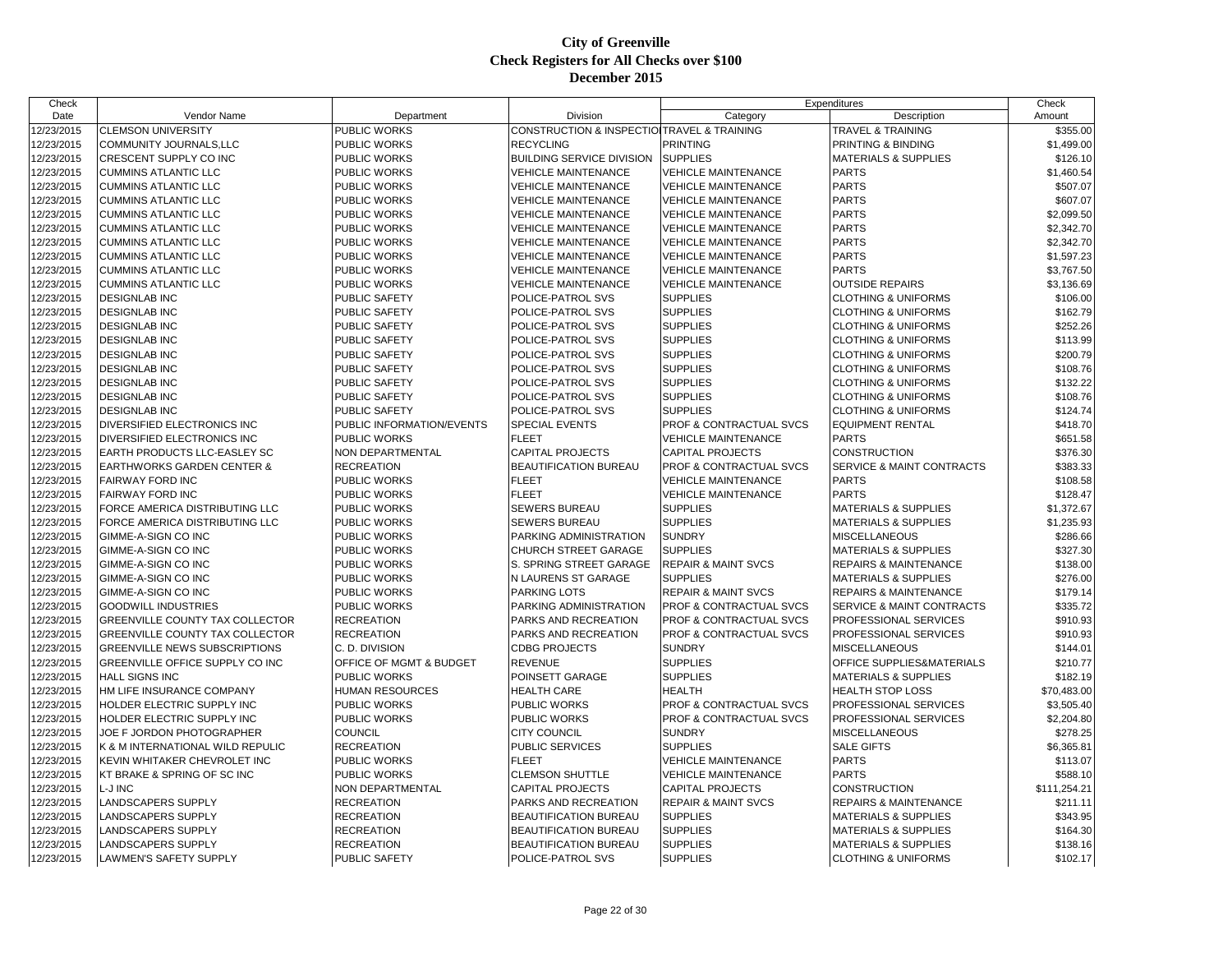| Check      |                                   |                           |                                              | Expenditures                   |                                  | Check        |
|------------|-----------------------------------|---------------------------|----------------------------------------------|--------------------------------|----------------------------------|--------------|
| Date       | Vendor Name                       | Department                | Division                                     | Category                       | Description                      | Amount       |
| 12/23/2015 | MARLBORO BULB CO                  | <b>RECREATION</b>         | <b>FALLS PARK WORK CREW</b>                  | <b>SUPPLIES</b>                | <b>MATERIALS &amp; SUPPLIES</b>  | \$1,131.41   |
| 12/23/2015 | <b>MASTERMAN'S LLP</b>            | PUBLIC WORKS              | <b>STREETS BUREAU</b>                        | <b>SUPPLIES</b>                | <b>CLOTHING &amp; UNIFORMS</b>   | \$186.33     |
| 12/23/2015 | <b>MASTERMAN'S LLP</b>            | PUBLIC WORKS              | <b>SEWERS BUREAU</b>                         | <b>SUPPLIES</b>                | <b>CLOTHING &amp; UNIFORMS</b>   | \$186.33     |
| 12/23/2015 | <b>MASTERMAN'S LLP</b>            | PUBLIC WORKS              | <b>STORM DRAINS BUREAU</b>                   | <b>SUPPLIES</b>                | <b>CLOTHING &amp; UNIFORMS</b>   | \$186.34     |
| 12/23/2015 | <b>MATTHEW MAXEY</b>              | PUBLIC WORKS              | <b>SEWERS BUREAU</b>                         | <b>TRAVEL &amp; TRAINING</b>   | <b>TRAVEL &amp; TRAINING</b>     | \$450.00     |
| 12/23/2015 | <b>MATTHEW MAXEY</b>              | <b>PUBLIC WORKS</b>       | <b>SEWERS BUREAU</b>                         | <b>SUNDRY</b>                  | <b>MISCELLANEOUS</b>             | \$105.00     |
| 12/23/2015 | <b>MAXWELL SCHWED</b>             | PUBLIC WORKS              | PARKING ADMINISTRATION                       | PETTY CASH                     | PETTY CASH-ONE CITY PLAZA        | \$1,275.00   |
| 12/23/2015 | MAY HEAVY EQUIPMENT LLC           | PUBLIC WORKS              | <b>FLEET</b>                                 | <b>VEHICLE MAINTENANCE</b>     | <b>PARTS</b>                     | \$135.10     |
| 12/23/2015 | METROPOLITAN ARTS COUNCIL         | NON DEPARTMENTAL          | <b>ACCOMMODATION TAX</b>                     | PROF & CONTRACTUAL SVCS        | SPECIAL PROJECTS                 | \$100,000.00 |
| 12/23/2015 | MIKE'S BODY SHOP & TOWING INC     | PUBLIC WORKS              | <b>FLEET</b>                                 | PROF & CONTRACTUAL SVCS        | <b>MISCELLANEOUS</b>             | \$125.00     |
| 12/23/2015 | MIKE'S BODY SHOP & TOWING INC     | PUBLIC WORKS              | <b>FLEET</b>                                 | <b>VEHICLE MAINTENANCE</b>     | <b>OUTSIDE REPAIRS</b>           | \$125.00     |
| 12/23/2015 | MIKE'S BODY SHOP & TOWING INC     | PUBLIC WORKS              | <b>FLEET</b>                                 | <b>VEHICLE MAINTENANCE</b>     | <b>OUTSIDE REPAIRS</b>           | \$400.00     |
| 12/23/2015 | MIKE'S BODY SHOP & TOWING INC     | PUBLIC WORKS              | <b>FLEET</b>                                 | <b>VEHICLE MAINTENANCE</b>     | <b>OUTSIDE REPAIRS</b>           | \$300.00     |
| 12/23/2015 | MIKE'S BODY SHOP & TOWING INC     | PUBLIC WORKS              | <b>FLEET</b>                                 | <b>VEHICLE MAINTENANCE</b>     | <b>OUTSIDE REPAIRS</b>           | \$300.00     |
| 12/23/2015 | MIKE'S BODY SHOP & TOWING INC     | PUBLIC WORKS              | <b>FLEET</b>                                 | <b>VEHICLE MAINTENANCE</b>     | <b>OUTSIDE REPAIRS</b>           | \$225.00     |
| 12/23/2015 | MIKE'S BODY SHOP & TOWING INC     | PUBLIC WORKS              | <b>FLEET</b>                                 | <b>VEHICLE MAINTENANCE</b>     | <b>OUTSIDE REPAIRS</b>           | \$300.00     |
| 12/23/2015 | MIKE'S BODY SHOP & TOWING INC     | PUBLIC WORKS              | <b>FLEET</b>                                 | <b>VEHICLE MAINTENANCE</b>     | <b>OUTSIDE REPAIRS</b>           | \$275.00     |
| 12/23/2015 | MIKE'S BODY SHOP & TOWING INC     | PUBLIC WORKS              | <b>FLEET</b>                                 | <b>VEHICLE MAINTENANCE</b>     | <b>OUTSIDE REPAIRS</b>           | \$200.00     |
| 12/23/2015 | MOORE AND BALLIEW OIL COMPANY INC | PUBLIC WORKS              | <b>FIXED ROUTE</b>                           | <b>VEHICLE MAINTENANCE</b>     | <b>FUEL</b>                      | \$674.80     |
| 12/23/2015 | MOORE AND BALLIEW OIL COMPANY INC | PUBLIC WORKS              | <b>DEMAND RESPONSE</b>                       | <b>VEHICLE MAINTENANCE</b>     | <b>FUEL</b>                      | \$385.60     |
| 12/23/2015 | MOORE AND BALLIEW OIL COMPANY INC | <b>PUBLIC WORKS</b>       | <b>CU-ICAR SHUTTLE</b>                       | <b>VEHICLE MAINTENANCE</b>     | <b>FUEL</b>                      | \$289.20     |
| 12/23/2015 | MOORE AND BALLIEW OIL COMPANY INC | PUBLIC WORKS              | MAULDIN/SIMPSONVILLE ROU VEHICLE MAINTENANCE |                                | <b>FUEL</b>                      | \$192.80     |
| 12/23/2015 | MOORE AND BALLIEW OIL COMPANY INC | PUBLIC WORKS              | <b>CLEMSON COMMUTER</b>                      | <b>VEHICLE MAINTENANCE</b>     | <b>FUEL</b>                      | \$192.80     |
| 12/23/2015 | MOTOROLA SOLUTIONS INC            | PUBLIC SAFETY             | POLICE-DISPATCH BUREAU                       | <b>REPAIR &amp; MAINT SVCS</b> | <b>RADIO MAINTENANCE</b>         | \$3,618.28   |
| 12/23/2015 | <b>NABI PARTS LLC</b>             | PUBLIC WORKS              | <b>VEHICLE MAINTENANCE</b>                   | <b>VEHICLE MAINTENANCE</b>     | <b>PARTS</b>                     | \$1,054.96   |
| 12/23/2015 | <b>NABI PARTS LLC</b>             | PUBLIC WORKS              | <b>VEHICLE MAINTENANCE</b>                   | <b>VEHICLE MAINTENANCE</b>     | <b>PARTS</b>                     | \$689.70     |
| 12/23/2015 | <b>NABI PARTS LLC</b>             | PUBLIC WORKS              | MAULDIN/SIMPSONVILLE ROU VEHICLE MAINTENANCE |                                | <b>PARTS</b>                     | \$511.08     |
| 12/23/2015 | NAPA AUTO PARTS OF GREENVILLE     | PUBLIC WORKS              | <b>FLEET</b>                                 | <b>SUPPLIES</b>                | <b>MATERIALS &amp; SUPPLIES</b>  | \$410.62     |
| 12/23/2015 | NAPA AUTO PARTS OF GREENVILLE     | PUBLIC WORKS              | <b>FLEET</b>                                 | <b>VEHICLE MAINTENANCE</b>     | <b>PARTS</b>                     | \$243.43     |
| 12/23/2015 | NAPA AUTO PARTS OF GREENVILLE     | PUBLIC WORKS              | <b>FLEET</b>                                 | <b>VEHICLE MAINTENANCE</b>     | <b>PARTS</b>                     | \$217.07     |
| 12/23/2015 | NORTHERN SAFETY CO INC            | <b>RECREATION</b>         | TREE MAINTENANCE BUREAU SUPPLIES             |                                | <b>MATERIALS &amp; SUPPLIES</b>  | \$149.23     |
| 12/23/2015 | NORTHERN SAFETY CO INC            | PUBLIC WORKS              | <b>RESIDENTIAL COLL BUREAU</b>               | <b>SUPPLIES</b>                | <b>MATERIALS &amp; SUPPLIES</b>  | \$353.79     |
| 12/23/2015 | NORTHERN TOOL & EQUIPMENT         | PUBLIC WORKS              | <b>FLEET</b>                                 | <b>SUPPLIES</b>                | <b>MATERIALS &amp; SUPPLIES</b>  | \$114.21     |
| 12/23/2015 | NOTUS SPORTS INC                  | OFFICE OF MGMT & BUDGET   | <b>REVENUE</b>                               | ACCOUNTS PAYABLE(MANUAL)       | <b>STATE A-TAX</b>               | \$20,020.40  |
| 12/23/2015 | O'REILLY AUTO PARTS               | PUBLIC WORKS              | <b>FLEET</b>                                 | <b>VEHICLE MAINTENANCE</b>     | <b>PARTS</b>                     | \$222.59     |
| 12/23/2015 | O'REILLY AUTO PARTS               | <b>PUBLIC WORKS</b>       | <b>FLEET</b>                                 | <b>VEHICLE MAINTENANCE</b>     | <b>PARTS</b>                     | \$190.79     |
| 12/23/2015 | O'REILLY AUTO PARTS               | PUBLIC WORKS              | <b>FLEET</b>                                 | <b>VEHICLE MAINTENANCE</b>     | <b>PARTS</b>                     | \$108.99     |
| 12/23/2015 | OFFICE DEPOT BSD                  | PUBLIC WORKS              | PARKING ADMINISTRATION                       | <b>SUPPLIES</b>                | OFFICE SUPPLIES&MATERIALS        | \$116.50     |
| 12/23/2015 | MICHAEL HUSKEY                    | PUBLIC WORKS              | PARKING ADMINISTRATION                       | S. SPRING STREET GARAGE        | S. SPRING MONTHLY PARKING        | \$210.00     |
| 12/23/2015 | ONTARIO INVESTMENTS INC           | ECONOMIC DEVELOPMENT      | PLANNING AND ZONING                          | <b>PRINTING</b>                | <b>COPYING</b>                   | \$226.74     |
| 12/23/2015 | OVERHEAD DOOR CO OF GREENVILLE    | <b>FIRE</b>               | <b>FIRE SUPPRESSION</b>                      | <b>REPAIR &amp; MAINT SVCS</b> | <b>REPAIRS &amp; MAINTENANCE</b> | \$2,442.00   |
| 12/23/2015 | PROFESSIONAL PARTY RENTALS INC    | PUBLIC INFORMATION/EVENTS | SPECIAL EVENTS                               | <b>SUPPLIES</b>                | <b>MATERIALS &amp; SUPPLIES</b>  | \$495.32     |
| 12/23/2015 | PROFESSIONAL PARTY RENTALS INC    | <b>RECREATION</b>         | PARKS AND RECREATION                         | <b>SUPPLIES</b>                | <b>MATERIALS &amp; SUPPLIES</b>  | \$194.62     |
| 12/23/2015 | RAY BRACKEN NURSERY INC           | <b>RECREATION</b>         | TREE MAINTENANCE BUREAU SUPPLIES             |                                | <b>MATERIALS &amp; SUPPLIES</b>  | \$280.00     |
| 12/23/2015 | REBUILD UPSTATE                   | C. D. DIVISION            | <b>CDBG PROJECTS</b>                         | <b>CD PROJECTS</b>             | PUBLIC INFORMATION               | \$5,500.00   |
| 12/23/2015 | RHODE ISLAND NOVELTY INC          | <b>RECREATION</b>         | <b>PUBLIC SERVICES</b>                       | <b>SUPPLIES</b>                | <b>SALE GIFTS</b>                | \$1,609.52   |
| 12/23/2015 | RHODE ISLAND NOVELTY INC          | <b>RECREATION</b>         | <b>PUBLIC SERVICES</b>                       | <b>SUPPLIES</b>                | SALE CONCESSIONS                 | \$512.72     |
| 12/23/2015 | ROGERS STEREO INC                 | PUBLIC SAFETY             | POLICE-PATROL SVS                            | VEHICLE MAINTENANCE            | <b>PARTS</b>                     | \$298.69     |
| 12/23/2015 | S C BAR CLE DIVISION              | <b>CITY ATTORNEY</b>      | <b>CITY ATTORNEY</b>                         | <b>TRAVEL &amp; TRAINING</b>   | <b>TRAVEL &amp; TRAINING</b>     | \$420.00     |
| 12/23/2015 | SHARP BUSINESS SYSTEMS            | ECONOMIC DEVELOPMENT      | PLANNING AND ZONING                          | <b>PRINTING</b>                | <b>COPYING</b>                   | \$858.63     |
| 12/23/2015 | SMITH TURF & IRRIGATION CO.       | PUBLIC WORKS              | <b>FLEET</b>                                 | <b>VEHICLE MAINTENANCE</b>     | <b>PARTS</b>                     | \$931.02     |
| 12/23/2015 | SNIDER FLEET SOLUTIONS            | PUBLIC WORKS              | <b>DEMAND RESPONSE</b>                       | <b>VEHICLE MAINTENANCE</b>     | <b>TIRES AND TUBES</b>           | \$177.64     |
| 12/23/2015 | SNIDER FLEET SOLUTIONS            | PUBLIC WORKS              | <b>CLEMSON SHUTTLE</b>                       | <b>VEHICLE MAINTENANCE</b>     | <b>OUTSIDE REPAIRS</b>           | \$501.30     |
|            |                                   |                           |                                              |                                |                                  |              |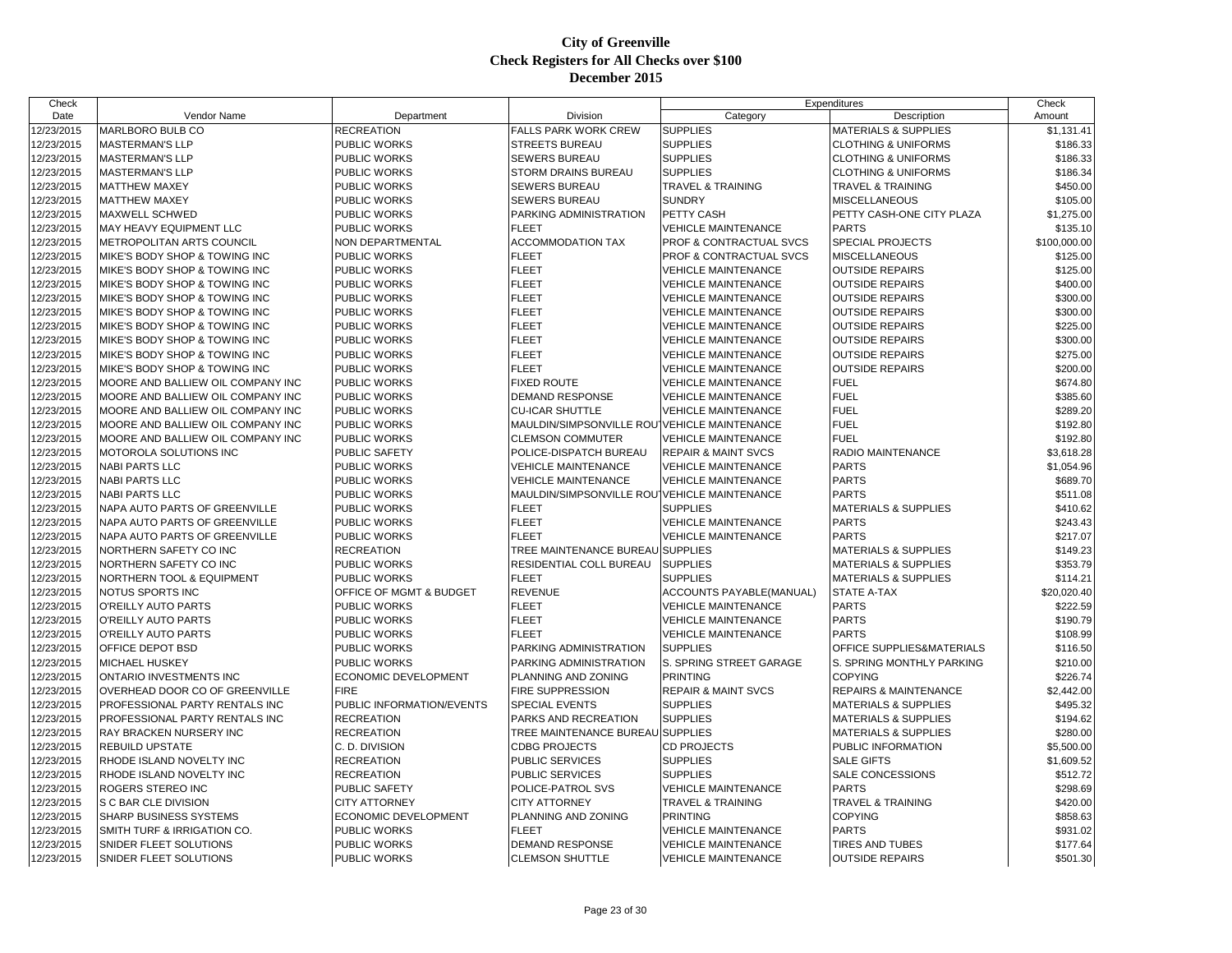| Check      |                                     |                           |                                                | Expenditures                       |                                 | Check       |
|------------|-------------------------------------|---------------------------|------------------------------------------------|------------------------------------|---------------------------------|-------------|
| Date       | <b>Vendor Name</b>                  | Department                | <b>Division</b>                                | Category                           | Description                     | Amount      |
| 12/23/2015 | SNIDER FLEET SOLUTIONS              | PUBLIC WORKS              | <b>CLEMSON SHUTTLE</b>                         | VEHICLE MAINTENANCE                | TIRES AND TUBES                 | \$1,084.52  |
| 12/23/2015 | SNIDER FLEET SOLUTIONS              | PUBLIC WORKS              | <b>FLEET</b>                                   | <b>VEHICLE MAINTENANCE</b>         | <b>PARTS</b>                    | \$1,245.65  |
| 12/23/2015 | SNIDER FLEET SOLUTIONS              | PUBLIC WORKS              | <b>FLEET</b>                                   | <b>VEHICLE MAINTENANCE</b>         | <b>PARTS</b>                    | \$1,245.65  |
| 12/23/2015 | SNIDER FLEET SOLUTIONS              | PUBLIC WORKS              | <b>FLEET</b>                                   | <b>VEHICLE MAINTENANCE</b>         | <b>OUTSIDE REPAIRS</b>          | \$1,433.00  |
| 12/23/2015 | SNIDER FLEET SOLUTIONS              | PUBLIC WORKS              | <b>FLEET</b>                                   | <b>VEHICLE MAINTENANCE</b>         | <b>OUTSIDE REPAIRS</b>          | \$1,433.00  |
| 12/23/2015 | SOUTHERN ADVERTISING                | <b>RECREATION</b>         | <b>PUBLIC SERVICES</b>                         | <b>SUPPLIES</b>                    | OTHER BOO IN THE ZOO            | \$4,409.60  |
| 12/23/2015 | SUMMIT MEDIA LLC                    | PUBLIC WORKS              | <b>RECYCLING</b>                               | PROF & CONTRACTUAL SVCS            | ADVERTISING EXPENSE             | \$400.00    |
| 12/23/2015 | SUMMIT MEDIA LLC                    | PUBLIC WORKS              | <b>RECYCLING</b>                               | PROF & CONTRACTUAL SVCS            | ADVERTISING EXPENSE             | \$460.00    |
| 12/23/2015 | <b>SUMMIT MEDIA LLC</b>             | PUBLIC WORKS              | <b>RECYCLING</b>                               | PROF & CONTRACTUAL SVCS            | ADVERTISING EXPENSE             | \$220.00    |
| 12/23/2015 | SUNGARD PUBLIC SECTOR INC           | OFFICE OF MGMT & BUDGET   | <b>INFORMATION TECHNOLOGY</b>                  | <b>PROF &amp; CONTRACTUAL SVCS</b> | SERVICE & MAINT CONTRACTS       | \$14,337.78 |
| 12/23/2015 | SUNGARD PUBLIC SECTOR INC           | NON DEPARTMENTAL          | <b>CAPITAL PROJECTS</b>                        | <b>CAPITAL PROJECTS</b>            | <b>EQUIPMENT</b>                | \$988.31    |
| 12/23/2015 | TALENT MANAGEMENT SOLUTIONS         | PUBLIC WORKS              | <b>VEHICLE MAINTENANCE</b>                     | <b>PROF &amp; CONTRACTUAL SVCS</b> | TEMP PERSONNEL SVCS             | \$4,712.62  |
| 12/23/2015 | TALENT MANAGEMENT SOLUTIONS         | <b>RECREATION</b>         | <b>COMMUNITY CENTERS</b>                       | PROF & CONTRACTUAL SVCS            | TEMP PERSONNEL SVCS             | \$275.88    |
| 12/23/2015 | TALENT MANAGEMENT SOLUTIONS         | <b>RECREATION</b>         | <b>ADMINISTRATION</b>                          | PROF & CONTRACTUAL SVCS            | TEMP PERSONNEL SVCS             | \$628.40    |
| 12/23/2015 | TALENT MANAGEMENT SOLUTIONS         | PUBLIC WORKS              | <b>ENGINEERING</b>                             | PROF & CONTRACTUAL SVCS            | TEMP PERSONNEL SVCS             | \$573.60    |
| 12/23/2015 | TALENT MANAGEMENT SOLUTIONS         | PUBLIC WORKS              | <b>MAINTENANCE</b>                             | <b>PROF &amp; CONTRACTUAL SVCS</b> | TEMP PERSONNEL SVCS             | \$1,359.20  |
| 12/23/2015 | TALENT MANAGEMENT SOLUTIONS         | PUBLIC WORKS              | <b>STREETS BUREAU</b>                          | PROF & CONTRACTUAL SVCS            | TEMP PERSONNEL SVCS             | \$1,228.16  |
| 12/23/2015 | TALENT MANAGEMENT SOLUTIONS         | PUBLIC WORKS              | RESIDENTIAL COLL BUREAU                        | PROF & CONTRACTUAL SVCS            | TEMP PERSONNEL SVCS             | \$19,058.34 |
| 12/23/2015 | TALENT MANAGEMENT SOLUTIONS         | PUBLIC WORKS              | STORMWATER MANAGEMENT PROF & CONTRACTUAL SVCS  |                                    | TEMP PERSONNEL SVCS             | \$863.46    |
| 12/23/2015 | <b>TALENT MANAGEMENT SOLUTIONS</b>  | PUBLIC SAFETY             | POLICE-DISPATCH BUREAU                         | PROF & CONTRACTUAL SVCS            | TEMP PERSONNEL SVCS             | \$414.92    |
| 12/23/2015 | TALENT MANAGEMENT SOLUTIONS         | PUBLIC WORKS              | <b>FLEET</b>                                   | PROF & CONTRACTUAL SVCS            | TEMP PERSONNEL SVCS             | \$849.77    |
| 12/23/2015 | TD CARD SERVICES                    | <b>COUNCIL</b>            | <b>CITY COUNCIL</b>                            | <b>COMMUNICATIONS</b>              | <b>OTHER</b>                    | \$303.33    |
| 12/23/2015 | TD CARD SERVICES                    | COUNCIL                   | <b>CITY COUNCIL</b>                            | <b>SUNDRY</b>                      | MISCELLANEOUS                   | \$657.20    |
| 12/23/2015 | TD CARD SERVICES                    | PUBLIC INFORMATION/EVENTS | PUBLIC INFORMATION                             | <b>SUPPLIES</b>                    | <b>MATERIALS &amp; SUPPLIES</b> | \$134.75    |
| 12/23/2015 | <b>TD CARD SERVICES</b>             | PUBLIC INFORMATION/EVENTS | PUBLIC INFORMATION                             | <b>SUPPLIES</b>                    | <b>MATERIALS &amp; SUPPLIES</b> | \$199.96    |
| 12/23/2015 | TD CARD SERVICES                    | PUBLIC INFORMATION/EVENTS | PUBLIC INFORMATION                             | <b>SUPPLIES</b>                    | <b>MATERIALS &amp; SUPPLIES</b> | \$129.99    |
| 12/23/2015 | <b>TD CARD SERVICES</b>             | ECONOMIC DEVELOPMENT      | <b>ECONOMIC DEVELOPMENT</b>                    | <b>TRAVEL &amp; TRAINING</b>       | <b>TRAVEL &amp; TRAINING</b>    | \$150.00    |
| 12/23/2015 | TD CARD SERVICES                    | ECONOMIC DEVELOPMENT      | <b>ECONOMIC DEVELOPMENT</b>                    | <b>SUNDRY</b>                      | <b>MISCELLANEOUS</b>            | \$107.45    |
| 12/23/2015 | TD CARD SERVICES                    | ECONOMIC DEVELOPMENT      | ECONOMIC DEVELOPMENT                           | <b>SUNDRY</b>                      | DUES, SUBSCRIPTN, PUBLICATN     | \$150.00    |
| 12/23/2015 | TD CARD SERVICES                    | PUBLIC INFORMATION/EVENTS | <b>EVENTS MANAGEMENT</b>                       | <b>SUPPLIES</b>                    | <b>MATERIALS &amp; SUPPLIES</b> | \$290.45    |
| 12/23/2015 | TD CARD SERVICES                    | PUBLIC INFORMATION/EVENTS | <b>EVENTS MANAGEMENT</b>                       | <b>SUPPLIES</b>                    | <b>MATERIALS &amp; SUPPLIES</b> | \$139.40    |
| 12/23/2015 | TD CARD SERVICES                    | PUBLIC WORKS              | PARKING ADMINISTRATION                         | <b>SUPPLIES</b>                    | <b>MATERIALS &amp; SUPPLIES</b> | \$137.79    |
| 12/23/2015 | TD CARD SERVICES                    | PUBLIC WORKS              | PARKING ADMINISTRATION                         | <b>SUPPLIES</b>                    | <b>MATERIALS &amp; SUPPLIES</b> | \$240.45    |
| 12/23/2015 | THOMSON REUTERS - WEST              | <b>CITY ATTORNEY</b>      | <b>CITY ATTORNEY</b>                           | <b>SUNDRY</b>                      | DUES, SUBSCRIPTN, PUBLICATN     | \$716.75    |
| 12/23/2015 | TOLEDO TICKET COMPANY               | PUBLIC WORKS              | <b>RICHARDSON STREET GARAG SUPPLIES</b>        |                                    | <b>MATERIALS &amp; SUPPLIES</b> | \$219.00    |
| 12/23/2015 | TRANSAXLE LLC                       | PUBLIC WORKS              | <b>FLEET</b>                                   | <b>VEHICLE MAINTENANCE</b>         | <b>PARTS</b>                    | \$195.89    |
| 12/23/2015 | TRUCKPRO LLC                        | PUBLIC WORKS              | <b>VEHICLE MAINTENANCE</b>                     | <b>VEHICLE MAINTENANCE</b>         | <b>PARTS</b>                    | \$134.68    |
| 12/23/2015 | TRUCKPRO LLC                        | PUBLIC WORKS              | <b>VEHICLE MAINTENANCE</b>                     | <b>VEHICLE MAINTENANCE</b>         | <b>PARTS</b>                    | \$1,253.66  |
| 12/23/2015 | TYCO INTEGRATED SECURITY LLC        | PUBLIC WORKS              | <b>BUILDING SERVICE DIVISION</b>               | <b>PROF &amp; CONTRACTUAL SVCS</b> | SERVICE & MAINT CONTRACTS       | \$967.49    |
| 12/23/2015 | UNIFIRST                            | PUBLIC WORKS              | <b>VEHICLE MAINTENANCE</b>                     | <b>SUPPLIES</b>                    | <b>CLOTHING &amp; UNIFORMS</b>  | \$297.03    |
| 12/23/2015 | <b>UPSTATE PARENT MAGAZINE</b>      | PUBLIC WORKS              | <b>RECYCLING</b>                               | PROF & CONTRACTUAL SVCS            | ADVERTISING EXPENSE             | \$667.61    |
| 12/23/2015 | <b>VERIZON WIRELESS</b>             | PUBLIC WORKS              | <b>TROLLEY</b>                                 | PROF & CONTRACTUAL SVCS            | SERVICE & MAINT CONTRACTS       | \$648.08    |
| 12/23/2015 | <b>VERIZON WIRELESS</b>             | PUBLIC SAFETY             | POLICE-PATROL SVS                              | <b>COMMUNICATIONS</b>              | <b>OTHER</b>                    | \$5,093.27  |
| 12/23/2015 | VISITGREENVILLESC                   | NON DEPARTMENTAL          | <b>ACCOMMODATION TAX</b>                       | PROF & CONTRACTUAL SVCS            | SPECIAL PROJECTS                | \$8,250.00  |
| 12/23/2015 | VISITGREENVILLESC                   | NON DEPARTMENTAL          | <b>ACCOMMODATION TAX</b>                       | PROF & CONTRACTUAL SVCS            | SPECIAL PROJECTS                |             |
| 12/23/2015 | <b>WISHPETS</b>                     | <b>RECREATION</b>         | <b>PUBLIC SERVICES</b>                         | <b>SUPPLIES</b>                    | <b>SALE GIFTS</b>               | \$97,500.00 |
|            | <b>WOOLPERT INC</b>                 | PUBLIC WORKS              |                                                |                                    | PROFESSIONAL SERVICES           | \$2,023.22  |
| 12/23/2015 |                                     |                           | STORMWATER MANAGEMENT PROF & CONTRACTUAL SVCS  |                                    |                                 | \$6,802.70  |
| 12/23/2015 | <b>WOOLPERT INC</b>                 | PUBLIC WORKS              | STORMWATER MANAGEMENT PROF & CONTRACTUAL SVCS  |                                    | PROFESSIONAL SERVICES           | \$9,374.23  |
| 12/23/2015 | WORKWELL OCCUPATIONAL HEALTH CENTER | <b>HUMAN RESOURCES</b>    | <b>HEALTH CARE</b>                             | <b>SUNDRY</b><br><b>SUPPLIES</b>   | <b>WELLNESS ACTIVITIES</b>      | \$1,102.50  |
| 12/23/2015 | WP LAW INC                          | <b>RECREATION</b>         | <b>BEAUTIFICATION BUREAU</b>                   |                                    | <b>MATERIALS &amp; SUPPLIES</b> | \$720.38    |
| 12/23/2015 | <b>XEROX CORP</b>                   | OFFICE OF MGMT & BUDGET   | <b>INFORMATION TECHNOLOGY</b>                  | <b>PROF &amp; CONTRACTUAL SVCS</b> | <b>EQUIPMENT RENTAL</b>         | \$3,821.23  |
| 12/23/2015 | XEROX CORP (2)                      | OFFICE OF MGMT & BUDGET   | INFORMATION TECHNOLOGY PROF & CONTRACTUAL SVCS |                                    | <b>EQUIPMENT RENTAL</b>         | \$2,003.34  |
| 12/31/2015 | 13TH CIRCUIT ASSET FORFEITURES      | <b>POLICE</b>             | <b>POLICE</b>                                  | COURT LIAB-CLAIMS/JUDGMNT          | LEC-CONFISCATED MONIES          | \$150.00    |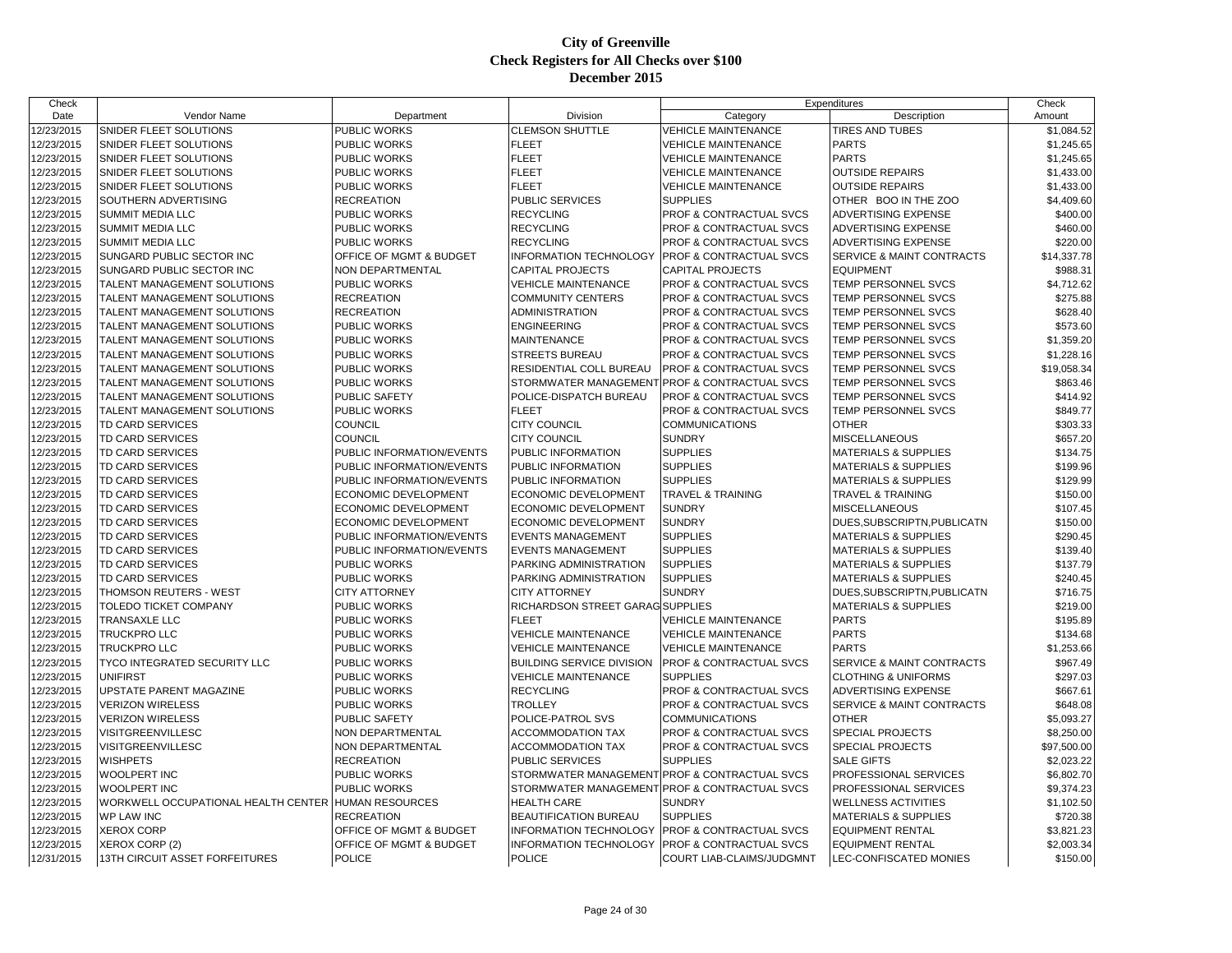| Check                    |                                       |                           |                                  | Expenditures                     |                                                                    | Check                |
|--------------------------|---------------------------------------|---------------------------|----------------------------------|----------------------------------|--------------------------------------------------------------------|----------------------|
| Date                     | Vendor Name                           | Department                | Division                         | Category                         | Description                                                        | Amount               |
| 12/31/2015               | <b>13TH CIRCUIT ASSET FORFEITURES</b> | <b>POLICE</b>             | <b>POLICE</b>                    | <b>COURT LIAB-CLAIMS/JUDGMNT</b> | LEC-CONFISCATED MONIES                                             | \$150.00             |
| 12/31/2015               | <b>13TH CIRCUIT ASSET FORFEITURES</b> | <b>POLICE</b>             | <b>POLICE</b>                    | <b>COURT LIAB-CLAIMS/JUDGMNT</b> | LEC-CONFISCATED MONIES                                             | \$105.00             |
| 12/31/2015               | <b>ADT SECURITY SERVICES</b>          | <b>RECREATION</b>         | <b>BEAUTIFICATION BUREAU</b>     | PROF & CONTRACTUAL SVCS          | PROFESSIONAL SERVICES                                              | \$158.46             |
| 12/31/2015               | ADVANCED SECURITY CONNECTIONS LLC     | NON DEPARTMENTAL          | <b>CAPITAL PROJECTS</b>          | <b>CAPITAL PROJECTS</b>          | <b>EQUIPMENT</b>                                                   | \$560.84             |
| 12/31/2015               | ALDRIDGE PRODUCE COMPANY              | <b>RECREATION</b>         | <b>ADMINISTRATION</b>            | <b>SUPPLIES</b>                  | M&S-FOOD                                                           | \$489.74             |
| 12/31/2015               | ALDRIDGE PRODUCE COMPANY              | <b>RECREATION</b>         | <b>ADMINISTRATION</b>            | <b>SUPPLIES</b>                  | M&S-FOOD                                                           | \$550.44             |
| 12/31/2015               | AMG PARTS & EQUIPMENT LLC             | PUBLIC WORKS              | <b>FLEET</b>                     | <b>VEHICLE MAINTENANCE</b>       | <b>PARTS</b>                                                       | \$263.50             |
| 12/31/2015               | AMG PARTS & EQUIPMENT LLC             | <b>PUBLIC WORKS</b>       | <b>FLEET</b>                     | <b>VEHICLE MAINTENANCE</b>       | <b>PARTS</b>                                                       | \$489.75             |
| 12/31/2015               | AMG PARTS & EQUIPMENT LLC             | <b>PUBLIC WORKS</b>       | <b>FLEET</b>                     | <b>VEHICLE MAINTENANCE</b>       | <b>PARTS</b>                                                       | \$110.20             |
| 12/31/2015               | AMG PARTS & EQUIPMENT LLC             | PUBLIC WORKS              | <b>FLEET</b>                     | VEHICLE MAINTENANCE              | <b>OUTSIDE REPAIRS</b>                                             | \$196.10             |
| 12/31/2015               | AMG PARTS & EQUIPMENT LLC             | PUBLIC WORKS              | <b>FLEET</b>                     | <b>VEHICLE MAINTENANCE</b>       | <b>OUTSIDE REPAIRS</b>                                             | \$190.80             |
| 12/31/2015               | AMG PARTS & EQUIPMENT LLC             | PUBLIC WORKS              | <b>FLEET</b>                     | <b>VEHICLE MAINTENANCE</b>       | <b>OUTSIDE REPAIRS</b>                                             | \$1,499.90           |
| 12/31/2015               | ANDERSON STAMP & ENGRAVING            | PUBLIC WORKS              | STORM DRAINS BUREAU              | <b>SUPPLIES</b>                  | <b>MATERIALS &amp; SUPPLIES</b>                                    | \$104.68             |
| 12/31/2015               | <b>ANGIE PROSSER</b>                  | PUBLIC INFORMATION/EVENTS | SPECIAL EVENTS                   | <b>SUPPLIES</b>                  | <b>MATERIALS &amp; SUPPLIES</b>                                    | \$281.72             |
| 12/31/2015               | ANIMAL EMERGENCY CLINIC               | <b>RECREATION</b>         | <b>ADMINISTRATION</b>            | PROF & CONTRACTUAL SVCS          | PROFESSIONAL SERVICES                                              | \$162.23             |
| 12/31/2015               | ANTECH DIAGNOSTICS INC                | <b>RECREATION</b>         | <b>ADMINISTRATION</b>            | PROF & CONTRACTUAL SVCS          | PROFESSIONAL SERVICES                                              | \$1,480.66           |
| 12/31/2015               | APPLIED INDUSTRIAL TECHNOLOGIES       | PUBLIC WORKS              | <b>FLEET</b>                     | <b>SUPPLIES</b>                  | <b>MATERIALS &amp; SUPPLIES</b>                                    | \$319.39             |
| 12/31/2015               | ASG LLC                               | <b>RECREATION</b>         | <b>ADMINISTRATION</b>            | PROF & CONTRACTUAL SVCS          | SERVICE & MAINT CONTRACTS                                          | \$1,312.50           |
| 12/31/2015               | ASG LLC                               | <b>PUBLIC SAFETY</b>      | POLICE-PATROL SVS                | PROF & CONTRACTUAL SVCS          | SERVICE & MAINT CONTRACTS                                          | \$1,128.66           |
| 12/31/2015               | ASSOCIATION OF ZOO & AQUARIUMS        | <b>RECREATION</b>         | <b>ADMINISTRATION</b>            | <b>SUNDRY</b>                    | DUES, SUBSCRIPTN, PUBLICATN                                        | \$195.00             |
| 12/31/2015               | AURORA WORLD INC                      | <b>RECREATION</b>         | PUBLIC SERVICES                  | <b>SUPPLIES</b>                  | <b>SALE GIFTS</b>                                                  | \$139.20             |
| 12/31/2015               | <b>BECO</b>                           | PUBLIC WORKS              | <b>FLEET</b>                     | <b>VEHICLE MAINTENANCE</b>       | <b>PARTS</b>                                                       | \$341.24             |
| 12/31/2015               | <b>BLACK BEAR FARM</b>                | NON DEPARTMENTAL          | <b>CAPITAL PROJECTS</b>          | <b>CAPITAL PROJECTS</b>          | <b>CONSTRUCTION</b>                                                | \$650.00             |
| 12/31/2015               | <b>BLANCHARD MACHINERY CO</b>         | <b>PUBLIC WORKS</b>       | <b>FLEET</b>                     | <b>VEHICLE MAINTENANCE</b>       | <b>PARTS</b>                                                       | \$220.25             |
| 12/31/2015               | BLOSSMAN GAS INC 052                  | PUBLIC WORKS              | <b>FLEET</b>                     | <b>VEHICLE MAINTENANCE</b>       | <b>FUEL</b>                                                        | \$171.12             |
| 12/31/2015               | C & C SUPPLY CO                       | <b>PUBLIC WORKS</b>       | RESIDENTIAL COLL BUREAU          | <b>SUPPLIES</b>                  | <b>MATERIALS &amp; SUPPLIES</b>                                    | \$1,332.27           |
| 12/31/2015               | CAROLINA LAWN & TRACTOR INC           | <b>RECREATION</b>         | PARKS AND RECREATION             | <b>REPAIR &amp; MAINT SVCS</b>   | <b>REPAIRS &amp; MAINTENANCE</b>                                   | \$213.55             |
| 12/31/2015               | CAROLINA LAWN & TRACTOR INC           | <b>RECREATION</b>         | TREE MAINTENANCE BUREAU SUPPLIES |                                  | <b>MATERIALS &amp; SUPPLIES</b>                                    | \$199.28             |
| 12/31/2015               | CAROLINA LAWN & TRACTOR INC           | <b>RECREATION</b>         | TREE MAINTENANCE BUREAU SUPPLIES |                                  | <b>MATERIALS &amp; SUPPLIES</b>                                    | \$669.00             |
| 12/31/2015               | CASON BUILDERS SUPPLY                 | PUBLIC WORKS              | <b>STREETS BUREAU</b>            | <b>SUPPLIES</b>                  | <b>MATERIALS &amp; SUPPLIES</b>                                    | \$386.69             |
| 12/31/2015               | CDW/G                                 | PUBLIC WORKS              | <b>FIXED ROUTE</b>               | <b>SUPPLIES</b>                  | <b>MATERIALS &amp; SUPPLIES</b>                                    | \$289.33             |
| 12/31/2015               | CDW/G                                 | <b>PUBLIC WORKS</b>       | <b>ADMINISTRATION</b>            | <b>SUPPLIES</b>                  | <b>MATERIALS &amp; SUPPLIES</b>                                    | \$289.33             |
| 12/31/2015               | CHARTER COMMUNICATIONS                | PUBLIC WORKS              | PUBLIC WORKS                     | <b>COMMUNICATIONS</b>            | CABLE TELEVISION/INTERNET                                          | \$134.56             |
| 12/31/2015               | CHARTER COMMUNICATIONS                | <b>RECREATION</b>         | <b>COMMUNITY CENTERS</b>         | <b>COMMUNICATIONS</b>            | CABLE TELEVISION/INTERNET                                          | \$308.09             |
| 12/31/2015               | CHARTER COMMUNICATIONS                | PUBLIC SAFETY             | POLICE-PATROL SVS                | <b>COMMUNICATIONS</b>            | <b>OTHER</b>                                                       | \$159.45             |
| 12/31/2015               | <b>CINTAS</b>                         | <b>RECREATION</b>         | ADMINISTRATION                   | <b>SUPPLIES</b>                  | <b>CLOTHING &amp; UNIFORMS</b>                                     | \$115.61             |
|                          | <b>CINTAS</b>                         | <b>RECREATION</b>         | ADMINISTRATION                   | <b>SUPPLIES</b>                  | <b>CLOTHING &amp; UNIFORMS</b>                                     | \$180.83             |
| 12/31/2015<br>12/31/2015 | <b>CINTAS</b>                         | <b>RECREATION</b>         | <b>ADMINISTRATION</b>            | <b>SUPPLIES</b>                  | <b>CLOTHING &amp; UNIFORMS</b>                                     | \$163.22             |
| 12/31/2015               | <b>CINTAS</b>                         | <b>PUBLIC WORKS</b>       | <b>FLEET</b>                     | <b>SUPPLIES</b>                  | <b>CLOTHING &amp; UNIFORMS</b>                                     |                      |
|                          | <b>CINTAS</b>                         | PUBLIC WORKS              | <b>FLEET</b>                     | <b>SUPPLIES</b>                  |                                                                    | \$173.85             |
| 12/31/2015               | CITY WELDING SERVICE                  | PUBLIC WORKS              | <b>FLEET</b>                     | <b>SUPPLIES</b>                  | <b>MATERIALS &amp; SUPPLIES</b><br><b>MATERIALS &amp; SUPPLIES</b> | \$114.72<br>\$456.00 |
| 12/31/2015               |                                       |                           |                                  | PR-WH                            |                                                                    |                      |
| 12/31/2015               | <b>CLERK OF COURT</b>                 | OFFICE OF MGMT & BUDGET   | NON-DEPARTMENTAL                 | PR-WH                            | <b>GARNISHMENTS</b>                                                | \$378.48             |
| 12/31/2015               | <b>CLERK OF COURT</b>                 | OFFICE OF MGMT & BUDGET   | NON-DEPARTMENTAL                 |                                  | <b>GARNISHMENTS</b>                                                | \$199.50             |
| 12/31/2015               | CLERK OF COURT -SPARTANBURG           | OFFICE OF MGMT & BUDGET   | NON-DEPARTMENTAL                 | PR-WH                            | <b>GARNISHMENTS</b>                                                | \$273.00             |
| 12/31/2015               | CLERK OF COURT - SPARTANBURG          | OFFICE OF MGMT & BUDGET   | NON-DEPARTMENTAL                 | PR-WH                            | <b>GARNISHMENTS</b>                                                | \$309.83             |
| 12/31/2015               | CLERK OF COURT PICKENS COUNTY         | OFFICE OF MGMT & BUDGET   | NON-DEPARTMENTAL                 | PR-WH                            | <b>GARNISHMENTS</b>                                                | \$304.34             |
| 12/31/2015               | <b>CLIFF CARDEN</b>                   | <b>NON DEPARTMENTAL</b>   | <b>CAPITAL PROJECTS</b>          | <b>CAPITAL PROJECTS</b>          | <b>CONSTRUCTION</b>                                                | \$6,260.00           |
| 12/31/2015               | CLINE HOSE & HYDRAULICS LLC           | <b>FIRE</b>               | FIRE SUPPRESSION                 | <b>VEHICLE MAINTENANCE</b>       | <b>PARTS</b>                                                       | \$212.83             |
| 12/31/2015               | CLINE HOSE & HYDRAULICS LLC           | <b>PUBLIC WORKS</b>       | <b>FLEET</b>                     | <b>SUPPLIES</b>                  | <b>MATERIALS &amp; SUPPLIES</b>                                    | \$245.72             |
| 12/31/2015               | CLINE HOSE & HYDRAULICS LLC           | PUBLIC WORKS              | <b>FLEET</b>                     | <b>VEHICLE MAINTENANCE</b>       | <b>PARTS</b>                                                       | \$331.79             |
| 12/31/2015               | CLINE HOSE & HYDRAULICS LLC           | PUBLIC WORKS              | <b>FLEET</b>                     | <b>VEHICLE MAINTENANCE</b>       | <b>PARTS</b>                                                       | \$150.23             |
| 12/31/2015               | CLINE HOSE & HYDRAULICS LLC           | PUBLIC WORKS              | <b>FLEET</b>                     | <b>VEHICLE MAINTENANCE</b>       | <b>PARTS</b>                                                       | \$104.47             |
| 12/31/2015               | <b>COMMERCE CLUB</b>                  | <b>CITY MANAGER</b>       | <b>CITY MANAGER</b>              | <b>SUNDRY</b>                    | <b>MISCELLANEOUS</b>                                               | \$134.00             |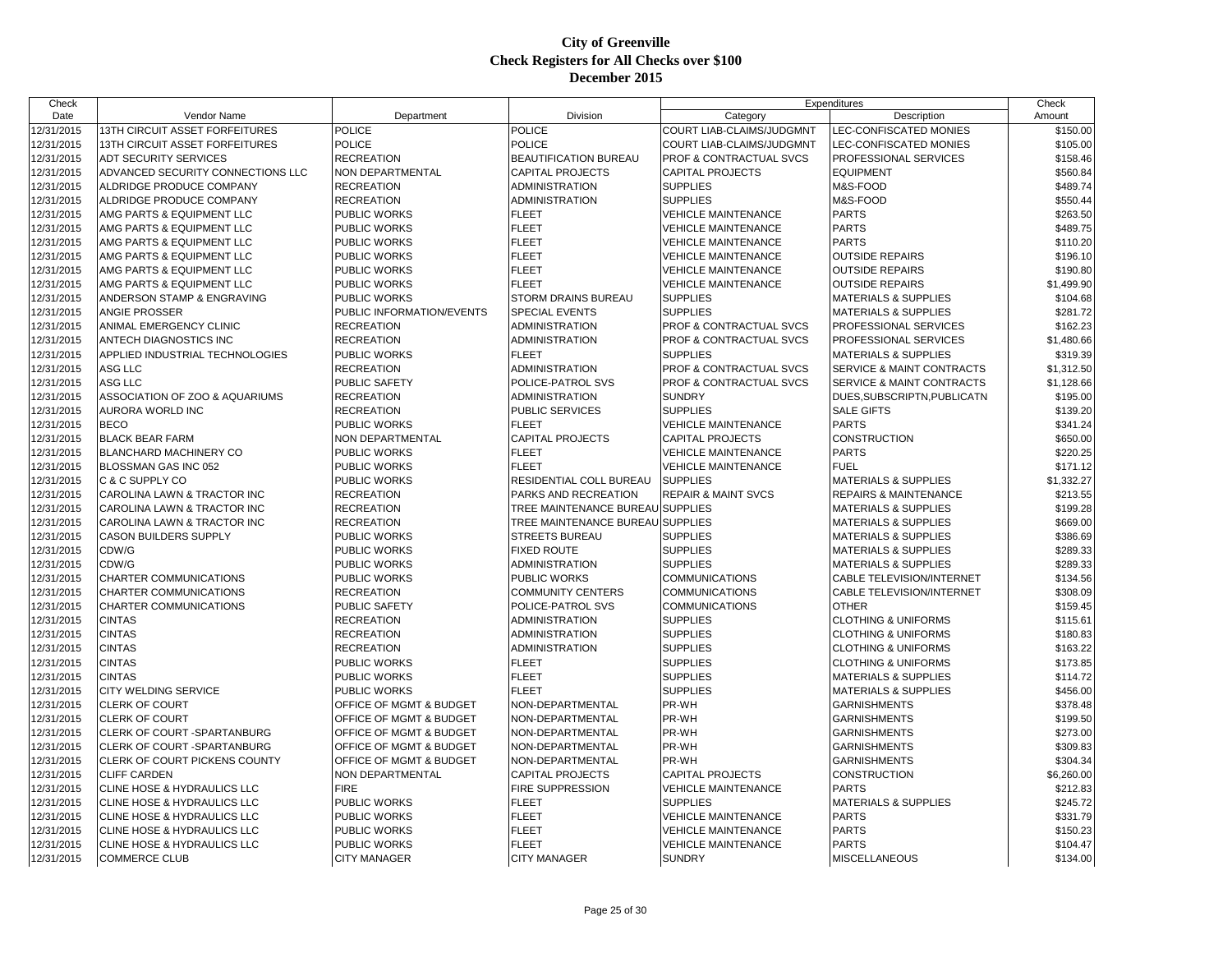| Check      |                                     |                           |                                  | Expenditures                   |                                      | Check       |
|------------|-------------------------------------|---------------------------|----------------------------------|--------------------------------|--------------------------------------|-------------|
| Date       | Vendor Name                         | Department                | Division                         | Category                       | Description                          | Amount      |
| 12/31/2015 | CONCRETE SUPPLY COMPANY LLC         | PUBLIC WORKS              | <b>STREETS BUREAU</b>            | <b>SUPPLIES</b>                | <b>MATERIALS &amp; SUPPLIES</b>      | \$2,469.20  |
| 12/31/2015 | CONCRETE SUPPLY COMPANY LLC         | PUBLIC WORKS              | <b>STREETS BUREAU</b>            | <b>SUPPLIES</b>                | <b>MATERIALS &amp; SUPPLIES</b>      | \$536.60    |
| 12/31/2015 | CORBIN TURF & ORNAMENTAL SUPPLY INC | <b>RECREATION</b>         | BEAUTIFICATION BUREAU            | <b>SUPPLIES</b>                | <b>MATERIALS &amp; SUPPLIES</b>      | \$6,110.90  |
| 12/31/2015 | <b>COWART AWARDS INC</b>            | <b>PUBLIC WORKS</b>       | SEWERS BUREAU                    | <b>SUPPLIES</b>                | <b>MATERIALS &amp; SUPPLIES</b>      | \$271.36    |
| 12/31/2015 | <b>CRITERION PICTURES USA</b>       | PUBLIC INFORMATION/EVENTS | SPECIAL EVENTS                   | PROF & CONTRACTUAL SVCS        | PROFESSIONAL SERVICES                | \$270.00    |
| 12/31/2015 | <b>CROMERS</b>                      | <b>RECREATION</b>         | PUBLIC SERVICES                  | <b>SUPPLIES</b>                | SALE CONCESSIONS                     | \$185.02    |
| 12/31/2015 | DEER OAKS EAP SERVICES LLC          | <b>HUMAN RESOURCES</b>    | OCCUPATIONAL HEALTH              | PROF & CONTRACTUAL SVCS        | PROFESSIONAL SERVICES                | \$1,833.50  |
| 12/31/2015 | DELL MARKETING LP                   | <b>PUBLIC WORKS</b>       | TRAFFIC ENGINEERING              | <b>SUPPLIES</b>                | M&S-INTERSECTION IMPROVEM            | \$105.73    |
| 12/31/2015 | <b>DESIGNLAB INC</b>                | PUBLIC SAFETY             | POLICE-PATROL SVS                | <b>SUPPLIES</b>                | <b>CLOTHING &amp; UNIFORMS</b>       | \$132.22    |
| 12/31/2015 | <b>DESIGNLAB INC</b>                | PUBLIC SAFETY             | POLICE-PATROL SVS                | <b>SUPPLIES</b>                | <b>CLOTHING &amp; UNIFORMS</b>       | \$228.20    |
| 12/31/2015 | <b>DESIGNLAB INC</b>                | PUBLIC SAFETY             | POLICE-PATROL SVS                | <b>SUPPLIES</b>                | <b>CLOTHING &amp; UNIFORMS</b>       | \$106.00    |
| 12/31/2015 | <b>DESIGNLAB INC</b>                | PUBLIC SAFETY             | POLICE-PATROL SVS                | <b>SUPPLIES</b>                | <b>CLOTHING &amp; UNIFORMS</b>       | \$117.38    |
| 12/31/2015 | <b>DESIGNLAB INC</b>                | PUBLIC SAFETY             | POLICE-PATROL SVS                | <b>SUPPLIES</b>                | <b>CLOTHING &amp; UNIFORMS</b>       | \$163.92    |
| 12/31/2015 | <b>DESIGNLAB INC</b>                | PUBLIC SAFETY             | POLICE-PATROL SVS                | <b>SUPPLIES</b>                | <b>CLOTHING &amp; UNIFORMS</b>       | \$106.00    |
| 12/31/2015 | <b>DESIGNLAB INC</b>                | <b>PUBLIC SAFETY</b>      | POLICE-PATROL SVS                | <b>SUPPLIES</b>                | <b>CLOTHING &amp; UNIFORMS</b>       | \$169.58    |
| 12/31/2015 | <b>DOODLE PANTS</b>                 | <b>RECREATION</b>         | PUBLIC SERVICES                  | <b>SUPPLIES</b>                | <b>SALE GIFTS</b>                    | \$1,224.00  |
| 12/31/2015 | DP3 ARCHITECTS, LTD                 | PUBLIC WORKS              | PARKING ADMINISTRATION           | PROF & CONTRACTUAL SVCS        | PROFESSIONAL SERVICES                | \$625.00    |
| 12/31/2015 | <b>DUKE ENERGY</b>                  | PUBLIC WORKS              | PUBLIC WORKS                     | <b>UTILITIES</b>               | <b>ELECTRICITY</b>                   | \$306.94    |
| 12/31/2015 | <b>DUKE ENERGY</b>                  | <b>PUBLIC WORKS</b>       | PUBLIC WORKS                     | <b>UTILITIES</b>               | <b>ELECTRICITY</b>                   | \$475.85    |
| 12/31/2015 | <b>DUKE ENERGY</b>                  | PUBLIC WORKS              | TRAFFIC ENGINEERING              | <b>UTILITIES</b>               | <b>ELECTRICITY</b>                   | \$663.88    |
| 12/31/2015 | <b>DUKE ENERGY</b>                  | PUBLIC WORKS              | TRAFFIC ENGINEERING              | <b>UTILITIES</b>               | <b>ELECTRICITY</b>                   | \$625.35    |
| 12/31/2015 | <b>DUKE ENERGY</b>                  | <b>PUBLIC WORKS</b>       | <b>TRAFFIC ENGINEERING</b>       | <b>UTILITIES</b>               | <b>ELECTRICITY</b>                   | \$776.83    |
| 12/31/2015 | <b>DUKE ENERGY</b>                  | <b>RECREATION</b>         | <b>COMMUNITY CENTERS</b>         | <b>UTILITIES</b>               | <b>ELECTRICITY</b>                   | \$1,005.18  |
| 12/31/2015 | <b>DUKE ENERGY</b>                  | <b>RECREATION</b>         | <b>COMMUNITY CENTERS</b>         | <b>UTILITIES</b>               | <b>ELECTRICITY</b>                   | \$385.67    |
| 12/31/2015 | <b>DUKE ENERGY</b>                  | <b>RECREATION</b>         | <b>COMMUNITY CENTERS</b>         | <b>UTILITIES</b>               | <b>ELECTRICITY</b>                   | \$237.51    |
| 12/31/2015 | <b>DUKE ENERGY</b>                  | <b>RECREATION</b>         | <b>COMMUNITY CENTERS</b>         | <b>UTILITIES</b>               | <b>ELECTRICITY</b>                   | \$663.96    |
| 12/31/2015 | <b>DUKE ENERGY</b>                  | <b>RECREATION</b>         | PARKS MAINTENANCE                | <b>UTILITIES</b>               | <b>ELECTRICITY</b>                   | \$106.19    |
| 12/31/2015 | <b>DUKE ENERGY</b>                  | <b>RECREATION</b>         | PARKS MAINTENANCE                | <b>UTILITIES</b>               | <b>ELECTRICITY</b>                   | \$664.83    |
| 12/31/2015 | <b>DUKE ENERGY</b>                  | <b>RECREATION</b>         | PARKS MAINTENANCE                | <b>UTILITIES</b>               | <b>ELECTRICITY</b>                   | \$518.84    |
| 12/31/2015 | <b>DUKE ENERGY</b>                  | <b>RECREATION</b>         | PARKS MAINTENANCE                | <b>UTILITIES</b>               | <b>ELECTRICITY</b>                   | \$155.97    |
| 12/31/2015 | <b>DUKE ENERGY</b>                  | <b>RECREATION</b>         | PARKS MAINTENANCE                | <b>UTILITIES</b>               | <b>ELECTRICITY</b>                   | \$253.00    |
| 12/31/2015 | <b>DUKE ENERGY</b>                  | <b>RECREATION</b>         | PARKS MAINTENANCE                | <b>UTILITIES</b>               | <b>ELECTRICITY</b>                   | \$1,326.07  |
| 12/31/2015 | <b>DUKE ENERGY</b>                  | <b>RECREATION</b>         | PARKS MAINTENANCE                | <b>UTILITIES</b>               | <b>ELECTRICITY</b>                   | \$785.52    |
| 12/31/2015 | <b>DUKE ENERGY</b>                  | <b>RECREATION</b>         | PARKS MAINTENANCE                | <b>UTILITIES</b>               | <b>ELECTRICITY</b>                   | \$375.38    |
| 12/31/2015 | <b>DUKE ENERGY</b>                  | <b>RECREATION</b>         | PARKS MAINTENANCE                | <b>UTILITIES</b>               | <b>ELECTRICITY</b>                   | \$1,235.91  |
| 12/31/2015 | <b>DUKE ENERGY</b>                  | <b>RECREATION</b>         | <b>FALLS PARK WORK CREW</b>      | <b>REPAIR &amp; MAINT SVCS</b> | REPAIRS & MAINTENANCE                | \$453.63    |
| 12/31/2015 | <b>DUKE ENERGY</b>                  | PUBLIC WORKS              | <b>BUILDING SERVICE DIVISION</b> | <b>UTILITIES</b>               | <b>ELECTRICITY</b>                   | \$385.00    |
| 12/31/2015 | <b>DUKE ENERGY</b>                  | <b>PUBLIC WORKS</b>       | <b>FLEET</b>                     | <b>UTILITIES</b>               | <b>ELECTRICITY</b>                   | \$892.14    |
| 12/31/2015 | ELGIN WILLIAMSON ENTERPRISES INC    | PUBLIC WORKS              | <b>FLEET</b>                     | <b>VEHICLE MAINTENANCE</b>     | <b>OUTSIDE REPAIRS</b>               | \$1,344.08  |
| 12/31/2015 | FAMILY CT OF THE 13TH CIRCUIT       | OFFICE OF MGMT & BUDGET   | NON-DEPARTMENTAL                 | PR-WH                          | <b>GARNISHMENTS</b>                  | \$5,317.22  |
| 12/31/2015 | <b>FEDERAL EXPRESS CORP</b>         | <b>RECREATION</b>         | <b>ADMINISTRATION</b>            | <b>COMMUNICATIONS</b>          | <b>POSTAGE</b>                       | \$359.83    |
| 12/31/2015 | <b>FLSDU</b>                        | OFFICE OF MGMT & BUDGET   | NON-DEPARTMENTAL                 | PR-WH                          | <b>GARNISHMENTS</b>                  | \$203.54    |
| 12/31/2015 | FRIENDS OF THE ZOO                  | <b>RECREATION</b>         | PUBLIC SERVICES                  | <b>SUPPLIES</b>                | SUPPLIES PROMOTIONS                  | \$1,150.00  |
| 12/31/2015 | GIMME-A-SIGN CO INC                 | NON DEPARTMENTAL          | <b>CAPITAL PROJECTS</b>          | <b>CAPITAL PROJECTS</b>        | PROJECT EXPENSE                      | \$826.59    |
| 12/31/2015 | <b>GLASSCRAFTERS INC</b>            | PUBLIC WORKS              | <b>FLEET</b>                     | <b>VEHICLE MAINTENANCE</b>     | <b>OUTSIDE REPAIRS</b>               | \$471.24    |
| 12/31/2015 | <b>GOOD LIFE CATERING CO LLC</b>    | <b>RECREATION</b>         | <b>COMMUNITY CENTERS</b>         | <b>SUPPLIES</b>                | <b>MATERIALS &amp; SUPPLIES</b>      | \$480.60    |
| 12/31/2015 | <b>GOODYEAR COMMERCIAL TIRE</b>     | <b>FIRE</b>               | FIRE SUPPRESSION                 | <b>VEHICLE MAINTENANCE</b>     | <b>PARTS</b>                         | \$1,384.51  |
| 12/31/2015 | GOODYEAR COMMERCIAL TIRE            | <b>FIRE</b>               | FIRE SUPPRESSION                 | <b>VEHICLE MAINTENANCE</b>     | <b>PARTS</b>                         | \$1,384.51  |
| 12/31/2015 | GOODYEAR COMMERCIAL TIRE            | <b>PUBLIC WORKS</b>       | <b>FLEET</b>                     | <b>VEHICLE MAINTENANCE</b>     | <b>PARTS</b>                         | \$933.63    |
| 12/31/2015 | GRAINGER 803858620                  | PUBLIC WORKS              | <b>VEHICLE MAINTENANCE</b>       | <b>SUPPLIES</b>                | <b>MATERIALS &amp; SUPPLIES</b>      | \$265.56    |
| 12/31/2015 | GRAINGER 803858935                  | <b>FIRE</b>               | <b>FIRE SUPPRESSION</b>          | <b>SUPPLIES</b>                | <b>MATERIALS &amp; SUPPLIES</b>      | \$446.91    |
| 12/31/2015 | <b>GREENVILLE COUNTY</b>            | MUNICIPAL COURT           | MUNICIPAL COURT                  | PROF & CONTRACTUAL SVCS        | PROFESSIONAL SERVICES                | \$20,435.12 |
| 12/31/2015 | GREENVILLE COUNTY ANIMAL CARE SERV  | <b>PUBLIC SAFETY</b>      | POLICE-PATROL SVS                | PROF & CONTRACTUAL SVCS        | <b>SERVICE &amp; MAINT CONTRACTS</b> | \$1,950.00  |
|            |                                     |                           |                                  |                                |                                      |             |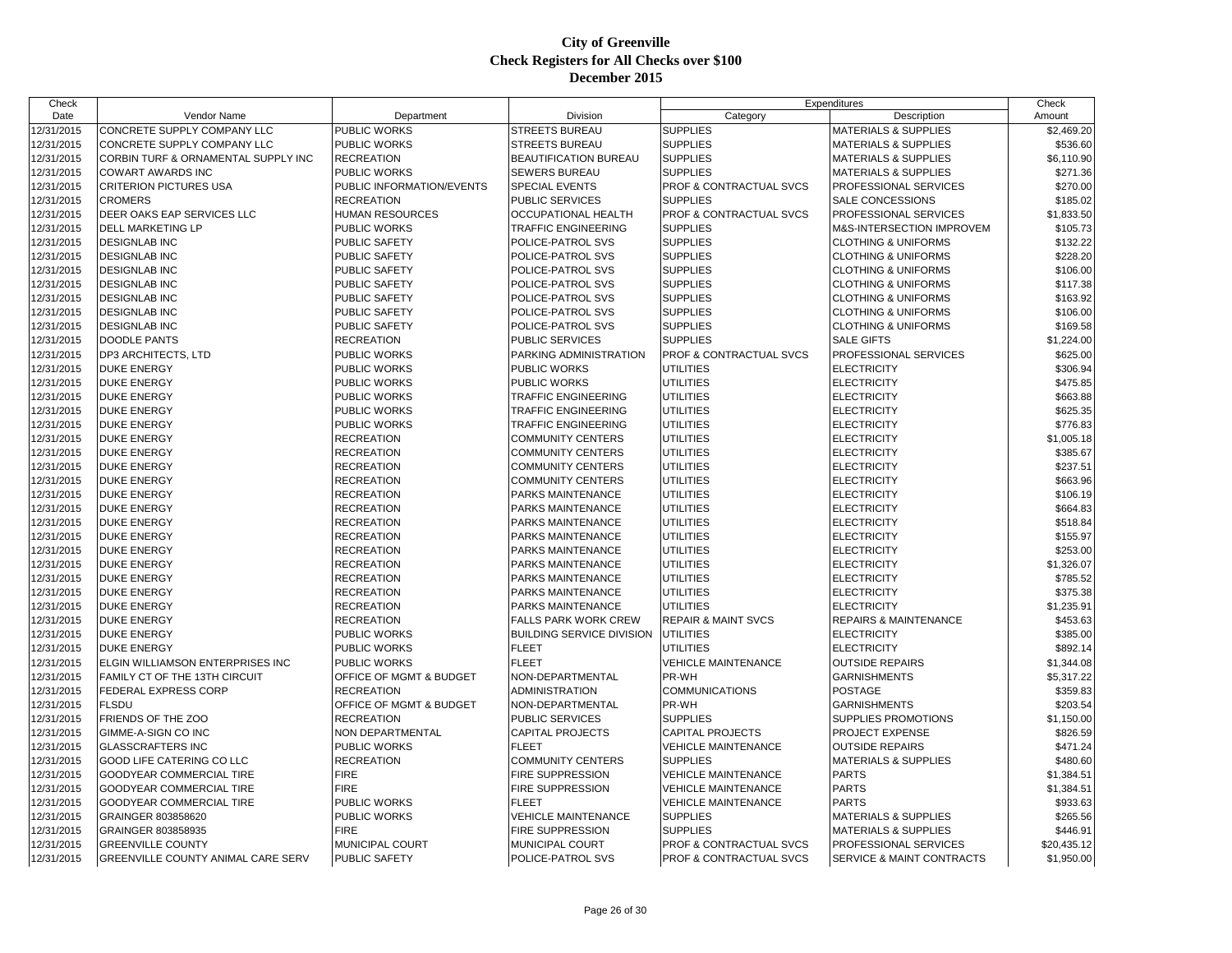| Check      |                                   |                         |                                   | Expenditures                   |                                  | Check       |
|------------|-----------------------------------|-------------------------|-----------------------------------|--------------------------------|----------------------------------|-------------|
| Date       | Vendor Name                       | Department              | Division                          | Category                       | Description                      | Amount      |
| 12/31/2015 | <b>GREENVILLE NEWS</b>            | OFFICE OF MGMT & BUDGET | <b>PURCHASING</b>                 | PROF & CONTRACTUAL SVCS        | ADVERTISING EXPENSE              | \$103.06    |
| 12/31/2015 | GREENVILLE OFFICE SUPPLY CO INC   | MUNICIPAL COURT         | MUNICIPAL COURT                   | <b>SUPPLIES</b>                | <b>MATERIALS &amp; SUPPLIES</b>  | \$279.63    |
| 12/31/2015 | GREENVILLE OFFICE SUPPLY CO INC   | <b>HUMAN RESOURCES</b>  | OCCUPATIONAL HEALTH               | <b>SUPPLIES</b>                | <b>MATERIALS &amp; SUPPLIES</b>  | \$313.02    |
| 12/31/2015 | GREENVILLE OFFICE SUPPLY CO INC   | <b>PUBLIC WORKS</b>     | CONSTRUCTION & INSPECTIOISUPPLIES |                                | OFFICE SUPPLIES&MATERIALS        | \$208.16    |
| 12/31/2015 | GREENVILLE OFFICE SUPPLY CO INC   | <b>RECREATION</b>       | <b>EDUCATION</b>                  | <b>PRINTING</b>                | PRINTING & BINDING               | \$153.56    |
| 12/31/2015 | <b>GREENVILLE TRACTOR CO INC</b>  | <b>PUBLIC WORKS</b>     | <b>FLEET</b>                      | <b>VEHICLE MAINTENANCE</b>     | <b>PARTS</b>                     | \$372.03    |
| 12/31/2015 | <b>GREENVILLE WATER</b>           | PUBLIC WORKS            | <b>BUILDING SERVICE DIVISION</b>  | <b>UTILITIES</b>               | <b>OTHER</b>                     | \$240.19    |
| 12/31/2015 | <b>GREENVILLE WATER</b>           | PUBLIC WORKS            | <b>BUILDING SERVICE DIVISION</b>  | <b>UTILITIES</b>               | <b>OTHER</b>                     | \$106.41    |
| 12/31/2015 | <b>GREENVILLE WATER</b>           | PUBLIC WORKS            | <b>BUILDING SERVICE DIVISION</b>  | <b>UTILITIES</b>               | <b>OTHER</b>                     | \$116.00    |
| 12/31/2015 | <b>GREENVILLE WATER</b>           | <b>PUBLIC WORKS</b>     | <b>BUILDING SERVICE DIVISION</b>  | <b>UTILITIES</b>               | <b>OTHER</b>                     | \$185.82    |
| 12/31/2015 | GREENVILLE ZOO - PETTY CASH       | <b>RECREATION</b>       | PUBLIC SERVICES                   | <b>SUPPLIES</b>                | <b>SPECIAL EVENTS</b>            | \$137.77    |
| 12/31/2015 | HANDI CLEAN PRODUCTS              | <b>FIRE</b>             | FIRE SUPPRESSION                  | <b>SUPPLIES</b>                | OTHER MEDICAL SUPPLIES           | \$400.52    |
| 12/31/2015 | <b>HARRISON'S WORKWEAR</b>        | <b>RECREATION</b>       | TREE MAINTENANCE BUREAU SUPPLIES  |                                | <b>CLOTHING &amp; UNIFORMS</b>   | \$127.19    |
| 12/31/2015 | <b>HARRISON'S WORKWEAR</b>        | PUBLIC WORKS            | SEWERS BUREAU                     | <b>SUPPLIES</b>                | <b>CLOTHING &amp; UNIFORMS</b>   | \$115.00    |
| 12/31/2015 | HENRY SCHEIN ANIMAL HEALTH        | <b>RECREATION</b>       | <b>ADMINISTRATION</b>             | <b>SUPPLIES</b>                | M&S-MEDICINE                     | \$101.66    |
| 12/31/2015 | HENRY SCHEIN INC MEDICAL DIVISION | <b>PUBLIC SAFETY</b>    | POLICE-PATROL SVS                 | <b>SUPPLIES</b>                | <b>MATERIALS &amp; SUPPLIES</b>  | \$621.42    |
| 12/31/2015 | <b>HENRY'S SMOKEHOUSE</b>         | <b>FIRE</b>             | <b>FIRE SERVICES</b>              | <b>SUPPLIES</b>                | <b>MATERIALS &amp; SUPPLIES</b>  | \$103.68    |
| 12/31/2015 | <b>HESC</b>                       | OFFICE OF MGMT & BUDGET | NON-DEPARTMENTAL                  | PR-WH                          | <b>GARNISHMENTS</b>              | \$161.89    |
| 12/31/2015 | HEWITT COLEMAN & ASSOCIATES INC   | OFFICE OF MGMT & BUDGET | <b>RISK MANAGEMENT</b>            | <b>SERVICE FEES</b>            | ADMIN FEES-GEN/PROP LIA          | \$15,311.68 |
| 12/31/2015 | HEWITT COLEMAN & ASSOCIATES INC   | OFFICE OF MGMT & BUDGET | RISK MANAGEMENT                   | <b>RISK MANAGEMENT</b>         | <b>WC SERVICE FEES</b>           | \$7,541.57  |
| 12/31/2015 | HOLDER ELECTRIC SUPPLY INC        | <b>PUBLIC WORKS</b>     | TRAFFIC ENGINEERING               | <b>SUPPLIES</b>                | M&S-SIGNALS                      | \$135.23    |
| 12/31/2015 | HOME DEPOT CREDIT SERVICE 4123    | PUBLIC WORKS            | <b>STREETS BUREAU</b>             | <b>SUPPLIES</b>                | <b>MATERIALS &amp; SUPPLIES</b>  | \$100.37    |
| 12/31/2015 | HOME DEPOT CREDIT SERVICE 5906    | <b>RECREATION</b>       | PARKS AND RECREATION              | <b>REPAIR &amp; MAINT SVCS</b> | <b>REPAIRS &amp; MAINTENANCE</b> | \$120.32    |
| 12/31/2015 | HOME DEPOT CREDIT SERVICE 5906    | <b>PUBLIC WORKS</b>     | <b>BUILDING SERVICE DIVISION</b>  | <b>SUPPLIES</b>                | <b>MATERIALS &amp; SUPPLIES</b>  | \$103.69    |
| 12/31/2015 | HOME DEPOT CREDIT SERVICE 5914    | <b>RECREATION</b>       | <b>PUBLIC SERVICES</b>            | <b>SUPPLIES</b>                | <b>SPECIAL EVENTS</b>            | \$233.16    |
| 12/31/2015 | HOME DEPOT CREDIT SERVICE 5914    | <b>RECREATION</b>       | PUBLIC SERVICES                   | <b>SUPPLIES</b>                | <b>SPECIAL EVENTS</b>            | \$140.97    |
| 12/31/2015 | HOME DEPOT CREDIT SERVICE 5922    | <b>RECREATION</b>       | PARKS AND RECREATION              | <b>REPAIR &amp; MAINT SVCS</b> | <b>REPAIRS &amp; MAINTENANCE</b> | \$184.62    |
| 12/31/2015 | HOME DEPOT CREDIT SERVICE 5922    | <b>RECREATION</b>       | BEAUTIFICATION BUREAU             | <b>SUPPLIES</b>                | <b>MATERIALS &amp; SUPPLIES</b>  | \$158.45    |
| 12/31/2015 | <b>ICA ENGINEERING INC</b>        | NON DEPARTMENTAL        | <b>CAPITAL PROJECTS</b>           | <b>CAPITAL PROJECTS</b>        | PLANNING/DESIGN                  | \$16,600.00 |
| 12/31/2015 | INTERNAL REVENUE SERVICE          | OFFICE OF MGMT & BUDGET | NON-DEPARTMENTAL                  | PR-WH                          | <b>GARNISHMENTS</b>              | \$150.00    |
| 12/31/2015 | <b>IPSWITCH INC</b>               | OFFICE OF MGMT & BUDGET | <b>INFORMATION TECHNOLOGY</b>     | PROF & CONTRACTUAL SVCS        | SERVICE & MAINT CONTRACTS        | \$257.00    |
| 12/31/2015 | <b>IVEY COMMUNICATIONS INC</b>    | <b>FIRE</b>             | <b>FIRE SUPPRESSION</b>           | <b>REPAIR &amp; MAINT SVCS</b> | <b>REPAIRS &amp; MAINTENANCE</b> | \$264.47    |
| 12/31/2015 | J W VAUGHAN CO                    | PUBLIC WORKS            | <b>FLEET</b>                      | <b>VEHICLE MAINTENANCE</b>     | <b>PARTS</b>                     | \$490.02    |
| 12/31/2015 | <b>JAMIE WEAVER</b>               | <b>PUBLIC SAFETY</b>    | POLICE-PATROL SVS                 | <b>TRAVEL &amp; TRAINING</b>   | <b>TRAVEL &amp; TRAINING</b>     | \$256.00    |
| 12/31/2015 | JET-VAC SEWER EQUIPMENT CO        | <b>PUBLIC WORKS</b>     | SEWERS BUREAU                     | <b>SUPPLIES</b>                | <b>MATERIALS &amp; SUPPLIES</b>  | \$1,166.00  |
| 12/31/2015 | K-MART STORE 4016                 | <b>PUBLIC WORKS</b>     | RESIDENTIAL COLL BUREAU           | <b>SUPPLIES</b>                | <b>MATERIALS &amp; SUPPLIES</b>  | \$375.81    |
| 12/31/2015 | KIMLEY-HORN & ASSOCIATES INC      | PUBLIC WORKS            | PARKING ADMINISTRATION            | PROF & CONTRACTUAL SVCS        | PROFESSIONAL SERVICES            | \$13,650.00 |
| 12/31/2015 | KING ASPHALT INC                  | <b>PUBLIC WORKS</b>     | STREETS BUREAU                    | <b>SUPPLIES</b>                | <b>MATERIALS &amp; SUPPLIES</b>  | \$1,631.31  |
| 12/31/2015 | KING ASPHALT INC                  | PUBLIC WORKS            | SEWERS BUREAU                     | <b>SUPPLIES</b>                | <b>MATERIALS &amp; SUPPLIES</b>  | \$874.77    |
| 12/31/2015 | KING ASPHALT INC                  | <b>PUBLIC WORKS</b>     | STORM DRAINS BUREAU               | <b>SUPPLIES</b>                | <b>CONSTRUCTION &amp; REPAIR</b> | \$3,044.48  |
| 12/31/2015 | KRISTY RUSSELL                    | <b>RECREATION</b>       | <b>ADMINISTRATION</b>             | <b>SUPPLIES</b>                | <b>CLOTHING &amp; UNIFORMS</b>   | \$108.11    |
| 12/31/2015 | LAWMEN'S SAFETY SUPPLY            | <b>PUBLIC SAFETY</b>    | POLICE-PATROL SVS                 | <b>SUPPLIES</b>                | <b>CLOTHING &amp; UNIFORMS</b>   | \$642.63    |
| 12/31/2015 | LESLIES POOL SUPPLIES             | <b>RECREATION</b>       | <b>FALLS PARK WORK CREW</b>       | <b>SUPPLIES</b>                | <b>MATERIALS &amp; SUPPLIES</b>  | \$184.97    |
| 12/31/2015 | LIGHTMART.COM                     | NON DEPARTMENTAL        | <b>CAPITAL PROJECTS</b>           | <b>CAPITAL PROJECTS</b>        | <b>CONSTRUCTION</b>              | \$8,973.00  |
| 12/31/2015 | LINA                              | <b>HUMAN RESOURCES</b>  | HEALTH CARE                       | OTHER INSURANCE                | LIFE INSURANCE                   | \$14,708.92 |
| 12/31/2015 | LINA                              | <b>HUMAN RESOURCES</b>  | <b>HEALTH CARE</b>                | <b>OTHER INSURANCE</b>         | LONG TERM DISABILITY             | \$8,493.63  |
| 12/31/2015 | LONG TRAILER & BODY SERVICE INC   | <b>PUBLIC WORKS</b>     | <b>FLEET</b>                      | <b>VEHICLE MAINTENANCE</b>     | <b>PARTS</b>                     | \$468.83    |
| 12/31/2015 | LOWES                             | PUBLIC WORKS            | <b>STREETS BUREAU</b>             | <b>SUPPLIES</b>                | <b>MATERIALS &amp; SUPPLIES</b>  | \$193.07    |
| 12/31/2015 | LOWES                             | <b>PUBLIC WORKS</b>     | <b>STREETS BUREAU</b>             | <b>SUPPLIES</b>                | <b>MATERIALS &amp; SUPPLIES</b>  | \$264.68    |
| 12/31/2015 | LYDIA THOMAS                      | <b>RECREATION</b>       | <b>PUBLIC SERVICES</b>            | <b>SUPPLIES</b>                | SUPPLIES PROMOTIONS              | \$465.00    |
| 12/31/2015 | <b>MARK TEAL</b>                  | OFFICE OF MGMT & BUDGET | <b>RISK MANAGEMENT</b>            | <b>SUNDRY</b>                  | <b>MISCELLANEOUS</b>             | \$108.71    |
| 12/31/2015 | <b>MARK TEAL</b>                  | OFFICE OF MGMT & BUDGET | <b>RISK MANAGEMENT</b>            | <b>SUNDRY</b>                  | DUES, SUBSCRIPTN, PUBLICATN      | \$385.00    |
| 12/31/2015 | MARYLAND CHILD SUPPORT ACCOUNT    | OFFICE OF MGMT & BUDGET | NON-DEPARTMENTAL                  | PR-WH                          | <b>GARNISHMENTS</b>              | \$129.40    |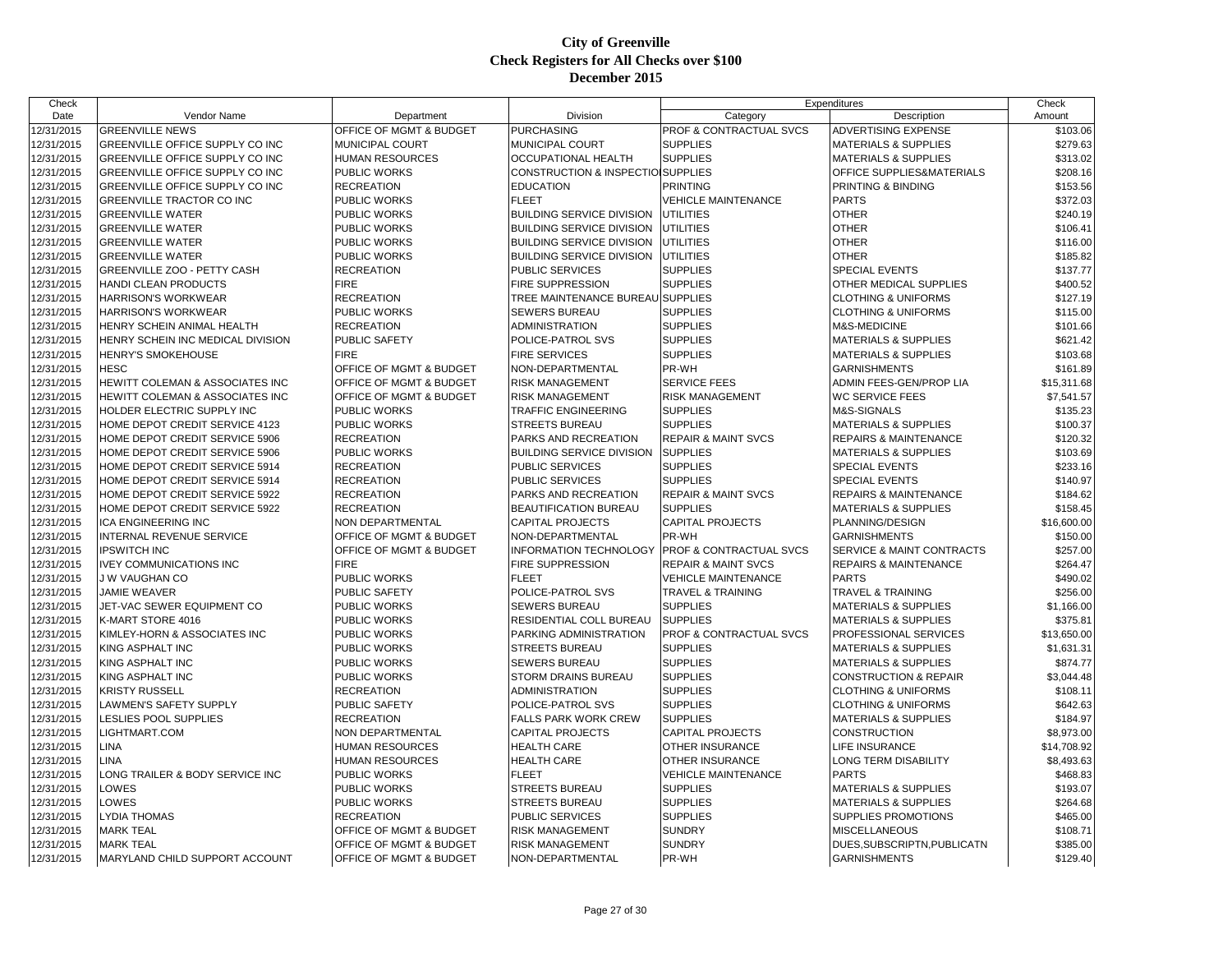| Check      |                                   |                        |                            | Expenditures                   |                                  | Check       |
|------------|-----------------------------------|------------------------|----------------------------|--------------------------------|----------------------------------|-------------|
| Date       | Vendor Name                       | Department             | Division                   | Category                       | Description                      | Amount      |
| 12/31/2015 | <b>MED-TECH RESOURCE LLC</b>      | PUBLIC SAFETY          | POLICE-PATROL SVS          | <b>SUPPLIES</b>                | <b>MATERIALS &amp; SUPPLIES</b>  | \$173.01    |
| 12/31/2015 | MED-TECH RESOURCE LLC             | PUBLIC SAFETY          | POLICE-PATROL SVS          | <b>SUPPLIES</b>                | <b>MATERIALS &amp; SUPPLIES</b>  | \$104.55    |
| 12/31/2015 | MOODY'S INVESTORS SERVICE         | NON DEPARTMENTAL       | <b>HOSPITALITY TAX</b>     | OTHER DEBT SERVICE COST        | <b>BOND ISSUANCE COSTS</b>       | \$21,000.00 |
| 12/31/2015 | MST CONCRETE PRODUCTS             | <b>PUBLIC WORKS</b>    | <b>SEWERS BUREAU</b>       | <b>SUPPLIES</b>                | <b>MATERIALS &amp; SUPPLIES</b>  | \$367.01    |
| 12/31/2015 | NAPA AUTO PARTS OF GREENVILLE     | <b>PUBLIC WORKS</b>    | <b>VEHICLE MAINTENANCE</b> | <b>VEHICLE MAINTENANCE</b>     | <b>PARTS</b>                     | \$196.94    |
| 12/31/2015 | NAPA AUTO PARTS OF GREENVILLE     | <b>FIRE</b>            | <b>FIRE SUPPRESSION</b>    | <b>VEHICLE MAINTENANCE</b>     | <b>PARTS</b>                     | \$415.31    |
| 12/31/2015 | NAPA AUTO PARTS OF GREENVILLE     | <b>FIRE</b>            | <b>FIRE SUPPRESSION</b>    | <b>VEHICLE MAINTENANCE</b>     | <b>PARTS</b>                     | \$239.10    |
| 12/31/2015 | NAPA AUTO PARTS OF GREENVILLE     | <b>FIRE</b>            | <b>FIRE SUPPRESSION</b>    | <b>VEHICLE MAINTENANCE</b>     | <b>PARTS</b>                     | \$188.17    |
| 12/31/2015 | NAPA AUTO PARTS OF GREENVILLE     | PUBLIC WORKS           | <b>FLEET</b>               | <b>SUPPLIES</b>                | <b>MATERIALS &amp; SUPPLIES</b>  | \$937.47    |
| 12/31/2015 | NAPA AUTO PARTS OF GREENVILLE     | <b>PUBLIC WORKS</b>    | <b>FLEET</b>               | <b>SUPPLIES</b>                | <b>MATERIALS &amp; SUPPLIES</b>  | \$147.73    |
| 12/31/2015 | NAPA AUTO PARTS OF GREENVILLE     | PUBLIC WORKS           | FLEET                      | <b>SUPPLIES</b>                | <b>MATERIALS &amp; SUPPLIES</b>  | \$546.65    |
| 12/31/2015 | NAPA AUTO PARTS OF GREENVILLE     | <b>PUBLIC WORKS</b>    | <b>FLEET</b>               | <b>VEHICLE MAINTENANCE</b>     | <b>PARTS</b>                     | \$152.05    |
| 12/31/2015 | NAPA AUTO PARTS OF GREENVILLE     | <b>PUBLIC WORKS</b>    | <b>FLEET</b>               | <b>VEHICLE MAINTENANCE</b>     | <b>PARTS</b>                     | \$133.88    |
| 12/31/2015 | NAPA AUTO PARTS OF GREENVILLE     | PUBLIC WORKS           | <b>FLEET</b>               | <b>VEHICLE MAINTENANCE</b>     | <b>PARTS</b>                     | \$317.88    |
| 12/31/2015 | NEW SOUTH CONSTRUCTION SUPPLY LLC | <b>PUBLIC WORKS</b>    | <b>STREETS BUREAU</b>      | <b>SUPPLIES</b>                | <b>MATERIALS &amp; SUPPLIES</b>  | \$101.76    |
| 12/31/2015 | NEW SOUTH CONSTRUCTION SUPPLY LLC | PUBLIC WORKS           | STREETS BUREAU             | <b>SUPPLIES</b>                | <b>MATERIALS &amp; SUPPLIES</b>  | \$991.81    |
| 12/31/2015 | <b>NGLIC</b>                      | <b>HUMAN RESOURCES</b> | <b>HEALTH CARE</b>         | <b>OTHER INSURANCE</b>         | <b>VISION - SUPERIOR</b>         | \$9,246.16  |
| 12/31/2015 | NORRIS SUPPLY CO                  | <b>RECREATION</b>      | BEAUTIFICATION BUREAU      | <b>SUPPLIES</b>                | MATERIALS & SUPPLIES             | \$835.81    |
| 12/31/2015 | NORRIS SUPPLY CO                  | PUBLIC WORKS           | <b>SEWERS BUREAU</b>       | <b>SUPPLIES</b>                | <b>MATERIALS &amp; SUPPLIES</b>  | \$421.88    |
| 12/31/2015 | NORTHERN TOOL & EQUIPMENT         | <b>RECREATION</b>      | PARKS AND RECREATION       | <b>REPAIR &amp; MAINT SVCS</b> | <b>REPAIRS &amp; MAINTENANCE</b> | \$347.63    |
| 12/31/2015 | NORTHERN TOOL & EQUIPMENT         | PUBLIC WORKS           | <b>FLEET</b>               | <b>SUPPLIES</b>                | <b>MATERIALS &amp; SUPPLIES</b>  | \$334.93    |
| 12/31/2015 | NORTHERN TOOL & EQUIPMENT         | PUBLIC WORKS           | <b>FLEET</b>               | <b>SUPPLIES</b>                | <b>MATERIALS &amp; SUPPLIES</b>  | \$269.04    |
| 12/31/2015 | NORTHWEST ZOO PATH                | <b>RECREATION</b>      | <b>ADMINISTRATION</b>      | PROF & CONTRACTUAL SVCS        | PROFESSIONAL SERVICES            | \$110.00    |
| 12/31/2015 | O'REILLY AUTO PARTS               | PUBLIC WORKS           | <b>FLEET</b>               | <b>VEHICLE MAINTENANCE</b>     | <b>PARTS</b>                     | \$175.65    |
| 12/31/2015 | OFFICE DEPOT BSD                  | PUBLIC WORKS           | PARKING ADMINISTRATION     | <b>SUPPLIES</b>                | OFFICE SUPPLIES&MATERIALS        | \$126.16    |
| 12/31/2015 | OFFICE DEPOT BSD                  | <b>FIRE</b>            | FIRE SUPPRESSION           | <b>SUPPLIES</b>                | OFFICE SUPPLIES&MATERIALS        | \$185.77    |
| 12/31/2015 | ABBY LEATHERS                     | <b>CITY MANAGER</b>    | <b>DONATIONS</b>           | CONTRIBUTIONS/DONATIONS        | DOWNTOWN GVL HOLIDAY HAPP        | \$550.00    |
| 12/31/2015 | <b>BOB JONES ACADEMY</b>          | <b>CITY MANAGER</b>    | <b>DONATIONS</b>           | CONTRIBUTIONS/DONATIONS        | DOWNTOWN GVL HOLIDAY HAPP        | \$400.00    |
| 12/31/2015 | COOK'S STATION                    | <b>CITY MANAGER</b>    | <b>DONATIONS</b>           | CONTRIBUTIONS/DONATIONS        | DOWNTOWN GVL HOLIDAY HAPP        | \$150.00    |
| 12/31/2015 | <b>DUSTY KENNON</b>               | <b>CITY MANAGER</b>    | <b>DONATIONS</b>           | CONTRIBUTIONS/DONATIONS        | DOWNTOWN GVL HOLIDAY HAPP        | \$125.00    |
| 12/31/2015 | KERY BAGGETT                      | <b>CITY MANAGER</b>    | <b>DONATIONS</b>           | CONTRIBUTIONS/DONATIONS        | DOWNTOWN GVL HOLIDAY HAPP        | \$400.00    |
| 12/31/2015 | <b>GENE BURTON</b>                | <b>CITY MANAGER</b>    | <b>DONATIONS</b>           | CONTRIBUTIONS/DONATIONS        | DOWNTOWN GVL HOLIDAY HAPP        | \$125.00    |
| 12/31/2015 | <b>GREGORY HOLLAND</b>            | <b>CITY MANAGER</b>    | <b>DONATIONS</b>           | CONTRIBUTIONS/DONATIONS        | DOWNTOWN GVL HOLIDAY HAPP        | \$125.00    |
| 12/31/2015 | <b>INTERFACE MINISTRIES</b>       | <b>CITY MANAGER</b>    | <b>DONATIONS</b>           | CONTRIBUTIONS/DONATIONS        | DOWNTOWN GVL HOLIDAY HAPP        | \$400.00    |
| 12/31/2015 | <b>JEREMY OTERO</b>               | <b>CITY MANAGER</b>    | <b>DONATIONS</b>           | CONTRIBUTIONS/DONATIONS        | DOWNTOWN GVL HOLIDAY HAPP        | \$125.00    |
| 12/31/2015 | JUSTIN MOHR                       | <b>CITY MANAGER</b>    | <b>DONATIONS</b>           | CONTRIBUTIONS/DONATIONS        | DOWNTOWN GVL HOLIDAY HAPP        | \$250.00    |
| 12/31/2015 | <b>KEN SAFFORD</b>                | <b>CITY MANAGER</b>    | <b>DONATIONS</b>           | CONTRIBUTIONS/DONATIONS        | DOWNTOWN GVL HOLIDAY HAPP        | \$125.00    |
| 12/31/2015 | <b>KEVIN MCKITTRICK</b>           | <b>CITY MANAGER</b>    | <b>DONATIONS</b>           | CONTRIBUTIONS/DONATIONS        | DOWNTOWN GVL HOLIDAY HAPP        | \$125.00    |
| 12/31/2015 | JOSHUA JOHNSON                    | <b>CITY MANAGER</b>    | <b>DONATIONS</b>           | CONTRIBUTIONS/DONATIONS        | DOWNTOWN GVL HOLIDAY HAPP        | \$275.00    |
| 12/31/2015 | DEBRA WEAVER                      | <b>CITY MANAGER</b>    | <b>DONATIONS</b>           | CONTRIBUTIONS/DONATIONS        | DOWNTOWN GVL HOLIDAY HAPP        | \$350.00    |
| 12/31/2015 | <b>HANS WOLFF</b>                 | <b>CITY MANAGER</b>    | <b>DONATIONS</b>           | CONTRIBUTIONS/DONATIONS        | DOWNTOWN GVL HOLIDAY HAPP        | \$250.00    |
| 12/31/2015 | <b>MATT DINGLEDINE</b>            | <b>CITY MANAGER</b>    | <b>DONATIONS</b>           | CONTRIBUTIONS/DONATIONS        | DOWNTOWN GVL HOLIDAY HAPP        | \$125.00    |
| 12/31/2015 | MATTHEW MUNGER                    | <b>CITY MANAGER</b>    | <b>DONATIONS</b>           | CONTRIBUTIONS/DONATIONS        | DOWNTOWN GVL HOLIDAY HAPP        | \$250.00    |
| 12/31/2015 | <b>GEORGE COLYER</b>              | <b>CITY MANAGER</b>    | <b>DONATIONS</b>           | CONTRIBUTIONS/DONATIONS        | DOWNTOWN GVL HOLIDAY HAPP        | \$125.00    |
| 12/31/2015 | PALMETTO STATESMEN                | <b>CITY MANAGER</b>    | <b>DONATIONS</b>           | CONTRIBUTIONS/DONATIONS        | DOWNTOWN GVL HOLIDAY HAPP        | \$400.00    |
| 12/31/2015 | <b>NATHAN STOUFFER</b>            | <b>CITY MANAGER</b>    | <b>DONATIONS</b>           | CONTRIBUTIONS/DONATIONS        | DOWNTOWN GVL HOLIDAY HAPP        | \$275.00    |
| 12/31/2015 | <b>CHRISTINA DAVIS</b>            | <b>CITY MANAGER</b>    | <b>DONATIONS</b>           | CONTRIBUTIONS/DONATIONS        | DOWNTOWN GVL HOLIDAY HAPP        | \$275.00    |
| 12/31/2015 | RICH BLOUGH                       | <b>CITY MANAGER</b>    | <b>DONATIONS</b>           | CONTRIBUTIONS/DONATIONS        | DOWNTOWN GVL HOLIDAY HAPP        | \$125.00    |
| 12/31/2015 | RUSHINGBROOK CHILDREN'S CHOIR     | <b>CITY MANAGER</b>    | <b>DONATIONS</b>           | CONTRIBUTIONS/DONATIONS        | DOWNTOWN GVL HOLIDAY HAPP        | \$400.00    |
| 12/31/2015 | <b>SHARON GERBER</b>              | <b>CITY MANAGER</b>    | <b>DONATIONS</b>           | CONTRIBUTIONS/DONATIONS        | DOWNTOWN GVL HOLIDAY HAPP        | \$175.00    |
| 12/31/2015 | SNOPES FAMILY BAND                | <b>CITY MANAGER</b>    | <b>DONATIONS</b>           | CONTRIBUTIONS/DONATIONS        | DOWNTOWN GVL HOLIDAY HAPP        | \$275.00    |
| 12/31/2015 | <b>DREW SHROCK</b>                | <b>CITY MANAGER</b>    | <b>DONATIONS</b>           | CONTRIBUTIONS/DONATIONS        | DOWNTOWN GVL HOLIDAY HAPP        | \$275.00    |
| 12/31/2015 | <b>WEST END STRING BAND</b>       | <b>CITY MANAGER</b>    | <b>DONATIONS</b>           | CONTRIBUTIONS/DONATIONS        | DOWNTOWN GVL HOLIDAY HAPP        | \$275.00    |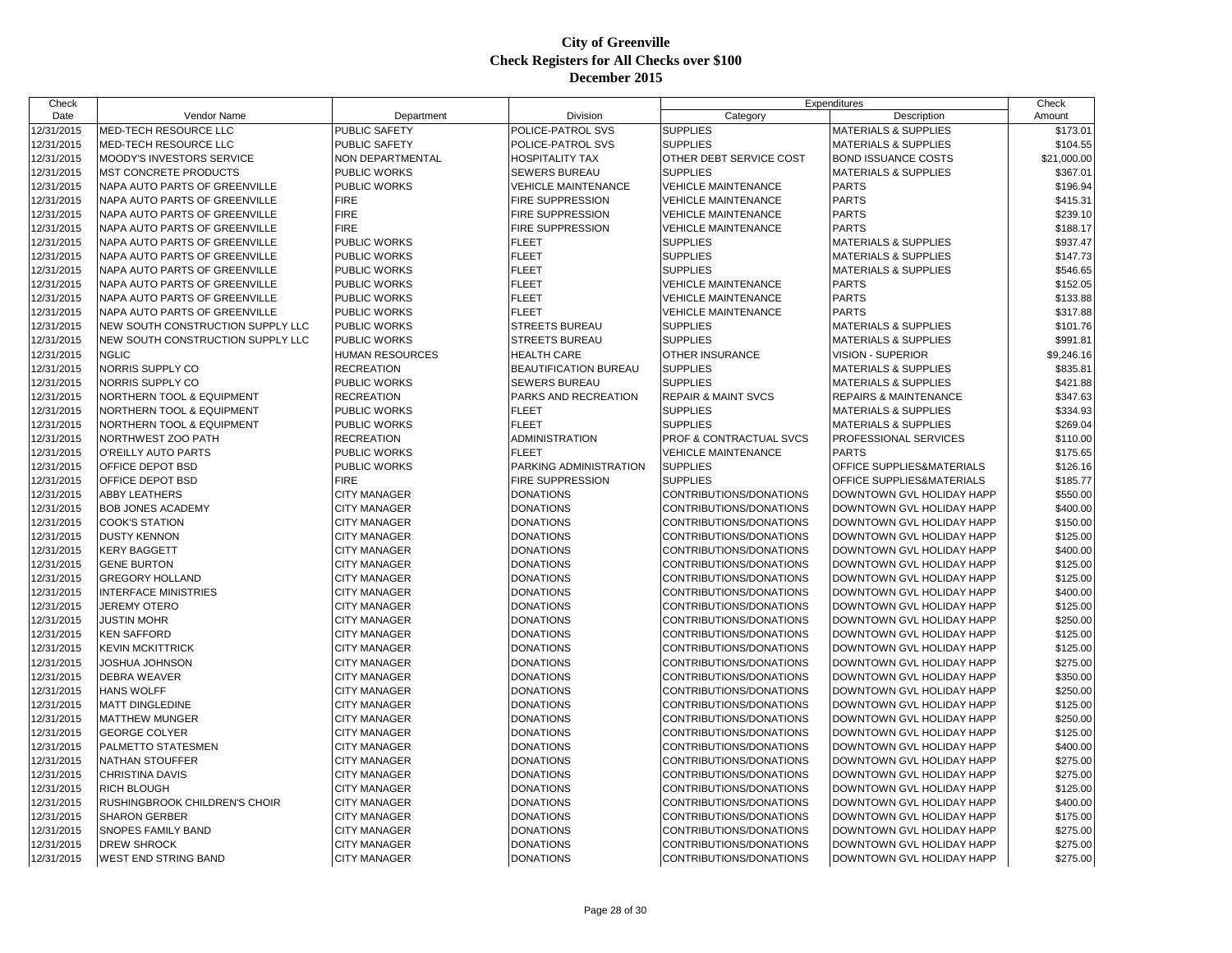| Category<br>Date<br>Vendor Name<br>Department<br>Division<br>Description<br>Amount<br>12/31/2015<br>OOBE INC<br><b>RECREATION</b><br><b>EDUCATION</b><br><b>SUPPLIES</b><br><b>CLOTHING &amp; UNIFORMS</b><br>\$424.98<br><b>SUPPLIES</b><br>OOBE INC<br><b>EDUCATION</b><br>12/31/2015<br>RECREATION<br><b>CLOTHING &amp; UNIFORMS</b><br>\$118.52<br>12/31/2015<br>OOBE INC<br><b>RECREATION</b><br><b>PUBLIC SERVICES</b><br><b>SUPPLIES</b><br><b>CLOTHING &amp; UNIFORMS</b><br>\$128.75<br>OOBE INC<br><b>SUPPLIES</b><br>12/31/2015<br><b>RECREATION</b><br><b>PUBLIC SERVICES</b><br><b>CLOTHING &amp; UNIFORMS</b><br>\$808.14<br>12/31/2015<br>PALMETTO CYCLING COALITION<br><b>RECREATION</b><br>PARKS AND RECREATION<br><b>SUNDRY</b><br>DUES, SUBSCRIPTN, PUBLICATN<br>\$200.00<br>\$272.52<br>12/31/2015<br>PEPSI-COLA BOTTLING COMPANY<br><b>PUBLIC SERVICES</b><br><b>SUPPLIES</b><br>SALE CONCESSIONS<br><b>RECREATION</b><br><b>SUPPLIES</b><br>12/31/2015<br>PHILLIPS INTERNATIONAL DBA<br><b>RECREATION</b><br><b>PUBLIC SERVICES</b><br><b>SALE GIFTS</b><br>\$145.71<br>12/31/2015<br>PIEDMONT ASSOCIATES CO LLC<br><b>FLEET</b><br><b>SUPPLIES</b><br><b>MATERIALS &amp; SUPPLIES</b><br>\$152.61<br><b>PUBLIC WORKS</b><br>\$422.29<br>12/31/2015<br>PRESORT PLUS INC<br><b>RECREATION</b><br><b>PUBLIC SERVICES</b><br><b>PRINTING</b><br>PRINTING & BINDING<br>12/31/2015<br>PRO AUTO PARTS WAREHOUSE<br>PUBLIC WORKS<br><b>FLEET</b><br>VEHICLE MAINTENANCE<br><b>PARTS</b><br>\$138.33<br><b>FLEET</b><br><b>PARTS</b><br>12/31/2015<br>PRO AUTO PARTS WAREHOUSE<br>\$102.16<br><b>PUBLIC WORKS</b><br><b>VEHICLE MAINTENANCE</b><br>12/31/2015<br>PRO AUTO PARTS WAREHOUSE<br>PUBLIC WORKS<br><b>FLEET</b><br><b>VEHICLE MAINTENANCE</b><br><b>PARTS</b><br>\$211.07<br>12/31/2015<br>PRO CHEM INC<br><b>TRAFFIC ENGINEERING</b><br><b>SUPPLIES</b><br>M&S-SIGNS<br>\$369.36<br>PUBLIC WORKS<br>12/31/2015<br>PSYCHEMEDICS CORPORATION<br><b>HUMAN RESOURCES</b><br><b>OCCUPATIONAL HEALTH</b><br>PROF & CONTRACTUAL SVCS<br>PROFESSIONAL SERVICES<br>\$1,041.00<br>12/31/2015<br>PUBLIX SUPER MARKETS INC<br>PUBLIC WORKS<br><b>FIXED ROUTE</b><br><b>TRAVEL &amp; TRAINING</b><br><b>TRAVEL &amp; TRAINING</b><br>\$172.98<br>12/31/2015<br>\$228.69<br>ROGERS STEREO INC<br><b>PUBLIC WORKS</b><br><b>FLEET</b><br><b>VEHICLE MAINTENANCE</b><br><b>OUTSIDE REPAIRS</b><br>12/31/2015<br>S C DEPARTMENT OF CORRECTIONS<br><b>RECREATION</b><br><b>PARKS MAINTENANCE</b><br>PROF & CONTRACTUAL SVCS<br><b>TEMP PERSONNEL SVCS</b><br>\$1,365.00<br>12/31/2015<br>PR-WH<br>\$107.73<br>S C DEPARTMENT OF REVENUE<br>OFFICE OF MGMT & BUDGET<br>NON-DEPARTMENTAL<br><b>GARNISHMENTS</b><br>PR-WH<br>12/31/2015<br>S C DEPARTMENT OF REVENUE<br><b>OFFICE OF MGMT &amp; BUDGET</b><br>\$283.52<br>NON-DEPARTMENTAL<br><b>GARNISHMENTS</b><br>12/31/2015<br>OFFICE OF MGMT & BUDGET<br>NON-DEPARTMENTAL<br>PR-WH<br>\$769.67<br>S C RETIREMENT SYSTEM<br>RETIREMENT SVS PURCHASE<br><b>FIRE</b><br><b>SUPPLIES</b><br>12/31/2015<br><b>SAFE INDUSTRIES</b><br><b>FIRE SUPPRESSION</b><br>\$481.24<br><b>MATERIALS &amp; SUPPLIES</b><br>12/31/2015<br>SAMANTHA GRACE DESIGNS<br><b>CITY MANAGER</b><br><b>DONATIONS</b><br>CONTRIBUTIONS/DONATIONS<br>DOWNTOWN GVL HOLIDAY HAPP<br>\$744.36<br>12/31/2015<br>SC CHAPTER NATIONAL SAFETY COUNCIL<br><b>SUPPLIES</b><br>\$404.56<br>PUBLIC SAFETY<br>POLICE-PATROL SVS<br><b>MATERIALS &amp; SUPPLIES</b><br>12/31/2015<br>SCHINDLER ELEVATOR CORPORATION<br><b>PUBLIC WORKS</b><br>POINSETT GARAGE<br><b>REPAIR &amp; MAINT SVCS</b><br><b>REPAIRS &amp; MAINTENANCE</b><br>\$1,107.53<br><b>SUPPLIES</b><br>12/31/2015<br>SHEALY ELECTRICAL WHOLESALERS INC<br>PUBLIC WORKS<br><b>TRAFFIC ENGINEERING</b><br>M&S-SIGNALS<br>\$424.00<br><b>SHERWIN WILLIAMS</b><br>12/31/2015<br><b>NON DEPARTMENTAL</b><br><b>CAPITAL PROJECTS</b><br><b>CAPITAL PROJECTS</b><br><b>CONSTRUCTION</b><br>\$377.20<br>12/31/2015<br>SHERWIN WILLIAMS<br><b>RECREATION</b><br>PARKS AND RECREATION<br><b>REPAIR &amp; MAINT SVCS</b><br><b>REPAIRS &amp; MAINTENANCE</b><br>\$202.41<br>\$115.52<br>12/31/2015<br><b>SHERWIN WILLIAMS</b><br><b>RECREATION</b><br><b>BEAUTIFICATION BUREAU</b><br><b>SUPPLIES</b><br><b>MATERIALS &amp; SUPPLIES</b><br><b>SUPPLIES</b><br>12/31/2015<br>SHERWIN WILLIAMS<br>PUBLIC WORKS<br>\$394.36<br><b>STREETS BUREAU</b><br><b>MATERIALS &amp; SUPPLIES</b><br>12/31/2015<br><b>SHERWIN WILLIAMS</b><br>PUBLIC WORKS<br><b>STREETS BUREAU</b><br><b>SUPPLIES</b><br>\$104.68<br><b>MATERIALS &amp; SUPPLIES</b><br>12/31/2015<br>SHERWIN WILLIAMS<br>PUBLIC WORKS<br><b>SUPPLIES</b><br>\$394.36<br><b>SEWERS BUREAU</b><br><b>MATERIALS &amp; SUPPLIES</b><br>12/31/2015<br>PUBLIC WORKS<br><b>SUPPLIES</b><br>\$205.30<br><b>SHERWIN WILLIAMS</b><br><b>BUILDING SERVICE DIVISION</b><br><b>MATERIALS &amp; SUPPLIES</b><br>12/31/2015<br>\$394.35<br><b>SHERWIN WILLIAMS</b><br>PUBLIC WORKS<br><b>STORM DRAINS BUREAU</b><br><b>SUPPLIES</b><br><b>MATERIALS &amp; SUPPLIES</b><br>SNIDER FLEET SOLUTIONS<br><b>FLEET</b><br><b>SUPPLIES</b><br>12/31/2015<br><b>PUBLIC WORKS</b><br><b>MATERIALS &amp; SUPPLIES</b><br>\$110.88<br>12/31/2015<br><b>PARTS</b><br>\$290.42<br>SNIDER FLEET SOLUTIONS<br>PUBLIC WORKS<br><b>FLEET</b><br><b>VEHICLE MAINTENANCE</b><br><b>PARTS</b><br>\$483.91<br>12/31/2015<br><b>SNIDER FLEET SOLUTIONS</b><br>PUBLIC WORKS<br><b>FLEET</b><br><b>VEHICLE MAINTENANCE</b><br>12/31/2015<br>SOUTHEASTERN PAPER GROUP<br><b>RECREATION</b><br><b>FALLS PARK WORK CREW</b><br><b>SUPPLIES</b><br>\$368.92<br>JANITORIAL SUPPLIES<br>12/31/2015<br>SOUTHEASTERN PAPER GROUP<br>PUBLIC WORKS<br><b>BUILDING SERVICE DIVISION</b><br><b>SUPPLIES</b><br><b>JANITORIAL SUPPLIES</b><br>\$1,181.60<br>12/31/2015<br>PUBLIC WORKS<br><b>BUILDING SERVICE DIVISION</b><br><b>SUPPLIES</b><br>JANITORIAL SUPPLIES<br>\$476.69<br>SOUTHEASTERN PAPER GROUP<br><b>SUPPLIES</b><br>12/31/2015<br>SOUTHEASTERN PAPER GROUP<br>PUBLIC WORKS<br><b>BUILDING SERVICE DIVISION</b><br><b>JANITORIAL SUPPLIES</b><br>\$809.29<br>\$600.00<br>12/31/2015<br>SOUTHERN ADVERTISING<br><b>RECREATION</b><br><b>PUBLIC SERVICES</b><br><b>PRINTING</b><br>PRINTING & BINDING<br>12/31/2015<br>SPARTAN TECHNOLOGY SOLUTIONS INC<br><b>CITY ATTORNEY</b><br><b>CITY ATTORNEY</b><br>PROF & CONTRACTUAL SVCS<br>PROFESSIONAL SERVICES<br>\$1,000.00<br>12/31/2015<br>SPARTAN TECHNOLOGY SOLUTIONS INC<br><b>CITY ATTORNEY</b><br><b>CITY ATTORNEY</b><br>PROF & CONTRACTUAL SVCS<br>PROFESSIONAL SERVICES<br>\$1,150.00<br>12/31/2015<br>STATE BUDGET AND CONTROL BOARD<br>PUBLIC SAFETY<br>POLICE-PATROL SVS<br>PROF & CONTRACTUAL SVCS<br>SERVICE & MAINT CONTRACTS<br>\$112.00<br>12/31/2015<br>STOCKMAN OIL TWO INC<br><b>FLEET</b><br><b>SUPPLIES</b><br><b>PUBLIC WORKS</b><br><b>MATERIALS &amp; SUPPLIES</b><br>\$318.41<br>12/31/2015<br><b>SUPPLYWORKS</b><br>PUBLIC WORKS<br>NON VEHICLE MAINTENANCE SUPPLIES<br>MATERIALS & SUPPLIES<br>\$123.86<br><b>FIRE</b><br>FIRE SUPPRESSION<br><b>PARTS</b><br>\$456.75<br>12/31/2015<br>SUTPHEN CORPORATION<br><b>VEHICLE MAINTENANCE</b><br><b>FIRE</b><br>12/31/2015<br>SUTPHEN CORPORATION<br><b>FIRE SUPPRESSION</b><br><b>VEHICLE MAINTENANCE</b><br><b>PARTS</b><br>\$585.17<br>T2 SYSTEMS CANADA INC<br>12/31/2015<br>PUBLIC WORKS<br><b>PARKING LOTS</b><br>PROF & CONTRACTUAL SVCS<br>\$159.00<br>SERVICE & MAINT CONTRACTS<br>\$179.70<br>12/31/2015<br><b>TD CARD SERVICES</b><br>PUBLIC WORKS<br><b>ENGINEERING</b><br><b>SUPPLIES</b><br><b>MATERIALS &amp; SUPPLIES</b><br><b>SUPPLIES</b><br>12/31/2015<br>TD CARD SERVICES<br>PUBLIC WORKS<br><b>STREETS BUREAU</b><br>\$993.00<br><b>MATERIALS &amp; SUPPLIES</b><br>12/31/2015<br><b>TRAFFIC ENGINEERING</b><br><b>SUPPLIES</b><br>\$1,241.74<br><b>TEMPLE INC</b><br>PUBLIC WORKS<br>M&S-SIGNALS | Check |  | Expenditures |  | Check |
|-----------------------------------------------------------------------------------------------------------------------------------------------------------------------------------------------------------------------------------------------------------------------------------------------------------------------------------------------------------------------------------------------------------------------------------------------------------------------------------------------------------------------------------------------------------------------------------------------------------------------------------------------------------------------------------------------------------------------------------------------------------------------------------------------------------------------------------------------------------------------------------------------------------------------------------------------------------------------------------------------------------------------------------------------------------------------------------------------------------------------------------------------------------------------------------------------------------------------------------------------------------------------------------------------------------------------------------------------------------------------------------------------------------------------------------------------------------------------------------------------------------------------------------------------------------------------------------------------------------------------------------------------------------------------------------------------------------------------------------------------------------------------------------------------------------------------------------------------------------------------------------------------------------------------------------------------------------------------------------------------------------------------------------------------------------------------------------------------------------------------------------------------------------------------------------------------------------------------------------------------------------------------------------------------------------------------------------------------------------------------------------------------------------------------------------------------------------------------------------------------------------------------------------------------------------------------------------------------------------------------------------------------------------------------------------------------------------------------------------------------------------------------------------------------------------------------------------------------------------------------------------------------------------------------------------------------------------------------------------------------------------------------------------------------------------------------------------------------------------------------------------------------------------------------------------------------------------------------------------------------------------------------------------------------------------------------------------------------------------------------------------------------------------------------------------------------------------------------------------------------------------------------------------------------------------------------------------------------------------------------------------------------------------------------------------------------------------------------------------------------------------------------------------------------------------------------------------------------------------------------------------------------------------------------------------------------------------------------------------------------------------------------------------------------------------------------------------------------------------------------------------------------------------------------------------------------------------------------------------------------------------------------------------------------------------------------------------------------------------------------------------------------------------------------------------------------------------------------------------------------------------------------------------------------------------------------------------------------------------------------------------------------------------------------------------------------------------------------------------------------------------------------------------------------------------------------------------------------------------------------------------------------------------------------------------------------------------------------------------------------------------------------------------------------------------------------------------------------------------------------------------------------------------------------------------------------------------------------------------------------------------------------------------------------------------------------------------------------------------------------------------------------------------------------------------------------------------------------------------------------------------------------------------------------------------------------------------------------------------------------------------------------------------------------------------------------------------------------------------------------------------------------------------------------------------------------------------------------------------------------------------------------------------------------------------------------------------------------------------------------------------------------------------------------------------------------------------------------------------------------------------------------------------------------------------------------------------------------------------------------------------------------------------------------------------------------------------------------------------------------------------------------------------------------------------------------------------------------------------------------------------------------------------------------------------------------------------------------------------------------------------------------------------------------------------------------------------------------------------------------------------------------------------------------------------------------------------------------------------------------------------------------------------------------------------------------------------------------------------------------------------------------------------------------------------------------------------------------------------------------------------------------------------------------------------------------------------------------------------------------------------------------------------------------------------------------------------------------------------------------------------------------------------------------------------------------------------------------------------------------------------------------------------------------------------------------------------------------------------------------------------------------------------------------------------------------------------------------------------------------------------------------------------------------------------------------------------------------------------------------------------------------------------------------------------|-------|--|--------------|--|-------|
|                                                                                                                                                                                                                                                                                                                                                                                                                                                                                                                                                                                                                                                                                                                                                                                                                                                                                                                                                                                                                                                                                                                                                                                                                                                                                                                                                                                                                                                                                                                                                                                                                                                                                                                                                                                                                                                                                                                                                                                                                                                                                                                                                                                                                                                                                                                                                                                                                                                                                                                                                                                                                                                                                                                                                                                                                                                                                                                                                                                                                                                                                                                                                                                                                                                                                                                                                                                                                                                                                                                                                                                                                                                                                                                                                                                                                                                                                                                                                                                                                                                                                                                                                                                                                                                                                                                                                                                                                                                                                                                                                                                                                                                                                                                                                                                                                                                                                                                                                                                                                                                                                                                                                                                                                                                                                                                                                                                                                                                                                                                                                                                                                                                                                                                                                                                                                                                                                                                                                                                                                                                                                                                                                                                                                                                                                                                                                                                                                                                                                                                                                                                                                                                                                                                                                                                                                                                                                                                                                                                                                                                                                                                                                                                                                                                                                                                                                                                                                                                                                                                                                                                                                                                                                                                                                                                                                                                                                                                                   |       |  |              |  |       |
|                                                                                                                                                                                                                                                                                                                                                                                                                                                                                                                                                                                                                                                                                                                                                                                                                                                                                                                                                                                                                                                                                                                                                                                                                                                                                                                                                                                                                                                                                                                                                                                                                                                                                                                                                                                                                                                                                                                                                                                                                                                                                                                                                                                                                                                                                                                                                                                                                                                                                                                                                                                                                                                                                                                                                                                                                                                                                                                                                                                                                                                                                                                                                                                                                                                                                                                                                                                                                                                                                                                                                                                                                                                                                                                                                                                                                                                                                                                                                                                                                                                                                                                                                                                                                                                                                                                                                                                                                                                                                                                                                                                                                                                                                                                                                                                                                                                                                                                                                                                                                                                                                                                                                                                                                                                                                                                                                                                                                                                                                                                                                                                                                                                                                                                                                                                                                                                                                                                                                                                                                                                                                                                                                                                                                                                                                                                                                                                                                                                                                                                                                                                                                                                                                                                                                                                                                                                                                                                                                                                                                                                                                                                                                                                                                                                                                                                                                                                                                                                                                                                                                                                                                                                                                                                                                                                                                                                                                                                                   |       |  |              |  |       |
|                                                                                                                                                                                                                                                                                                                                                                                                                                                                                                                                                                                                                                                                                                                                                                                                                                                                                                                                                                                                                                                                                                                                                                                                                                                                                                                                                                                                                                                                                                                                                                                                                                                                                                                                                                                                                                                                                                                                                                                                                                                                                                                                                                                                                                                                                                                                                                                                                                                                                                                                                                                                                                                                                                                                                                                                                                                                                                                                                                                                                                                                                                                                                                                                                                                                                                                                                                                                                                                                                                                                                                                                                                                                                                                                                                                                                                                                                                                                                                                                                                                                                                                                                                                                                                                                                                                                                                                                                                                                                                                                                                                                                                                                                                                                                                                                                                                                                                                                                                                                                                                                                                                                                                                                                                                                                                                                                                                                                                                                                                                                                                                                                                                                                                                                                                                                                                                                                                                                                                                                                                                                                                                                                                                                                                                                                                                                                                                                                                                                                                                                                                                                                                                                                                                                                                                                                                                                                                                                                                                                                                                                                                                                                                                                                                                                                                                                                                                                                                                                                                                                                                                                                                                                                                                                                                                                                                                                                                                                   |       |  |              |  |       |
|                                                                                                                                                                                                                                                                                                                                                                                                                                                                                                                                                                                                                                                                                                                                                                                                                                                                                                                                                                                                                                                                                                                                                                                                                                                                                                                                                                                                                                                                                                                                                                                                                                                                                                                                                                                                                                                                                                                                                                                                                                                                                                                                                                                                                                                                                                                                                                                                                                                                                                                                                                                                                                                                                                                                                                                                                                                                                                                                                                                                                                                                                                                                                                                                                                                                                                                                                                                                                                                                                                                                                                                                                                                                                                                                                                                                                                                                                                                                                                                                                                                                                                                                                                                                                                                                                                                                                                                                                                                                                                                                                                                                                                                                                                                                                                                                                                                                                                                                                                                                                                                                                                                                                                                                                                                                                                                                                                                                                                                                                                                                                                                                                                                                                                                                                                                                                                                                                                                                                                                                                                                                                                                                                                                                                                                                                                                                                                                                                                                                                                                                                                                                                                                                                                                                                                                                                                                                                                                                                                                                                                                                                                                                                                                                                                                                                                                                                                                                                                                                                                                                                                                                                                                                                                                                                                                                                                                                                                                                   |       |  |              |  |       |
|                                                                                                                                                                                                                                                                                                                                                                                                                                                                                                                                                                                                                                                                                                                                                                                                                                                                                                                                                                                                                                                                                                                                                                                                                                                                                                                                                                                                                                                                                                                                                                                                                                                                                                                                                                                                                                                                                                                                                                                                                                                                                                                                                                                                                                                                                                                                                                                                                                                                                                                                                                                                                                                                                                                                                                                                                                                                                                                                                                                                                                                                                                                                                                                                                                                                                                                                                                                                                                                                                                                                                                                                                                                                                                                                                                                                                                                                                                                                                                                                                                                                                                                                                                                                                                                                                                                                                                                                                                                                                                                                                                                                                                                                                                                                                                                                                                                                                                                                                                                                                                                                                                                                                                                                                                                                                                                                                                                                                                                                                                                                                                                                                                                                                                                                                                                                                                                                                                                                                                                                                                                                                                                                                                                                                                                                                                                                                                                                                                                                                                                                                                                                                                                                                                                                                                                                                                                                                                                                                                                                                                                                                                                                                                                                                                                                                                                                                                                                                                                                                                                                                                                                                                                                                                                                                                                                                                                                                                                                   |       |  |              |  |       |
|                                                                                                                                                                                                                                                                                                                                                                                                                                                                                                                                                                                                                                                                                                                                                                                                                                                                                                                                                                                                                                                                                                                                                                                                                                                                                                                                                                                                                                                                                                                                                                                                                                                                                                                                                                                                                                                                                                                                                                                                                                                                                                                                                                                                                                                                                                                                                                                                                                                                                                                                                                                                                                                                                                                                                                                                                                                                                                                                                                                                                                                                                                                                                                                                                                                                                                                                                                                                                                                                                                                                                                                                                                                                                                                                                                                                                                                                                                                                                                                                                                                                                                                                                                                                                                                                                                                                                                                                                                                                                                                                                                                                                                                                                                                                                                                                                                                                                                                                                                                                                                                                                                                                                                                                                                                                                                                                                                                                                                                                                                                                                                                                                                                                                                                                                                                                                                                                                                                                                                                                                                                                                                                                                                                                                                                                                                                                                                                                                                                                                                                                                                                                                                                                                                                                                                                                                                                                                                                                                                                                                                                                                                                                                                                                                                                                                                                                                                                                                                                                                                                                                                                                                                                                                                                                                                                                                                                                                                                                   |       |  |              |  |       |
|                                                                                                                                                                                                                                                                                                                                                                                                                                                                                                                                                                                                                                                                                                                                                                                                                                                                                                                                                                                                                                                                                                                                                                                                                                                                                                                                                                                                                                                                                                                                                                                                                                                                                                                                                                                                                                                                                                                                                                                                                                                                                                                                                                                                                                                                                                                                                                                                                                                                                                                                                                                                                                                                                                                                                                                                                                                                                                                                                                                                                                                                                                                                                                                                                                                                                                                                                                                                                                                                                                                                                                                                                                                                                                                                                                                                                                                                                                                                                                                                                                                                                                                                                                                                                                                                                                                                                                                                                                                                                                                                                                                                                                                                                                                                                                                                                                                                                                                                                                                                                                                                                                                                                                                                                                                                                                                                                                                                                                                                                                                                                                                                                                                                                                                                                                                                                                                                                                                                                                                                                                                                                                                                                                                                                                                                                                                                                                                                                                                                                                                                                                                                                                                                                                                                                                                                                                                                                                                                                                                                                                                                                                                                                                                                                                                                                                                                                                                                                                                                                                                                                                                                                                                                                                                                                                                                                                                                                                                                   |       |  |              |  |       |
|                                                                                                                                                                                                                                                                                                                                                                                                                                                                                                                                                                                                                                                                                                                                                                                                                                                                                                                                                                                                                                                                                                                                                                                                                                                                                                                                                                                                                                                                                                                                                                                                                                                                                                                                                                                                                                                                                                                                                                                                                                                                                                                                                                                                                                                                                                                                                                                                                                                                                                                                                                                                                                                                                                                                                                                                                                                                                                                                                                                                                                                                                                                                                                                                                                                                                                                                                                                                                                                                                                                                                                                                                                                                                                                                                                                                                                                                                                                                                                                                                                                                                                                                                                                                                                                                                                                                                                                                                                                                                                                                                                                                                                                                                                                                                                                                                                                                                                                                                                                                                                                                                                                                                                                                                                                                                                                                                                                                                                                                                                                                                                                                                                                                                                                                                                                                                                                                                                                                                                                                                                                                                                                                                                                                                                                                                                                                                                                                                                                                                                                                                                                                                                                                                                                                                                                                                                                                                                                                                                                                                                                                                                                                                                                                                                                                                                                                                                                                                                                                                                                                                                                                                                                                                                                                                                                                                                                                                                                                   |       |  |              |  |       |
|                                                                                                                                                                                                                                                                                                                                                                                                                                                                                                                                                                                                                                                                                                                                                                                                                                                                                                                                                                                                                                                                                                                                                                                                                                                                                                                                                                                                                                                                                                                                                                                                                                                                                                                                                                                                                                                                                                                                                                                                                                                                                                                                                                                                                                                                                                                                                                                                                                                                                                                                                                                                                                                                                                                                                                                                                                                                                                                                                                                                                                                                                                                                                                                                                                                                                                                                                                                                                                                                                                                                                                                                                                                                                                                                                                                                                                                                                                                                                                                                                                                                                                                                                                                                                                                                                                                                                                                                                                                                                                                                                                                                                                                                                                                                                                                                                                                                                                                                                                                                                                                                                                                                                                                                                                                                                                                                                                                                                                                                                                                                                                                                                                                                                                                                                                                                                                                                                                                                                                                                                                                                                                                                                                                                                                                                                                                                                                                                                                                                                                                                                                                                                                                                                                                                                                                                                                                                                                                                                                                                                                                                                                                                                                                                                                                                                                                                                                                                                                                                                                                                                                                                                                                                                                                                                                                                                                                                                                                                   |       |  |              |  |       |
|                                                                                                                                                                                                                                                                                                                                                                                                                                                                                                                                                                                                                                                                                                                                                                                                                                                                                                                                                                                                                                                                                                                                                                                                                                                                                                                                                                                                                                                                                                                                                                                                                                                                                                                                                                                                                                                                                                                                                                                                                                                                                                                                                                                                                                                                                                                                                                                                                                                                                                                                                                                                                                                                                                                                                                                                                                                                                                                                                                                                                                                                                                                                                                                                                                                                                                                                                                                                                                                                                                                                                                                                                                                                                                                                                                                                                                                                                                                                                                                                                                                                                                                                                                                                                                                                                                                                                                                                                                                                                                                                                                                                                                                                                                                                                                                                                                                                                                                                                                                                                                                                                                                                                                                                                                                                                                                                                                                                                                                                                                                                                                                                                                                                                                                                                                                                                                                                                                                                                                                                                                                                                                                                                                                                                                                                                                                                                                                                                                                                                                                                                                                                                                                                                                                                                                                                                                                                                                                                                                                                                                                                                                                                                                                                                                                                                                                                                                                                                                                                                                                                                                                                                                                                                                                                                                                                                                                                                                                                   |       |  |              |  |       |
|                                                                                                                                                                                                                                                                                                                                                                                                                                                                                                                                                                                                                                                                                                                                                                                                                                                                                                                                                                                                                                                                                                                                                                                                                                                                                                                                                                                                                                                                                                                                                                                                                                                                                                                                                                                                                                                                                                                                                                                                                                                                                                                                                                                                                                                                                                                                                                                                                                                                                                                                                                                                                                                                                                                                                                                                                                                                                                                                                                                                                                                                                                                                                                                                                                                                                                                                                                                                                                                                                                                                                                                                                                                                                                                                                                                                                                                                                                                                                                                                                                                                                                                                                                                                                                                                                                                                                                                                                                                                                                                                                                                                                                                                                                                                                                                                                                                                                                                                                                                                                                                                                                                                                                                                                                                                                                                                                                                                                                                                                                                                                                                                                                                                                                                                                                                                                                                                                                                                                                                                                                                                                                                                                                                                                                                                                                                                                                                                                                                                                                                                                                                                                                                                                                                                                                                                                                                                                                                                                                                                                                                                                                                                                                                                                                                                                                                                                                                                                                                                                                                                                                                                                                                                                                                                                                                                                                                                                                                                   |       |  |              |  |       |
|                                                                                                                                                                                                                                                                                                                                                                                                                                                                                                                                                                                                                                                                                                                                                                                                                                                                                                                                                                                                                                                                                                                                                                                                                                                                                                                                                                                                                                                                                                                                                                                                                                                                                                                                                                                                                                                                                                                                                                                                                                                                                                                                                                                                                                                                                                                                                                                                                                                                                                                                                                                                                                                                                                                                                                                                                                                                                                                                                                                                                                                                                                                                                                                                                                                                                                                                                                                                                                                                                                                                                                                                                                                                                                                                                                                                                                                                                                                                                                                                                                                                                                                                                                                                                                                                                                                                                                                                                                                                                                                                                                                                                                                                                                                                                                                                                                                                                                                                                                                                                                                                                                                                                                                                                                                                                                                                                                                                                                                                                                                                                                                                                                                                                                                                                                                                                                                                                                                                                                                                                                                                                                                                                                                                                                                                                                                                                                                                                                                                                                                                                                                                                                                                                                                                                                                                                                                                                                                                                                                                                                                                                                                                                                                                                                                                                                                                                                                                                                                                                                                                                                                                                                                                                                                                                                                                                                                                                                                                   |       |  |              |  |       |
|                                                                                                                                                                                                                                                                                                                                                                                                                                                                                                                                                                                                                                                                                                                                                                                                                                                                                                                                                                                                                                                                                                                                                                                                                                                                                                                                                                                                                                                                                                                                                                                                                                                                                                                                                                                                                                                                                                                                                                                                                                                                                                                                                                                                                                                                                                                                                                                                                                                                                                                                                                                                                                                                                                                                                                                                                                                                                                                                                                                                                                                                                                                                                                                                                                                                                                                                                                                                                                                                                                                                                                                                                                                                                                                                                                                                                                                                                                                                                                                                                                                                                                                                                                                                                                                                                                                                                                                                                                                                                                                                                                                                                                                                                                                                                                                                                                                                                                                                                                                                                                                                                                                                                                                                                                                                                                                                                                                                                                                                                                                                                                                                                                                                                                                                                                                                                                                                                                                                                                                                                                                                                                                                                                                                                                                                                                                                                                                                                                                                                                                                                                                                                                                                                                                                                                                                                                                                                                                                                                                                                                                                                                                                                                                                                                                                                                                                                                                                                                                                                                                                                                                                                                                                                                                                                                                                                                                                                                                                   |       |  |              |  |       |
|                                                                                                                                                                                                                                                                                                                                                                                                                                                                                                                                                                                                                                                                                                                                                                                                                                                                                                                                                                                                                                                                                                                                                                                                                                                                                                                                                                                                                                                                                                                                                                                                                                                                                                                                                                                                                                                                                                                                                                                                                                                                                                                                                                                                                                                                                                                                                                                                                                                                                                                                                                                                                                                                                                                                                                                                                                                                                                                                                                                                                                                                                                                                                                                                                                                                                                                                                                                                                                                                                                                                                                                                                                                                                                                                                                                                                                                                                                                                                                                                                                                                                                                                                                                                                                                                                                                                                                                                                                                                                                                                                                                                                                                                                                                                                                                                                                                                                                                                                                                                                                                                                                                                                                                                                                                                                                                                                                                                                                                                                                                                                                                                                                                                                                                                                                                                                                                                                                                                                                                                                                                                                                                                                                                                                                                                                                                                                                                                                                                                                                                                                                                                                                                                                                                                                                                                                                                                                                                                                                                                                                                                                                                                                                                                                                                                                                                                                                                                                                                                                                                                                                                                                                                                                                                                                                                                                                                                                                                                   |       |  |              |  |       |
|                                                                                                                                                                                                                                                                                                                                                                                                                                                                                                                                                                                                                                                                                                                                                                                                                                                                                                                                                                                                                                                                                                                                                                                                                                                                                                                                                                                                                                                                                                                                                                                                                                                                                                                                                                                                                                                                                                                                                                                                                                                                                                                                                                                                                                                                                                                                                                                                                                                                                                                                                                                                                                                                                                                                                                                                                                                                                                                                                                                                                                                                                                                                                                                                                                                                                                                                                                                                                                                                                                                                                                                                                                                                                                                                                                                                                                                                                                                                                                                                                                                                                                                                                                                                                                                                                                                                                                                                                                                                                                                                                                                                                                                                                                                                                                                                                                                                                                                                                                                                                                                                                                                                                                                                                                                                                                                                                                                                                                                                                                                                                                                                                                                                                                                                                                                                                                                                                                                                                                                                                                                                                                                                                                                                                                                                                                                                                                                                                                                                                                                                                                                                                                                                                                                                                                                                                                                                                                                                                                                                                                                                                                                                                                                                                                                                                                                                                                                                                                                                                                                                                                                                                                                                                                                                                                                                                                                                                                                                   |       |  |              |  |       |
|                                                                                                                                                                                                                                                                                                                                                                                                                                                                                                                                                                                                                                                                                                                                                                                                                                                                                                                                                                                                                                                                                                                                                                                                                                                                                                                                                                                                                                                                                                                                                                                                                                                                                                                                                                                                                                                                                                                                                                                                                                                                                                                                                                                                                                                                                                                                                                                                                                                                                                                                                                                                                                                                                                                                                                                                                                                                                                                                                                                                                                                                                                                                                                                                                                                                                                                                                                                                                                                                                                                                                                                                                                                                                                                                                                                                                                                                                                                                                                                                                                                                                                                                                                                                                                                                                                                                                                                                                                                                                                                                                                                                                                                                                                                                                                                                                                                                                                                                                                                                                                                                                                                                                                                                                                                                                                                                                                                                                                                                                                                                                                                                                                                                                                                                                                                                                                                                                                                                                                                                                                                                                                                                                                                                                                                                                                                                                                                                                                                                                                                                                                                                                                                                                                                                                                                                                                                                                                                                                                                                                                                                                                                                                                                                                                                                                                                                                                                                                                                                                                                                                                                                                                                                                                                                                                                                                                                                                                                                   |       |  |              |  |       |
|                                                                                                                                                                                                                                                                                                                                                                                                                                                                                                                                                                                                                                                                                                                                                                                                                                                                                                                                                                                                                                                                                                                                                                                                                                                                                                                                                                                                                                                                                                                                                                                                                                                                                                                                                                                                                                                                                                                                                                                                                                                                                                                                                                                                                                                                                                                                                                                                                                                                                                                                                                                                                                                                                                                                                                                                                                                                                                                                                                                                                                                                                                                                                                                                                                                                                                                                                                                                                                                                                                                                                                                                                                                                                                                                                                                                                                                                                                                                                                                                                                                                                                                                                                                                                                                                                                                                                                                                                                                                                                                                                                                                                                                                                                                                                                                                                                                                                                                                                                                                                                                                                                                                                                                                                                                                                                                                                                                                                                                                                                                                                                                                                                                                                                                                                                                                                                                                                                                                                                                                                                                                                                                                                                                                                                                                                                                                                                                                                                                                                                                                                                                                                                                                                                                                                                                                                                                                                                                                                                                                                                                                                                                                                                                                                                                                                                                                                                                                                                                                                                                                                                                                                                                                                                                                                                                                                                                                                                                                   |       |  |              |  |       |
|                                                                                                                                                                                                                                                                                                                                                                                                                                                                                                                                                                                                                                                                                                                                                                                                                                                                                                                                                                                                                                                                                                                                                                                                                                                                                                                                                                                                                                                                                                                                                                                                                                                                                                                                                                                                                                                                                                                                                                                                                                                                                                                                                                                                                                                                                                                                                                                                                                                                                                                                                                                                                                                                                                                                                                                                                                                                                                                                                                                                                                                                                                                                                                                                                                                                                                                                                                                                                                                                                                                                                                                                                                                                                                                                                                                                                                                                                                                                                                                                                                                                                                                                                                                                                                                                                                                                                                                                                                                                                                                                                                                                                                                                                                                                                                                                                                                                                                                                                                                                                                                                                                                                                                                                                                                                                                                                                                                                                                                                                                                                                                                                                                                                                                                                                                                                                                                                                                                                                                                                                                                                                                                                                                                                                                                                                                                                                                                                                                                                                                                                                                                                                                                                                                                                                                                                                                                                                                                                                                                                                                                                                                                                                                                                                                                                                                                                                                                                                                                                                                                                                                                                                                                                                                                                                                                                                                                                                                                                   |       |  |              |  |       |
|                                                                                                                                                                                                                                                                                                                                                                                                                                                                                                                                                                                                                                                                                                                                                                                                                                                                                                                                                                                                                                                                                                                                                                                                                                                                                                                                                                                                                                                                                                                                                                                                                                                                                                                                                                                                                                                                                                                                                                                                                                                                                                                                                                                                                                                                                                                                                                                                                                                                                                                                                                                                                                                                                                                                                                                                                                                                                                                                                                                                                                                                                                                                                                                                                                                                                                                                                                                                                                                                                                                                                                                                                                                                                                                                                                                                                                                                                                                                                                                                                                                                                                                                                                                                                                                                                                                                                                                                                                                                                                                                                                                                                                                                                                                                                                                                                                                                                                                                                                                                                                                                                                                                                                                                                                                                                                                                                                                                                                                                                                                                                                                                                                                                                                                                                                                                                                                                                                                                                                                                                                                                                                                                                                                                                                                                                                                                                                                                                                                                                                                                                                                                                                                                                                                                                                                                                                                                                                                                                                                                                                                                                                                                                                                                                                                                                                                                                                                                                                                                                                                                                                                                                                                                                                                                                                                                                                                                                                                                   |       |  |              |  |       |
|                                                                                                                                                                                                                                                                                                                                                                                                                                                                                                                                                                                                                                                                                                                                                                                                                                                                                                                                                                                                                                                                                                                                                                                                                                                                                                                                                                                                                                                                                                                                                                                                                                                                                                                                                                                                                                                                                                                                                                                                                                                                                                                                                                                                                                                                                                                                                                                                                                                                                                                                                                                                                                                                                                                                                                                                                                                                                                                                                                                                                                                                                                                                                                                                                                                                                                                                                                                                                                                                                                                                                                                                                                                                                                                                                                                                                                                                                                                                                                                                                                                                                                                                                                                                                                                                                                                                                                                                                                                                                                                                                                                                                                                                                                                                                                                                                                                                                                                                                                                                                                                                                                                                                                                                                                                                                                                                                                                                                                                                                                                                                                                                                                                                                                                                                                                                                                                                                                                                                                                                                                                                                                                                                                                                                                                                                                                                                                                                                                                                                                                                                                                                                                                                                                                                                                                                                                                                                                                                                                                                                                                                                                                                                                                                                                                                                                                                                                                                                                                                                                                                                                                                                                                                                                                                                                                                                                                                                                                                   |       |  |              |  |       |
|                                                                                                                                                                                                                                                                                                                                                                                                                                                                                                                                                                                                                                                                                                                                                                                                                                                                                                                                                                                                                                                                                                                                                                                                                                                                                                                                                                                                                                                                                                                                                                                                                                                                                                                                                                                                                                                                                                                                                                                                                                                                                                                                                                                                                                                                                                                                                                                                                                                                                                                                                                                                                                                                                                                                                                                                                                                                                                                                                                                                                                                                                                                                                                                                                                                                                                                                                                                                                                                                                                                                                                                                                                                                                                                                                                                                                                                                                                                                                                                                                                                                                                                                                                                                                                                                                                                                                                                                                                                                                                                                                                                                                                                                                                                                                                                                                                                                                                                                                                                                                                                                                                                                                                                                                                                                                                                                                                                                                                                                                                                                                                                                                                                                                                                                                                                                                                                                                                                                                                                                                                                                                                                                                                                                                                                                                                                                                                                                                                                                                                                                                                                                                                                                                                                                                                                                                                                                                                                                                                                                                                                                                                                                                                                                                                                                                                                                                                                                                                                                                                                                                                                                                                                                                                                                                                                                                                                                                                                                   |       |  |              |  |       |
|                                                                                                                                                                                                                                                                                                                                                                                                                                                                                                                                                                                                                                                                                                                                                                                                                                                                                                                                                                                                                                                                                                                                                                                                                                                                                                                                                                                                                                                                                                                                                                                                                                                                                                                                                                                                                                                                                                                                                                                                                                                                                                                                                                                                                                                                                                                                                                                                                                                                                                                                                                                                                                                                                                                                                                                                                                                                                                                                                                                                                                                                                                                                                                                                                                                                                                                                                                                                                                                                                                                                                                                                                                                                                                                                                                                                                                                                                                                                                                                                                                                                                                                                                                                                                                                                                                                                                                                                                                                                                                                                                                                                                                                                                                                                                                                                                                                                                                                                                                                                                                                                                                                                                                                                                                                                                                                                                                                                                                                                                                                                                                                                                                                                                                                                                                                                                                                                                                                                                                                                                                                                                                                                                                                                                                                                                                                                                                                                                                                                                                                                                                                                                                                                                                                                                                                                                                                                                                                                                                                                                                                                                                                                                                                                                                                                                                                                                                                                                                                                                                                                                                                                                                                                                                                                                                                                                                                                                                                                   |       |  |              |  |       |
|                                                                                                                                                                                                                                                                                                                                                                                                                                                                                                                                                                                                                                                                                                                                                                                                                                                                                                                                                                                                                                                                                                                                                                                                                                                                                                                                                                                                                                                                                                                                                                                                                                                                                                                                                                                                                                                                                                                                                                                                                                                                                                                                                                                                                                                                                                                                                                                                                                                                                                                                                                                                                                                                                                                                                                                                                                                                                                                                                                                                                                                                                                                                                                                                                                                                                                                                                                                                                                                                                                                                                                                                                                                                                                                                                                                                                                                                                                                                                                                                                                                                                                                                                                                                                                                                                                                                                                                                                                                                                                                                                                                                                                                                                                                                                                                                                                                                                                                                                                                                                                                                                                                                                                                                                                                                                                                                                                                                                                                                                                                                                                                                                                                                                                                                                                                                                                                                                                                                                                                                                                                                                                                                                                                                                                                                                                                                                                                                                                                                                                                                                                                                                                                                                                                                                                                                                                                                                                                                                                                                                                                                                                                                                                                                                                                                                                                                                                                                                                                                                                                                                                                                                                                                                                                                                                                                                                                                                                                                   |       |  |              |  |       |
|                                                                                                                                                                                                                                                                                                                                                                                                                                                                                                                                                                                                                                                                                                                                                                                                                                                                                                                                                                                                                                                                                                                                                                                                                                                                                                                                                                                                                                                                                                                                                                                                                                                                                                                                                                                                                                                                                                                                                                                                                                                                                                                                                                                                                                                                                                                                                                                                                                                                                                                                                                                                                                                                                                                                                                                                                                                                                                                                                                                                                                                                                                                                                                                                                                                                                                                                                                                                                                                                                                                                                                                                                                                                                                                                                                                                                                                                                                                                                                                                                                                                                                                                                                                                                                                                                                                                                                                                                                                                                                                                                                                                                                                                                                                                                                                                                                                                                                                                                                                                                                                                                                                                                                                                                                                                                                                                                                                                                                                                                                                                                                                                                                                                                                                                                                                                                                                                                                                                                                                                                                                                                                                                                                                                                                                                                                                                                                                                                                                                                                                                                                                                                                                                                                                                                                                                                                                                                                                                                                                                                                                                                                                                                                                                                                                                                                                                                                                                                                                                                                                                                                                                                                                                                                                                                                                                                                                                                                                                   |       |  |              |  |       |
|                                                                                                                                                                                                                                                                                                                                                                                                                                                                                                                                                                                                                                                                                                                                                                                                                                                                                                                                                                                                                                                                                                                                                                                                                                                                                                                                                                                                                                                                                                                                                                                                                                                                                                                                                                                                                                                                                                                                                                                                                                                                                                                                                                                                                                                                                                                                                                                                                                                                                                                                                                                                                                                                                                                                                                                                                                                                                                                                                                                                                                                                                                                                                                                                                                                                                                                                                                                                                                                                                                                                                                                                                                                                                                                                                                                                                                                                                                                                                                                                                                                                                                                                                                                                                                                                                                                                                                                                                                                                                                                                                                                                                                                                                                                                                                                                                                                                                                                                                                                                                                                                                                                                                                                                                                                                                                                                                                                                                                                                                                                                                                                                                                                                                                                                                                                                                                                                                                                                                                                                                                                                                                                                                                                                                                                                                                                                                                                                                                                                                                                                                                                                                                                                                                                                                                                                                                                                                                                                                                                                                                                                                                                                                                                                                                                                                                                                                                                                                                                                                                                                                                                                                                                                                                                                                                                                                                                                                                                                   |       |  |              |  |       |
|                                                                                                                                                                                                                                                                                                                                                                                                                                                                                                                                                                                                                                                                                                                                                                                                                                                                                                                                                                                                                                                                                                                                                                                                                                                                                                                                                                                                                                                                                                                                                                                                                                                                                                                                                                                                                                                                                                                                                                                                                                                                                                                                                                                                                                                                                                                                                                                                                                                                                                                                                                                                                                                                                                                                                                                                                                                                                                                                                                                                                                                                                                                                                                                                                                                                                                                                                                                                                                                                                                                                                                                                                                                                                                                                                                                                                                                                                                                                                                                                                                                                                                                                                                                                                                                                                                                                                                                                                                                                                                                                                                                                                                                                                                                                                                                                                                                                                                                                                                                                                                                                                                                                                                                                                                                                                                                                                                                                                                                                                                                                                                                                                                                                                                                                                                                                                                                                                                                                                                                                                                                                                                                                                                                                                                                                                                                                                                                                                                                                                                                                                                                                                                                                                                                                                                                                                                                                                                                                                                                                                                                                                                                                                                                                                                                                                                                                                                                                                                                                                                                                                                                                                                                                                                                                                                                                                                                                                                                                   |       |  |              |  |       |
|                                                                                                                                                                                                                                                                                                                                                                                                                                                                                                                                                                                                                                                                                                                                                                                                                                                                                                                                                                                                                                                                                                                                                                                                                                                                                                                                                                                                                                                                                                                                                                                                                                                                                                                                                                                                                                                                                                                                                                                                                                                                                                                                                                                                                                                                                                                                                                                                                                                                                                                                                                                                                                                                                                                                                                                                                                                                                                                                                                                                                                                                                                                                                                                                                                                                                                                                                                                                                                                                                                                                                                                                                                                                                                                                                                                                                                                                                                                                                                                                                                                                                                                                                                                                                                                                                                                                                                                                                                                                                                                                                                                                                                                                                                                                                                                                                                                                                                                                                                                                                                                                                                                                                                                                                                                                                                                                                                                                                                                                                                                                                                                                                                                                                                                                                                                                                                                                                                                                                                                                                                                                                                                                                                                                                                                                                                                                                                                                                                                                                                                                                                                                                                                                                                                                                                                                                                                                                                                                                                                                                                                                                                                                                                                                                                                                                                                                                                                                                                                                                                                                                                                                                                                                                                                                                                                                                                                                                                                                   |       |  |              |  |       |
|                                                                                                                                                                                                                                                                                                                                                                                                                                                                                                                                                                                                                                                                                                                                                                                                                                                                                                                                                                                                                                                                                                                                                                                                                                                                                                                                                                                                                                                                                                                                                                                                                                                                                                                                                                                                                                                                                                                                                                                                                                                                                                                                                                                                                                                                                                                                                                                                                                                                                                                                                                                                                                                                                                                                                                                                                                                                                                                                                                                                                                                                                                                                                                                                                                                                                                                                                                                                                                                                                                                                                                                                                                                                                                                                                                                                                                                                                                                                                                                                                                                                                                                                                                                                                                                                                                                                                                                                                                                                                                                                                                                                                                                                                                                                                                                                                                                                                                                                                                                                                                                                                                                                                                                                                                                                                                                                                                                                                                                                                                                                                                                                                                                                                                                                                                                                                                                                                                                                                                                                                                                                                                                                                                                                                                                                                                                                                                                                                                                                                                                                                                                                                                                                                                                                                                                                                                                                                                                                                                                                                                                                                                                                                                                                                                                                                                                                                                                                                                                                                                                                                                                                                                                                                                                                                                                                                                                                                                                                   |       |  |              |  |       |
|                                                                                                                                                                                                                                                                                                                                                                                                                                                                                                                                                                                                                                                                                                                                                                                                                                                                                                                                                                                                                                                                                                                                                                                                                                                                                                                                                                                                                                                                                                                                                                                                                                                                                                                                                                                                                                                                                                                                                                                                                                                                                                                                                                                                                                                                                                                                                                                                                                                                                                                                                                                                                                                                                                                                                                                                                                                                                                                                                                                                                                                                                                                                                                                                                                                                                                                                                                                                                                                                                                                                                                                                                                                                                                                                                                                                                                                                                                                                                                                                                                                                                                                                                                                                                                                                                                                                                                                                                                                                                                                                                                                                                                                                                                                                                                                                                                                                                                                                                                                                                                                                                                                                                                                                                                                                                                                                                                                                                                                                                                                                                                                                                                                                                                                                                                                                                                                                                                                                                                                                                                                                                                                                                                                                                                                                                                                                                                                                                                                                                                                                                                                                                                                                                                                                                                                                                                                                                                                                                                                                                                                                                                                                                                                                                                                                                                                                                                                                                                                                                                                                                                                                                                                                                                                                                                                                                                                                                                                                   |       |  |              |  |       |
|                                                                                                                                                                                                                                                                                                                                                                                                                                                                                                                                                                                                                                                                                                                                                                                                                                                                                                                                                                                                                                                                                                                                                                                                                                                                                                                                                                                                                                                                                                                                                                                                                                                                                                                                                                                                                                                                                                                                                                                                                                                                                                                                                                                                                                                                                                                                                                                                                                                                                                                                                                                                                                                                                                                                                                                                                                                                                                                                                                                                                                                                                                                                                                                                                                                                                                                                                                                                                                                                                                                                                                                                                                                                                                                                                                                                                                                                                                                                                                                                                                                                                                                                                                                                                                                                                                                                                                                                                                                                                                                                                                                                                                                                                                                                                                                                                                                                                                                                                                                                                                                                                                                                                                                                                                                                                                                                                                                                                                                                                                                                                                                                                                                                                                                                                                                                                                                                                                                                                                                                                                                                                                                                                                                                                                                                                                                                                                                                                                                                                                                                                                                                                                                                                                                                                                                                                                                                                                                                                                                                                                                                                                                                                                                                                                                                                                                                                                                                                                                                                                                                                                                                                                                                                                                                                                                                                                                                                                                                   |       |  |              |  |       |
|                                                                                                                                                                                                                                                                                                                                                                                                                                                                                                                                                                                                                                                                                                                                                                                                                                                                                                                                                                                                                                                                                                                                                                                                                                                                                                                                                                                                                                                                                                                                                                                                                                                                                                                                                                                                                                                                                                                                                                                                                                                                                                                                                                                                                                                                                                                                                                                                                                                                                                                                                                                                                                                                                                                                                                                                                                                                                                                                                                                                                                                                                                                                                                                                                                                                                                                                                                                                                                                                                                                                                                                                                                                                                                                                                                                                                                                                                                                                                                                                                                                                                                                                                                                                                                                                                                                                                                                                                                                                                                                                                                                                                                                                                                                                                                                                                                                                                                                                                                                                                                                                                                                                                                                                                                                                                                                                                                                                                                                                                                                                                                                                                                                                                                                                                                                                                                                                                                                                                                                                                                                                                                                                                                                                                                                                                                                                                                                                                                                                                                                                                                                                                                                                                                                                                                                                                                                                                                                                                                                                                                                                                                                                                                                                                                                                                                                                                                                                                                                                                                                                                                                                                                                                                                                                                                                                                                                                                                                                   |       |  |              |  |       |
|                                                                                                                                                                                                                                                                                                                                                                                                                                                                                                                                                                                                                                                                                                                                                                                                                                                                                                                                                                                                                                                                                                                                                                                                                                                                                                                                                                                                                                                                                                                                                                                                                                                                                                                                                                                                                                                                                                                                                                                                                                                                                                                                                                                                                                                                                                                                                                                                                                                                                                                                                                                                                                                                                                                                                                                                                                                                                                                                                                                                                                                                                                                                                                                                                                                                                                                                                                                                                                                                                                                                                                                                                                                                                                                                                                                                                                                                                                                                                                                                                                                                                                                                                                                                                                                                                                                                                                                                                                                                                                                                                                                                                                                                                                                                                                                                                                                                                                                                                                                                                                                                                                                                                                                                                                                                                                                                                                                                                                                                                                                                                                                                                                                                                                                                                                                                                                                                                                                                                                                                                                                                                                                                                                                                                                                                                                                                                                                                                                                                                                                                                                                                                                                                                                                                                                                                                                                                                                                                                                                                                                                                                                                                                                                                                                                                                                                                                                                                                                                                                                                                                                                                                                                                                                                                                                                                                                                                                                                                   |       |  |              |  |       |
|                                                                                                                                                                                                                                                                                                                                                                                                                                                                                                                                                                                                                                                                                                                                                                                                                                                                                                                                                                                                                                                                                                                                                                                                                                                                                                                                                                                                                                                                                                                                                                                                                                                                                                                                                                                                                                                                                                                                                                                                                                                                                                                                                                                                                                                                                                                                                                                                                                                                                                                                                                                                                                                                                                                                                                                                                                                                                                                                                                                                                                                                                                                                                                                                                                                                                                                                                                                                                                                                                                                                                                                                                                                                                                                                                                                                                                                                                                                                                                                                                                                                                                                                                                                                                                                                                                                                                                                                                                                                                                                                                                                                                                                                                                                                                                                                                                                                                                                                                                                                                                                                                                                                                                                                                                                                                                                                                                                                                                                                                                                                                                                                                                                                                                                                                                                                                                                                                                                                                                                                                                                                                                                                                                                                                                                                                                                                                                                                                                                                                                                                                                                                                                                                                                                                                                                                                                                                                                                                                                                                                                                                                                                                                                                                                                                                                                                                                                                                                                                                                                                                                                                                                                                                                                                                                                                                                                                                                                                                   |       |  |              |  |       |
|                                                                                                                                                                                                                                                                                                                                                                                                                                                                                                                                                                                                                                                                                                                                                                                                                                                                                                                                                                                                                                                                                                                                                                                                                                                                                                                                                                                                                                                                                                                                                                                                                                                                                                                                                                                                                                                                                                                                                                                                                                                                                                                                                                                                                                                                                                                                                                                                                                                                                                                                                                                                                                                                                                                                                                                                                                                                                                                                                                                                                                                                                                                                                                                                                                                                                                                                                                                                                                                                                                                                                                                                                                                                                                                                                                                                                                                                                                                                                                                                                                                                                                                                                                                                                                                                                                                                                                                                                                                                                                                                                                                                                                                                                                                                                                                                                                                                                                                                                                                                                                                                                                                                                                                                                                                                                                                                                                                                                                                                                                                                                                                                                                                                                                                                                                                                                                                                                                                                                                                                                                                                                                                                                                                                                                                                                                                                                                                                                                                                                                                                                                                                                                                                                                                                                                                                                                                                                                                                                                                                                                                                                                                                                                                                                                                                                                                                                                                                                                                                                                                                                                                                                                                                                                                                                                                                                                                                                                                                   |       |  |              |  |       |
|                                                                                                                                                                                                                                                                                                                                                                                                                                                                                                                                                                                                                                                                                                                                                                                                                                                                                                                                                                                                                                                                                                                                                                                                                                                                                                                                                                                                                                                                                                                                                                                                                                                                                                                                                                                                                                                                                                                                                                                                                                                                                                                                                                                                                                                                                                                                                                                                                                                                                                                                                                                                                                                                                                                                                                                                                                                                                                                                                                                                                                                                                                                                                                                                                                                                                                                                                                                                                                                                                                                                                                                                                                                                                                                                                                                                                                                                                                                                                                                                                                                                                                                                                                                                                                                                                                                                                                                                                                                                                                                                                                                                                                                                                                                                                                                                                                                                                                                                                                                                                                                                                                                                                                                                                                                                                                                                                                                                                                                                                                                                                                                                                                                                                                                                                                                                                                                                                                                                                                                                                                                                                                                                                                                                                                                                                                                                                                                                                                                                                                                                                                                                                                                                                                                                                                                                                                                                                                                                                                                                                                                                                                                                                                                                                                                                                                                                                                                                                                                                                                                                                                                                                                                                                                                                                                                                                                                                                                                                   |       |  |              |  |       |
|                                                                                                                                                                                                                                                                                                                                                                                                                                                                                                                                                                                                                                                                                                                                                                                                                                                                                                                                                                                                                                                                                                                                                                                                                                                                                                                                                                                                                                                                                                                                                                                                                                                                                                                                                                                                                                                                                                                                                                                                                                                                                                                                                                                                                                                                                                                                                                                                                                                                                                                                                                                                                                                                                                                                                                                                                                                                                                                                                                                                                                                                                                                                                                                                                                                                                                                                                                                                                                                                                                                                                                                                                                                                                                                                                                                                                                                                                                                                                                                                                                                                                                                                                                                                                                                                                                                                                                                                                                                                                                                                                                                                                                                                                                                                                                                                                                                                                                                                                                                                                                                                                                                                                                                                                                                                                                                                                                                                                                                                                                                                                                                                                                                                                                                                                                                                                                                                                                                                                                                                                                                                                                                                                                                                                                                                                                                                                                                                                                                                                                                                                                                                                                                                                                                                                                                                                                                                                                                                                                                                                                                                                                                                                                                                                                                                                                                                                                                                                                                                                                                                                                                                                                                                                                                                                                                                                                                                                                                                   |       |  |              |  |       |
|                                                                                                                                                                                                                                                                                                                                                                                                                                                                                                                                                                                                                                                                                                                                                                                                                                                                                                                                                                                                                                                                                                                                                                                                                                                                                                                                                                                                                                                                                                                                                                                                                                                                                                                                                                                                                                                                                                                                                                                                                                                                                                                                                                                                                                                                                                                                                                                                                                                                                                                                                                                                                                                                                                                                                                                                                                                                                                                                                                                                                                                                                                                                                                                                                                                                                                                                                                                                                                                                                                                                                                                                                                                                                                                                                                                                                                                                                                                                                                                                                                                                                                                                                                                                                                                                                                                                                                                                                                                                                                                                                                                                                                                                                                                                                                                                                                                                                                                                                                                                                                                                                                                                                                                                                                                                                                                                                                                                                                                                                                                                                                                                                                                                                                                                                                                                                                                                                                                                                                                                                                                                                                                                                                                                                                                                                                                                                                                                                                                                                                                                                                                                                                                                                                                                                                                                                                                                                                                                                                                                                                                                                                                                                                                                                                                                                                                                                                                                                                                                                                                                                                                                                                                                                                                                                                                                                                                                                                                                   |       |  |              |  |       |
|                                                                                                                                                                                                                                                                                                                                                                                                                                                                                                                                                                                                                                                                                                                                                                                                                                                                                                                                                                                                                                                                                                                                                                                                                                                                                                                                                                                                                                                                                                                                                                                                                                                                                                                                                                                                                                                                                                                                                                                                                                                                                                                                                                                                                                                                                                                                                                                                                                                                                                                                                                                                                                                                                                                                                                                                                                                                                                                                                                                                                                                                                                                                                                                                                                                                                                                                                                                                                                                                                                                                                                                                                                                                                                                                                                                                                                                                                                                                                                                                                                                                                                                                                                                                                                                                                                                                                                                                                                                                                                                                                                                                                                                                                                                                                                                                                                                                                                                                                                                                                                                                                                                                                                                                                                                                                                                                                                                                                                                                                                                                                                                                                                                                                                                                                                                                                                                                                                                                                                                                                                                                                                                                                                                                                                                                                                                                                                                                                                                                                                                                                                                                                                                                                                                                                                                                                                                                                                                                                                                                                                                                                                                                                                                                                                                                                                                                                                                                                                                                                                                                                                                                                                                                                                                                                                                                                                                                                                                                   |       |  |              |  |       |
|                                                                                                                                                                                                                                                                                                                                                                                                                                                                                                                                                                                                                                                                                                                                                                                                                                                                                                                                                                                                                                                                                                                                                                                                                                                                                                                                                                                                                                                                                                                                                                                                                                                                                                                                                                                                                                                                                                                                                                                                                                                                                                                                                                                                                                                                                                                                                                                                                                                                                                                                                                                                                                                                                                                                                                                                                                                                                                                                                                                                                                                                                                                                                                                                                                                                                                                                                                                                                                                                                                                                                                                                                                                                                                                                                                                                                                                                                                                                                                                                                                                                                                                                                                                                                                                                                                                                                                                                                                                                                                                                                                                                                                                                                                                                                                                                                                                                                                                                                                                                                                                                                                                                                                                                                                                                                                                                                                                                                                                                                                                                                                                                                                                                                                                                                                                                                                                                                                                                                                                                                                                                                                                                                                                                                                                                                                                                                                                                                                                                                                                                                                                                                                                                                                                                                                                                                                                                                                                                                                                                                                                                                                                                                                                                                                                                                                                                                                                                                                                                                                                                                                                                                                                                                                                                                                                                                                                                                                                                   |       |  |              |  |       |
|                                                                                                                                                                                                                                                                                                                                                                                                                                                                                                                                                                                                                                                                                                                                                                                                                                                                                                                                                                                                                                                                                                                                                                                                                                                                                                                                                                                                                                                                                                                                                                                                                                                                                                                                                                                                                                                                                                                                                                                                                                                                                                                                                                                                                                                                                                                                                                                                                                                                                                                                                                                                                                                                                                                                                                                                                                                                                                                                                                                                                                                                                                                                                                                                                                                                                                                                                                                                                                                                                                                                                                                                                                                                                                                                                                                                                                                                                                                                                                                                                                                                                                                                                                                                                                                                                                                                                                                                                                                                                                                                                                                                                                                                                                                                                                                                                                                                                                                                                                                                                                                                                                                                                                                                                                                                                                                                                                                                                                                                                                                                                                                                                                                                                                                                                                                                                                                                                                                                                                                                                                                                                                                                                                                                                                                                                                                                                                                                                                                                                                                                                                                                                                                                                                                                                                                                                                                                                                                                                                                                                                                                                                                                                                                                                                                                                                                                                                                                                                                                                                                                                                                                                                                                                                                                                                                                                                                                                                                                   |       |  |              |  |       |
|                                                                                                                                                                                                                                                                                                                                                                                                                                                                                                                                                                                                                                                                                                                                                                                                                                                                                                                                                                                                                                                                                                                                                                                                                                                                                                                                                                                                                                                                                                                                                                                                                                                                                                                                                                                                                                                                                                                                                                                                                                                                                                                                                                                                                                                                                                                                                                                                                                                                                                                                                                                                                                                                                                                                                                                                                                                                                                                                                                                                                                                                                                                                                                                                                                                                                                                                                                                                                                                                                                                                                                                                                                                                                                                                                                                                                                                                                                                                                                                                                                                                                                                                                                                                                                                                                                                                                                                                                                                                                                                                                                                                                                                                                                                                                                                                                                                                                                                                                                                                                                                                                                                                                                                                                                                                                                                                                                                                                                                                                                                                                                                                                                                                                                                                                                                                                                                                                                                                                                                                                                                                                                                                                                                                                                                                                                                                                                                                                                                                                                                                                                                                                                                                                                                                                                                                                                                                                                                                                                                                                                                                                                                                                                                                                                                                                                                                                                                                                                                                                                                                                                                                                                                                                                                                                                                                                                                                                                                                   |       |  |              |  |       |
|                                                                                                                                                                                                                                                                                                                                                                                                                                                                                                                                                                                                                                                                                                                                                                                                                                                                                                                                                                                                                                                                                                                                                                                                                                                                                                                                                                                                                                                                                                                                                                                                                                                                                                                                                                                                                                                                                                                                                                                                                                                                                                                                                                                                                                                                                                                                                                                                                                                                                                                                                                                                                                                                                                                                                                                                                                                                                                                                                                                                                                                                                                                                                                                                                                                                                                                                                                                                                                                                                                                                                                                                                                                                                                                                                                                                                                                                                                                                                                                                                                                                                                                                                                                                                                                                                                                                                                                                                                                                                                                                                                                                                                                                                                                                                                                                                                                                                                                                                                                                                                                                                                                                                                                                                                                                                                                                                                                                                                                                                                                                                                                                                                                                                                                                                                                                                                                                                                                                                                                                                                                                                                                                                                                                                                                                                                                                                                                                                                                                                                                                                                                                                                                                                                                                                                                                                                                                                                                                                                                                                                                                                                                                                                                                                                                                                                                                                                                                                                                                                                                                                                                                                                                                                                                                                                                                                                                                                                                                   |       |  |              |  |       |
|                                                                                                                                                                                                                                                                                                                                                                                                                                                                                                                                                                                                                                                                                                                                                                                                                                                                                                                                                                                                                                                                                                                                                                                                                                                                                                                                                                                                                                                                                                                                                                                                                                                                                                                                                                                                                                                                                                                                                                                                                                                                                                                                                                                                                                                                                                                                                                                                                                                                                                                                                                                                                                                                                                                                                                                                                                                                                                                                                                                                                                                                                                                                                                                                                                                                                                                                                                                                                                                                                                                                                                                                                                                                                                                                                                                                                                                                                                                                                                                                                                                                                                                                                                                                                                                                                                                                                                                                                                                                                                                                                                                                                                                                                                                                                                                                                                                                                                                                                                                                                                                                                                                                                                                                                                                                                                                                                                                                                                                                                                                                                                                                                                                                                                                                                                                                                                                                                                                                                                                                                                                                                                                                                                                                                                                                                                                                                                                                                                                                                                                                                                                                                                                                                                                                                                                                                                                                                                                                                                                                                                                                                                                                                                                                                                                                                                                                                                                                                                                                                                                                                                                                                                                                                                                                                                                                                                                                                                                                   |       |  |              |  |       |
|                                                                                                                                                                                                                                                                                                                                                                                                                                                                                                                                                                                                                                                                                                                                                                                                                                                                                                                                                                                                                                                                                                                                                                                                                                                                                                                                                                                                                                                                                                                                                                                                                                                                                                                                                                                                                                                                                                                                                                                                                                                                                                                                                                                                                                                                                                                                                                                                                                                                                                                                                                                                                                                                                                                                                                                                                                                                                                                                                                                                                                                                                                                                                                                                                                                                                                                                                                                                                                                                                                                                                                                                                                                                                                                                                                                                                                                                                                                                                                                                                                                                                                                                                                                                                                                                                                                                                                                                                                                                                                                                                                                                                                                                                                                                                                                                                                                                                                                                                                                                                                                                                                                                                                                                                                                                                                                                                                                                                                                                                                                                                                                                                                                                                                                                                                                                                                                                                                                                                                                                                                                                                                                                                                                                                                                                                                                                                                                                                                                                                                                                                                                                                                                                                                                                                                                                                                                                                                                                                                                                                                                                                                                                                                                                                                                                                                                                                                                                                                                                                                                                                                                                                                                                                                                                                                                                                                                                                                                                   |       |  |              |  |       |
|                                                                                                                                                                                                                                                                                                                                                                                                                                                                                                                                                                                                                                                                                                                                                                                                                                                                                                                                                                                                                                                                                                                                                                                                                                                                                                                                                                                                                                                                                                                                                                                                                                                                                                                                                                                                                                                                                                                                                                                                                                                                                                                                                                                                                                                                                                                                                                                                                                                                                                                                                                                                                                                                                                                                                                                                                                                                                                                                                                                                                                                                                                                                                                                                                                                                                                                                                                                                                                                                                                                                                                                                                                                                                                                                                                                                                                                                                                                                                                                                                                                                                                                                                                                                                                                                                                                                                                                                                                                                                                                                                                                                                                                                                                                                                                                                                                                                                                                                                                                                                                                                                                                                                                                                                                                                                                                                                                                                                                                                                                                                                                                                                                                                                                                                                                                                                                                                                                                                                                                                                                                                                                                                                                                                                                                                                                                                                                                                                                                                                                                                                                                                                                                                                                                                                                                                                                                                                                                                                                                                                                                                                                                                                                                                                                                                                                                                                                                                                                                                                                                                                                                                                                                                                                                                                                                                                                                                                                                                   |       |  |              |  |       |
|                                                                                                                                                                                                                                                                                                                                                                                                                                                                                                                                                                                                                                                                                                                                                                                                                                                                                                                                                                                                                                                                                                                                                                                                                                                                                                                                                                                                                                                                                                                                                                                                                                                                                                                                                                                                                                                                                                                                                                                                                                                                                                                                                                                                                                                                                                                                                                                                                                                                                                                                                                                                                                                                                                                                                                                                                                                                                                                                                                                                                                                                                                                                                                                                                                                                                                                                                                                                                                                                                                                                                                                                                                                                                                                                                                                                                                                                                                                                                                                                                                                                                                                                                                                                                                                                                                                                                                                                                                                                                                                                                                                                                                                                                                                                                                                                                                                                                                                                                                                                                                                                                                                                                                                                                                                                                                                                                                                                                                                                                                                                                                                                                                                                                                                                                                                                                                                                                                                                                                                                                                                                                                                                                                                                                                                                                                                                                                                                                                                                                                                                                                                                                                                                                                                                                                                                                                                                                                                                                                                                                                                                                                                                                                                                                                                                                                                                                                                                                                                                                                                                                                                                                                                                                                                                                                                                                                                                                                                                   |       |  |              |  |       |
|                                                                                                                                                                                                                                                                                                                                                                                                                                                                                                                                                                                                                                                                                                                                                                                                                                                                                                                                                                                                                                                                                                                                                                                                                                                                                                                                                                                                                                                                                                                                                                                                                                                                                                                                                                                                                                                                                                                                                                                                                                                                                                                                                                                                                                                                                                                                                                                                                                                                                                                                                                                                                                                                                                                                                                                                                                                                                                                                                                                                                                                                                                                                                                                                                                                                                                                                                                                                                                                                                                                                                                                                                                                                                                                                                                                                                                                                                                                                                                                                                                                                                                                                                                                                                                                                                                                                                                                                                                                                                                                                                                                                                                                                                                                                                                                                                                                                                                                                                                                                                                                                                                                                                                                                                                                                                                                                                                                                                                                                                                                                                                                                                                                                                                                                                                                                                                                                                                                                                                                                                                                                                                                                                                                                                                                                                                                                                                                                                                                                                                                                                                                                                                                                                                                                                                                                                                                                                                                                                                                                                                                                                                                                                                                                                                                                                                                                                                                                                                                                                                                                                                                                                                                                                                                                                                                                                                                                                                                                   |       |  |              |  |       |
|                                                                                                                                                                                                                                                                                                                                                                                                                                                                                                                                                                                                                                                                                                                                                                                                                                                                                                                                                                                                                                                                                                                                                                                                                                                                                                                                                                                                                                                                                                                                                                                                                                                                                                                                                                                                                                                                                                                                                                                                                                                                                                                                                                                                                                                                                                                                                                                                                                                                                                                                                                                                                                                                                                                                                                                                                                                                                                                                                                                                                                                                                                                                                                                                                                                                                                                                                                                                                                                                                                                                                                                                                                                                                                                                                                                                                                                                                                                                                                                                                                                                                                                                                                                                                                                                                                                                                                                                                                                                                                                                                                                                                                                                                                                                                                                                                                                                                                                                                                                                                                                                                                                                                                                                                                                                                                                                                                                                                                                                                                                                                                                                                                                                                                                                                                                                                                                                                                                                                                                                                                                                                                                                                                                                                                                                                                                                                                                                                                                                                                                                                                                                                                                                                                                                                                                                                                                                                                                                                                                                                                                                                                                                                                                                                                                                                                                                                                                                                                                                                                                                                                                                                                                                                                                                                                                                                                                                                                                                   |       |  |              |  |       |
|                                                                                                                                                                                                                                                                                                                                                                                                                                                                                                                                                                                                                                                                                                                                                                                                                                                                                                                                                                                                                                                                                                                                                                                                                                                                                                                                                                                                                                                                                                                                                                                                                                                                                                                                                                                                                                                                                                                                                                                                                                                                                                                                                                                                                                                                                                                                                                                                                                                                                                                                                                                                                                                                                                                                                                                                                                                                                                                                                                                                                                                                                                                                                                                                                                                                                                                                                                                                                                                                                                                                                                                                                                                                                                                                                                                                                                                                                                                                                                                                                                                                                                                                                                                                                                                                                                                                                                                                                                                                                                                                                                                                                                                                                                                                                                                                                                                                                                                                                                                                                                                                                                                                                                                                                                                                                                                                                                                                                                                                                                                                                                                                                                                                                                                                                                                                                                                                                                                                                                                                                                                                                                                                                                                                                                                                                                                                                                                                                                                                                                                                                                                                                                                                                                                                                                                                                                                                                                                                                                                                                                                                                                                                                                                                                                                                                                                                                                                                                                                                                                                                                                                                                                                                                                                                                                                                                                                                                                                                   |       |  |              |  |       |
|                                                                                                                                                                                                                                                                                                                                                                                                                                                                                                                                                                                                                                                                                                                                                                                                                                                                                                                                                                                                                                                                                                                                                                                                                                                                                                                                                                                                                                                                                                                                                                                                                                                                                                                                                                                                                                                                                                                                                                                                                                                                                                                                                                                                                                                                                                                                                                                                                                                                                                                                                                                                                                                                                                                                                                                                                                                                                                                                                                                                                                                                                                                                                                                                                                                                                                                                                                                                                                                                                                                                                                                                                                                                                                                                                                                                                                                                                                                                                                                                                                                                                                                                                                                                                                                                                                                                                                                                                                                                                                                                                                                                                                                                                                                                                                                                                                                                                                                                                                                                                                                                                                                                                                                                                                                                                                                                                                                                                                                                                                                                                                                                                                                                                                                                                                                                                                                                                                                                                                                                                                                                                                                                                                                                                                                                                                                                                                                                                                                                                                                                                                                                                                                                                                                                                                                                                                                                                                                                                                                                                                                                                                                                                                                                                                                                                                                                                                                                                                                                                                                                                                                                                                                                                                                                                                                                                                                                                                                                   |       |  |              |  |       |
|                                                                                                                                                                                                                                                                                                                                                                                                                                                                                                                                                                                                                                                                                                                                                                                                                                                                                                                                                                                                                                                                                                                                                                                                                                                                                                                                                                                                                                                                                                                                                                                                                                                                                                                                                                                                                                                                                                                                                                                                                                                                                                                                                                                                                                                                                                                                                                                                                                                                                                                                                                                                                                                                                                                                                                                                                                                                                                                                                                                                                                                                                                                                                                                                                                                                                                                                                                                                                                                                                                                                                                                                                                                                                                                                                                                                                                                                                                                                                                                                                                                                                                                                                                                                                                                                                                                                                                                                                                                                                                                                                                                                                                                                                                                                                                                                                                                                                                                                                                                                                                                                                                                                                                                                                                                                                                                                                                                                                                                                                                                                                                                                                                                                                                                                                                                                                                                                                                                                                                                                                                                                                                                                                                                                                                                                                                                                                                                                                                                                                                                                                                                                                                                                                                                                                                                                                                                                                                                                                                                                                                                                                                                                                                                                                                                                                                                                                                                                                                                                                                                                                                                                                                                                                                                                                                                                                                                                                                                                   |       |  |              |  |       |
|                                                                                                                                                                                                                                                                                                                                                                                                                                                                                                                                                                                                                                                                                                                                                                                                                                                                                                                                                                                                                                                                                                                                                                                                                                                                                                                                                                                                                                                                                                                                                                                                                                                                                                                                                                                                                                                                                                                                                                                                                                                                                                                                                                                                                                                                                                                                                                                                                                                                                                                                                                                                                                                                                                                                                                                                                                                                                                                                                                                                                                                                                                                                                                                                                                                                                                                                                                                                                                                                                                                                                                                                                                                                                                                                                                                                                                                                                                                                                                                                                                                                                                                                                                                                                                                                                                                                                                                                                                                                                                                                                                                                                                                                                                                                                                                                                                                                                                                                                                                                                                                                                                                                                                                                                                                                                                                                                                                                                                                                                                                                                                                                                                                                                                                                                                                                                                                                                                                                                                                                                                                                                                                                                                                                                                                                                                                                                                                                                                                                                                                                                                                                                                                                                                                                                                                                                                                                                                                                                                                                                                                                                                                                                                                                                                                                                                                                                                                                                                                                                                                                                                                                                                                                                                                                                                                                                                                                                                                                   |       |  |              |  |       |
|                                                                                                                                                                                                                                                                                                                                                                                                                                                                                                                                                                                                                                                                                                                                                                                                                                                                                                                                                                                                                                                                                                                                                                                                                                                                                                                                                                                                                                                                                                                                                                                                                                                                                                                                                                                                                                                                                                                                                                                                                                                                                                                                                                                                                                                                                                                                                                                                                                                                                                                                                                                                                                                                                                                                                                                                                                                                                                                                                                                                                                                                                                                                                                                                                                                                                                                                                                                                                                                                                                                                                                                                                                                                                                                                                                                                                                                                                                                                                                                                                                                                                                                                                                                                                                                                                                                                                                                                                                                                                                                                                                                                                                                                                                                                                                                                                                                                                                                                                                                                                                                                                                                                                                                                                                                                                                                                                                                                                                                                                                                                                                                                                                                                                                                                                                                                                                                                                                                                                                                                                                                                                                                                                                                                                                                                                                                                                                                                                                                                                                                                                                                                                                                                                                                                                                                                                                                                                                                                                                                                                                                                                                                                                                                                                                                                                                                                                                                                                                                                                                                                                                                                                                                                                                                                                                                                                                                                                                                                   |       |  |              |  |       |
| 12/31/2015<br>TENNANT SALES AND SERVICE COMPANY<br>PUBLIC WORKS<br><b>FLEET</b><br><b>VEHICLE MAINTENANCE</b><br><b>PARTS</b><br>\$167.82                                                                                                                                                                                                                                                                                                                                                                                                                                                                                                                                                                                                                                                                                                                                                                                                                                                                                                                                                                                                                                                                                                                                                                                                                                                                                                                                                                                                                                                                                                                                                                                                                                                                                                                                                                                                                                                                                                                                                                                                                                                                                                                                                                                                                                                                                                                                                                                                                                                                                                                                                                                                                                                                                                                                                                                                                                                                                                                                                                                                                                                                                                                                                                                                                                                                                                                                                                                                                                                                                                                                                                                                                                                                                                                                                                                                                                                                                                                                                                                                                                                                                                                                                                                                                                                                                                                                                                                                                                                                                                                                                                                                                                                                                                                                                                                                                                                                                                                                                                                                                                                                                                                                                                                                                                                                                                                                                                                                                                                                                                                                                                                                                                                                                                                                                                                                                                                                                                                                                                                                                                                                                                                                                                                                                                                                                                                                                                                                                                                                                                                                                                                                                                                                                                                                                                                                                                                                                                                                                                                                                                                                                                                                                                                                                                                                                                                                                                                                                                                                                                                                                                                                                                                                                                                                                                                         |       |  |              |  |       |